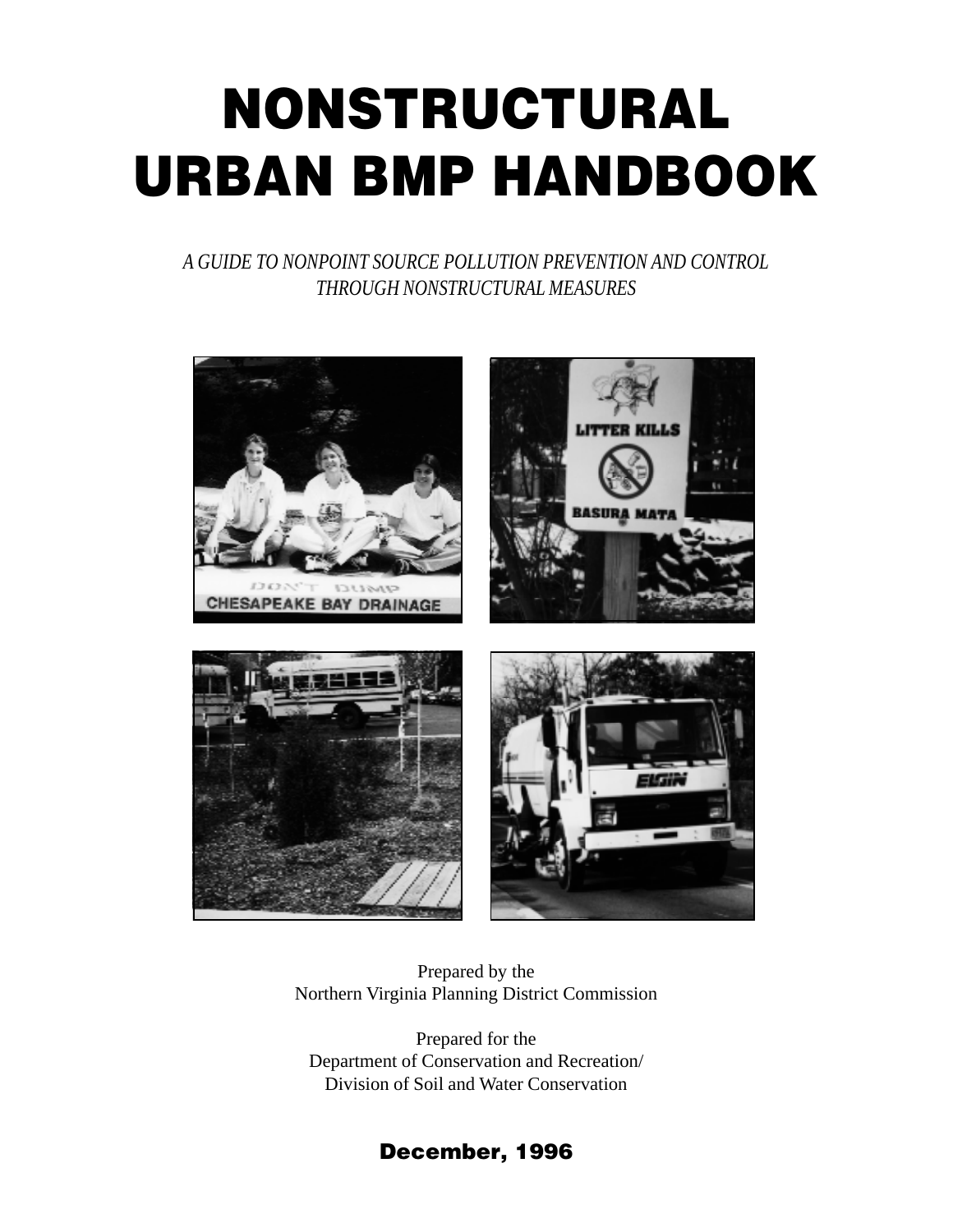## **ABSTRACT**

| TITLE:                              | <b>Control through Nonstructural Measures</b>                                                            | Nonstructural Urban BMP Handbook – A Guide to Nonpoint Source Pollution Prevention and                                                                                                                                                                                                                               |
|-------------------------------------|----------------------------------------------------------------------------------------------------------|----------------------------------------------------------------------------------------------------------------------------------------------------------------------------------------------------------------------------------------------------------------------------------------------------------------------|
| <b>AUTHOR:</b>                      |                                                                                                          | Northern Virginia Planning District Commission for the Virginia Department of Conservation<br>and Recreation, Division of Soil and Water Conservation<br>David L. Bulova, Coastal and Chesapeake Bay Program Manager/Project Manager<br>Kimberly V. Davis, Director, Division of Environmental and Planning Services |
| <b>SUBJECT:</b>                     |                                                                                                          | Information, recommendations, and programmatic design aids for the implementation of urban<br>nonstructural Best Management Practices to improve surface water quality by preventing<br>pollutants from entering local water courses.                                                                                |
| DATE:                               | December, 1996                                                                                           |                                                                                                                                                                                                                                                                                                                      |
| <b>SOURCES OF</b><br><b>COPIES:</b> | Coastal and Chesapeake Bay Program<br>7535 Little River Turnpike, Suite 100<br>Annandale, Virginia 22003 | Northern Virginia Planning District Commission                                                                                                                                                                                                                                                                       |
|                                     | Telephone:<br>FAX:                                                                                       | $(703)$ 642-0700<br>$(703)$ 642-5077                                                                                                                                                                                                                                                                                 |
| PAGES:                              | 306                                                                                                      |                                                                                                                                                                                                                                                                                                                      |

SUMMARY: The purpose of the Nonstructural Urban BMP Handbook is to provide watershed managers, planners, and the consulting engineering community with practical guidance on how to effectively implement nonstructural BMPs as a means of reducing or controlling the introduction of nonpoint source pollution into the environment.

The benefits of nonstructural BMPs to local and regional water resources are widely acknowledged. However, it has often been the case that nonstructural techniques are overlooked because it is difficult to assign a level of pollutant removed or prevented as a result of their implementation. Therefore, in addition to providing design and implementation guidance, it is also the aim of this Handbook to enable the planner to reasonably estimate the amount of pollution prevented or controlled as a result of implementing nonstructural BMP techniques, and to evaluate their potential to complement structural BMP programs in the context of an integrated watershed management plan.

Nonstructural techniques investigated in this Handbook include pollution prevention measures and control measures. Pollution prevention measures addressed are (1) land use management and improvement techniques (land use controls, watershed protection during site design, urban reforestation and riparian buffer restoration, and landscaping strategies) and (2) public education and volunteer measures (public education, storm drain stenciling, animal waste controls, lawn and garden care education, and reducing the generation of automotive pollutants).

The Handbook operates under the premise that no water quality program should be implemented in a vacuum and that an understanding of the sources and pathways of nonpoint source pollution is essential to the comprehensive, effective, and efficient control and prevention of nonpoint source pollution. Preparing an integrated watershed management plan requires that the planner screen the universe of pollution sources and mitigation techniques and target a combination of nonstructural and structural techniques where they will be most effective. To aid in this integrated approach, the Handbook is divided into five chapters, including: (1) Introduction; (2) Tackling the Nonpoint Source Pollution Problem; (3) Choosing Appropriate Nonstructural Approaches; (4) Pollution Prevention Measures; and (5) Control Measures.

UPDATES: The Handbook is designed to be a living document and updates will be periodically provided as the understanding of nonstructural BMP technology continues to evolve. Contact NVPDC at the above address to inquire about periodic updates or to relay information for potential publication.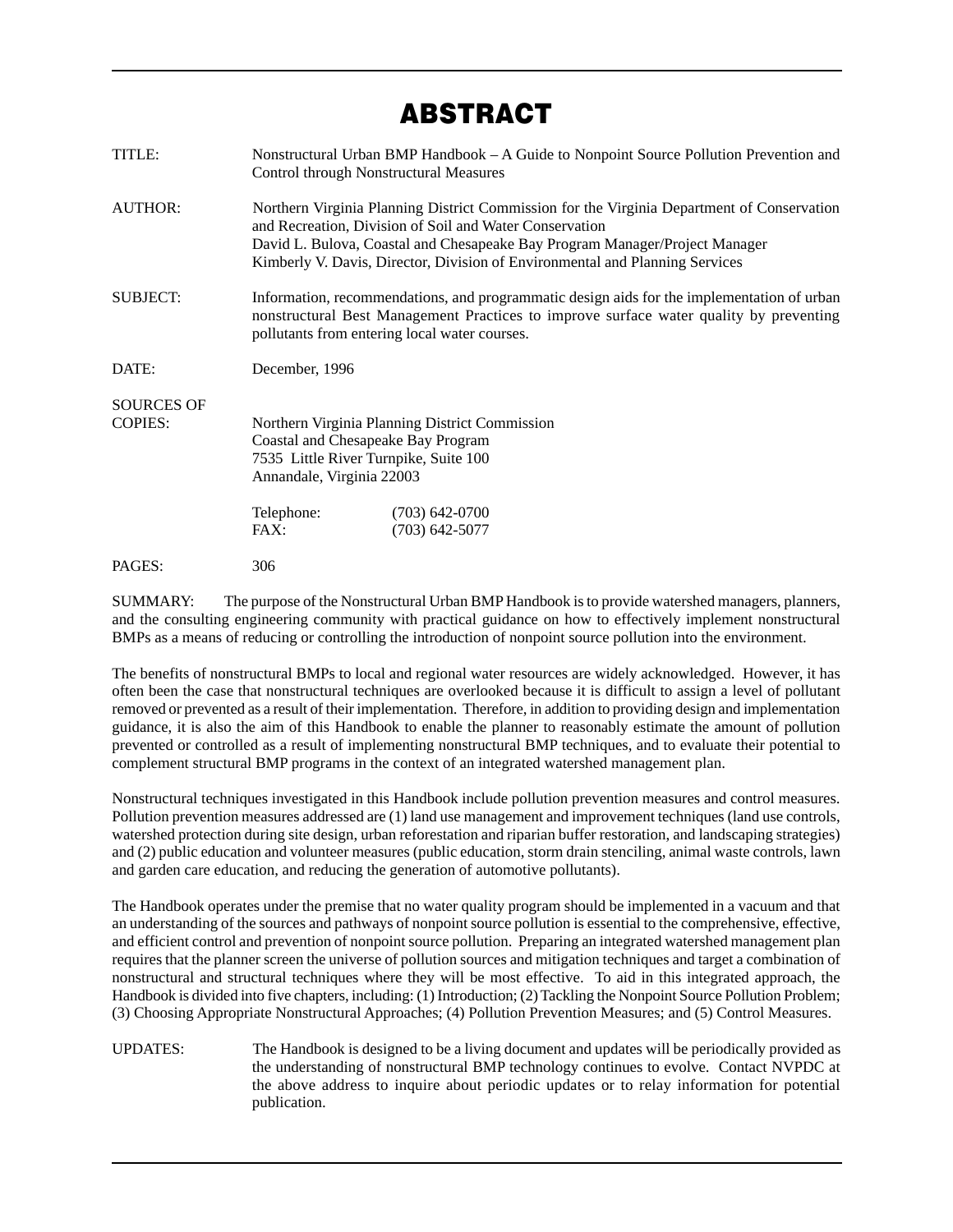## **TABLE OF CONTENTS**

| 1. |                                                                                            |  |
|----|--------------------------------------------------------------------------------------------|--|
|    | $\triangleright$ SECTION 1.1                                                               |  |
|    | SECTION 1.2<br>▶                                                                           |  |
|    |                                                                                            |  |
|    | <b>SECTION 1.3</b><br>▶                                                                    |  |
|    | The Need for Additional Guidance on the Design of Nonstructural Techniques  1-4            |  |
|    | SECTION 1.4<br>▶                                                                           |  |
|    | SECTION 1.5<br>▶                                                                           |  |
|    |                                                                                            |  |
|    |                                                                                            |  |
|    | PREPARING AN INTEGRATED WATERSHED MANAGEMENT PLAN USING<br><b>NONSTRUCTURAL TECHNIQUES</b> |  |
|    |                                                                                            |  |
| 2. |                                                                                            |  |
|    | $\triangleright$ SECTION 2.1                                                               |  |
|    | SECTION 2.2<br>▶                                                                           |  |
|    | Types of Nonpoint Source Pollution, their Sources and Consequences  2-9                    |  |
|    | SECTION 2.3<br>▶                                                                           |  |
|    |                                                                                            |  |
|    | <b>SECTION 2.4</b><br>▶                                                                    |  |
|    |                                                                                            |  |
| 3. | <b>CHOOSING APPROPRIATE NONSTRUCTURAL APPROACHES </b> 3-1                                  |  |
|    | <b>SECTION 3.1</b><br>▶                                                                    |  |
|    | Regulatory Requirements and their Effect on Choosing BMP Techniques3-6                     |  |
|    | <b>SECTION 3.2</b><br>▶                                                                    |  |
|    | <b>SECTION 3.3</b><br>▶                                                                    |  |
|    | Selecting a Technique to Suit Density and Development Conditions 3-9                       |  |
|    | SECTION 3.4<br>▶                                                                           |  |
|    |                                                                                            |  |
|    | SECTION 3.5<br>▶                                                                           |  |
|    |                                                                                            |  |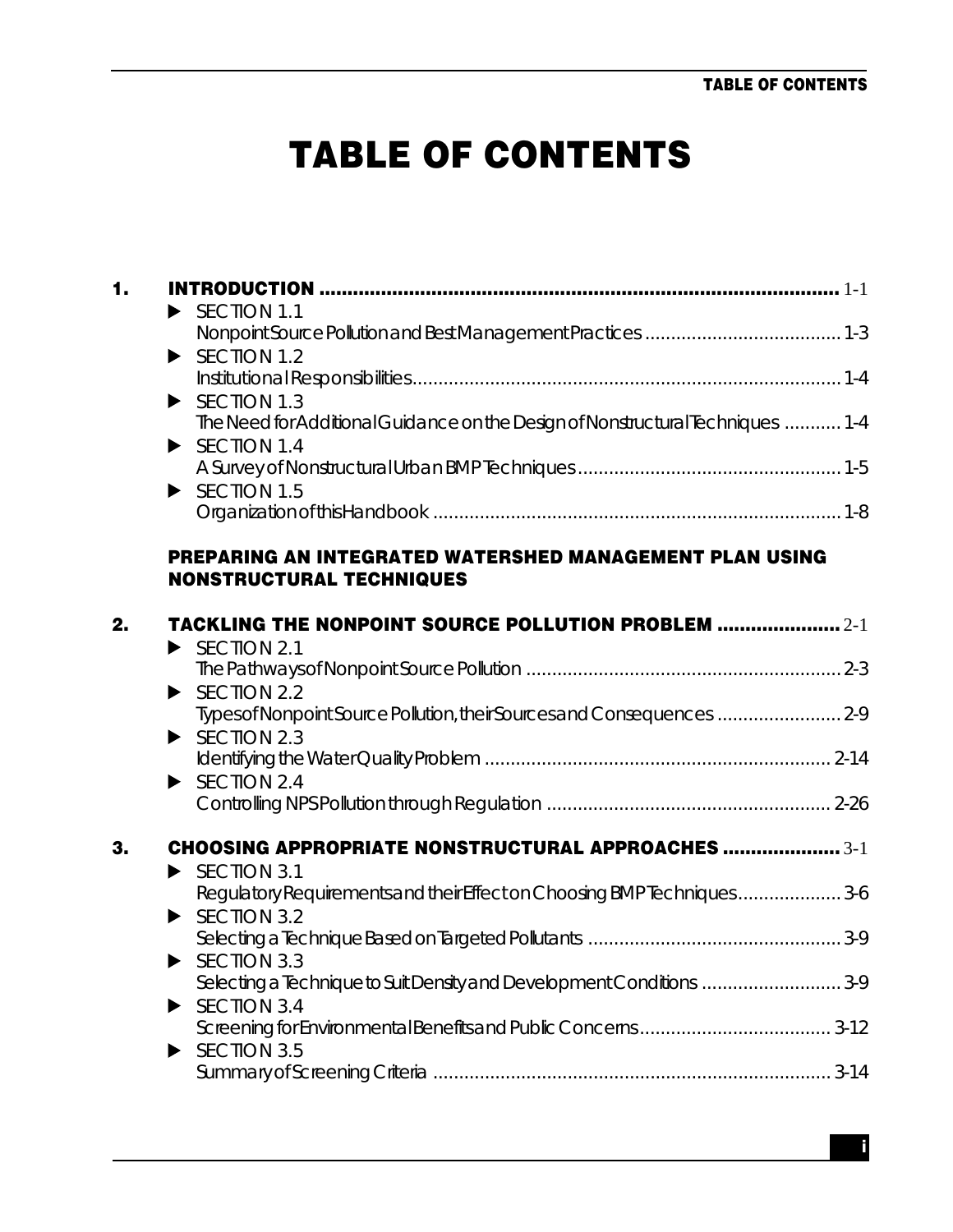| $\blacktriangleright$<br><b>SECTION 3.7</b> |                                                                                                                                                                                                                                                    |
|---------------------------------------------|----------------------------------------------------------------------------------------------------------------------------------------------------------------------------------------------------------------------------------------------------|
|                                             |                                                                                                                                                                                                                                                    |
|                                             |                                                                                                                                                                                                                                                    |
|                                             |                                                                                                                                                                                                                                                    |
|                                             |                                                                                                                                                                                                                                                    |
|                                             |                                                                                                                                                                                                                                                    |
|                                             |                                                                                                                                                                                                                                                    |
|                                             |                                                                                                                                                                                                                                                    |
| 4.1.3                                       |                                                                                                                                                                                                                                                    |
| 4.1.4                                       |                                                                                                                                                                                                                                                    |
| <b>SECTION 4.2</b><br>▶                     |                                                                                                                                                                                                                                                    |
|                                             |                                                                                                                                                                                                                                                    |
| 4.2.1                                       |                                                                                                                                                                                                                                                    |
| 4.2.2                                       |                                                                                                                                                                                                                                                    |
| 4.2.3                                       |                                                                                                                                                                                                                                                    |
| 4.2.4                                       |                                                                                                                                                                                                                                                    |
|                                             |                                                                                                                                                                                                                                                    |
| SECTION 5.1                                 |                                                                                                                                                                                                                                                    |
|                                             |                                                                                                                                                                                                                                                    |
| 5.1.1                                       |                                                                                                                                                                                                                                                    |
| 5.1.2                                       |                                                                                                                                                                                                                                                    |
| 5.1.3                                       |                                                                                                                                                                                                                                                    |
| 5.1.4                                       |                                                                                                                                                                                                                                                    |
| <b>SECTION 5.2</b>                          |                                                                                                                                                                                                                                                    |
|                                             |                                                                                                                                                                                                                                                    |
|                                             |                                                                                                                                                                                                                                                    |
|                                             |                                                                                                                                                                                                                                                    |
|                                             | SECTION 3.6<br>General Criteria for Selecting an Appropriate Public Education Program  3-14<br>SECTION 4.1<br>4.1.1<br>4.1.2<br>Urban Reforestation and Riparian Buffer Restoration  4-19<br>5-39. [5-37] StormwaterWetlands<br><b>SECTION 5.3</b> |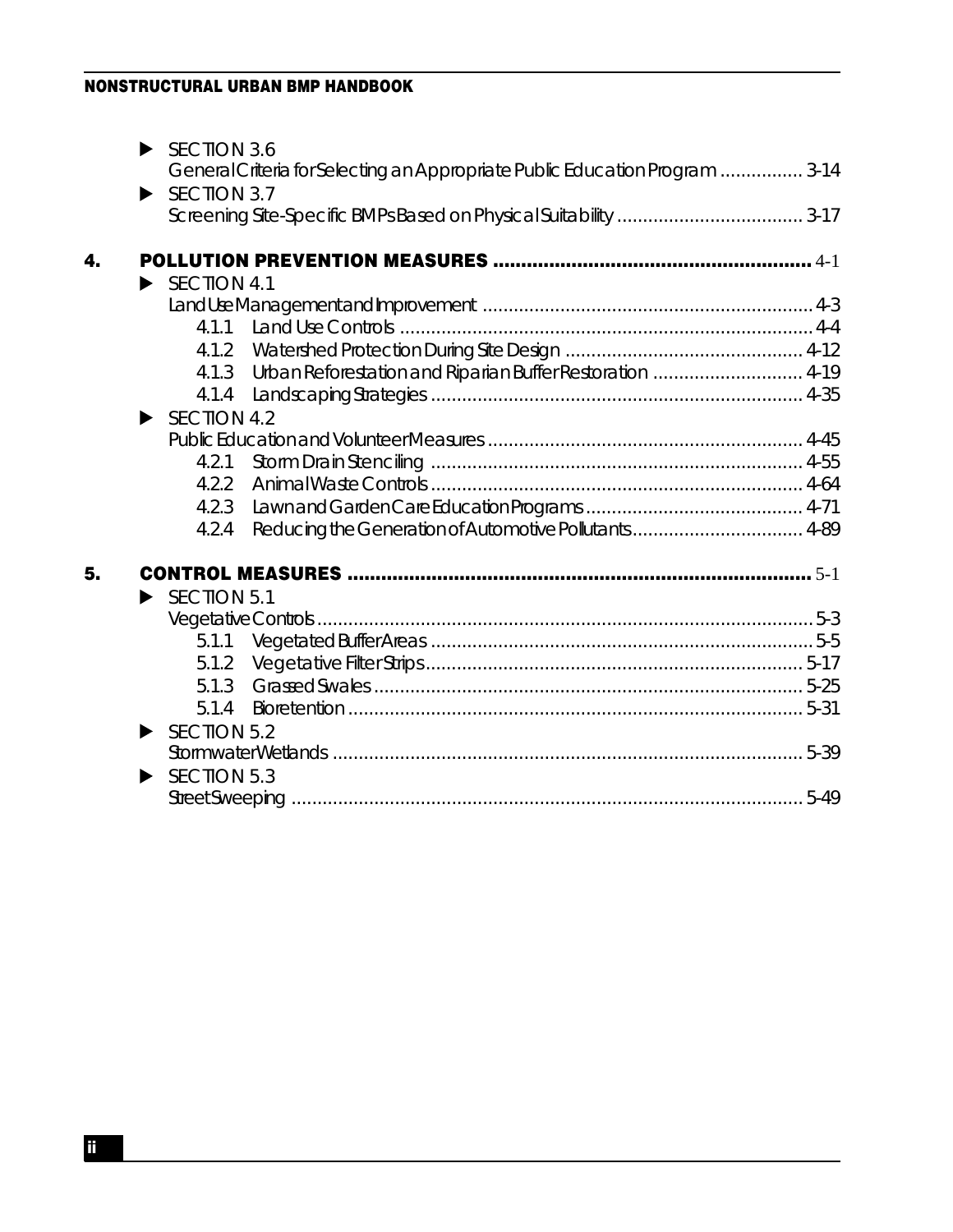## **APPENDICES**

| A1. |                                                                                                   |
|-----|---------------------------------------------------------------------------------------------------|
| A2. | TACKLING THE NONPOINT SOURCE POLLUTION PROBLEM  A2-1<br>SECTION A2.1<br>▶                         |
|     | SECTION A2.2<br>▶                                                                                 |
|     | ▶                                                                                                 |
|     | <b>SECTION A2.3</b>                                                                               |
| A3. | <b>CHOOSING APPROPRIATE NONSTRUCTURAL APPROACHES </b> A3-1                                        |
| A4. | $\triangleright$ SECTION A4.1                                                                     |
|     | Sample Conservation Development Language for a Subdivision Ordinance  A4-3<br><b>SECTION A4.2</b> |
|     | ▶                                                                                                 |
|     | SECTION A4.3<br>▶                                                                                 |
|     | SECTION A4.4<br>▶                                                                                 |
|     | <b>SECTION A4.5</b><br>▶                                                                          |
| A5. |                                                                                                   |
|     | $\triangleright$ SECTION A5.1                                                                     |
|     | <b>SECTION A5.2</b><br>Pollutant Removal Calculations for Vegetative Controls and                 |
|     | <b>SECTION A5.3</b><br>▶                                                                          |
|     | SECTION A5.4<br>▶                                                                                 |
|     | SECTION A5.5<br>▶                                                                                 |
|     |                                                                                                   |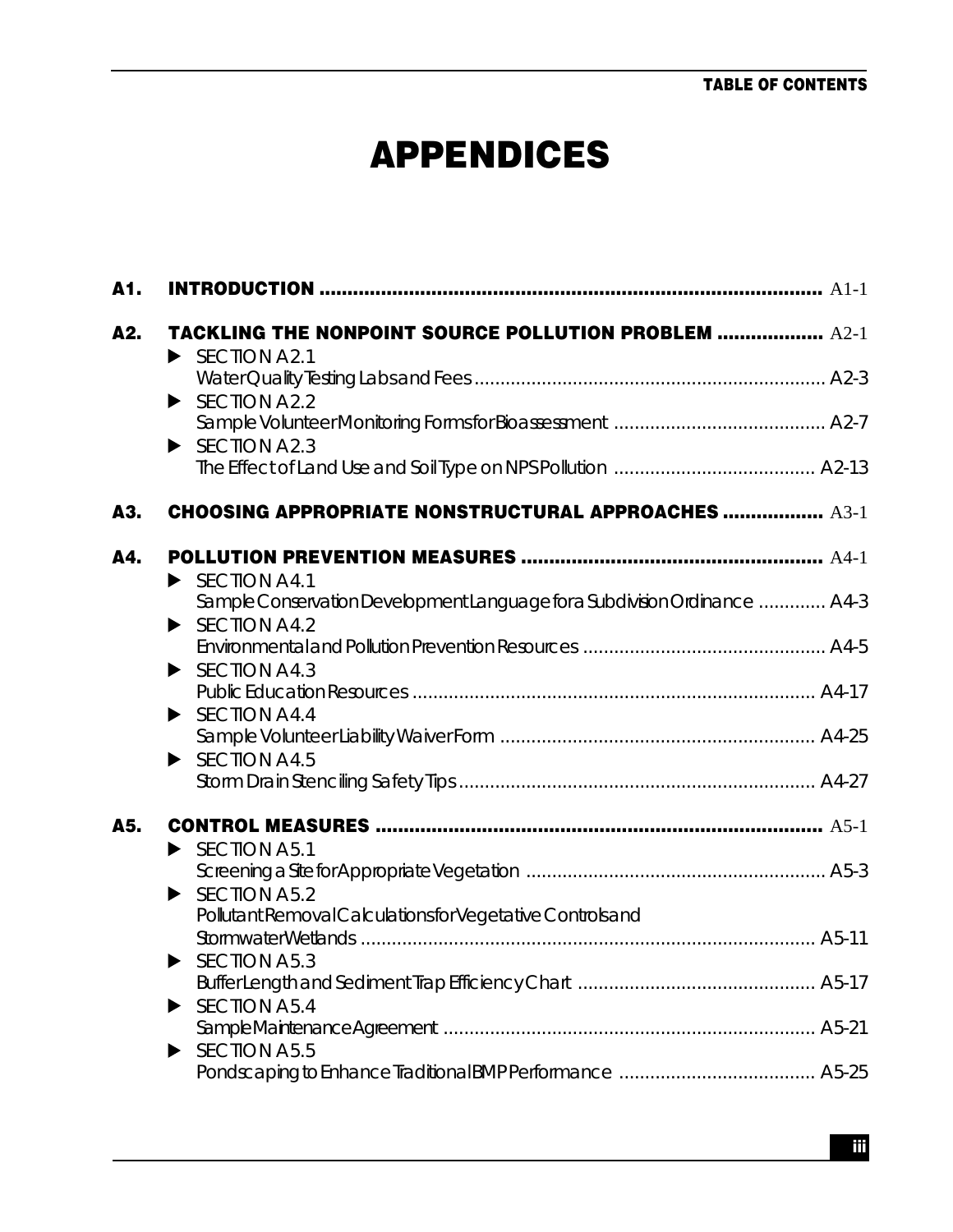## **FIGURES &TABLES**

### **TABLES**

#### **2. TACKLING THE NONPOINT SOURCE POLLUTION PROBLEM**

| 2.1              | <b>Pollutant Concentration Statistics for General Urban Runoff</b>  |          |
|------------------|---------------------------------------------------------------------|----------|
|                  |                                                                     |          |
| 2.2              |                                                                     |          |
| 2.3              |                                                                     |          |
| 2.4              |                                                                     |          |
| 2.5a             |                                                                     |          |
| 2.5 <sub>b</sub> |                                                                     |          |
| 2.6              | Sample Potential Pollution Sources Identification Matrix for use in |          |
|                  |                                                                     | $2 - 25$ |
| 2.7              |                                                                     |          |

#### **3. CHOOSING APPROPRIATE NONSTRUCTURAL APPROACHES**

| 3.1 | Four General Questions to Ask When Considering Nonstructural BMPs  3-4 |  |
|-----|------------------------------------------------------------------------|--|
| 3.2 | Pollutants Controlled by Nonstructural BMP Techniques                  |  |
|     |                                                                        |  |
| 3.3 |                                                                        |  |
| 3.4 |                                                                        |  |

#### **4. POLLUTION PREVENTION MEASURES**

| 4.1.1 | Phosphorus Reduction Potential for a Down Zoning in a            |  |
|-------|------------------------------------------------------------------|--|
|       |                                                                  |  |
| 4.1.2 |                                                                  |  |
| 4.1.3 |                                                                  |  |
| 4.1.4 | Comparison of Single Family Home Dimensions for Conventional and |  |
|       |                                                                  |  |
| 4.1.5 | Characteristics of Successful Buffer Reforestation Projects 4-23 |  |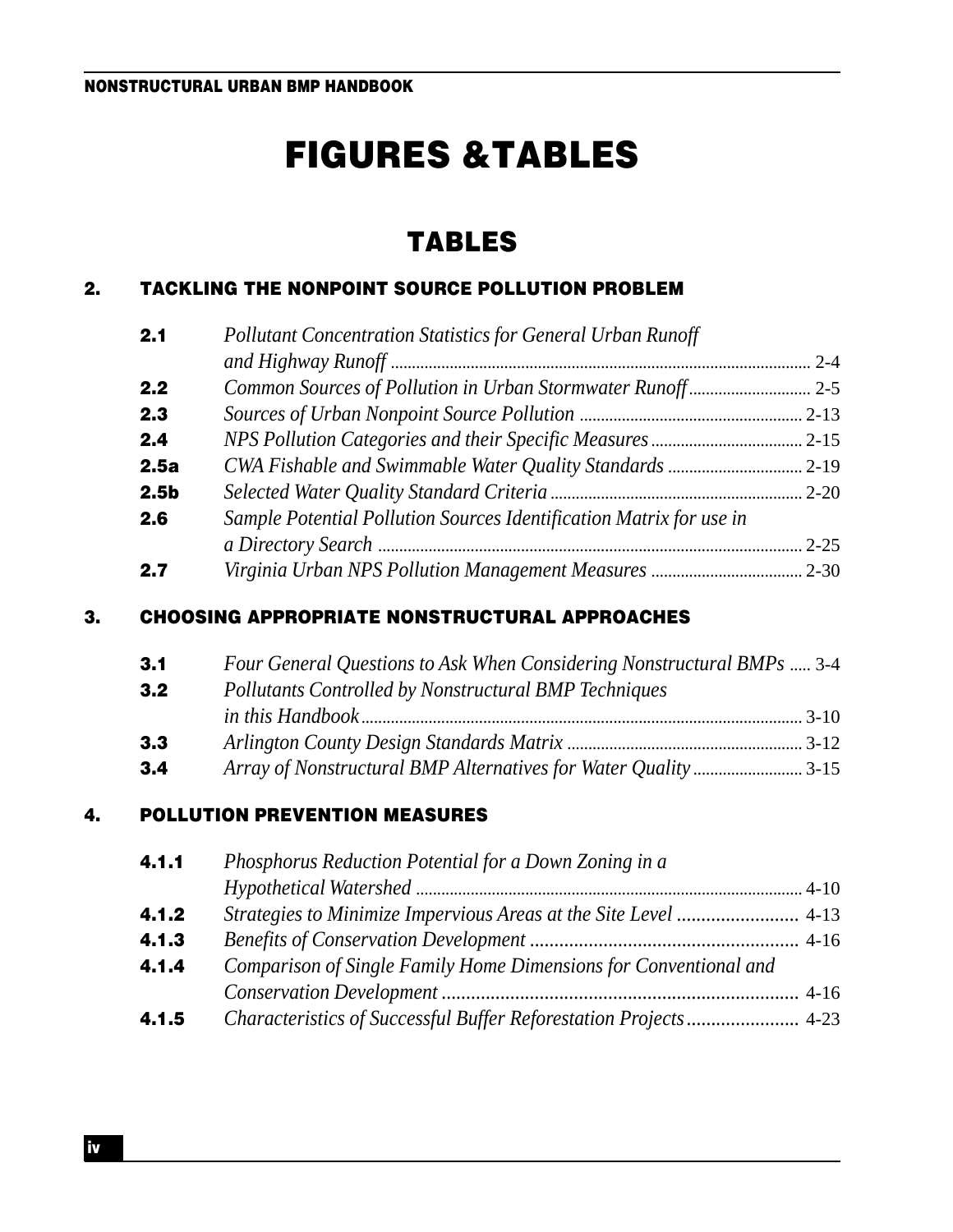#### **TABLE OF CONTENTS**

| 4.1.6  | Sample Nutrient Load Reduction Scenario for the Conversion of Buffer |  |
|--------|----------------------------------------------------------------------|--|
|        | Impaired Stream Areas to Mature Forest Buffer Areas in the Northern  |  |
|        |                                                                      |  |
| 4.1.7  |                                                                      |  |
| 4.1.8  |                                                                      |  |
| 4.2.1  |                                                                      |  |
| 4.2.2  | NVSWCD's "Backyard to Bay" Watershed Education Program to            |  |
|        |                                                                      |  |
| 4.2.3  | Fifteen Potential Subjects of a Public Education Campaign to Reduce  |  |
|        |                                                                      |  |
| 4.2.4  | Possible Funding Sources for Water Quality Education Programs  4-53  |  |
| 4.2.5  | Virginia's Dirty Dozen - The Twelve Most Abundant Items Reported     |  |
|        |                                                                      |  |
| 4.2.6  |                                                                      |  |
| 4.2.7  |                                                                      |  |
| 4.2.8  |                                                                      |  |
| 4.2.9  |                                                                      |  |
| 4.2.10 | Suggested Mowing Heights for Common Virginia Turf Grasses 4-77       |  |
| 4.2.11 | Watering Tips to Reduce NPS Pollution and Conserve Resources 4-78    |  |
| 4.2.12 | Commercial and Institutional Users of Pesticides and other Toxic     |  |
|        |                                                                      |  |
| 4.2.13 |                                                                      |  |
|        |                                                                      |  |

#### **5. CONTROL MEASURES**

| 5.1.1 |                                                                         |  |
|-------|-------------------------------------------------------------------------|--|
| 5.1.2 | Target Phosphorus Removal Efficiencies of Selected Vegetative           |  |
|       |                                                                         |  |
| 5.1.3 |                                                                         |  |
| 5.1.4 |                                                                         |  |
| 5.1.5 |                                                                         |  |
| 5.1.6 |                                                                         |  |
| 5.2.1 | Costs and Cost-Effectiveness of Various Stormwater Wetland Designs 5-43 |  |
| 5.3.1 |                                                                         |  |
| 5.3.2 |                                                                         |  |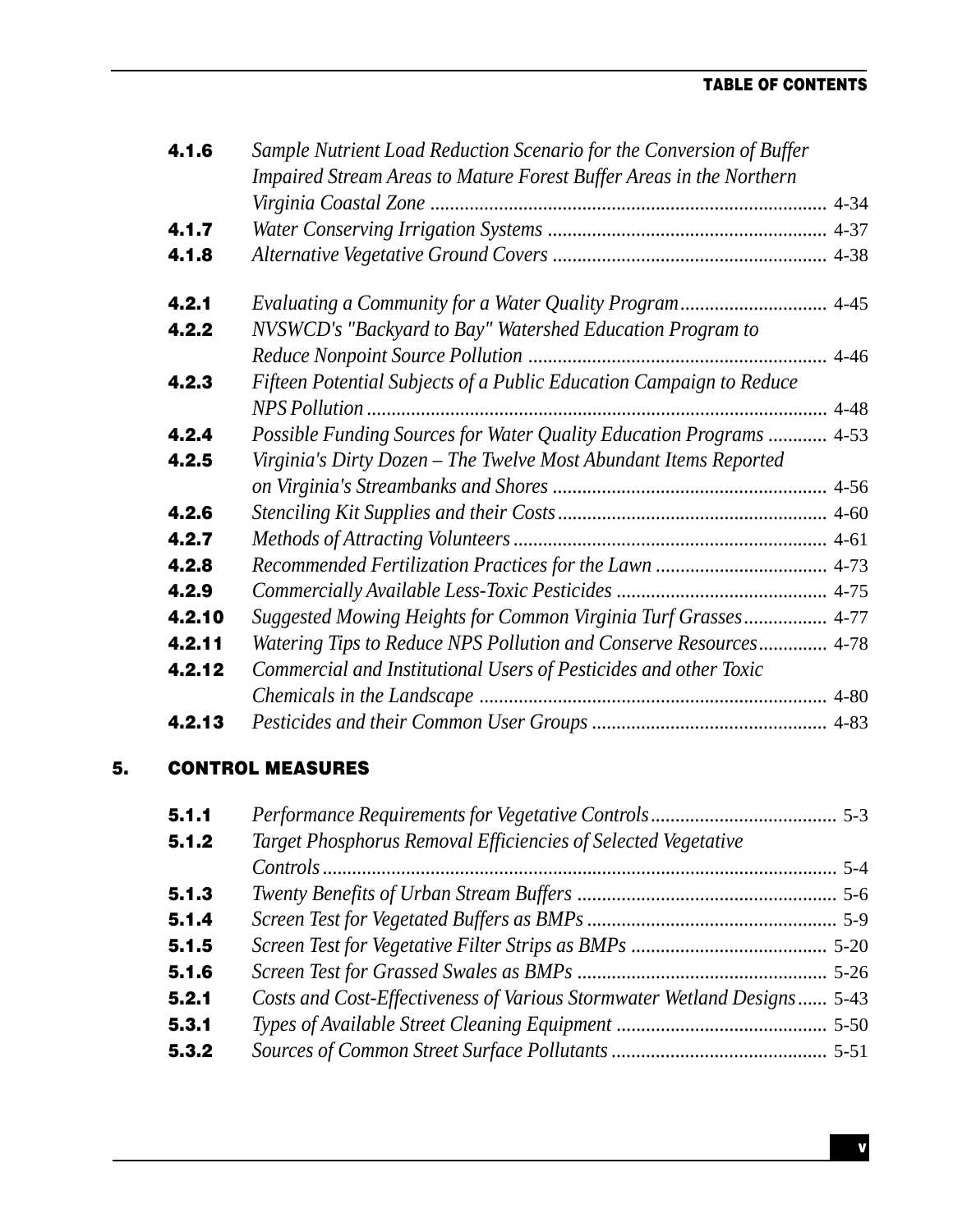| 5.3.3 | Percentages of Street Surface Pollutants Associated with     |  |
|-------|--------------------------------------------------------------|--|
|       |                                                              |  |
| 5.3.4 | The Relationship Between Overall Sweeper Efficiency,         |  |
|       | Particle Size, and Sweeper Efficiency for Certain Pollutants |  |
|       |                                                              |  |
| 5.3.5 | Marginal Sweeping Efficiencies for Alternative Technologies  |  |
|       |                                                              |  |

### **FIGURES**

#### **1. INTRODUCTION**

| The Relative Contribution of Urban NPS Nutrient Pollution<br>1.1 |                                                                  |  |
|------------------------------------------------------------------|------------------------------------------------------------------|--|
|                                                                  |                                                                  |  |
| 1.2                                                              |                                                                  |  |
| 1.3                                                              | Traditional versus Nonstructural Approaches to NPS Pollution 1-6 |  |

#### **2. TACKLING THE NONPOINT SOURCE POLLUTION PROBLEM**

| 2.1  |                                                                       | $2 - 3$  |
|------|-----------------------------------------------------------------------|----------|
| 2.2  |                                                                       | $2 - 6$  |
| 2.3  | The Effects of Stormwater Runoff on Urban Stream Hydrology 2-7        |          |
| 2.4  | Airshed versus Watershed – Atmospheric Deposition as a                |          |
|      |                                                                       | $2 - 8$  |
| 2.5  |                                                                       |          |
| 2.6  | The Effects of Nonpoint Source Pollutants on Water Resources  2-12    |          |
| 2.7  |                                                                       | $2 - 20$ |
| 2.8  | Factors that Influence Aquatic Biological Community Performance  2-21 |          |
| 2.9  |                                                                       | $2 - 22$ |
| 2.10 |                                                                       | $2 - 24$ |
| 2.11 | Physical Extent of the Chesapeake Bay Preservation Act and the        |          |
|      |                                                                       | $2 - 27$ |
| 2.12 |                                                                       | $2 - 28$ |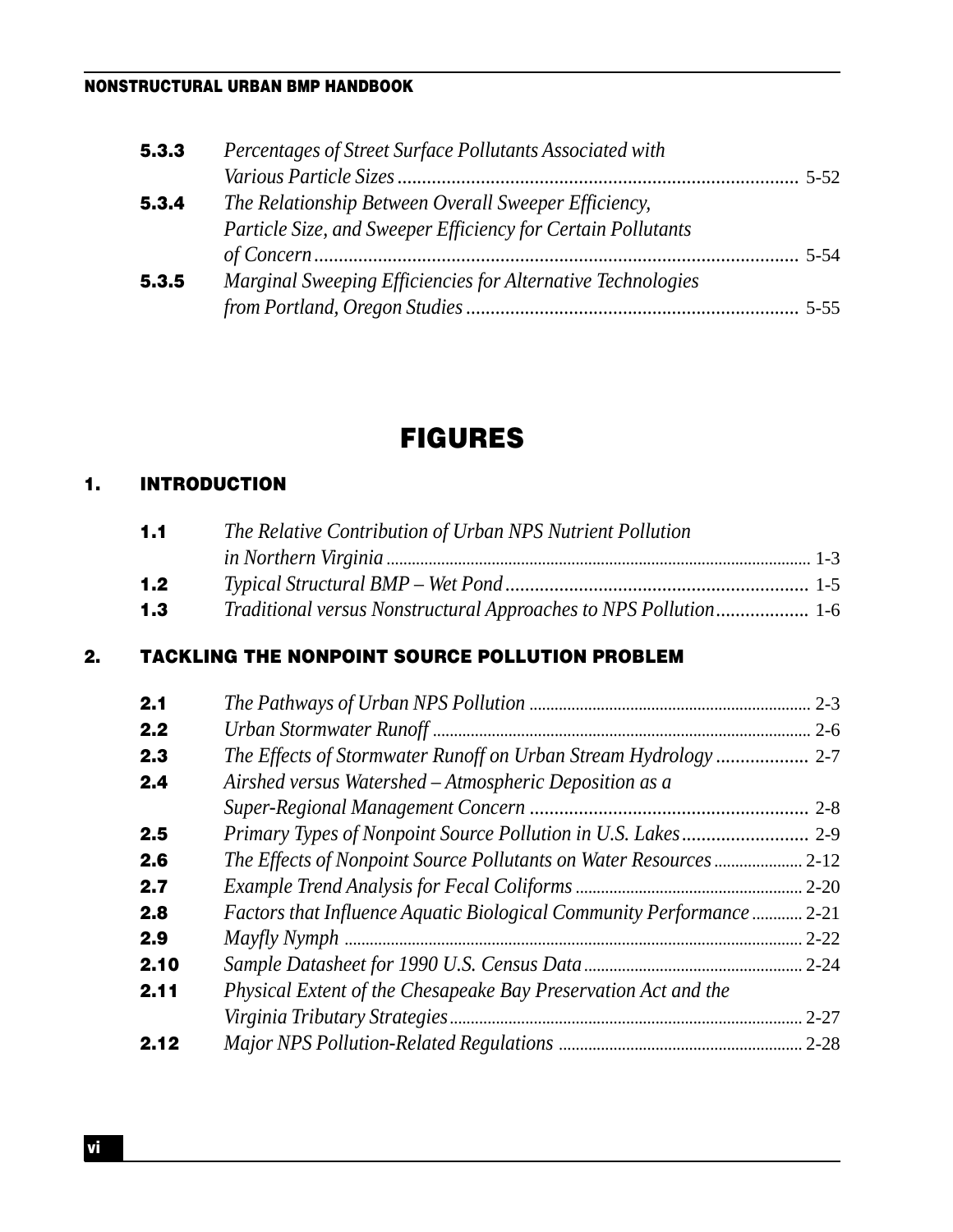#### **TABLE OF CONTENTS**

#### **3. CHOOSING APPROPRIATE NONSTRUCTURAL APPROACHES**

| 3.1 |                                                                   |  |
|-----|-------------------------------------------------------------------|--|
| 3.2 |                                                                   |  |
| 3.3 | Regulations and their Impact on Screening Nonstructural BMPs  3-7 |  |

## **4. POLLUTION PREVENTION MEASURES**

| 4.1.1  | Components of an Integrated Land Use Management                     |
|--------|---------------------------------------------------------------------|
|        |                                                                     |
| 4.1.2  |                                                                     |
| 4.1.3  | A Framework for Estimating NPS Pollution Reduction under            |
|        |                                                                     |
| 4.1.4  |                                                                     |
| 4.1.5  | Implications of Gross and Net Density on a Development Site         |
|        | Two Examples of Conservation Development Under                      |
|        |                                                                     |
| 4.1.6  | Riparian Reforestation Project in the Difficult Run                 |
|        |                                                                     |
| 4.1.7  | Organizational Steps Leading to Successful Reforestation 4-20       |
| 4.1.8  | Sample Public Information/Recruitment Pamphlet for                  |
|        |                                                                     |
| 4.1.9  | Screening Impaired Buffer Areas by Land Use using a                 |
|        | Geographic Information System - Prince William County Example  4-26 |
| 4.1.10 |                                                                     |
| 4.1.11 |                                                                     |
| 4.1.12 | Live Staking as an Example of a Bioengineered Stream Bank           |
|        |                                                                     |
| 4.1.13 |                                                                     |
| 4.1.14 |                                                                     |
| 4.1.15 |                                                                     |
| 4.2.1  | Examples of Public Education and Outreach Measures 4-49             |
| 4.2.2  | Alternatives to Dumping Identified by Arlington County              |
|        |                                                                     |
| 4.2.3  |                                                                     |
| 4.2.4  | Logo used in Virginia Beach Storm Drain Stenciling Program  4-56    |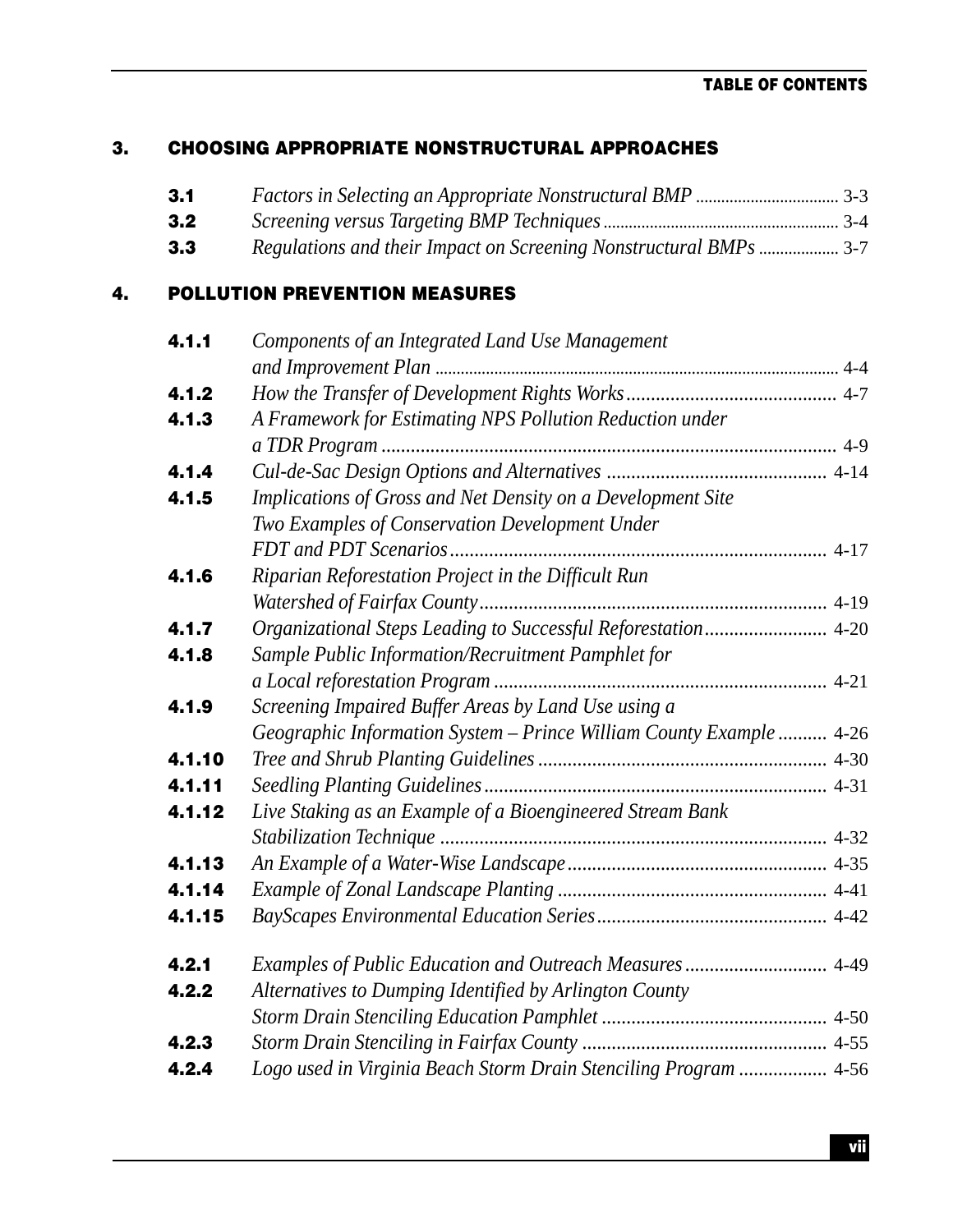| 4.2.5  | Sample Flyer Used to Inform the Local Community About an              |  |
|--------|-----------------------------------------------------------------------|--|
|        |                                                                       |  |
| 4.2.6  |                                                                       |  |
| 4.2.7  |                                                                       |  |
| 4.2.8  | Cover from a Pet Waste Education Pamphlet – City of Lacey,            |  |
|        |                                                                       |  |
| 4.2.9  | Fairfax County Pet Regulation Education Leaflet with Information      |  |
|        |                                                                       |  |
| 4.2.10 | Beneficial Insects for Use in Integrated Pest Management 4-76         |  |
| 4.2.11 | <b>Example of Using Business and Pesticide Information to</b>         |  |
|        |                                                                       |  |
| 4.2.12 | Sample Telephone Card Reminding Commercial Chemical                   |  |
|        | Applicators of Responsibilities under the Pesticide Control Act  4-82 |  |
| 4.2.13 | Sample Press Release Format for Lawn Care Program 4-85                |  |
| 4.2.14 |                                                                       |  |
| 4.2.15 | <b>Results of Prince William Cooperative Extension Water</b>          |  |
|        |                                                                       |  |
| 4.2.16 | Logo from NVPDC's "Simple things you can do to clean up urban         |  |
|        |                                                                       |  |
| 4.2.17 |                                                                       |  |
| 4.2.18 | Results of Automotive Care Survey in the Kettering                    |  |
|        |                                                                       |  |

#### **5. CONTROL MEASURES**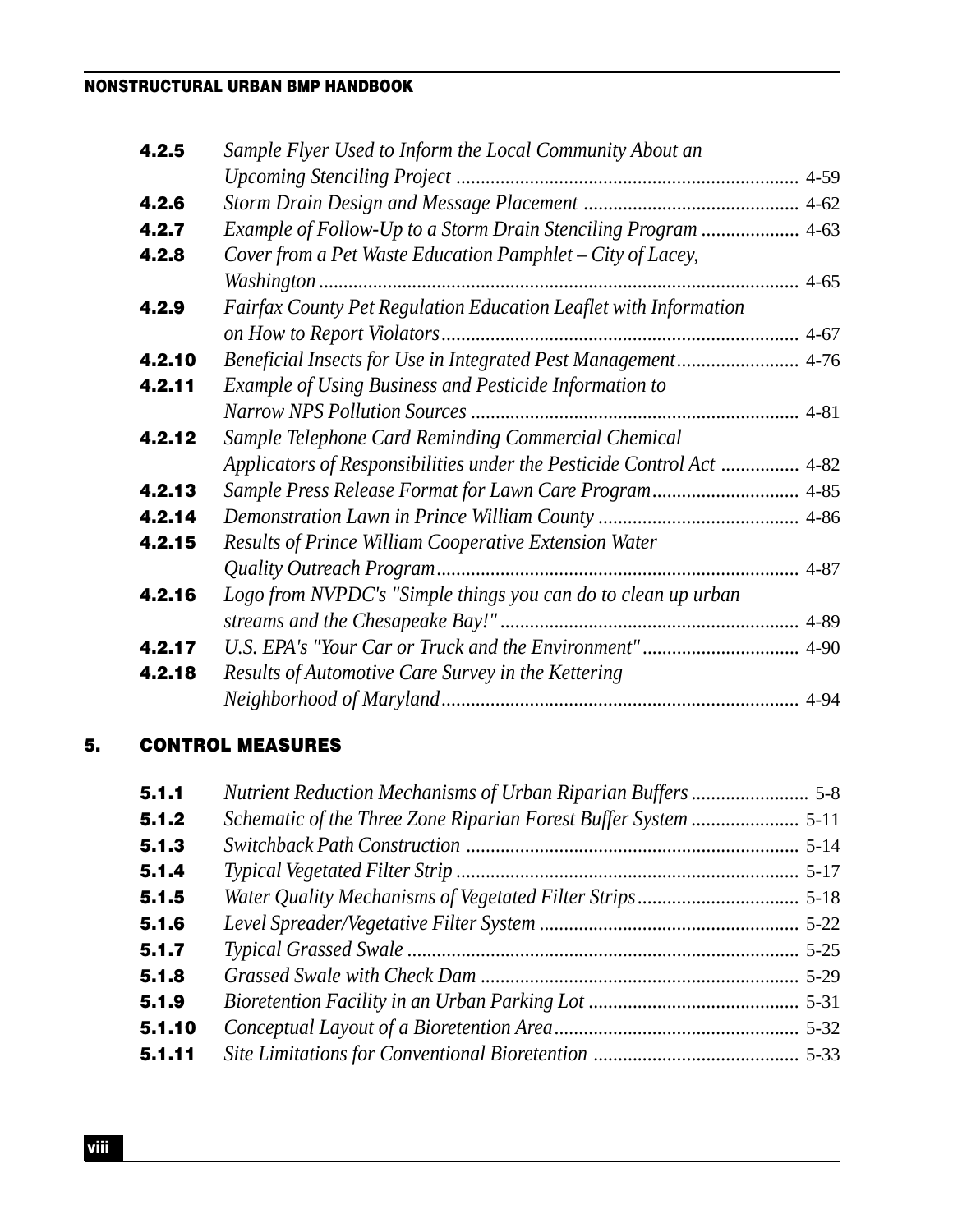#### **TABLE OF CONTENTS**

| 5.1.12 |                                                  |  |
|--------|--------------------------------------------------|--|
| 5.1.13 |                                                  |  |
| 5.2.1  |                                                  |  |
| 5.2.2  |                                                  |  |
| 5.2.3  | Summary of Urban Stormwater Wetland BMP Nutrient |  |
|        |                                                  |  |
| 5.2.4  |                                                  |  |
| 5.2.5  |                                                  |  |
| 5.3.1  |                                                  |  |

## **INSETS**

#### **3. CHOOSING APPROPRIATE NONSTRUCTURAL APPROACHES**

| 3.1 | <b>Public Education and Pollution Prevention Materials</b> |  |
|-----|------------------------------------------------------------|--|
|     |                                                            |  |

#### **4. POLLUTION PREVENTION MEASURES**

| 4.1.1 | A Quick Overview of the Use of PDRs in the Virginia Beach            |
|-------|----------------------------------------------------------------------|
|       |                                                                      |
| 4.1.2 |                                                                      |
| 4.1.3 | Guidance on the Use of Mulches as an Alternative Ground Cover 4-39   |
| 4.2.1 | Calculations for Determining NPS Pollution Loads as a Result of      |
|       |                                                                      |
| 4.2.2 | Obtaining Soil Tests Through the Virginia Cooperative Extension 4-72 |
| 4.2.3 | Practices for Owners and Drivers of Cars, Trucks, and Other          |
|       |                                                                      |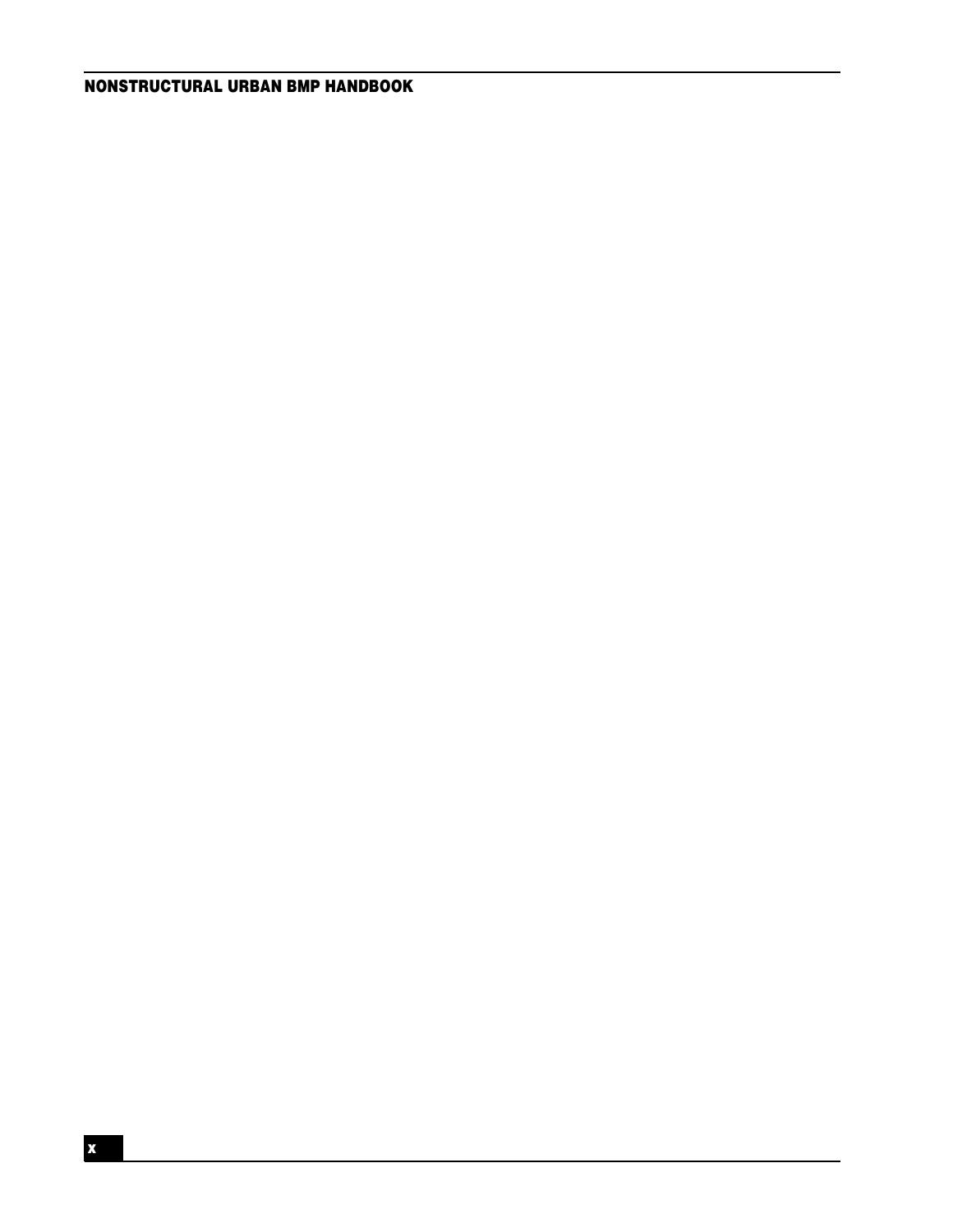#### **TABLE OF CONTENTS**

## **ACKNOWLEDGMENTS**

The *Nonstructural Urban BMP Handbook* was funded by a grant from the Virginia Department of Conservation and Recreation, Division of Soil and Water Conservation with match from the Occoquan Basin Nonpoint Source Management Program. The Handbook would not have been possible without input from many professionals dedicated to the prevention of nonpoint source pollution. Input and review on specific nonstructural BMPs by these individuals has contributed significantly to the overall value of the Handbook as a watershed management tool. In particular, NVPDC's Coastal and Chesapeake Bay Program wishes to thank the following individuals for their efforts as contributors and/or as members of the Handbook Peer Review Committee.

> Marc Aveni, Area Extension Agent, Virginia Cooperative Extension, Prince William County Office; Warren Bell, Deputy Director, City of Alexandria Department of Transportation and Environmental Services; Kimberly Davis, Director of Environmental Services, NVPDC; Rod Frederick, Office of Water, U.S. Environmental Protection Agency; Mike Foreman, Virginia Department of Forestry; Larry Gavan, City of Alexandria Department of Transportation and Environmental Services; Ken Harper, Division of Soil and Water Conservation; Diane Hoffman, District Administrator, Northern Virginia Soil and Water Conservation District; Deborah Gordon Mills, Division of Soil and Water Conservation; Norm Goulet, Occoquan Program Manager, NVPDC; Mark Graham, (formerly) Environmental Manager, Arlington County Department of Environmental Services; Larry Johnson, Fairfax County Department of Environmental Management; Scott Kudlas, Chief of Environmental Planning, Chesapeake Bay Local Assistance Department; Madan Mohan, Prince William County Watershed Management Division; Judy Okay, Difficult Run Coordinator, Virginia Department of Forestry; Jeryl Phillips, Hampton Roads Planning District Commission; Leslie Shoemaker, Manager, Water Resources, Tetra Tech, Inc.; and Don Waye, Four Mile Run Program Manager, NVPDC.

Special thanks are also in order to the members of the Occoquan Watershed Technical Advisory Committee's BMP Subcommittee and others who contributed significantly to the Handbook through review and comments.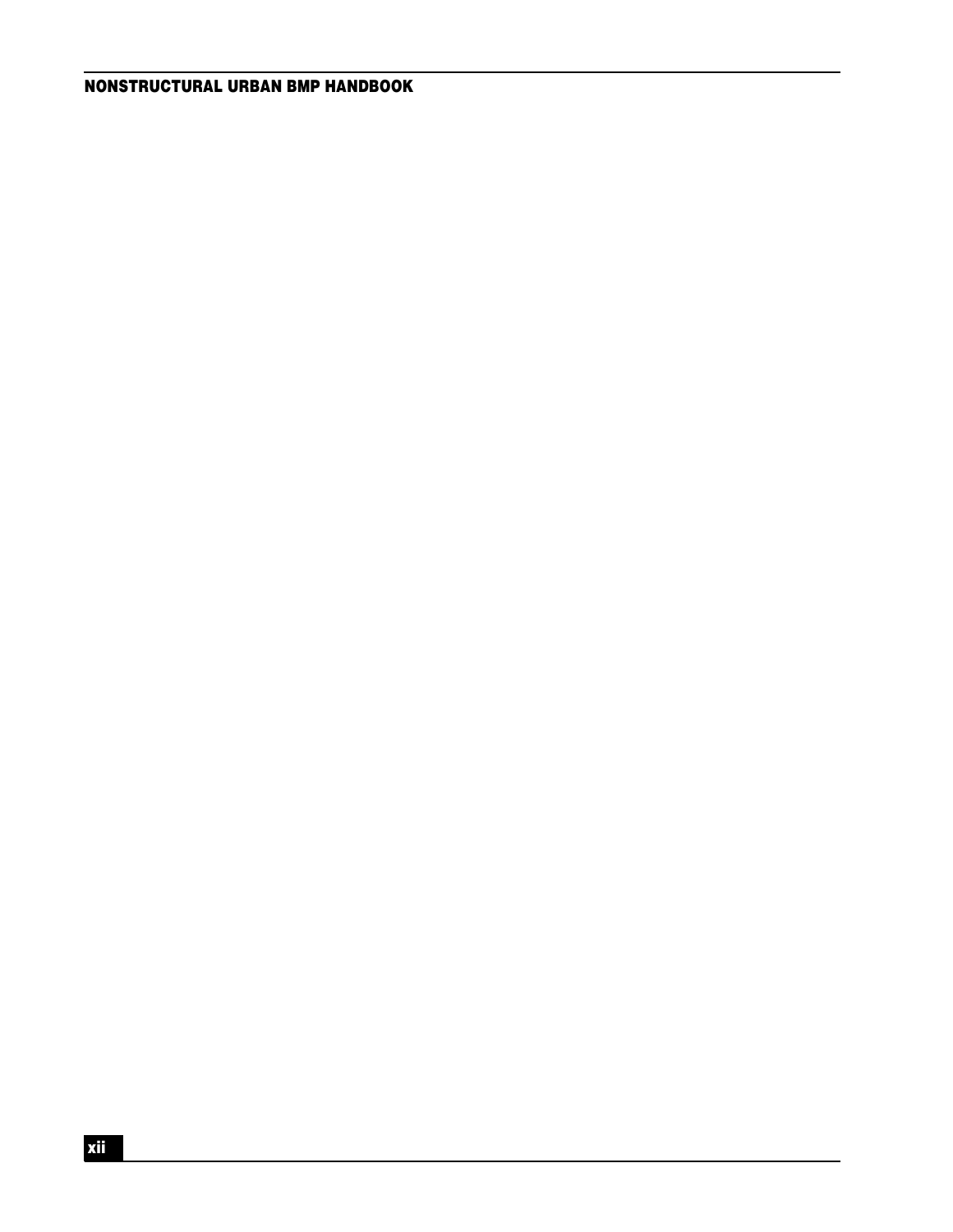## **1. INTRODUCTION**

The purpose of this Handbook is to provide watershed managers, planners, and the consulting engineering community with practical guidance on how to effectively implement nonstructural BMPs as a means of reducing or controlling the introduction of nonpoint source pollution into the environment.

The benefits of nonstructural BMPs to our water resources are widely acknowledged. However, it has often been the case that nonstructural techniques are overlooked because it is difficult to assign a level of pollution removed or prevented as a result of their implementation. This is particularly the case with the Chesapeake Bay Preservation Act, which requires that the developer demonstrate a no-net-increase in nutrient loadings from new development (from an average jurisdictional baseline) and a 10 percent reduction in nutrient loadings from existing site conditions for redevelopment.

Therefore, in addition to providing design and implementation guidance, it is also the aim of this Handbook to enable the planner to reasonably estimate the amount of pollution prevented or controlled as a result of implementing nonstructural BMP techniques, and to evaluate their potential to complement structural BMP programs.

Chapter 1 is organized in the following manner.

- **Nonpoint Source Pollution and Best Management Practices**
- **Institutional Responsibilities**
- **The Need for Additional Guidance on the Design of Nonstructural BMPs**
- **A Survey of Nonstructural Urban BMP Techniques**

**Organization of this Handbook**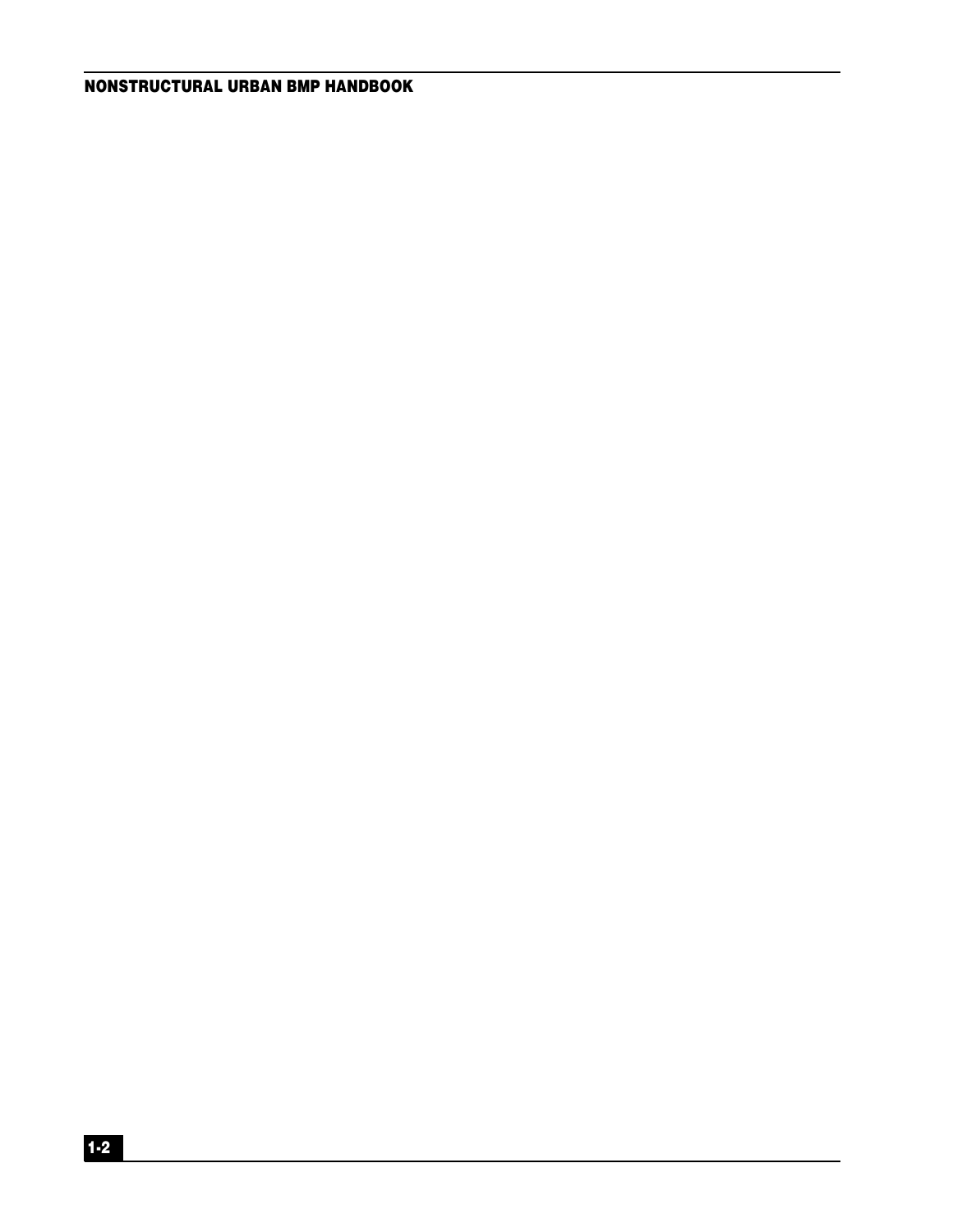### **SECTION 1.1**

*Nonpoint Source Pollution and Best Management Practices*

The linkage between nonpoint sources of pollution and poor surface water quality has received increasing attention over the past decade. The term **nonpoint source (NPS) pollution** is used to describe pollution whose specific point of generation cannot be readily defined. Nonpoint source pollution is distinguished from point source pollution, or pollution which can be traced to a specific outfall such as effluent flowing from a single pipe.

Before the mid-1980s, State and federal water quality management efforts emphasized the control of point source pollution under the 1972 Clean Water Act. Increasing concern for and a greater understanding of the impacts of NPS pollution, however, resulted in the enactment of the Water Quality Act (WQA) of 1987 which significantly increased federal involvement in NPS pollution control. Section 319 of the WQA requires states to prepare NPS pollution problem assessment reports and four-year NPS pollution management programs.

NPS pollution is now recognized as a significant contributor to local and regional water quality problems. For example, the Commonwealth of Virginia estimated that in 1985, 34% of controllable nitrogen pollution and 84% of controllable phosphorus pollution in the Northern Virginia region of the Potomac River basin originated from agricultural and urban *nonpoint sources*. Nitrogen and phosphorus are only two of the most important NPS pollutants of concern.

#### **This Handbook deals explicitly with the urban portion of nonpoint source pollution** (see Figure 1.1).

In addition to nutrients, other urban NPS pollutants of concern are sediments, heavy metals, synthetic organic compounds (SOCs), petroleum hydrocarbons, and pathogens (bacteria). These pollutants are introduced

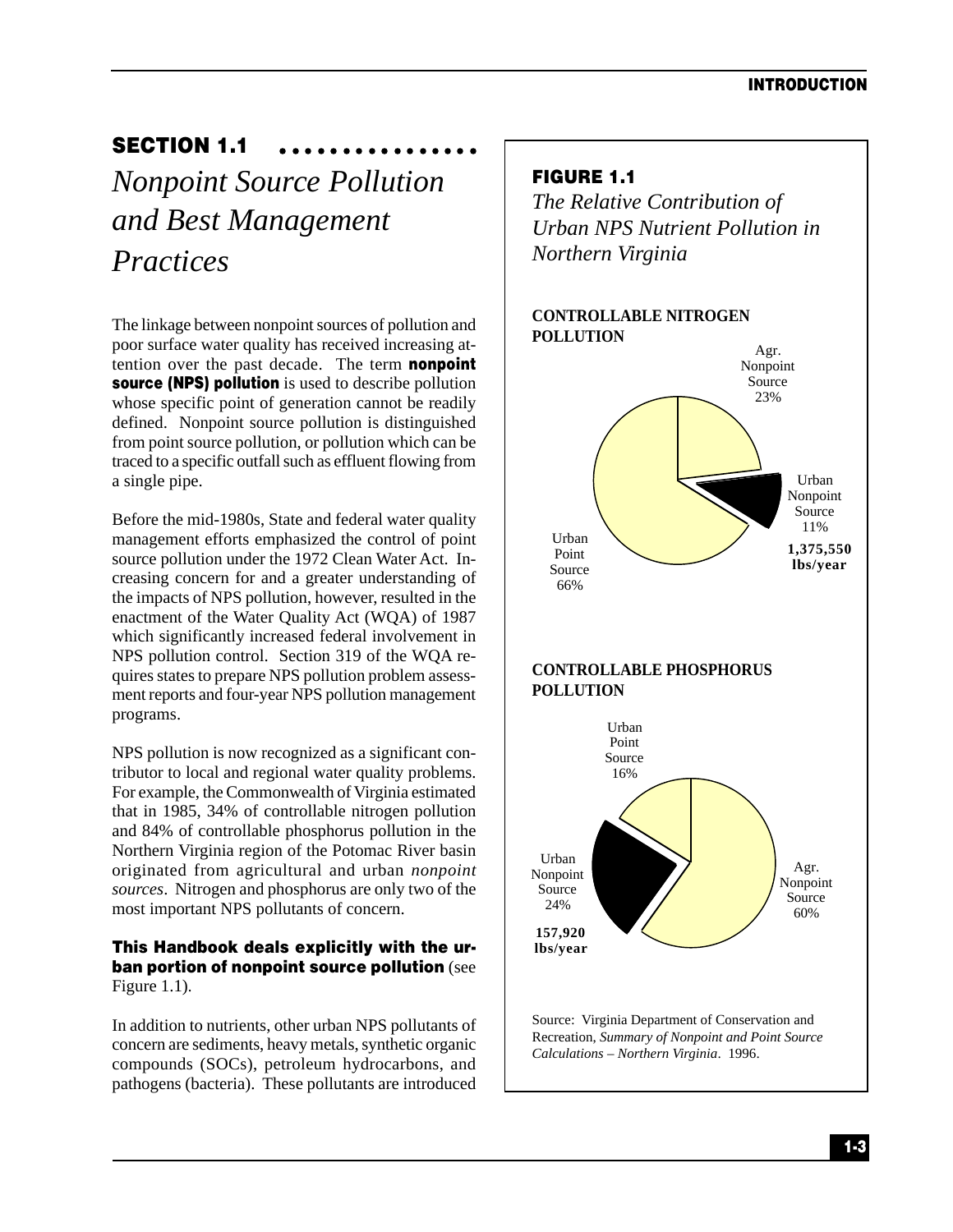into the water primarily through stormwater runoff, atmospheric deposition, streambank erosion, and direct introduction.

Best Management Practices, or BMPs, are structural or nonstructural practices, or a combination of practices, designed to act as effective, practicable means of minimizing the impacts of development and human activities on water quality. Traditional structural BMPs, including extended detention dry ponds, wet ponds, infiltration trenches, and sand filtration systems, are now common elements of most new development projects. Structural BMPs rely heavily on gravitational settling and/or the infiltration of soluble nutrients through a porous medium for pollutant removal.

Nonstructural BMPs, which may be used independently or in conjunction with structural BMPs, rely on a much wider breadth of mechanisms to prevent or control NPS pollution. Nonstructural BMPs range from programs that increase public awareness to prevent pollution, to the implementation of control-oriented techniques (such as bioretention and stormwater wetlands) that utilize vegetation to enhance pollutant removal and restore the infiltrative capacity of the landscape.

### **SECTION 1.2** *Institutional Responsibilities*

In Virginia, the Department of Conservation and Recreation (DCR), Division of Soil and Water Conservation (DSWC), has primary responsibility for implementing the State-wide NPS pollution management program (regulated under various federal programs) and for coordinating with other agencies and individuals dealing in NPS pollution control.

The Department of Environmental Quality, Water Division (DEQ-WD), retains responsibility for point source water pollution management and establishing water quality standards for surface and ground water and for monitoring water quality. The DSWC works closely with the DEQ-WD to ensure that nonpoint source control programs are consistent with the State's water quality standards.

The Chesapeake Bay Local Assistance Department (CBLAD) is responsible for the implementation and coordination of the Chesapeake Bay Preservation Area Designation and Management Regulations.

## **SECTION 1.3** *The Need for Additional Guidance on the Design of Nonstructural Techniques*

As federal, State, and local regulation of NPS pollution has increased, design parameters and pollutant removal efficiencies for "conventional" methods of stormwater quality control have been examined more closely than non-conventional, and especially nonstructural, approaches. Reliance on conventional BMPs stems from the fact that such approaches facilitate the engineering calculations necessary to demonstrate compliance with numerical stormwater quality standards or criteria such as the "water quality volume" (first 0.5 inch of runoff) requirement under the Virginia Stormwater Regulations, or the "no-net-increase" criteria under the Chesapeake Bay Preservation Act.

Reliance on engineering calculations has resulted in a regulatory environment which provides little incentive to investigate nonstructural NPS pollution control approaches that have a wider range of variability in design and efficiency. Many of these nonstructural measures are widely recognized by scientists and watershed managers to have clear utility in an integrated NPS management program. However, the lack of credible data, site screening for applicability, and specific design parameters, may result in these measures being neglected, both in research and in jurisdictional NPS program development, under federal, State, and local stormwater management initiatives.

The *Nonstructural Urban BMP Handbook* outlines a range of nonstructural NPS pollution control approaches and provides watershed managers with a variety of tools to implement a successful integrated NPS pollution control program.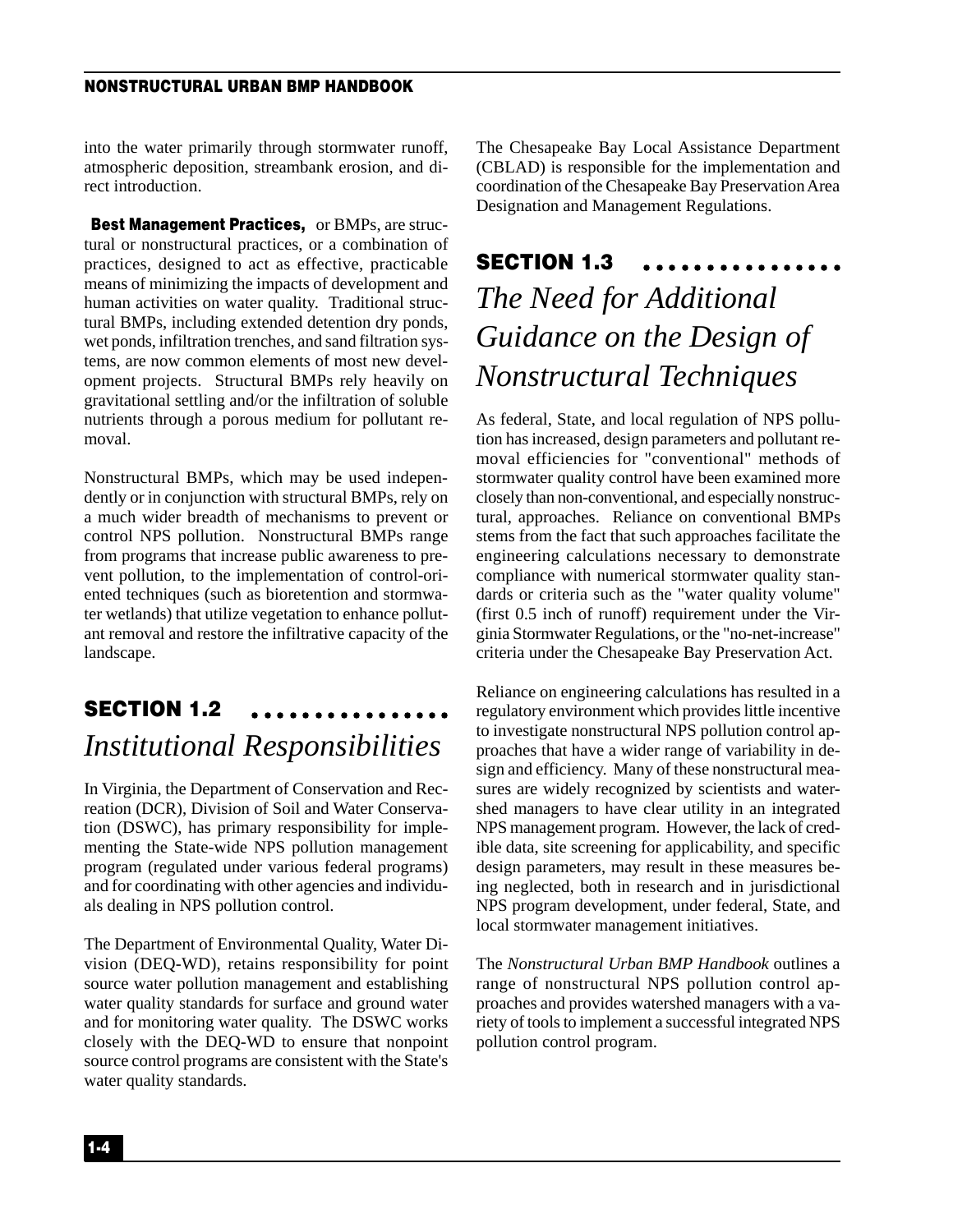#### **INTRODUCTION**

#### **NONSTRUCTURAL TECHNIQUES AND THE NEED TO RETROFIT EXISTING DEVELOPMENT**

One of the most engaging reasons for recent interest in nonstructural BMP design is the growing pressure to "retrofit" existing urban areas with measures to reduce NPS pollution. Urban retrofit can meet requirements to reduce the impacts of existing devel-

opment on water quality by assimilating BMPs into the developed landscape. Due to the fact that retrofit requires squeezing BMPs into existing and often diverse urban development, retrofit often must assume a wider range of forms than conventional water quality BMPs installed during new development.

While most regulatory efforts to-date have been aimed at holding the line against NPS pollution, more recent programs, such as the Virginia Tributary Strategies, seek to *reduce* the levels of pollution entering local and regional water

courses. The expressed need for NPS pollution reduction in urban areas, and the non-regulatory nature of Tributary Strategies, provides an impetus for the establishment of experimental and unconventional BMPs, and especially nonstructural BMPs.

#### **SECTION 1.4**

## *A Survey of Nonstructural Urban BMP Techniques*

In general, nonstructural BMPs mitigate the impacts of urbanization on surface waters in either one of two ways – post-contamination removal of pollutants or pre-contamination prevention. The former is commonly referred to as a "control measure" and operates much like a structural technique by cleaning already polluted stormwater. The latter term is commonly referred to as "pollution prevention" or "source reduction."

Pollution prevention also includes practices that restore the infiltrative capacity of the landscape and subsequently its ability to absorb and break-down pollution. Figure 1.3 demonstrates the differences between a purely structural approach to stormwater quality and a combination nonstructural/structural BMP approach.

**FIGURE 1.2** *Typical Structural BMP – Wet Pond*

**Structural BMPs, while efficient, are particularly difficult to integrate into the existing urban environment.**

While source reduction of pollutants is considered to be the more environmentally sound and economically efficient means of protecting surface water quality, control measures are more generally quantifiable and thus more conducive to demonstrating pollutant removal.

The following is a survey of the range of nonstructural BMPs found in this Handbook and a brief de-

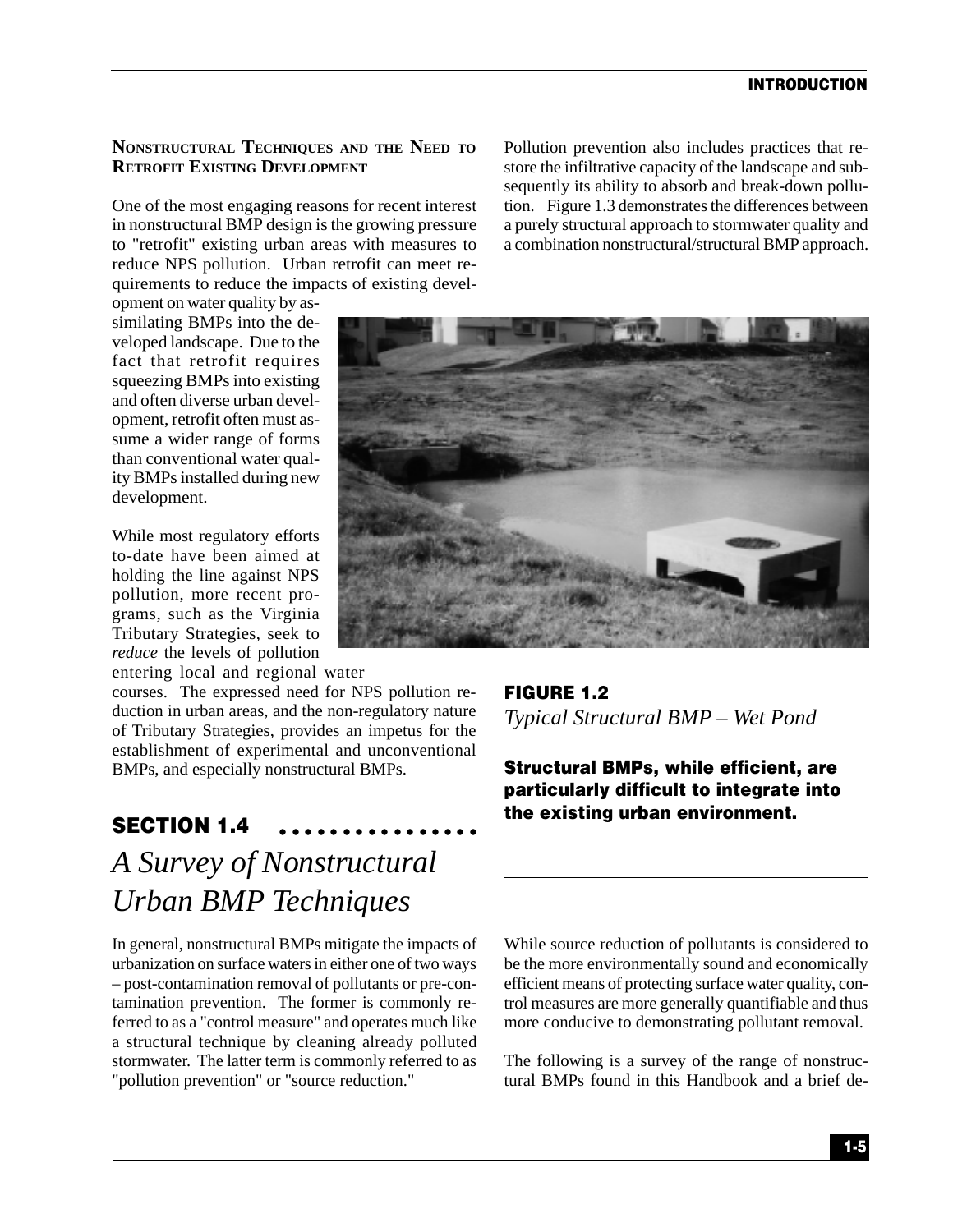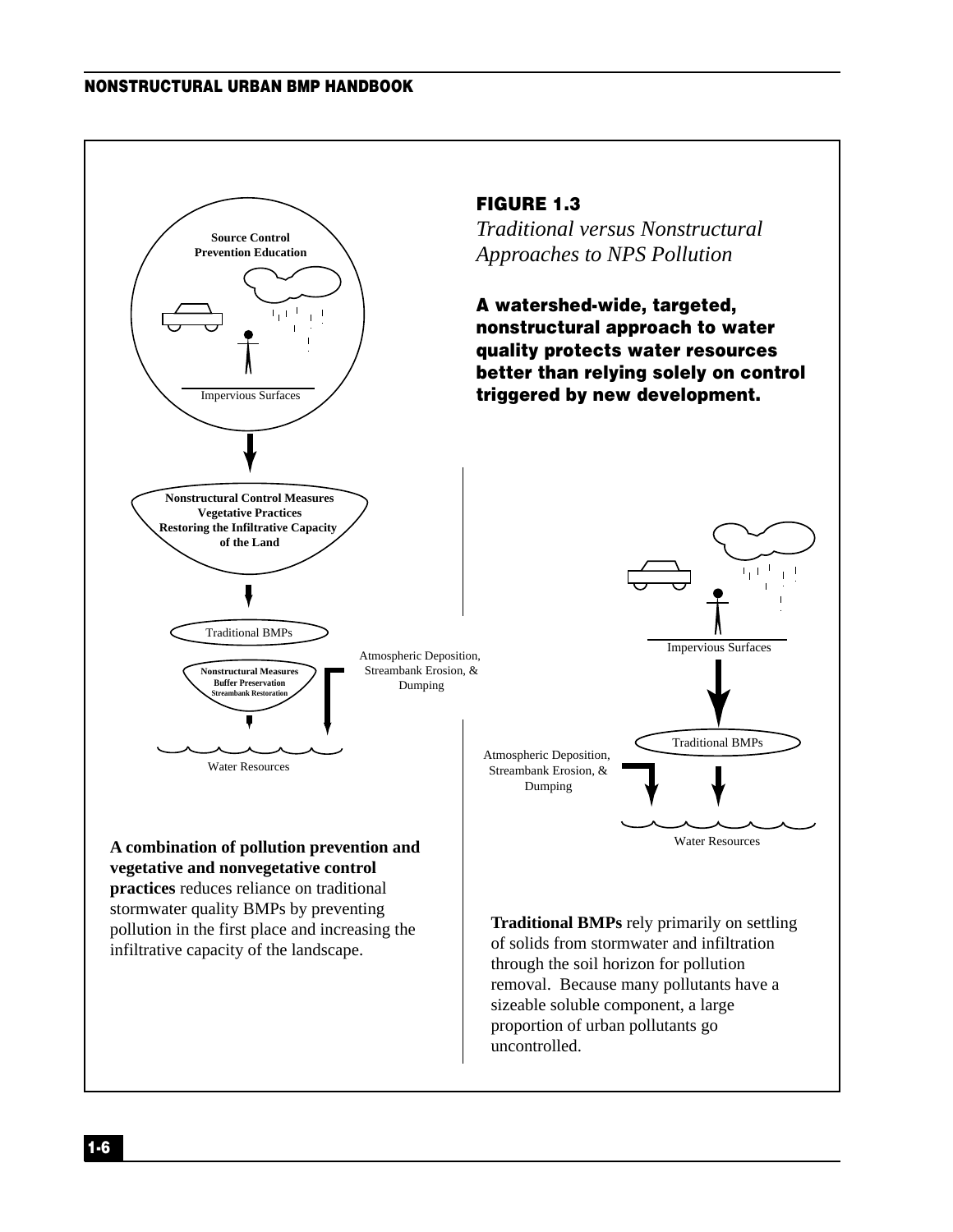scription of each BMP's principles of mitigating surface water quality impacts.

#### **Pollution Prevention Measures**

Pollution prevention, or source reduction, is any technique that: (1) prevents runoff from occurring and/or prevents the generation of pollution before it enters a storm drain system, and/or (2) preserves the natural infiltrative capacity of the landscape, through the protection of natural resources by conservation, thus reducing the generation of pollutants and allowing any pollutants generated as a result of land uses to be assimilated without reaching the water environment.

Based on this dichotomy, pollution prevention techniques discussed in this Handbook fall under either one of two headings – land use management and improvement or public education and volunteer measures. The following is a brief description of the pollution prevention measures covered in this Handbook.

#### **LAND USE MANAGEMENT AND IMPROVEMENT**

- **Land Use Controls** Land use controls as a BMP covers a wide variety of techniques which encourage patterns of development that produce less, or more readily controlled, NPS pollution. Land use controls included in this Handbook include purchase of development rights (PDRs), transfer of development rights (TDRs), redevelopment/infill development, and down zoning/up zoning.
- **Watershed Protection During Site Design** – The primary goal of these techniques is to minimize the impacts of new development by planning to reduce impervious surfaces and maximize vegetated areas through innovative site design. Maximizing the infiltrative capacity of the landscape serves to minimize stormwater runoff and consequently the amount of NPS pollution that is washed to local streams.

Practices include conservation (cluster) development, alternative street and parking area design, and the use of alternatives to impervious surfaces.

- **Urban Reforestation and Riparian Buffer Restoration** – The goal of urban reforestation and riparian buffer restoration as a BMP is to increase the infiltrative capacity of the urban landscape, protect stream reaches from runoff from adjacent land uses, and reduce or eliminate sediment- and nutrient-generating streambank erosion.
- **Landscaping Strategies**  The goal of this technique is similar to watershed protection during site design but targets home and business landscaping practices. Applying water-wise landscaping strategies serves to preserve the landscape's natural infiltrative capacity, conserve water, and keep stormwater onsite.

#### **PUBLIC EDUCATION AND VOLUNTEER MEASURES**

- **Public Education** Public education is a general programmatic term which can be applied to almost any pollution problem which requires a specific change in human behavior.
- **Storm Drain Stenciling**  In most urban areas, storm drains are the primary conduit connecting human activities with local water courses. Unfortunately, storm drains are often a convenient way to dispose of used oil, paint, and household cleaners. In addition to those items intentionally dumped down storm drains, other pollutants are picked up by runoff from some distance away and end up going down the drain as well (for instance, fertilizers, pet waste, sediments, etc.). Many people do not make the connection between these actions and water pollution – assuming that storm drains lead to a local wastewater treatment facility. Storm drain stenciling is a means of educating the public that anything that is dumped in a storm drain or any activity that is connected by impervious surfaces to a storm drain, ends up in the region's water resources.
- **Animal Waste Controls**  Pet and animal  $\bullet$ waste is a significant contributor to urban NPS pollution and especially nutrient and bacteria (fecal coliform) pollution. Animal waste control practices include a combination of public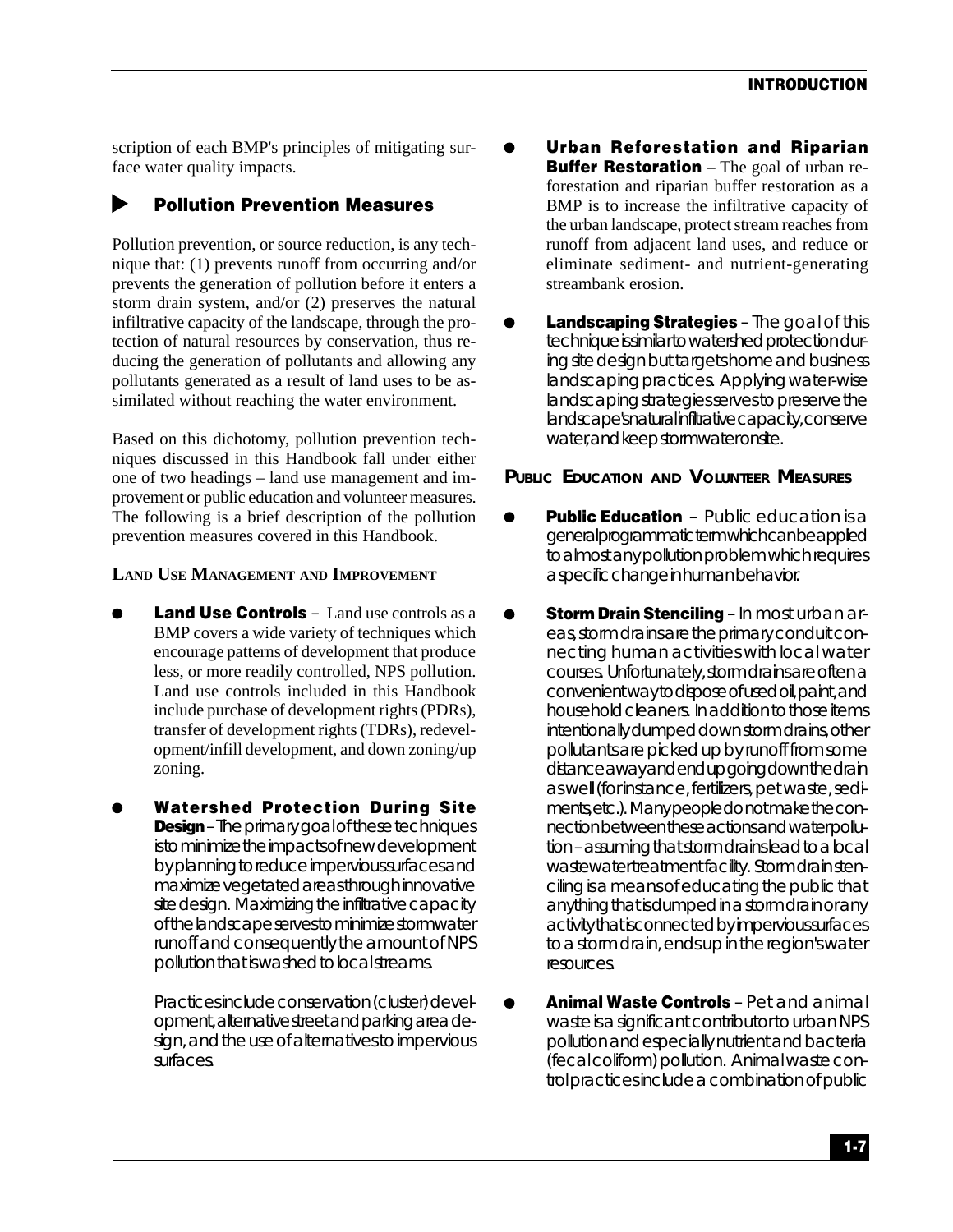education about the problem and enhanced enforcement measures to discourage violation of local ordinances concerning pet waste.

- **Lawn and Garden Care Education** With turf acreage increasing throughout all tributary basins within Virginia, programs aimed at educating home and commercial turf care providers on good landscape management practices are becoming increasingly important. Lawn and garden care management practices include education programs which address proper fertilizer and pesticide application and promote integrated pestmanagement.
- **Reduction of Automotive-Generated Pollutants** – Most of the petroleum hydrocarbons and many of the trace metals found in urban stormwater are the result of poor vehicle maintenance or improper disposal of used automotive fluids. Nonstructural remedies include used oil recycling programs, carpooling, and public education efforts.

#### **Control Measures**

Control measures are very similar to traditional BMPs in that they remove NPS pollution after it has entered the environment. Control measures discussed in this Handbook are generally those which rely on the strategic placement of vegetation to capitalize on their pollution removal capabilities. Because control measures have a measurable input and output, arriving at an NPS pollutant removal efficiency is usually possible.

- **Vegetative Controls**  Vegetative controls discussed in this Handbook include vegetated buffer areas, vegetative filter strips, and grassed swales.
- **Bioretention/Rain Gardens**  Bioretention is very similar in concept to the traditional infiltration trench but incorporates the benefits provided by biological uptake and activity. In essence, bioretention attempts to mimic the biological and chemical conditions found on an upland forest floor. The soil underneath the plantings must have an adequate infiltrative ca-

pacity. In many instances, *in situ* soil must be excavated and replaced by more appropriate soil.

- **Stormwater Wetlands** Stormwater wet- $\bullet$ lands have received increasing attention in recent years as a means of controlling urban pollutants while enhancing urban wildlife habitat. Wetland plants are noted as being particularly effective in slowing stormwater runoff, promoting settling of particulate pollutants, and nutrientuptake.
- **Street Cleaning** Street cleaning as a BMP practice, as opposed to an aesthetic practice, is a fairly recent innovation. Using wet-vacuum or regenerative air vacuum equipment at the correct frequencies, street cleaning can be effective at removing particulates which have been deposited on urban street surfaces.

## **SECTION 1.5** *Organization of this Handbook*

This Handbook is organized under the premise that any nonstructural BMP program, in order to most effectively address NPS pollution, must start with an understanding of the how NPS pollution enters the water and what NPS pollutants need to be addressed in a particular watershed. This is the case no matter how large, or small, the particular area to be controlled.

Chapter 2, **Tackling the Nonpoint Source Pollution Problem**, takes the watershed or site planner through the steps necessary to successfully identify NPS pollution sources and a specific set of priority NPS pollution problems.

Once this needs assessment has been conducted, it is then possible to utilize the nonstructural BMP screening criteria identified in Chapter 3, **Choosing Appropriate Nonstructural Approaches**. Chapter 3 allows the watershed planner to tailor a nonstructural BMP program based on a practice, or combination of practices, that best addresses sources and problems identified in Chapter 2.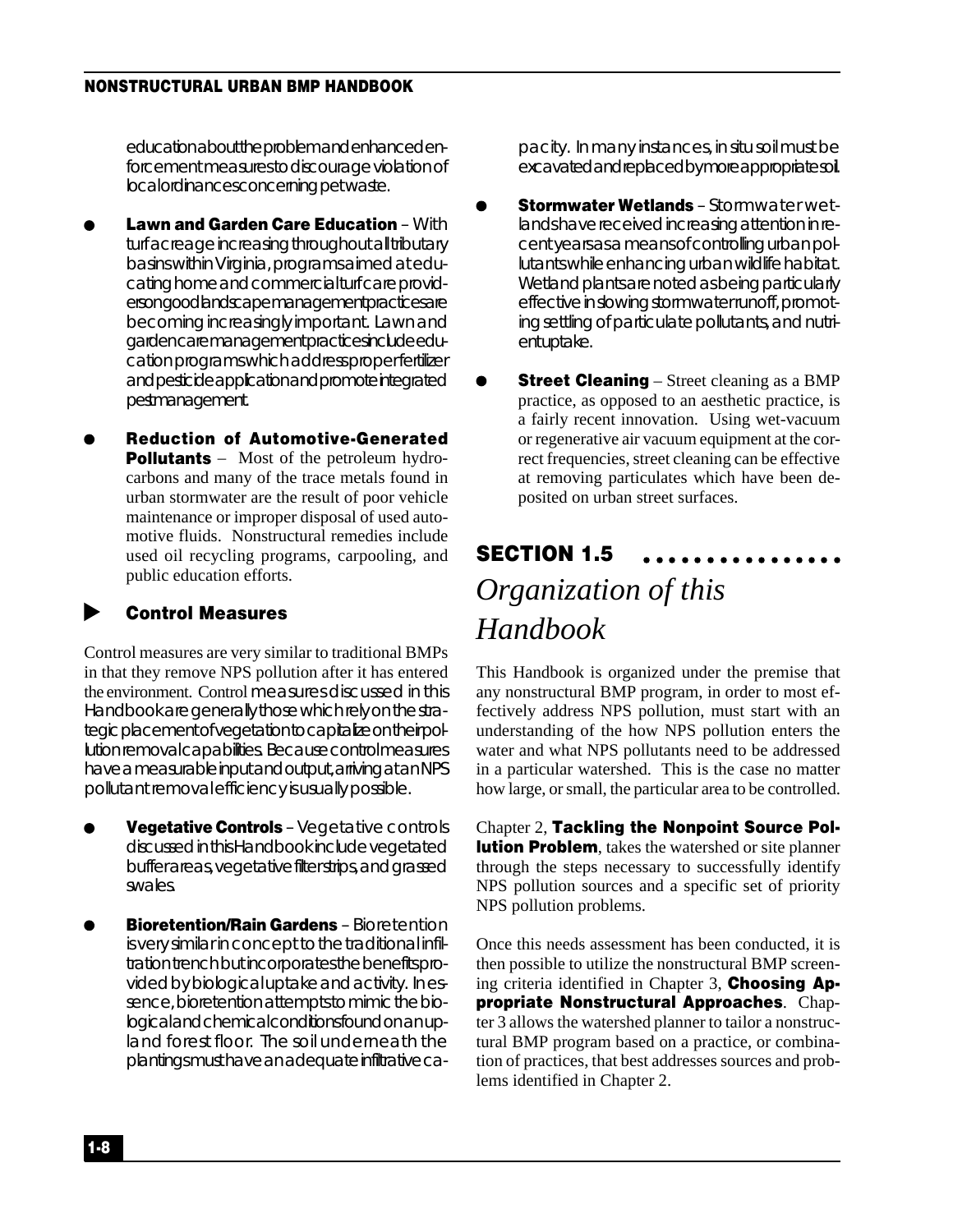Chapter 4, **Pollution Prevention Measures**, provides explicit guidance on the design and implementation of pollution prevention techniques. When appropriate, each technique is accompanied by suggestions for how to quantify the impacts of implementing the technique.

Finally, Chapter 5, **Control Measures**, provides explicit guidance on the design and implementation of control-style nonstructural BMPs. Similarly, the pollution removal efficiency of each technique is discussed.

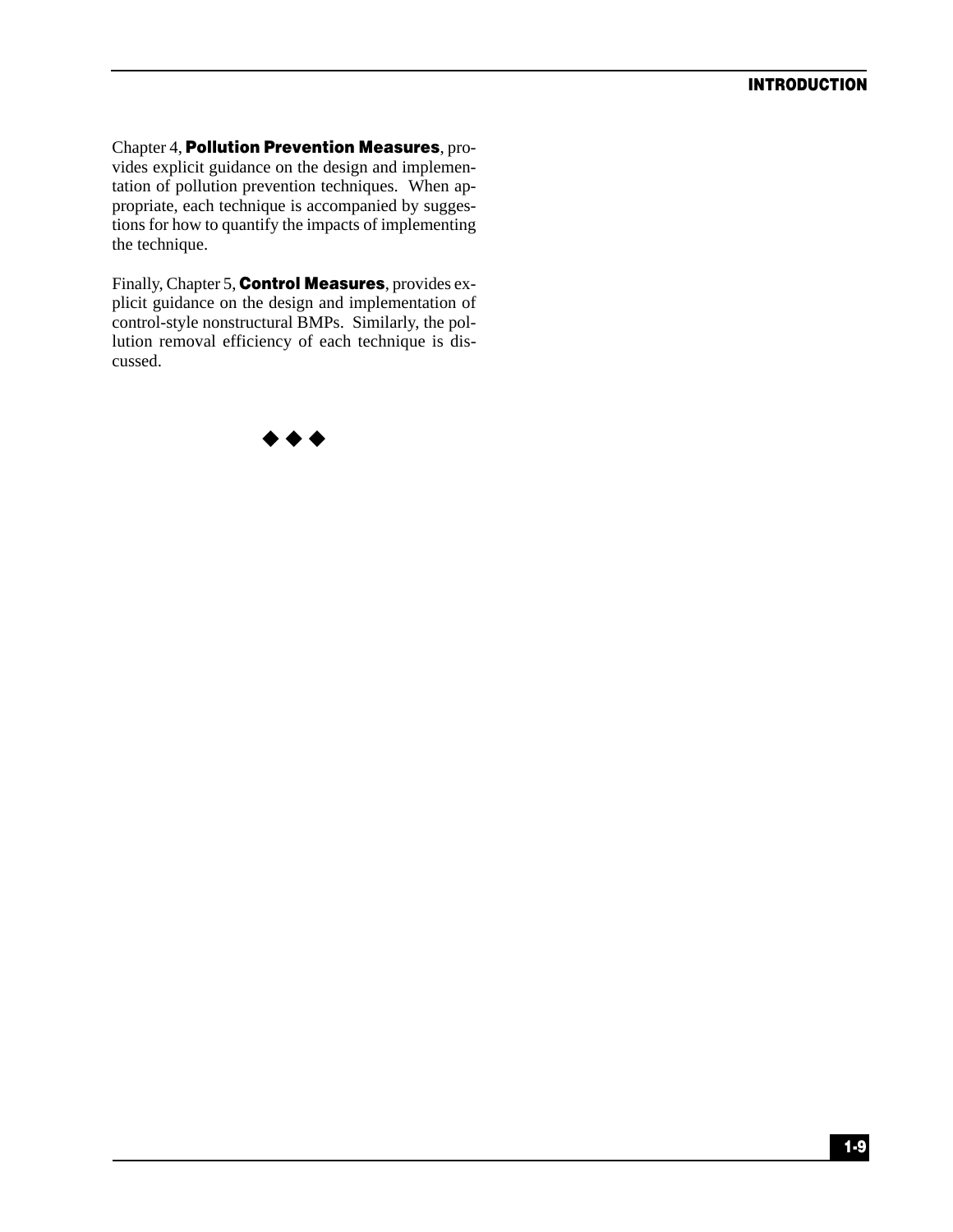## **2. TACKLING THE NONPOINT SOURCE POLLUTION PROBLEM**

Nonpoint source (NPS) pollution is defined as pollution which is generated from diffuse sources. While all pollution may be traced to an originating source, the term nonpoint source pollution is meant to recognize that it is often impossible, or impractical, to hold any one party responsible for a single act of polluting. This is in contrast to more readily identifiable (and controllable) "point sources" of pollution, such as an industrial wastewater outfall.

The purpose of Chapter 2 is to discuss the nature of NPS pollution as it relates to nonstructural BMPs and to outline the steps that are necessary to successfully identify NPS problems within a watershed or a particular site. Identifying priority NPS pollutants of concern allows the stormwater manager to more effectively and cost-efficiently implement nonstructural BMP techniques and to utilize the nonstructural BMP screening criteria identified in Chapter 3.

Chapter 2 is organized in the following manner.

### **The Pathways of Nonpoint Source Pollution**

- **Types of Nonpoint Source Pollution, their Sources and Consequences**
	- **Identifying the Water Quality Problem**
- **Controlling NPS Pollution through Regulation**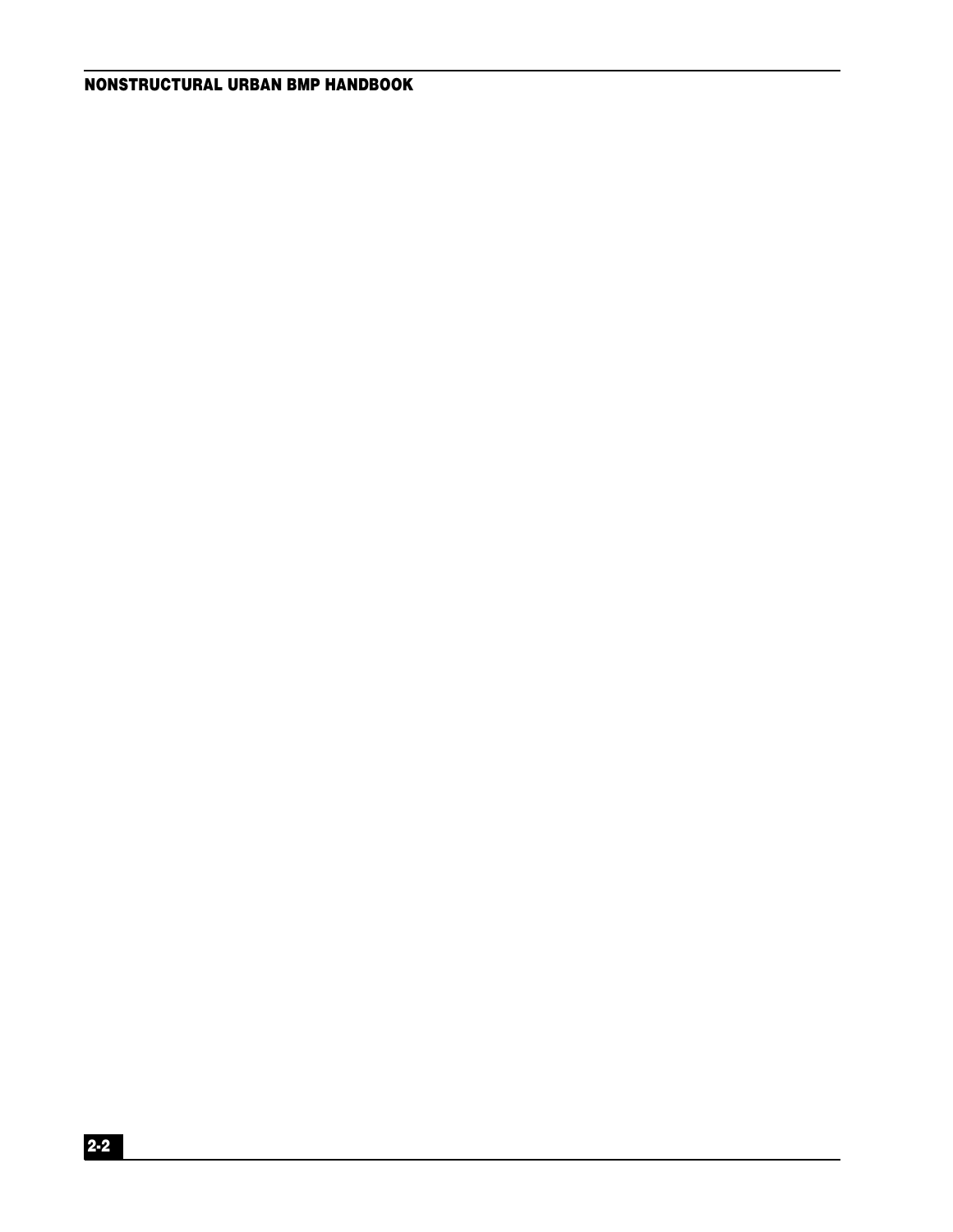### **SECTION 2.1**

## *The Pathways of Nonpoint Source Pollution*

Under natural conditions, the infiltrative capacity of the land allows most pollutants which collect on the surface to be neutralized through biological uptake, chemical break-down, and soil infiltration. Urbanization, however, introduces new pollutants into the environment and significantly alters the land's ability to assimilate existing pollutants – leaving water resources defenseless.

There are many pathways by which NPS pollution can enter the water. However, three pathways in particular serve as conduits for a great bulk of nonpoint source pollution in urban and suburban areas. These include:

- **urban stormwater runoff**
- **streambank erosion**
- **atmospheric deposition**

Understanding how these pathways serve to *introduce* NPS pollution into water resources is integral to implementing a nonstructural BMP program that will *prevent* stormwater contamination in the first place. Along with an understanding of what specific pollutants are likely to cause local and regional water quality problems and where they come from (discussed in Section 2.2), it is possible to effectively target the implementation of nonstructural BMPs to reduce the introduction of NPS pollution to local water resources.

#### **Urban Stormwater Runoff**

Urban stormwater runoff, and particularly the first half inch known as the "first-flush," can be severely polluted. The concentration of pollution in stormwater runoff drops off significantly after the first half inch of runoff, which is why most structural BMPs are sized to treat only the first-flush.

In general, urban stormwater runoff contributes a wider array of pollutants to local streams than both atmospheric deposition and streambank erosion.

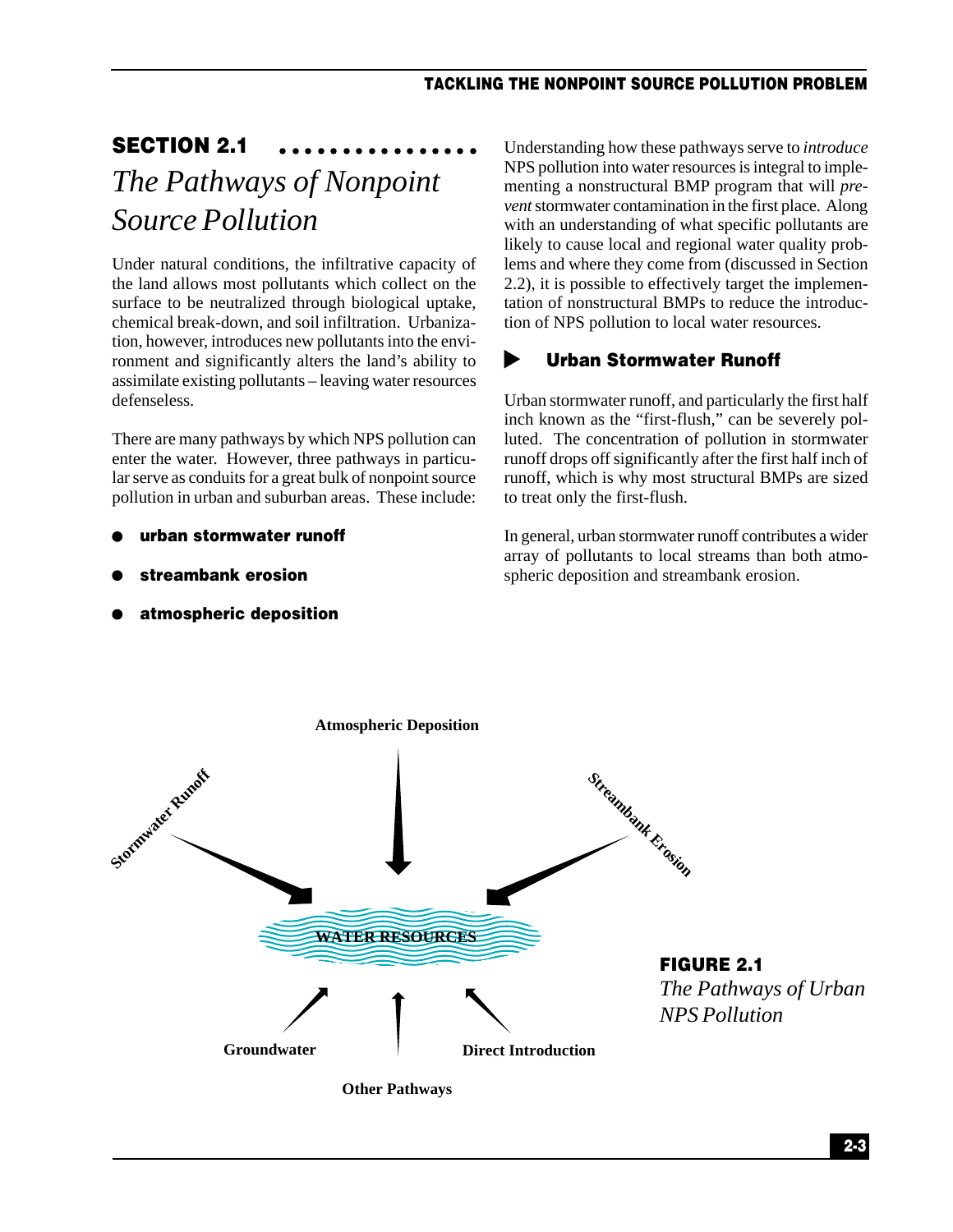#### **TABLE 2.1**

*Pollutant Concentration Statistics for General Urban Runoff and Highway Runoff*

| <b>CONSTITUENTS</b><br><b>GENERAL URBAN RUNOFF</b> |             | <b>HIGHWAYS RUNOFF</b> |             | <b>LIMITS FOR</b><br>PROTECTION OF<br><b>AQUATIC LIFE**</b> |                                                                                          |
|----------------------------------------------------|-------------|------------------------|-------------|-------------------------------------------------------------|------------------------------------------------------------------------------------------|
|                                                    | <b>MEAN</b> | RANGE*                 | <b>MEAN</b> | RANGE*                                                      |                                                                                          |
| Suspended Solids (mg/l)                            | 150         | 2-2,890                | 220         | 14-522                                                      | 10 if background $\leq 100$<br>mg/l. 10% of<br>background if<br>background $> 100$ mg/l. |
| BOD (mg/l)                                         | 9(1)        | $0.41 - 159$           | $\bullet$   | $\bullet$                                                   |                                                                                          |
| $COD$ (mg/l)                                       | 65(1)       | $<10-1,031$            | 124(3)      | 34-1,291                                                    |                                                                                          |
| Lead $(\mu g/l)$                                   | 140(1)      | 3-28,000               | 550 $(3)$   | 10-3,775                                                    | 34                                                                                       |
| Copper $(\mu g/l)$                                 | 34(1)       | $4 - 560$              | 43(7)       | 13-288                                                      | 6.7                                                                                      |
| Zinc $(\mu g/l)$                                   | 160(1)      | 10-5,750               | 380(3)      | 40-25,500                                                   | 30                                                                                       |
| Cadmium $(\mu g/l)$                                | 0.7(8)      | $0.7 - 30$             | $\bullet$   |                                                             | 0.2                                                                                      |
| Chromium $(\mu g/l)$                               | 7(8)        | $<$ 10-110             | $\bullet$   | $\bullet$                                                   | $\overline{2}$                                                                           |
| Nickel $(\mu g/l)$                                 | 12(8)       | $<2-126$               | $\bullet$   | $\bullet$                                                   | 25                                                                                       |
| Arsenic $(\mu g/l)$                                | 13(8)       | 10-130                 | $\bullet$   | $\bullet$                                                   | 50                                                                                       |
| <b>Organic Pesticides</b><br>$(\mu g/l)$           |             | $0.002 - 0.35$<br>(8)  |             |                                                             |                                                                                          |
| Phthalate Esters $(\mu g/l)$                       | $\bullet$   | $0.06 - 160(8)$        | $\bullet$   |                                                             | 4-DBP, 0.6-DEHP, 0.2-<br>all other PAEs                                                  |
| Phenols $(\mu g/l)$                                | $\bullet$   | $8-115(8)$             | $\bullet$   | $\bullet$                                                   |                                                                                          |
| Oil & Grease (mg/l)                                | 7.8(4)      | up to 35.7             | 30(6)       | $\bullet$                                                   |                                                                                          |
| <b>Total Hydrocarbons</b><br>(mg/l)                | 3.7(5)      | 1.8-43                 |             |                                                             |                                                                                          |
| Polynuclear Aromatic<br>Hydrocarbons $(\mu g/l)$   | $\bullet$   | $< 0.01 - 12$          | 3.7(6)      | $\bullet$                                                   | $0.01$ BaP                                                                               |
| Total Nitrogen (mg/l-N)                            | 1.5(1)      | $0.34 - 20$            | 2.72(3)     | up to $3.4$                                                 |                                                                                          |
| Total Phosphorus (mg/l)                            | 0.33(1)     | $0.01 - 4.3$           | 0.59(3)     | $up$ to 0.7                                                 | $0.005 - 0.015***$                                                                       |
| Alkalinity (mg/l)                                  | 38.2(4)     | 5.5-87                 |             |                                                             | recommend $>20$                                                                          |
| pH                                                 |             | $6.2 - 8.7$            | $\bullet$   | $6.6 - 8.0(6)$                                              | $6.5 - 9.0$                                                                              |

Source: Terrene Institute, *Fundamentals of Urban Runoff Management*: 1994.

• No data reported.<br>• **Representative** 

\* Range of actual values reported in literature from various studies unless otherwise indicated.<br>\* Maximum concentrations for the protection of freshwater aquatic life as reported in "Approve

Maximum concentrations for the protection of freshwater aquatic life as reported in "Approved and Working Criteria for Water Quality," British Columbia Ministry of Environment (1989), when receiving water hardness is 50 mg/l CaCO3.

\*\*\* For lakes with salmonids as predominant fish species.<br>
(1) U.S. Nationwide Urban Runoff Program database.

- U.S. Nationwide Urban Runoff Program database.
- (2) U.S. EPA database.
- (3) Median of U.S. Federal Highways Administration database.<br>
(4) Light industrial catchment in British Columbia.

(4) Light industrial catchment in British Columbia.

(5) General urban catchment in Philadelphia.<br>
(6) Highway runoff in England.

Highway runoff in England.

(7) Highway runoff in Washington State.

(8) Data from Metro Seattle.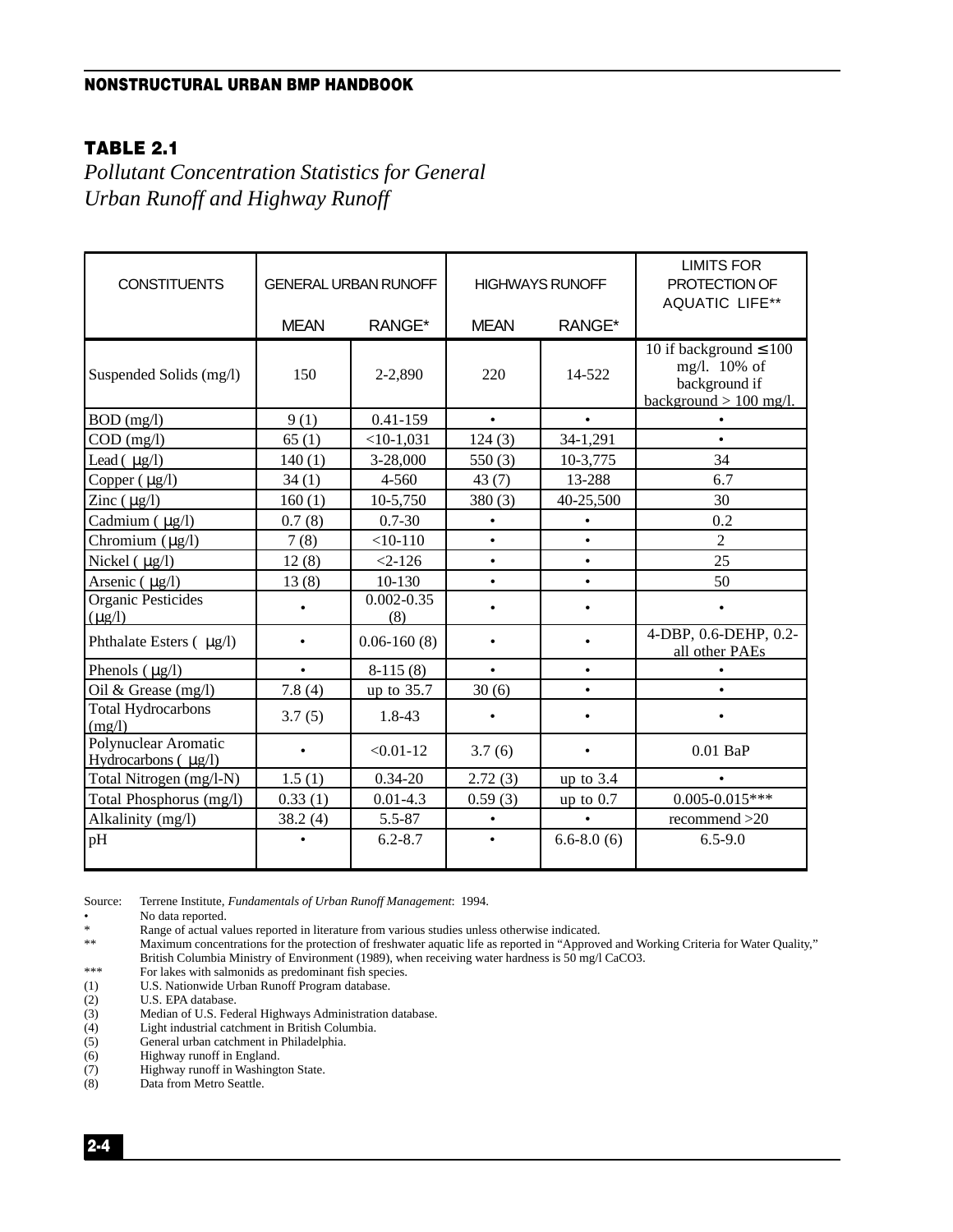| <b>POLLUTANT</b><br><b>CATEGORY</b><br><b>SOURCE</b> | <b>SOLIDS</b> | <b>NUTRIENTS</b> | <b>BACTERIA</b> | <b>DISSOLVED</b><br><b>OXYGEN</b><br><b>DEMANDS</b> | <b>METALS</b>  | <b>OILS</b><br>(PAHs) | <b>SOCs</b> |
|------------------------------------------------------|---------------|------------------|-----------------|-----------------------------------------------------|----------------|-----------------------|-------------|
| Soil Erosion                                         | ٠             |                  |                 | ٠                                                   | $\blacksquare$ |                       |             |
| <b>Cleared Vegetation</b>                            |               |                  |                 | ٠                                                   |                |                       |             |
| Fertilizers                                          |               |                  |                 |                                                     |                |                       |             |
| Human Waste                                          |               |                  | $\blacksquare$  | п                                                   |                |                       |             |
| <b>Animal Waste</b>                                  |               |                  |                 | a ka                                                |                |                       |             |
| Vehicle Fuels and<br>Fluids                          |               |                  |                 | ٠                                                   | $\blacksquare$ |                       |             |
| Fuel Combustion                                      |               | ٠                |                 |                                                     |                |                       |             |
| Vehicle Wear                                         |               |                  |                 | a an                                                | ш              |                       |             |
| Industrial/Household<br>Chemicals                    |               |                  |                 | ٠                                                   | ٠              |                       |             |
| <b>Industrial Processes</b>                          |               |                  |                 | $\blacksquare$                                      | ■              |                       | ٠           |
| Paints and<br>Preservatives                          |               |                  |                 |                                                     | ■              |                       |             |
| Pesticides                                           |               |                  |                 | $\mathbf{r}$                                        | ■              |                       |             |

#### **TABLE 2.2**

*Common Sources of Pollution in Urban Stormwater Runoff*

Adapted by NVPDC from Terrene Institute, *Fundamentals of Urban Runoff Management*: 1994.

Urban runoff is caused when rainfall is prevented from infiltrating into the soil by impervious surfaces such as parking lots, streets, rooftops, sidewalks, and driveways. Impervious surfaces in urban areas tend to collect all types of pollutants from a range of sources (see Table 2.2). When runoff occurs, these pollutants are flushed into urban stormsewers and gutters, which often discharge directly into local streams.

National surveys of urban stormwater have detected more than half of the U.S. EPA's list of 126 priority pollutants that are either acutely toxic or known or suspected carcinogens in runoff. About one-half dozen exceed safe levels for aquatic life in some of the samples taken.

Heavy metals such as copper, lead, and zinc are the most prevalent priority pollutant constituents found in

urban runoff. Oil and grease, which contain a variety of hydrocarbon compounds, are also commonly found in urban runoff. Some polynuclear aromatic hydrocarbons (PAHs) are known to be toxic to aquatic life at low concentrations.

The U.S. EPA has determined that construction activities also add to NPS pollutant loadings in stormwater runoff. The pollutants generated by such activities include: sediment and particulate organic solids; toxic metals and hydrocarbons (deposited from onsite equipment); and, nutrients (naturally occurring and those applied to promote revegetation and site stabilization). $(1)$ 

Research has shown that urban runoff also contributes oxygen-demanding substances to nearby waters. Decomposition of organic matter by microorganisms de-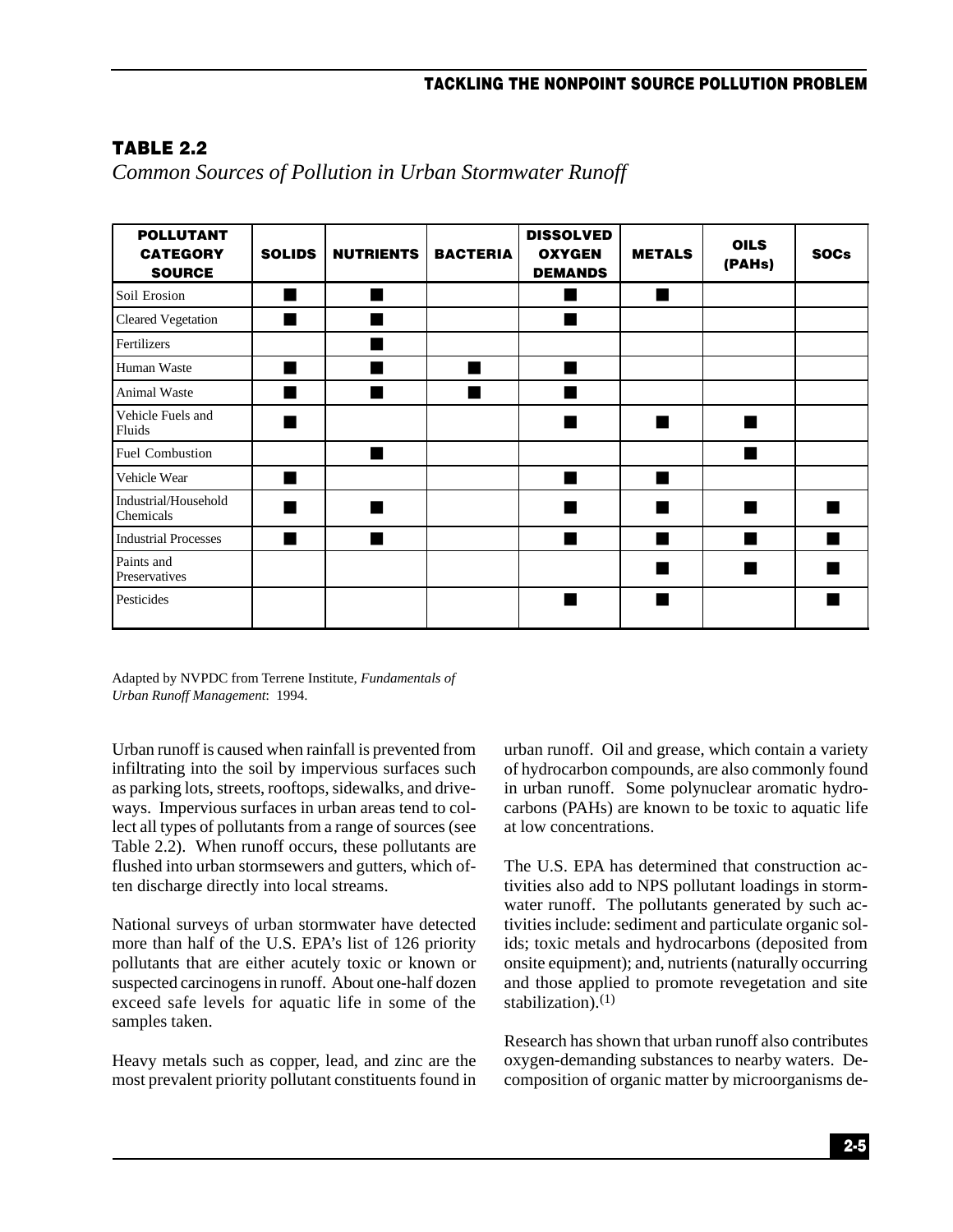pletes dissolved oxygen (DO) levels in receiving waters, and especially in large estuaries such as the Chesapeake Bay.

In general, there is greater knowledge about stormwater runoff from impervious surfaces in highly urbanized areas than chemical and nutrient runoff from the



**FIGURE 2.2** *Urban Stormwater Runoff*

rapidly-growing lawn acreage of Virginia's tributary basins. However, this is slowly beginning to change.

Of particular concern is the home environment where the application of fertilizers and other chemicals tends to be performed by a vast number of amateurs. For example, there are home lawns spread across more than 500,000 acres of the Chesapeake Bay watershed with a multitude of potential fertilizer and pesticide applicators.(1) A poorly timed application just before a storm event, or an accidental application on an impervious surface, are only two ways that lawn care practices may affect local water quality.

The need to ensure that increasing home application of fertilizers and chemicals does not contribute to water pollution highlights the utility of developing strong prevention-oriented public education programs.

#### **Streambank Erosion**

Streambank erosion is a natural source of both sediments and nutrients. However, urban land development can greatly accelerate the process of streambank erosion. As large areas of once pervious land are urbanized, the amount of impervious surface area draining to local stream networks greatly increases. The result is that during a storm event, a greater volume of stormwater is directly discharged into local waterways and at a much higher velocity (See Figure 2.3). The greater volume and velocity of water overwhelms the natural carrying capacity of the stream network and results in excessive streambank erosion.

Signs of stormwater erosion include undercut streams and fallen banks, felled bushes and trees which once lined the banks, and exposed sewer and other utility pipes. Suspended sediments choke and muddy local waterways making then uninhabitable to local species of aquatic life. In addition, nutrients and other pollutants attach themselves to sediment particles and contribute to eutrophic conditions in local lakes and reservoirs. Suspended sediments are deposited in slower moving portions of the stream course, causing buildup, destruction of benthic life forms, and a decreased stream capacity for floodwaters, thus resulting in greater potential for further erosion and even property damage.(1)

While implementation of structural stormwater controls helps to alleviate velocity problems in urban streams, long-term stormwater volume problems may only be effectively controlled through the implementation of nonstructural techniques that increase the land's ability to retain and infiltrate stormwater.

#### **Atmospheric Deposition**

The air we breathe contains pollutants generated from a number of sources. As particulates settle from the atmosphere or are washed from the air by precipitation onto the earth's surface, the atmosphere becomes a major source of NPS pollution. Automobiles, power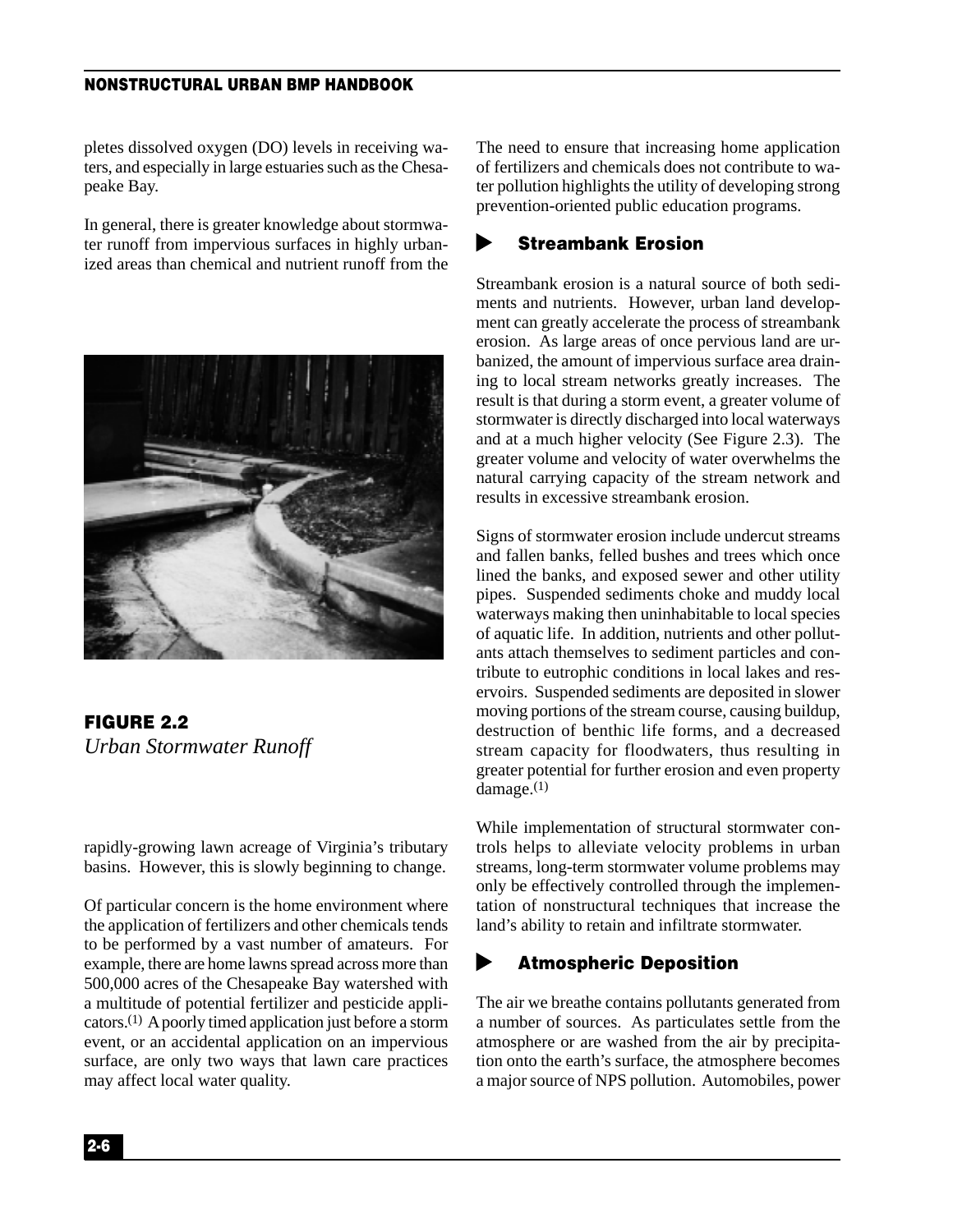#### **FIGURE 2.3**

*The Effects of Stormwater Runoff on Urban Stream Hydrology*





generation plants, and gasoline powered lawn mowers are among the largest producers of airborne pollutants.

Atmospheric deposition of nitrogen, in particular, is recognized by most east-coast estuarine programs as either a significant contributor to eutrophic conditions or a mechanism of possible concern. In 1988, an Environmental Defense Fund report estimated that atmospheric deposition of nitrogen from the burning of fossil fuels may contribute up to 25 percent of the nitrogen entering the Chesapeake Bay. Since that time, other studies have raised similar concerns. Officials at the Chesapeake Bay Program are now exploring how air pollution control can be a part of their strategy to reduce nutrient loads to the Chesapeake Bay and other water bodies.

A major hurdle to the control of atmospheric deposition is that the airshed which contributes to Virginia's water quality problems is much larger than any of its watersheds. The Chesapeake Bay airshed for example, according to many researchers, is up to 600,000 square miles in area (over 9 times larger than the Bay watershed) and is affected by emissions from as far away as North Carolina, Upstate New York, and the highly industrialized Ohio River Valley.<sup>(1)</sup> Therefore, reductions in atmospheric nitrogen to local and regional water resources require the cooperation of all jurisdictions located within the airshed. (See Figure 2.4)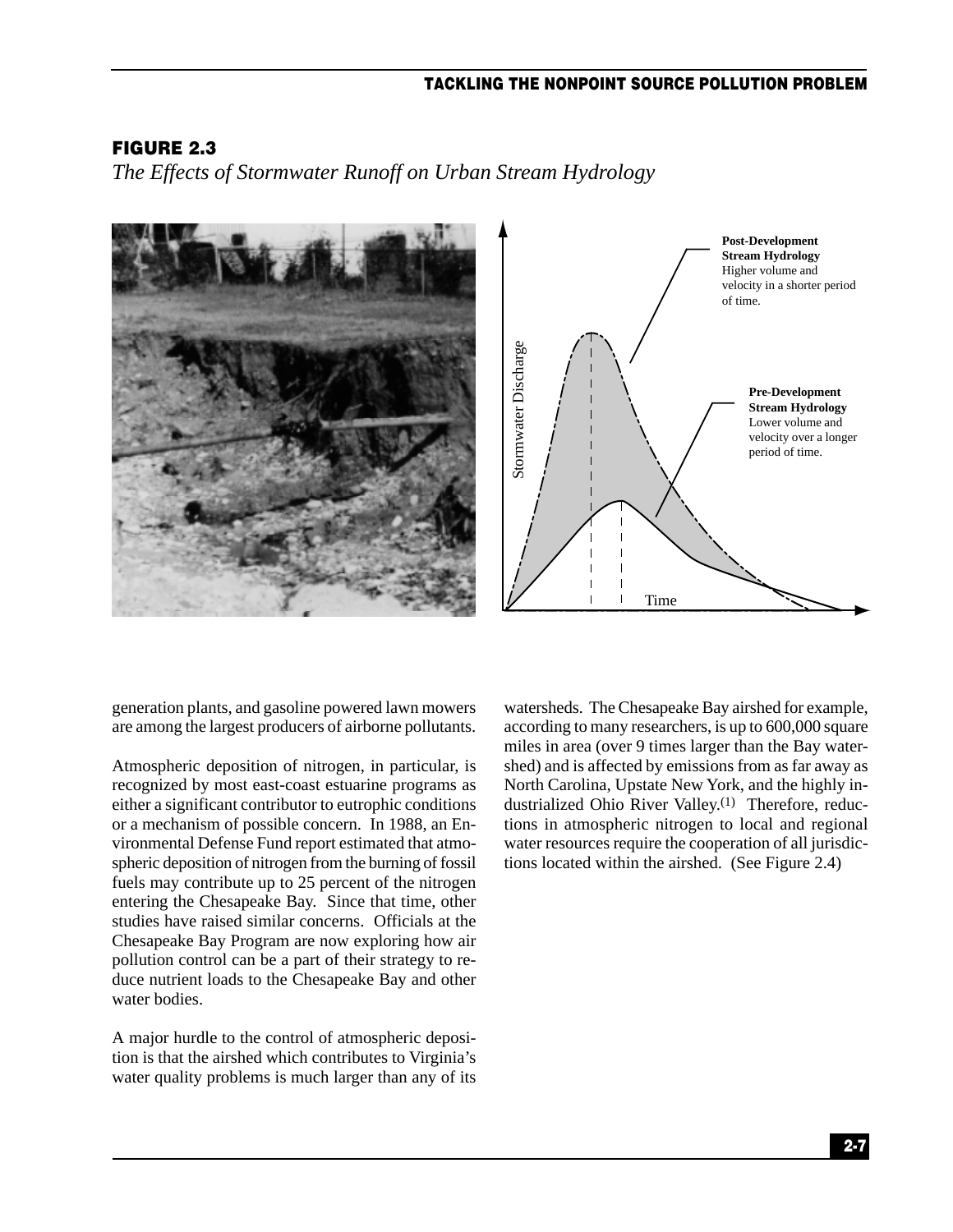#### **FIGURE 2.4**

*Airshed versus Watershed – Atmospheric Deposition as a Super-Regional Management Concern*



Adapted by NVPDC from East Coast Atmospheric Resource Alliance, *Airsheds and Watershed – the Role of Atmospheric Nitrogen Deposition*. Warrenton, Virginia: 1995.

#### **Other Pathways of NPS Pollution**

While most NPS pollution finds its way to local water courses through stormwater runoff, streambank erosion, and/or atmospheric deposition, these are by no means the only ways by which NPS pollution travels.

#### **Direct Introduction**

Direct introduction of pollution into the water through dumping or carelessness is a significant cause of water quality degradation. Again, while any individual act may be considered a point source of pollution, the sheer number of very small events makes the problem nonpoint source in nature.

Direct introduction, because it often defies or overwhelms efforts to trap pollutants that are swept up from impervious surfaces, can only be controlled, in many instances, through nonstructural means.

Common examples of direct introduction include:

- dumping used oil into a local storm drain;
- careless use of petroleum products on boats or at a marina site;
- litter or dumping in or near the water;
- release of septage from a failing septic system or the purposeful discharge of pump-out into a local estuary from a residence, business, or boat;
- $\bullet$ discharge of chlorinated pool water into a local stream; and,
- deposition of pesticide spray onto the water's sur- $\bullet$ face due to inappropriate application near the water resource.

These represent only a few examples of the many ways that NPS pollution may enter the water through direct introduction.

#### **Groundwater**

Another means by which NPS pollution is introduced to surface water is through groundwater. Groundwater contributes to baseflow in many of Virginia's streams and rivers. Because groundwater is highly dynamic, contaminated groundwater is likely to result in contaminated surface water. Common examples of how groundwater may become polluted include:

- saturation of the soil with fertilizers;
- improper application of highly leachable pesticides on permeable soils;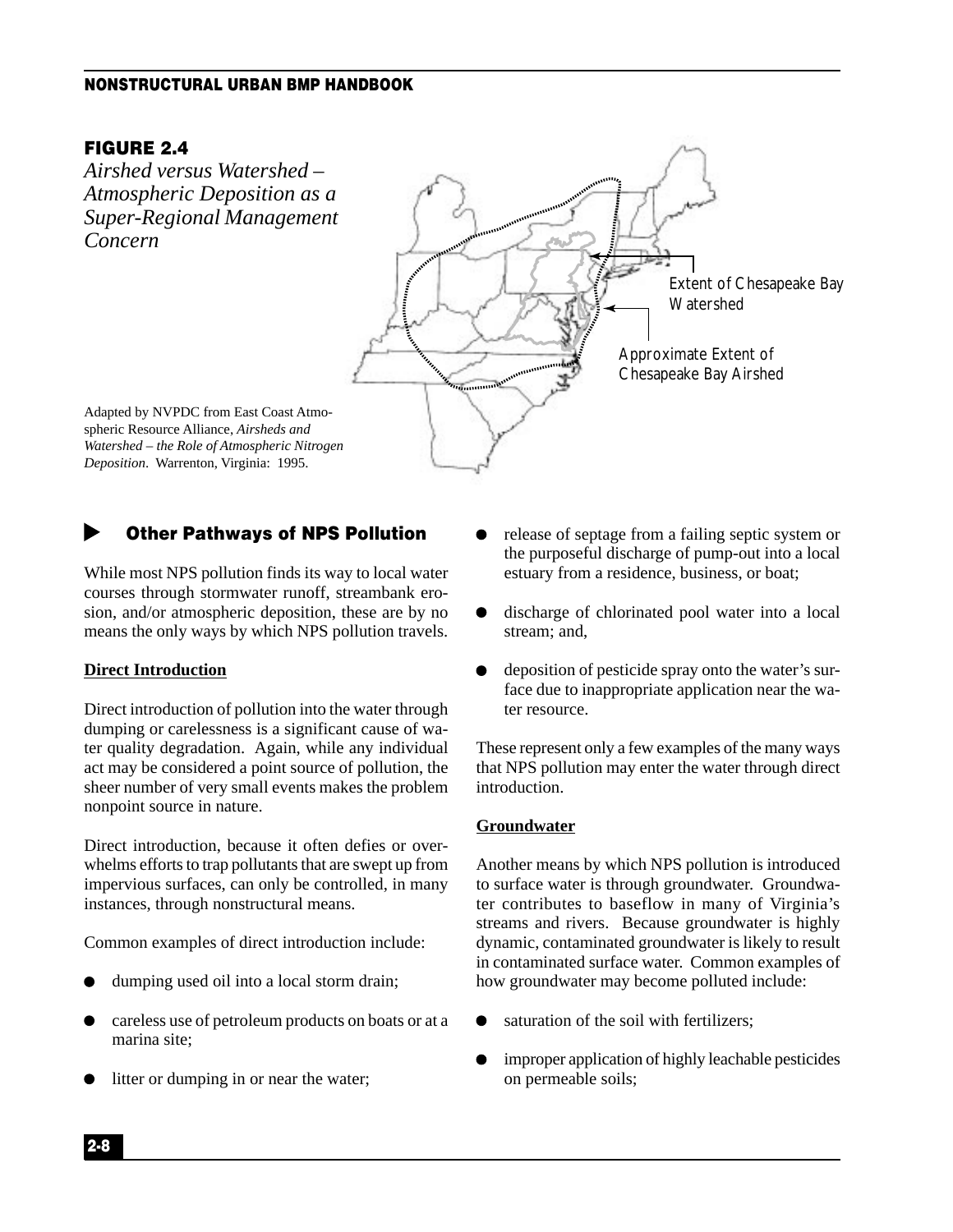- malfunctioning septic systems; and,
- leaking underground storage tanks.

These pathways of NPS pollution are no less important than previously discussed pathways and must be considered in order to develop a comprehensive water quality management plan.

### **SECTION 2.2**

## *Types of Nonpoint Source Pollution, their Sources and Consequences*

The principle pollutant categories of concern for urban water quality managers include nutrients, soil sediments, bacteria, heavy metals, synthetic organic compounds, and hydrocarbons. Each of these pollutants affect the natural environment in different ways and different nonstructural techniques are more efficient at controlling for different pollutants.

The following is a brief description of the most common pollutant categories and how each impacts the water environment.

#### **Nutrient Pollution**

For many water bodies, including the Chesapeake Bay, the pollutants of greatest concern are nutrients. Water bodies react to different types of nutrients in different ways. In general, phosphorus is the controlling nutrient in fresh water systems such as lakes and reservoirs while nitrogen is the controlling nutrient in brackish systems such as the Chesapeake Bay.

High concentrations of these nutrients can lead to excessive algae growth in quiescent waters. Excessive algae growth can cloud the water, thereby blocking sunlight to submerged aquatic vegetation (SAV). SAV serves to filter nutrients and pollutants from the water and provides needed habitat for aquatic species. As the algae die and decay, they consume large quantities of dissolved oxygen (DO) supplies that are necessary for the survival of fish and other aquatic species. This results in "dead zones" which are devoid of significant life.

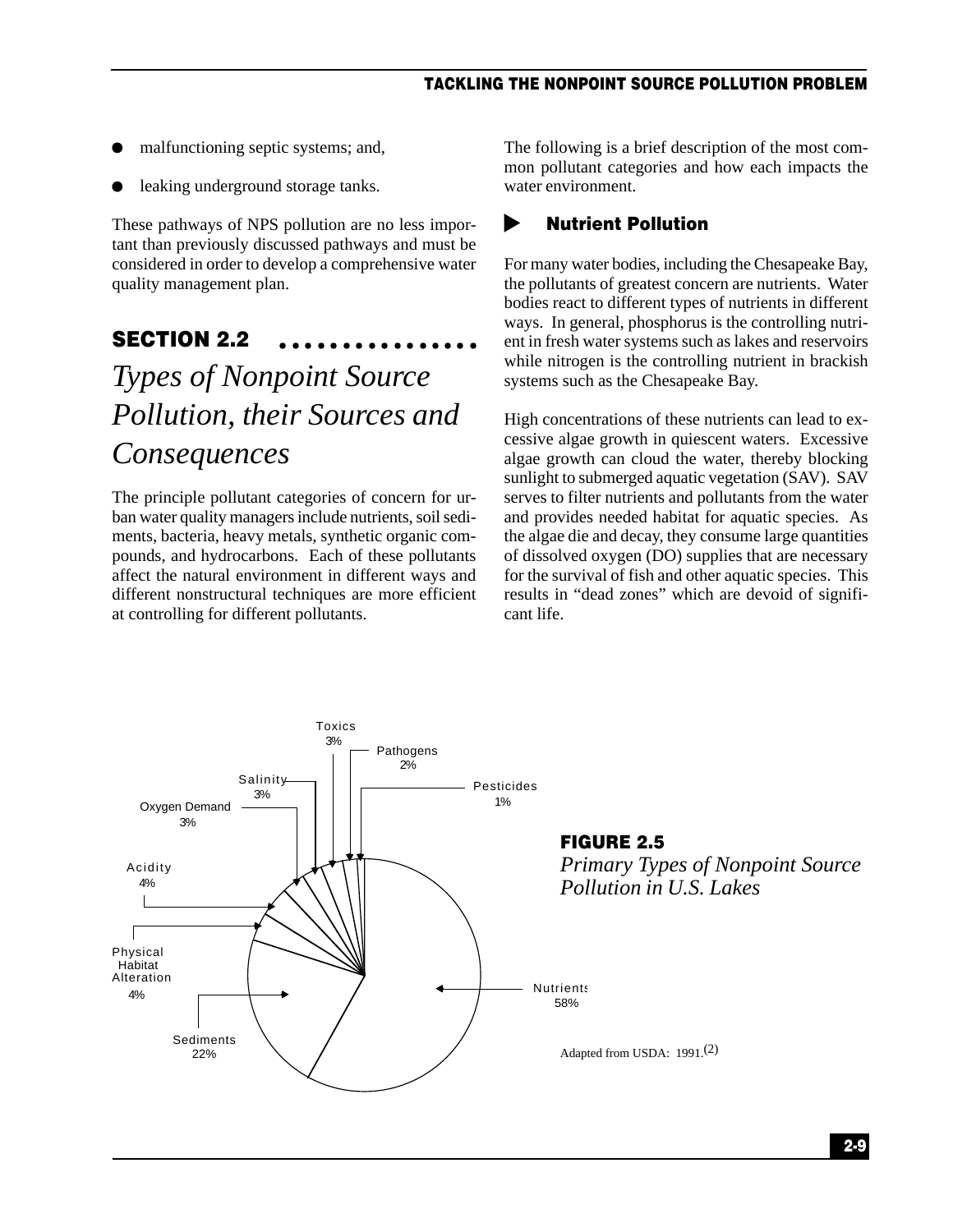Phosphorus has been identified by the Chesapeake Bay Local Assistance Department (CBLAD) as the "keystone pollutant" from which the pollutant loading reduction calculations of the Chesapeake Bay Preservation Act are made when designing stormwater quality management facilities. Thus, phosphorus, as a pollutant, occupies an elevated role in stormwater quality management.

According to CBLAD, "The major attribute of a keystone pollutant is that it shares the general characteristics of most other urban pollutants. Thus, by removing the keystone pollutant, one will simultaneously remove other important pollutants in urban runoff."(3)

However, the differences among pollutants often outweigh the similarities. Therefore, the stormwater manager must be cognizant of how each pollutant affects the ecosystem, where it is coming from, and how it is best controlled.

Like many pollutants, phosphorus and nitrogen exist in two physical forms – particulate and dissolved. This dichotomy affects what techniques will be most effective in the removal of nutrients from the water. The particulate form accounts for 40 to 50 percent of total phosphorus while it accounts for only 20 to 30 percent of total nitrogen. For structural BMP devices which rely primarily on settling, phosphorus and nitrogen removal is often limited to the percentage of particulate matter since only the particulate form will settle out. However, nonstructural techniques can prevent the introduction of phosphorus and nitrogen into the water system altogether or allow for enhanced removal efficiency through biological uptake and chemical breakdown by vegetative cover and soils.

#### **NUTRIENT GENERATION AND TRANSPORT**

Nutrients are generated naturally across landscapes. However, human activities usually magnify the levels at which nutrients are introduced into nearby waters.

Land use activities such as fertilizer applications, removal of vegetation during land clearing, and storm runoff channeling are major sources of nutrients generated in urban and suburban settings. When a nutrient management plan is not being utilized, nutrients applied to the land can exceed the carrying capacity of the soil and vegetation. In turn, these nutrients infiltrate into the groundwater or are carried in runoff from the land into nearby waterways during storm events. Ill-timed application of nutrients immediately before a storm event and the misapplication of nutrients on impervious surfaces (such as gutters or sidewalks) are two additional ways that these pollutants may enter stormwater runoff.

Soil erosion is a primary cause of nutrient transport to local waterways. Nutrients, and phosphorus in particular, tend to cling to soil particles that are washed off the land into surface water.

Nutrients are also introduced to stormwater through atmospheric deposition. Automobile exhaust and power generation plants are the largest producers of airborne pollutants. While only a small proportion of nutrients are directly deposited on water bodies, a much greater proportion of nutrients are deposited on impervious surfaces where they can be flushed into local waterways during subsequent storm events.

Finally, nutrients may be introduced into the water through fecal matter in runoff. Curbing pets, where fecal matter will be washed directly into the storm drain, is a particularly acute problem in many urban areas. Golf courses or other public open spaces which attract wild fowl are also major sources of fecal matter. In some aging urban and suburban areas, leaking sanitary sewer lines, which usually follow low lying areas associated with stream beds, have also been identified as a major source of nutrient pollution.

A prime indicator that nutrients are being introduced into the water through fecal matter is the elevated presence of another pollutant – fecal coliforms, or bacteria pollution.

#### **Sediment Pollution**

A certain amount of sediment is necessary for the health of most waterbodies. Sediment is a source of nutrients and silica needed for plankton growth, and some of it is captured by tidal marshes to keep them built up against storm surges and tidal inundation. However, large volumes of sediment decreases flow capacity in drainage ways, takes up storage volume in reservoirs, and blankets the bottom of waterways, killing oxygen-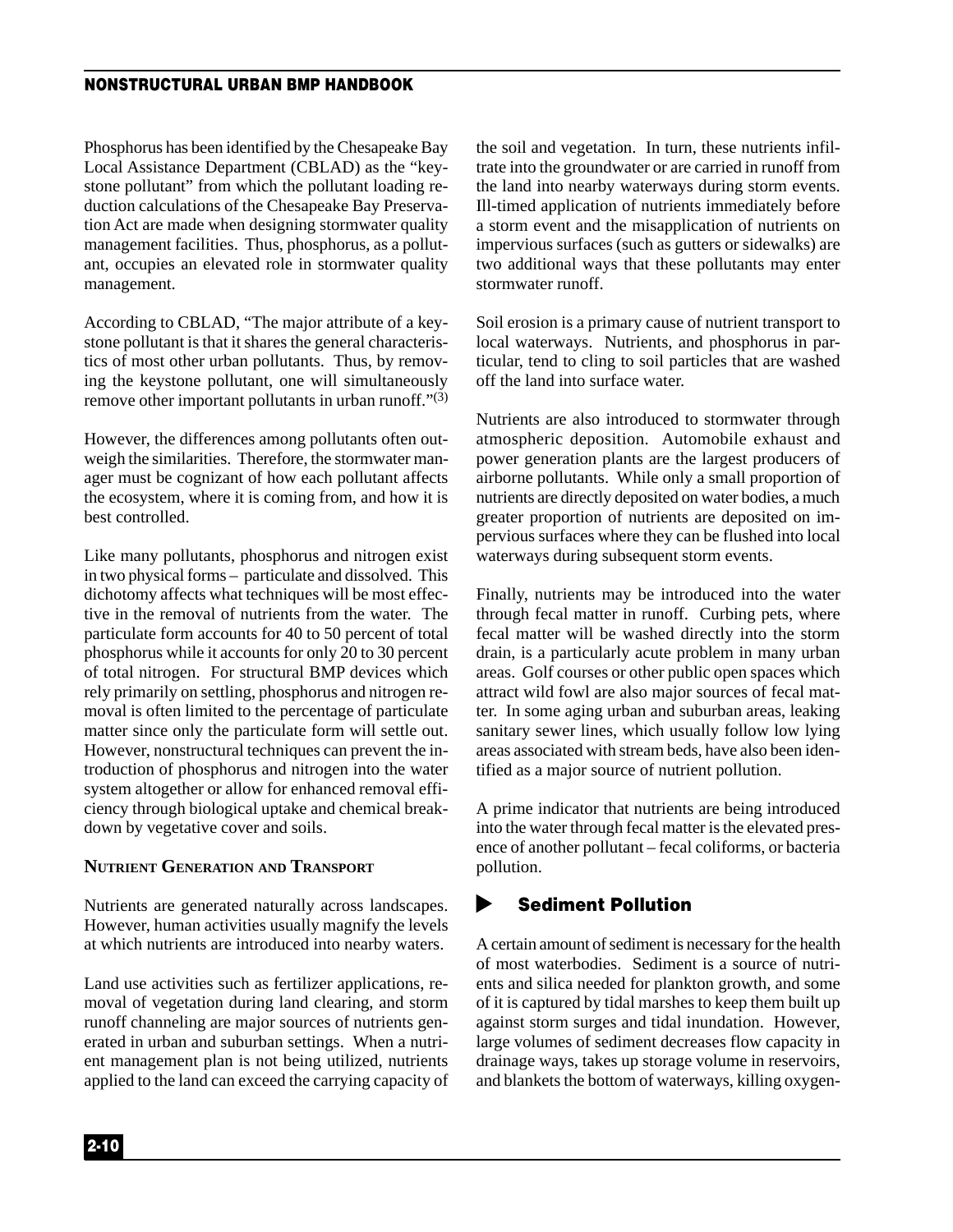#### **TACKLING THE NONPOINT SOURCE POLLUTION PROBLEM**

producing plants and ruining spawning grounds. Soil in runoff may also have other pollutants attached such as pesticides, nutrients, or oxygen-demanding substances. These pollutants may exert an immediate stress on receiving waters or may settle out and exert their effects over a period of time.

The U.S. EPA has stated that suspended sediments comprise the bulk of urban NPS pollutants. This has both short and long-term impacts on receiving waters. Immediate detrimental impacts of high sediment loadings include increased turbidity, impaired respiration of fish and aquatic invertebrates, and reduced fecundity and impairment of commercial and recreational fishing. High sediment concentrations may also cause long-term effects. Sediments tend to bind and transport nutrients, toxic substances, and trace metals. These enriched depositional sediments may present a continued risk to aquatic and benthic life, especially where sediments are disturbed and resuspended by tides, storms, and winds.

#### **SEDIMENT GENERATION AND TRANSPORT**

Sediment pollution is a result of excessive soil erosion. When precipitation in the form of rain strikes the ground, its kinetic energy can dislodge and mobilize soil particles, resulting in erosion of the land. The dislodged soil particles cause a net downslope movement of soil called "rainsplash erosion." In areas where rainfall exceeds the absorption capacity of the soil, water accumulates and travels downslope, carrying the soil particles in an irregular sheet flow. In a process known as "sheetflow erosion," the force of this water flow can dislodge more soil particles as it continues to make its way downslope. Soil eroded by both rainsplash and sheetflow erosion can be carried to a receiving waterbody where it becomes sediment.

The primary sources of sediment in urban areas are from construction activities and streambank/shoreline erosion. Soil erosion rates on construction sites generally range from 10 to 100 tons/acre/year and more. Sediment loadings from construction sites may be as much as 100 times greater per acre than those from agricultural lands and perhaps 2,000 times greater than from undisturbed forestland. Exposed, disturbed, and stockpiled soils are extremely susceptible to erosion and transport off-site. In general, downstream suspended sediment levels are greatest during the advanced stages of construction when sediment delivery conditions are optimal.(1)

Streambank erosion is also a major source of sediment in urban areas. Urban stream beds are subjected to much higher velocities and volumes of water than under natural conditions. The increased "flashiness" of stormwater discharges causes the natural channel to be overwhelmed and results in stream bank erosion and undercutting.

#### **Bacteria Pollution**

Bacterial levels in undiluted urban runoff exceed public health standards for water contact recreation almost without exception. Because bacteria multiply faster during warm weather, it is not uncommon to find a twenty-fold difference in bacterial levels between summer and winter.<sup>(4)</sup>

Under the federal Clean Water Act, all State waters are expected to be maintained to support recreational use and the propagation and growth of all aquatic life reasonably expected to inhabit them. One of the key indicators used to measure these "swimmable and fishable goals" is the level of fecal coliform bacteria. Fecal coliforms are also an important indicator from a human health standpoint. These indicator organisms, while not necessarily harmful in themselves, are found in the intestinal tracts of warm-blooded animals, including humans, and therefore can be indicative of fecal contamination and the possible presence of pathogenic organisms. Under the CWA guidelines, fecal coliform counts should not exceed 1,000 mg/l in any one instance and should not exceed 200 mg/l over the geometric mean. In addition, the presence of fecal coliforms may also indicate that excessive nutrients are being discharged into the water body.

#### **BACTERIA GENERATION AND TRANSPORT**

The most common sources of fecal coliforms are domestic and non-domestic animal droppings, malfunctioning septic systems, and antiquated or failing sanitary sewer lines.

Although nearly every urban and suburban land use exports enough bacteria to violate health standards,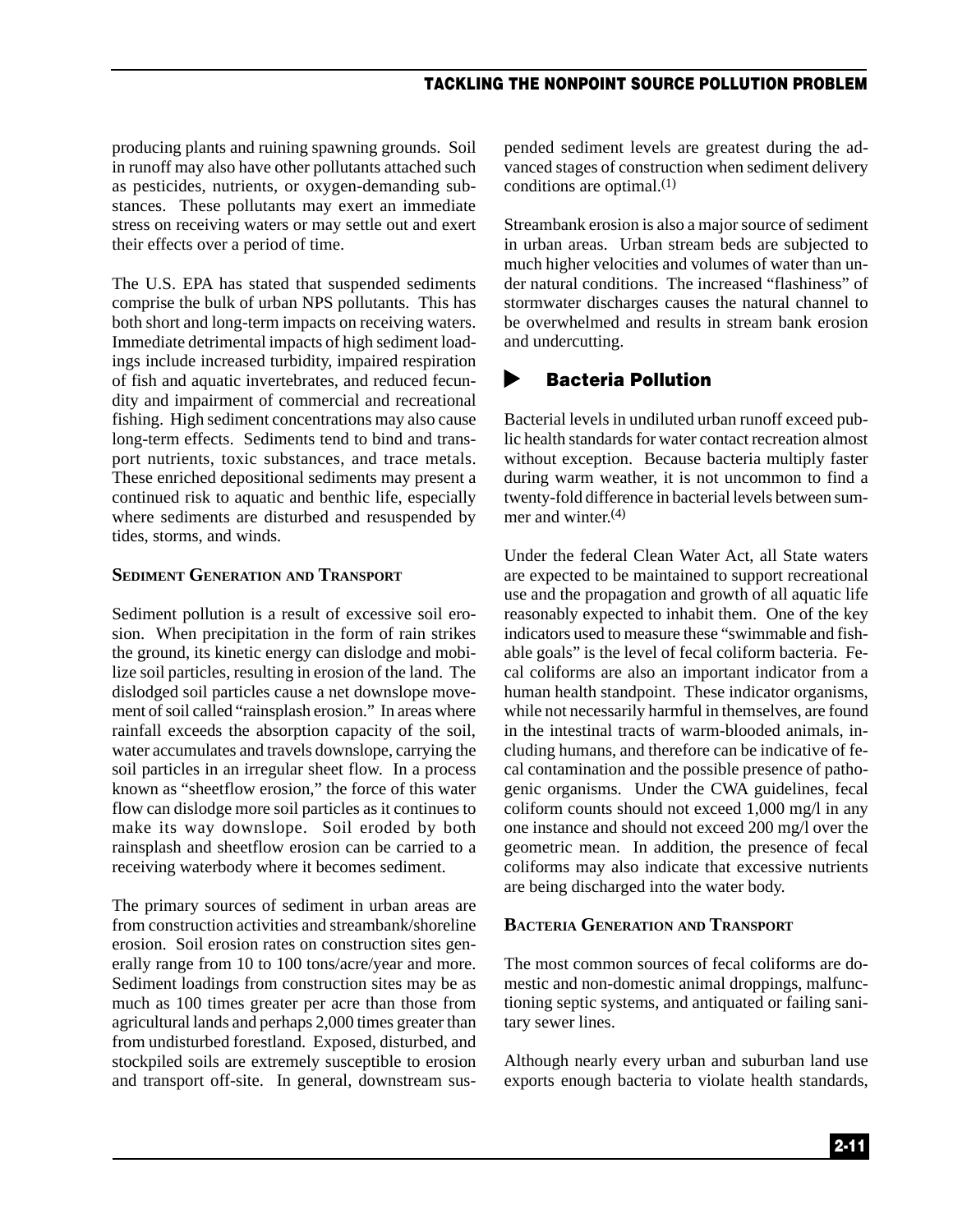#### **FIGURE 2.6**

*The Effects of Nonpoint Source Pollutants on Water Resources*



From U.S. Fish and Wildlife Service, Chesapeake Bay Field Office: 1994.

older and more intensively developed urban areas produce the greatest export. $(4)$  The reason is that older urban areas tend to have a greater proportion of antiquated sewer lines than newer suburbs. In addition, suburban areas tend to have more grassy areas where the deposition of animal waste is more easily absorbed into the soil horizon. In more urban areas, where the land surface is impervious, it is common to "curb" pets so that fecal matter is directly flushed through the storm drain and into the local water body.

Areas where wild fowl or other animals congregate are also major sources of bacteria pollution. Particularly where the presence of such animals kills the vegetative cover and packs the soil, animal waste is readily flushed to local water courses during storm events.

#### **Trace Metal Pollution**

Trace metals are primarily a concern because of their toxic effects on aquatic life and their potential to contaminate drinking water supplies. While a certain background quantity of trace metals may be found in almost all surface waters, increased industrialization and urbanization have raised the levels of trace metals in some areas to dangerous levels. Trace metals common to urban stormwater runoff include arsenic, beryllium, cadmium, chromium, copper, cyanide, mercury, nickel, lead, selenium, thallium, and zinc. Trace metals are toxic to stream life in certain situations. This is particularly true for the more soluble metals such as copper and zinc. $(4)$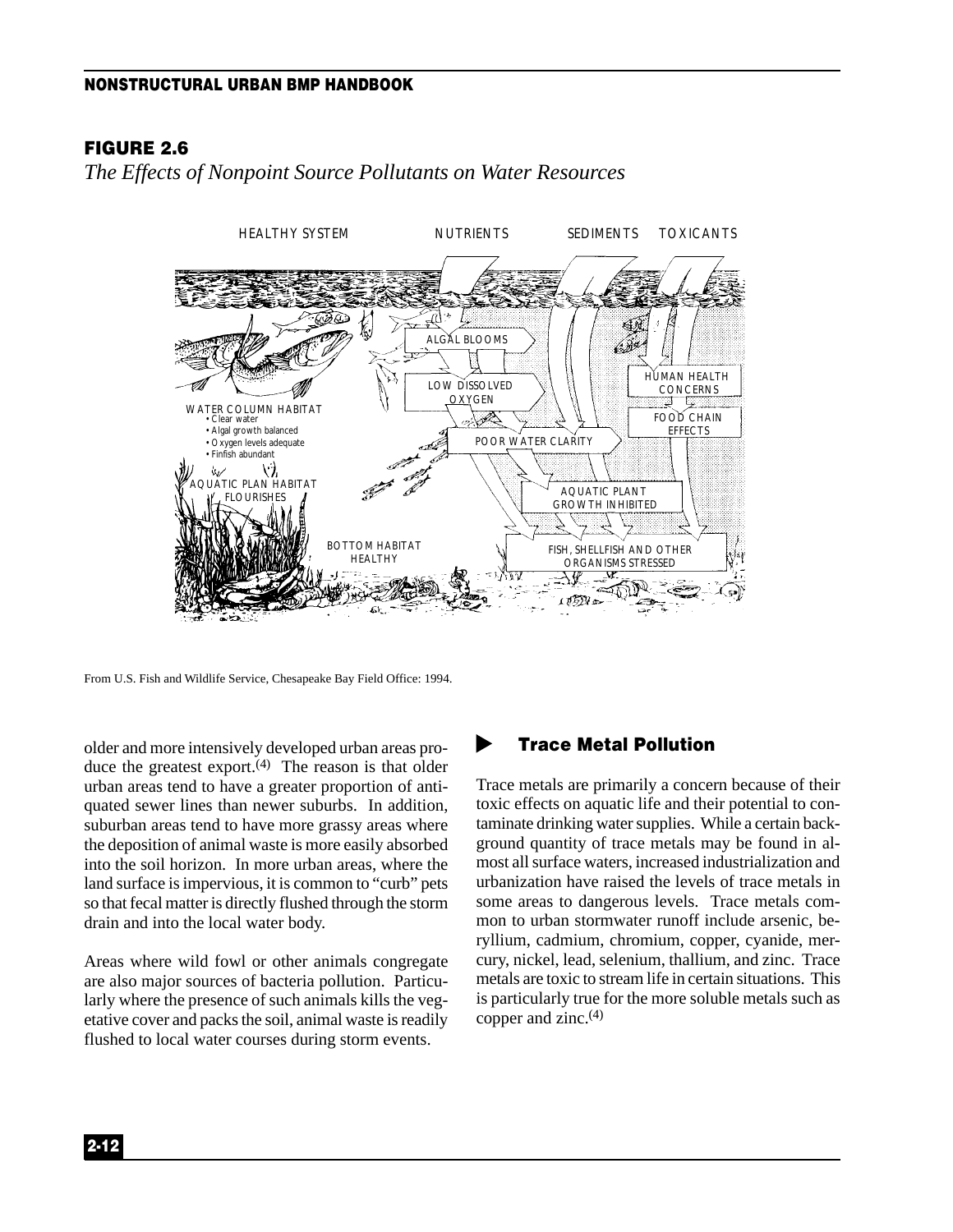#### **TRACE METAL GENERATION AND TRANSPORT**

Most of the metals found in urban runoff come from "leakage" in the urban landscape and from atmospheric deposition. One of the most dangerous metals to human beings – lead – has been dramatically reduced since its use in gasoline and paints has been banned.<sup>(4)</sup>

A large fraction of trace metals are attached to sediment. This effectively reduces the level which is immediately available for biological uptake and subsequent bioaccumulation. Metals associated with sediment rapidly settle out of the water column and accumulate in soils and aquatic sediments.<sup>(1)</sup>

Common sources of trace metals on the street surface include atmospheric deposition, wear of vehicle and metal parts, wear of clutch and brake linings, and tire wear.

#### **Synthetic Organic Compounds**

Synthetic organic compounds (SOCs) are any carbonbased chemical created by artificial means. Most modern pesticides are SOCs; however, other groups of SOC's, such as phthalates, PAHs, and PCBs are used for other purposes. Over 20,000 pesticide-containing products, representing approximately 6,000 SOCs, are currently available on the market in the United States. Despite the abundance and availability of pesticides, data on both the chronic toxicity of pesticides and the extent of public exposure to them is still limited. Even low concentrations of some of these chemicals over a long period of time have the potential to pose severe health risks to humans and the living resources of streams and waterways, especially through the process of bioaccumulation.(5)

#### **SOC GENERATION AND TRANSPORT**

The three most common vehicles for the diffusion of SOCs in the environment are spray drift during application, groundwater contamination, and stormwater runoff. Since many SOCs chemically decay and become inert over a short period of time, there is less risk of water contamination from the first two modes of SOC transport. However, some SOCs with longer decay periods are particularly susceptible to leaching through the groundwater. In addition, SOCs with

#### **TABLE 2.3**

*Source of Urban Nonpoint Source Pollution*

| <b>Pollutants</b><br><b>Nutrients</b> | <b>Sources</b>        | Soil particles from erosion<br>Overapplication or<br>misapplication of fertilizers<br>Fecal matter from animals<br>or sanitary sewers<br>Vegetative matter<br>Power plant emissions and<br>automobile exhaust |
|---------------------------------------|-----------------------|---------------------------------------------------------------------------------------------------------------------------------------------------------------------------------------------------------------|
| Sediments                             | $\blacktriangleright$ | <b>Construction activities</b><br>Urban streambank erosion                                                                                                                                                    |
| Bacteria                              | $\blacktriangleright$ | Antiquated sewer lines<br>Fecal matter from domestic<br>and non-domestic animals<br>Malfunctioning septic<br>systems                                                                                          |
| <b>Trace Metals</b>                   |                       | Soil particles from erosion<br>Wear of vehicle parts<br>including clutch, brake<br>linings, and tires<br>Leakage from vehicular<br>fluids<br>Atmospheric deposition<br>from automobile emissions              |
| SOCs                                  |                       | Spray drift, groundwater<br>contamination, and<br>stormwater runoff as a<br>result of pesticide<br>application<br>Dumping household/<br>industrial chemicals.                                                 |
| Petroleum<br>Hydrocarbons             |                       | Leakage from automobile<br>crank cases on impervious<br>surfaces<br>Illegal dumping of used oil<br>by home car maintenance<br>Underground and above<br>ground storage tank<br>malfunction                     |
| Chlorides                             |                       | Roadway deicing chemicals                                                                                                                                                                                     |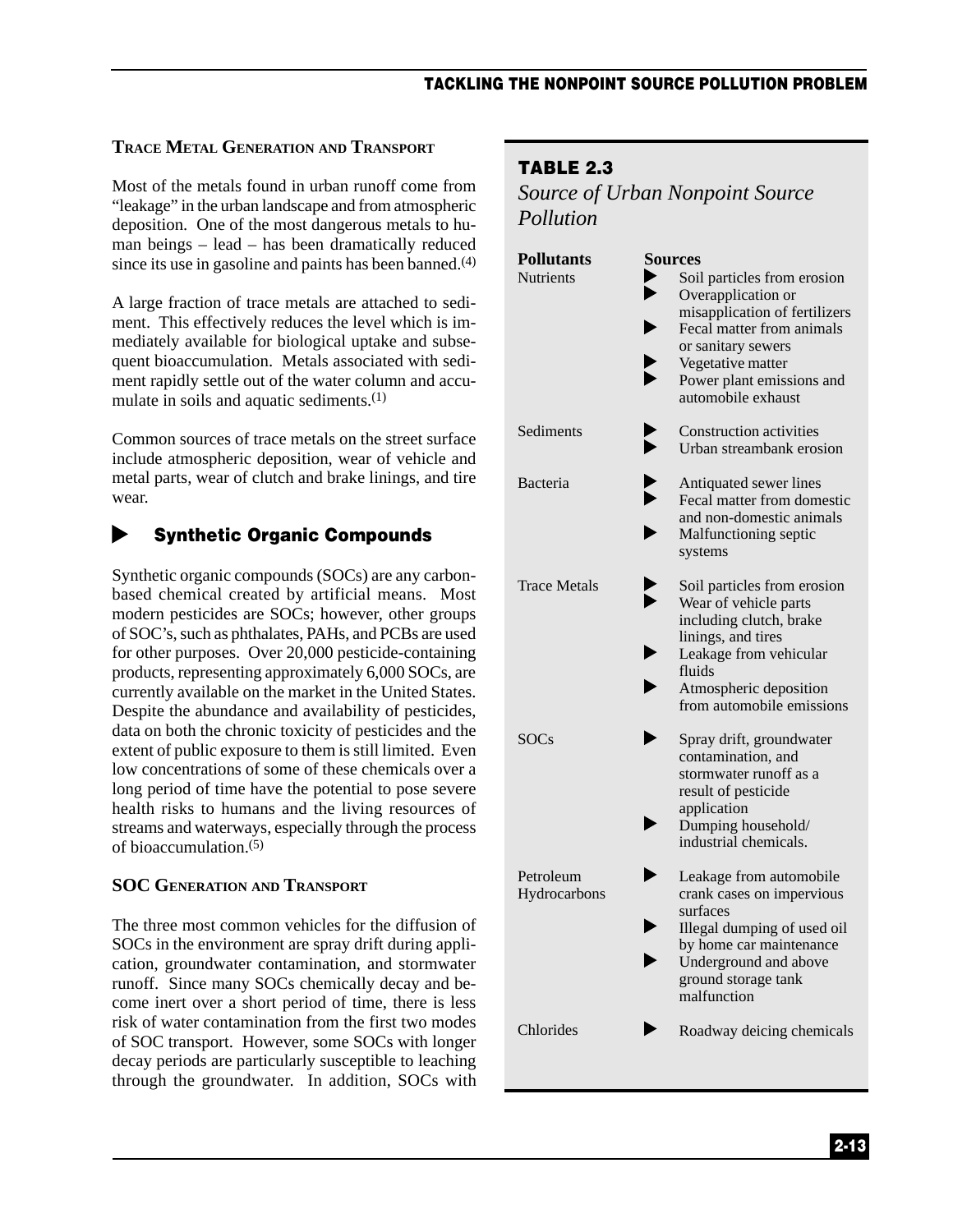longer decay periods may pose a threat to local streams if they are applied to impervious surfaces and subsequently flushed by stormwater runoff.

Most modern pesticides are water soluble, and as a result, can be carried in solution in runoff after a storm event into local streams and waterways. An increase in impervious land area due to development has made toxic contamination of stormwater runoff a potentially increasing problem. The ramifications of an improper or ill-timed pesticide application have correspondingly become more severe because imperviousness increases the opportunity for toxins to be discharged directly to the water course without a chance for infiltration through the soil or for biochemical uptake by plants.(5)

#### **Petroleum Hydrocarbons**

Oil and grease contain a wide array of hydrocarbon compounds. The toxicity of petroleum hydrocarbons to aquatic biota is species-specific and also specific for the type of petroleum entering the system. Many types of petroleum hydrocarbons are known to be acutely toxic to aquatic species at very low levels.(4)

#### **PETROLEUM HYDROCARBON GENERATION AND TRANSPORT**

The major nonpoint sources of hydrocarbons in urban runoff are through leakage of crankcase oil and other lubricating agents from the automobile. As might be expected, hydrocarbon levels are highest in the runoff from parking lots, roads, and service stations.(4) While residential land uses generate less hydrocarbon export than commercial or industrial land uses, illegal disposal of waste oil into the storm drain during "do-ityourself" automobile repair may result in a severe local problem.

Other point sources of petroleum hydrocarbons which may be considered nonpoint sources due to their abundance and dispersion are leaking underground and above ground storage tanks.

# **SECTION 2.3** *Identifying the Water Quality Problem*

In many instances, such as is the case with urban development under the Chesapeake Bay Preservation Act and the Erosion and Sediment Control Law, the need to control for particular pollutants is well established. (See discussion in Section 2.4.)

Notwithstanding these and similar regulations, it is extremely worthwhile to identify pollutants of concern in local streams, lakes, and reservoirs prior to the implementation of a nonstructural BMP approach to water quality. This is because different nonstructural BMPs are more effective than others in preventing the entry of certain pollutants into local streams. For instance, it does not make sense to develop an educational program about used oil disposal practices if bacteria contamination is the actual primary reason for local water quality decline.

By keying in on the actual water quality problem, it is possible to more effectively target the use of nonstructural BMPs.

An analysis of local water quality is an excellent starting point for any nonstructural BMP program. However, it is also just the beginning. Often times, an individual pollutant can come from a multitude of sources and it is necessary to do some further investigating in order to pinpoint an exact cause.

The water quality analysis is abridged when planning for a specific site, as it is easier to determine what pollutants require being addressed. However, when looking to reduce the incidence of NPS pollution on a watershed-wide or jurisdictional basis, the analysis may become as complex as it is necessary.

#### **POLLUTANTS VERSUS INDICATORS**

The most common pollutants of concern for localities are identified in Section 2.2 and include nutrients, sediments, bacteria, heavy metals, SOCs, and petroleum hydrocarbons. However, each of these "categories" may contain a vast array of specific pollutants. For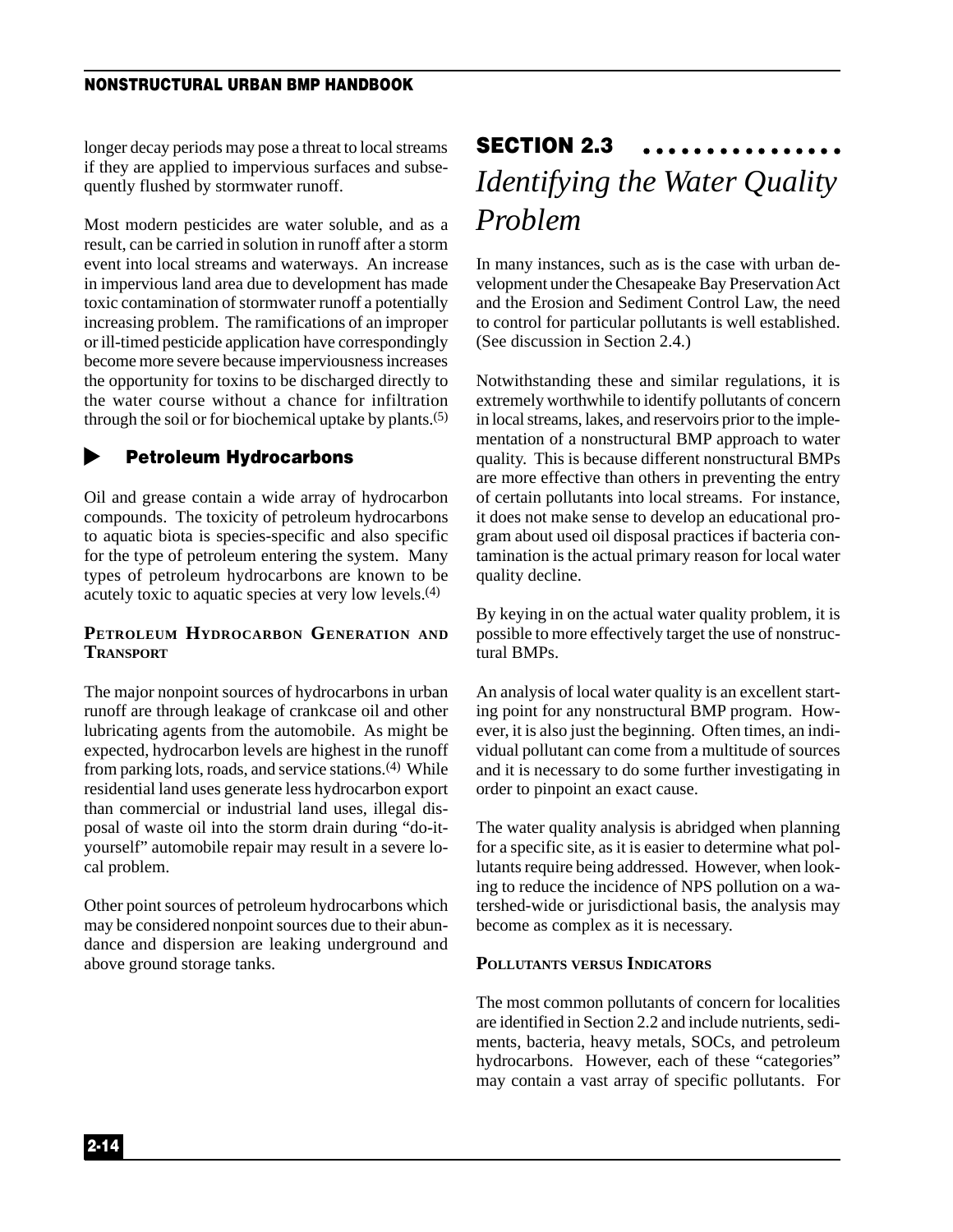## **TABLE 2.4**

*NPS Pollution Categories and their Specific Measures*

| <b>CATEGORY</b>                | <b>SPECIFIC MEASURES</b>                                                                                                                                          |
|--------------------------------|-------------------------------------------------------------------------------------------------------------------------------------------------------------------|
| Solids                         | Settleable Solids (SS)<br><b>Total Suspended Solids</b><br>(TSS)                                                                                                  |
|                                | Turbidity (Turb)                                                                                                                                                  |
| Oxygen Demanding<br>Substances | <b>Biochemical Oxygen</b><br>Demand (BOD)<br>Chemical Oxygen Demand<br>(COD)<br><b>Total Organic Carbon</b>                                                       |
|                                | (TOC)                                                                                                                                                             |
| Phosphorus (P)                 | Total Phosphorus (TP)<br><b>Soluble Reactive</b><br>Phosphorus (SRP)<br><b>Biologically Available</b><br>Phosphorus (BAP)                                         |
| Nitrogen (N)                   | Total Nitrogen (TN)<br>Total Kjeldahl Nitrogen<br>(TKN) (Ammonia +<br>Organic)<br>Ammonia - nitrogen (NH3-<br>N)<br>Nitrate + Nitrite - Nitrogen<br>$(NO3+NO2-N)$ |
| Metals                         | Copper (Cu), Lead (Pb),<br>Zinc (Zn), Cadmium (Cd),<br>Arsenic (As), Nickel (Ni),<br>Chromium (Cr), Mercury<br>(Hg), Selenium (Se), Silver<br>(Ag)                |
| Pathogens (Bacteria)           | Fecal coliform bacteria<br>(FC)<br>Enterococcus bacteria (Ent)<br>Viruses                                                                                         |
| Petroleum Hydrocarbons         | Oil and Grease $(O+G)$<br><b>Total Petroleum</b><br>Hydrocarbons (TPH)                                                                                            |
| <b>Synthetic Organics</b>      | Polynuclear Aromatic<br>Hydrocarbons (PNAs)<br>Phlathalates<br>Pesticides<br>Polychlorobiphenols (PCBs)<br>Solvents                                               |

Source: Terrene Institute, *Fundamentals of Urban Runoff*: 1994.

instance, there are over 6,000 testable SOCs currently available on the commercial market.(5) (See Table 2.4.)

Pinpointing a specific pollutant as a water quality problem provides the water quality planner with the best chance to address it through nonstructural means. However, it is often the case that the resources are not present to test for a full contingent of pollutants. If this is the case, the water quality planner may wish to limit testing to a certain number of specific, and common, NPS pollutants.

Another solution is to test the water for quality indicators. Indicators reflect, but are not the cause of, poor water quality. The most common indicators which can be tested for include:

- temperature;
- dissolved oxygen content;
- chlorophyll*a*; and,
- pH.

By identifying indicators of concern, it is possible to more clearly identify which pollutants need to be monitored. A low dissolved oxygen content, for example, may indicate that excess nutrients are being introduced into the water through stormwater runoff. However, if other indicators are normal, and temperature is high, this may indicate that the problem is not a pollutant, but excessive clearing along stream banks. In either case, the number of pollutants that need to be tested for is reduced.

In addition to these "testable" indicators are:

- **visual indicators;**
- **biological indicators; and,**
- **pollution potential indicators.**

Trash, an oily sheen on the water surface, or felled trees along a stream bank are examples of visual indicators. These indicate litter problems, petroleum hydrocarbons, and sediment and nutrient problems respectively.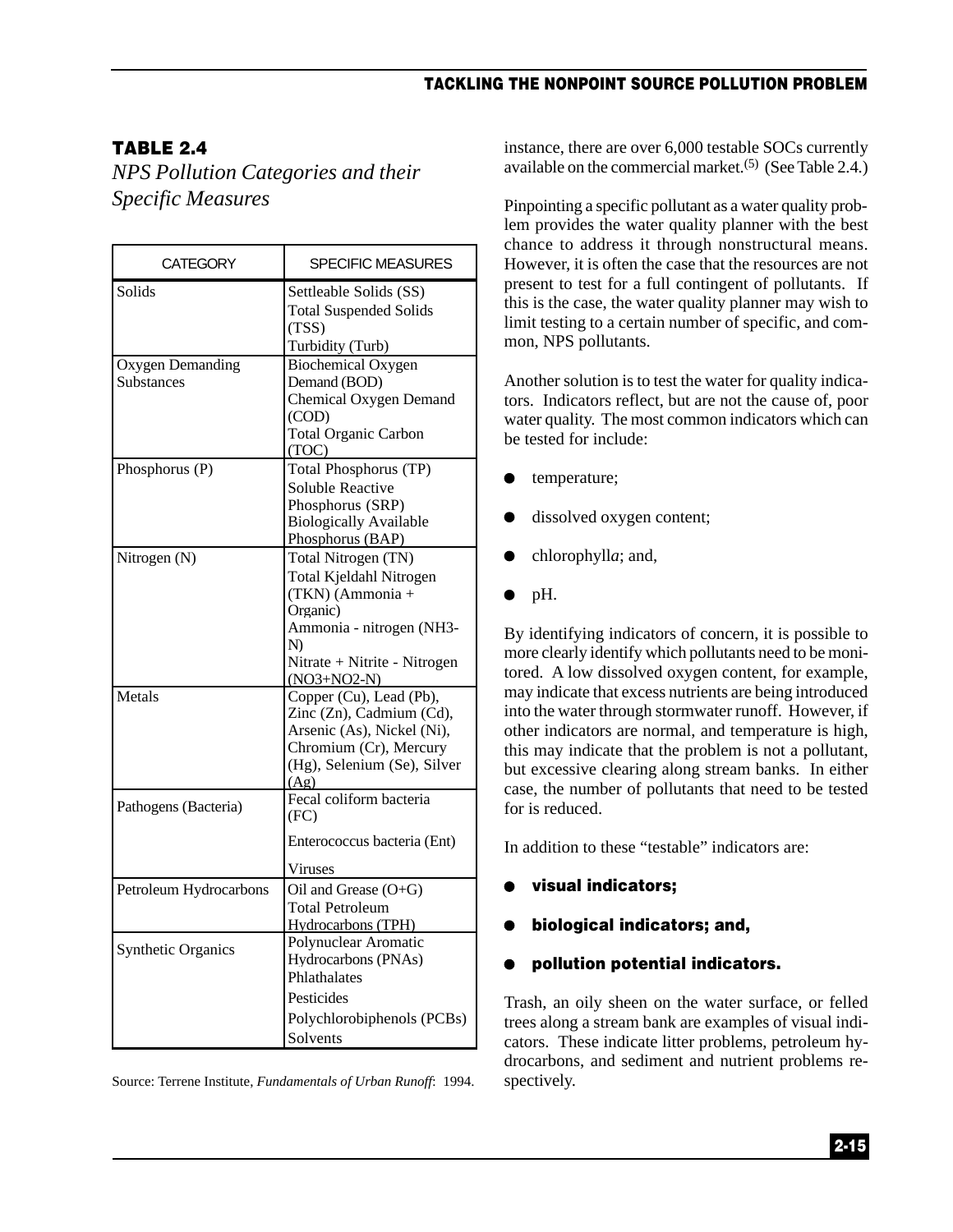Biological indicators are revealed through a "biological community assessment." By performing an assessment of the health of the existing biological community, it is possible to determine to what degree the aquatic system is impaired as well as establish a baseline for future comparisons.

Pollution potential indicators are those indicators which show a relatively high potential that a particular pollutant is or will be an NPS pollution problem. An example of this approach would be an examination of the age and quantity of above ground heating oil tanks within a census tract. A high concentration of above ground tanks in an area of relatively older housing may suggest that there is the potential for significant leakage into the environment.

If the aim of the water quality manager is to address a specific water quality problem through targeted nonstructural techniques, it is best to be as specific as possible in the monitoring effort. Likewise, ongoing monitoring of indicators is important to see if the control of a particular pollutant is having the desired affect or whether additional pollutants or sources need to be controlled.

#### **OBTAINING WATER QUALITY DATA**

Depending on specific needs and availability, data on local stream water quality may be obtained in one of four ways:

- Use of existing stream water quality data or an existing water quality monitoring network.
- Establishment of a water quality testing station or network for a specific purpose or purposes.
- Performance of a "biological community assessment."
- Performance of a "pollution potential assessment" in order to gain insight into potential or existing pollution problems.

#### $\blacktriangleright$ **Using Existing Water Quality Monitoring Data**

The least costly (although not always most cost-efficient) means of assessing local water quality is through the use of an existing water quality monitoring network. Many county and city health departments in Virginia maintain extensive water quality monitoring networks. Colleges and universities are also excellent sources of water quality monitoring data.

The following are some readily available sources of water quality data in Virginia.

- County/city health departments.
- $\bullet$ United States Geological Survey's annual *Water Resources Data Report*.(6)
- Virginia Department of Environmental Quality's  $\bullet$ annual *Virginia Water Quality Assessment* (305(b) report to EPA and Congress).(7)
- Special watershed protection districts/programs. Examples include the Occoquan watershed which is monitored through the Occoquan Watershed Monitoring Lab in Manassas, and Lake Barcroft (Falls Church), which is monitoring under the Lake Barcroft Watershed Improvement District (WID).
- Local civic and environmental organizations.  $\bullet$

Existing data is essentially free and often readily available. In many instances, base conditions are already set and trend data is available. The primary drawback to such an approach is that the watershed planner may have little or no control over the placement of testing stations or the determination of testing parameters.

For instance, the Fairfax County Health Department maintains 72 sampling sites in 25 watersheds in Fairfax County. In 1995, each site was tested between 18 and 24 times. Testing parameters reflect the fact that the FCHD is primarily interested in human health issues and measuring compliance with the federal Clean Water Act. The FCHD tests for fecal coliforms, dissolved oxygen, nitrate nitrogen, total phosphorus, temperature, and eight heavy metals.(8)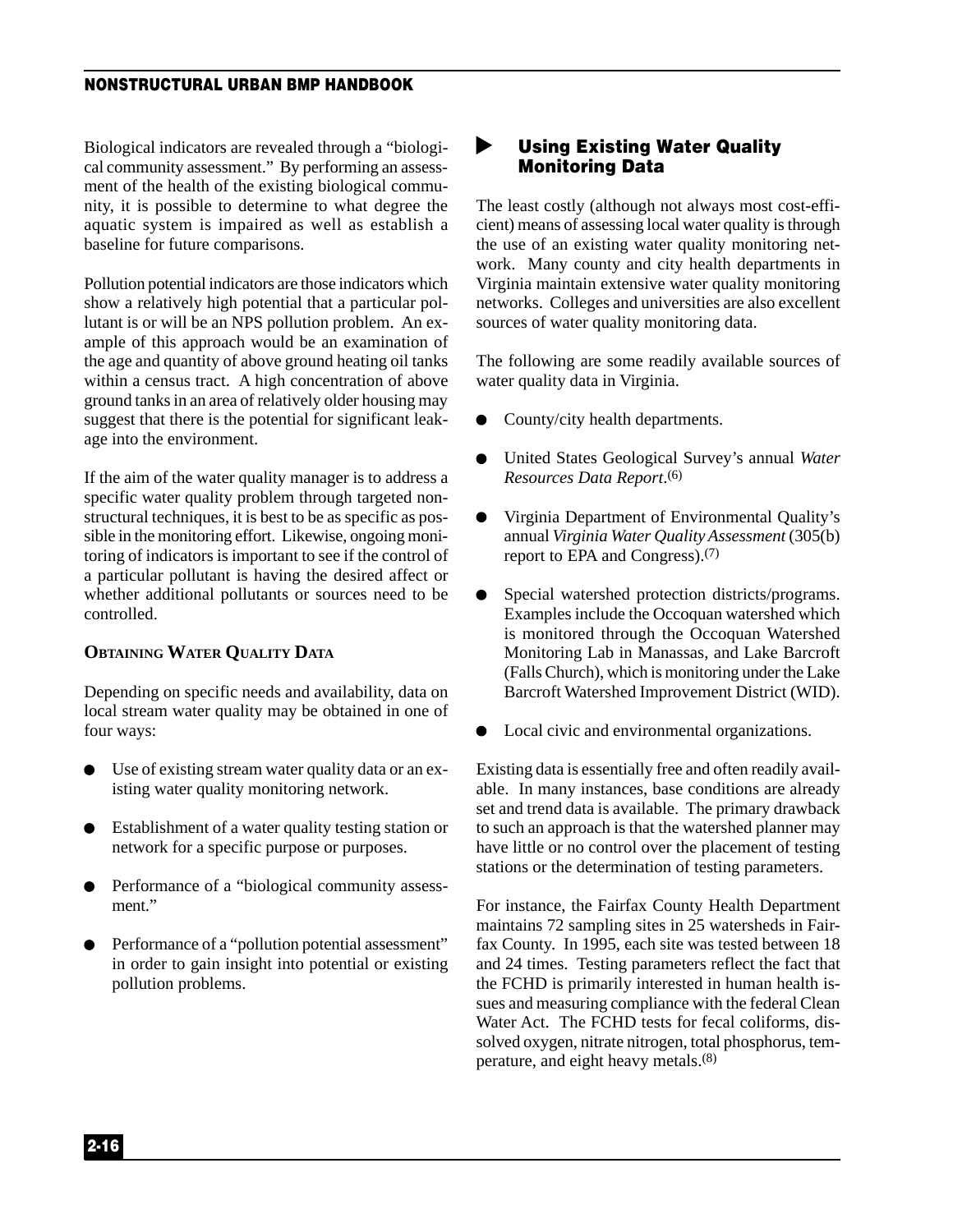By contrast, the primary purpose of the Occoquan Watershed Monitoring Lab's testing program (located in Manassas) is to protect a vital drinking water supply reservoir from contamination and eutrophication. Therefore, water collected from the program's 27 stations are tested for a more comprehensive array of specific pollutants. For instance, the OWML tests for 66 SOCs and 18 polyaromatic hydrocarbons.(9)

So long as these constraints are reconcilable with water quality management goals, using an existing stream water quality monitoring network is both economical and efficient.

## **Establishing a Local Water Quality Monitoring Network**

If existing water quality monitoring data is insufficient, one option is to establish a monitoring program for the area/stream in question. This is more time consuming and expensive than relying on established data, but in the long run may save time and money by enabling the watershed planner to better identify pollution problems and hot spots.

The Terrene Institute suggests that a five step analytical process be used to cost-effectively design a water quality monitoring program.<sup>(10)</sup> These steps include:

- Specify the monitoring program objectives;
- Determine the level of effort and financial resources that one has to devote to the analysis;
- Perform a systematic analysis appropriate to the problem and objectives;
- Specify monitoring program elements preliminarily; and,
- Evaluate the preliminary monitoring program for cost-effectiveness and finalize according to evaluation results.

#### **SPECIFY MONITORING PROGRAM OBJECTIVES**

According to the Terrene Institute, "Establishing objectives is essential, even though they cannot always be specified in great detail. Objectives stem from the nature of the problem or decision making need that requires data collection."(10) In the context of controlling or preventing NPS pollution through the use of nonstructural techniques, the watershed manager is confronted with four common problems:

- Defining the water quality status of a waterbody.
- Identifying problem areas, their sources, or both.
- Selecting locations to apply problem abatement strategies.
- Evaluating alternative abatement strategies both  $\bullet$ prior to and after implementing control techniques.

Every monitoring program should, if possible, formulate objectives at two levels – general and specific. "General objectives describe what must be accomplished to solve the overall problem or meet the need. Specific objectives relate directly to measurements and produce results to meet the general objectives."(10)

#### **DETERMINE THE LEVEL OF COST AND EFFORT**

A monitoring program may range from simple and inexpensive to comprehensive and costly depending on the quantity and type of information that is desired. The watershed planner should determine early in the process how much time and effort that he or she is willing to spend on the monitoring program.

A simple cost accounting equation provided by the Terrene Institute is as follows:

## $TC = C_{0} + T * T * C_{t} * S * T * C_{s} + R * S * T * C_{r}$

| where: | $TC = \text{Total cost};$          |  |  |
|--------|------------------------------------|--|--|
|        | $C_{\circ}$ = Fixed overhead cost; |  |  |

- $C_t$  = Fixed cost for each sampling occasion;
- $C_s$  = Cost association with visiting each sampling station;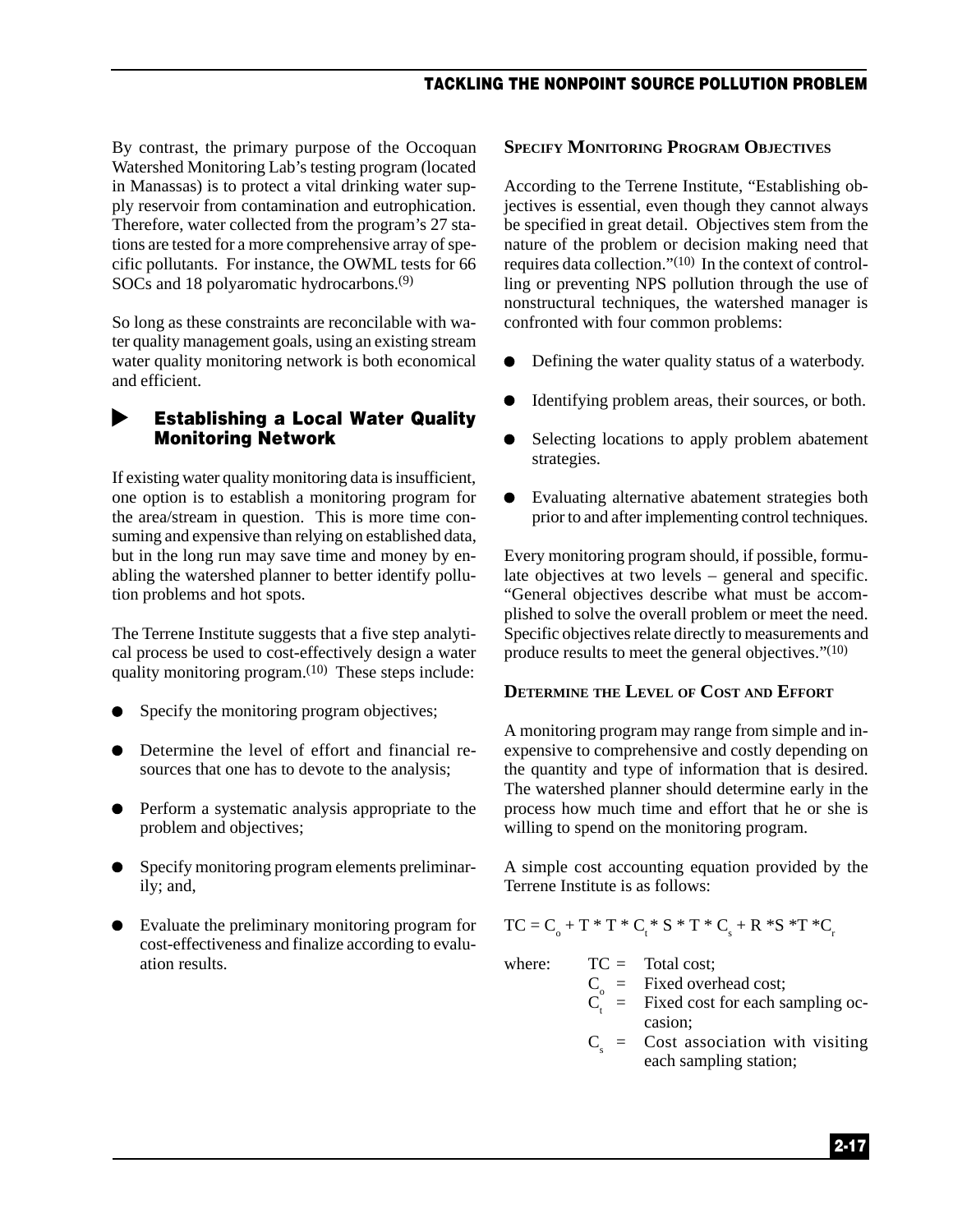- $C<sub>r</sub> = \text{Cost to collect and analyze each}$ sample;
- T = Number of sampling occasions; and,
- $S =$  Number of sampling stations;<br> $R =$  Number of replicates on each
- Number of replicates on each occasion at each station.

An important element to consider in this process is the amount of information that is currently available about the water quality problems of the area. If the purpose of the monitoring effort is to *locate* and respond to pollution "hot spots," it will probably be necessary to establish a network of testing stations. If, however, it is already known where hot spots are, and the purpose is to monitor the results of a nonstructural BMP program, then it may be possible to establish a few monitoring stations at key locations. As a general rule, the more information that is available from other means, the less expensive the testing program will be.

The cost of a monitoring program will depend on the number of samples taken, the parameters tested for, and the lab selected to perform the actual analysis. As a general guide, prices for testing any one parameter should range from \$5.00 to \$55.00 depending on the pollutant tested and the lab used. Appendix 2.1 provides sample lab fee ranges for testing common pollutants as well as a list of laboratories serving Virginia.

## **PERFORM A SYSTEMATIC ANALYSIS**

As noted by the Terrene Institute, this step is the core of the evaluation process. This systematic analysis is also commonly referred to as a watershed analysis. A watershed analysis, depending on the needs of the water quality planner, may be as large or small as necessary. The watershed analysis involves surveying watershed characteristics, identifying the most critical potential problems and sources, and highlighting the most critical places, times, and biological units that manifest problems.

A watershed inventory involves collecting the appropriate level of data according to the needs of the project. While level of detail will vary, important elements include:

- developing a basin map;  $\bullet$
- identifying features such as land uses, soils, topographic information, and hydrologic data; and,
- $\bullet$ identifying potentially critical problem source locations (e.g., earth moving activity, industrial areas, major traffic concentrations) or areas potentially sensitive to problems (e.g., fisheries and other productive resource areas, rare or endangered resources, stream reaches vulnerable to major channel damage).

Once the watershed analysis has taken place, it is often a good idea to reevaluate the original goals of the monitoring program to assure their continued appropriateness.(10)

### **SPECIFY MONITORING PROGRAM ELEMENTS TENTATIVELY**

According to the Terrene Institute, if performed properly, the systematic analysis in the last step should provide sufficient information to shape the monitoring program. At this stage, program elements which should be tentatively decided upon include:

- what to sample;
- where to sample;
- $\bullet$ how many samples to take on each occasion (replicates);
- how to sample; and,
- what to analyze in samples.

The design should set objectives and identify potentially critical problems while considering cost-effectiveness. The objectives and analytical findings should dictate the media sampled, the locations and times of sampling, and the analysis to be performed. The program should be tailored to meet a specific level of effort and to meet stated goals and objectives.

Deciding when to sample should be a thoughtful process and not necessarily confined by a strict intervals, although it may be decided that this is desirable. For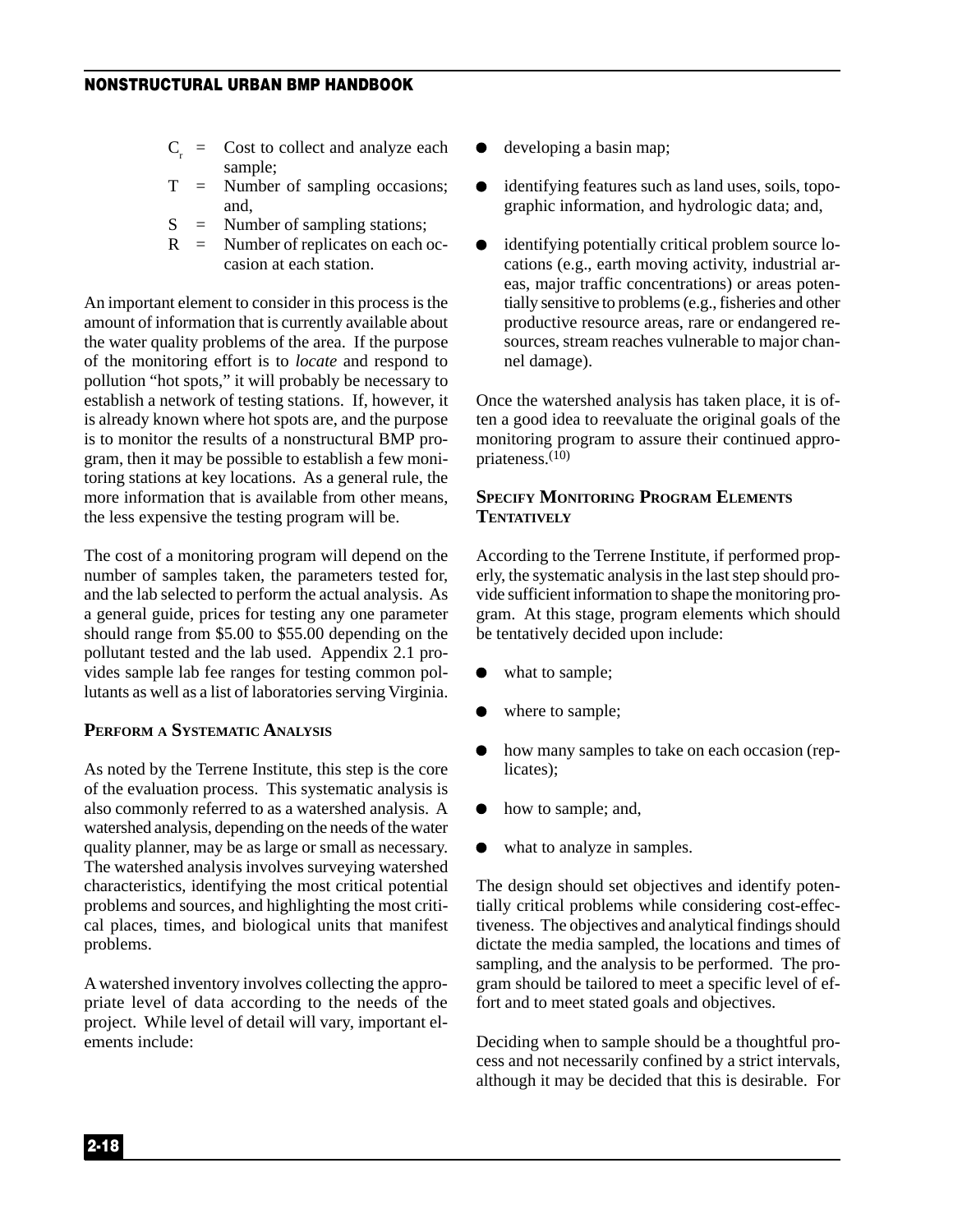instance, one should consider whether it is more important to attempt to test immediately before and after major storm events or whether monitoring should be concentrated in the wet season when levels of runoff are greatest. $(10)$ 

#### **EVALUATE THE PRELIMINARY MONITORING PROGRAM AND FINALIZE**

The final step in the analytical process is to evaluate the previous step according to its number of samples. This is necessary because the number of samples directly affects the cost of the program and its probable effectiveness. According to the Terrene Institute, the basic task is to determine the number of samples needed to meet the objectives while considering variability and budget limits. Many otherwise flawless monitoring programs fail because the cost winds up being too high or variability in the runoff and natural aquatic system prevents the monitoring group from attaining a desired level of statistical confidence. $(10)$ 

#### $\blacktriangleright$ **Determining if there is a Water Quality Problem**

A very important question which must be answered before the decision to implement a nonstructural BMP as a result of water quality monitoring is "is there a water quality problem?"

To determine this question, one must examine not only water quality **standards**, but also water quality **trends**.

#### **WATER QUALITY STANDARDS**

Under the federal Clean Water Act, all State waters are expected to be maintained to support recreational use and the propagation and growth of all aquatic life reasonably expected to inhabit them. These are known as the CWA "swimmable and fishable" goals. The parameters used to determine these are minimum and daily average dissolved oxygen content (DO), pH, maximum temperature, and fecal coliform bacteria

## **TABLE 2.5a**

| <b>CLASS</b> | <b>DESCRIPTION</b>                                          |                    | <b>DISSOLVED OXYGEN</b> | pH                  | <b>MAX. TEMP °C</b>                     |  |  |
|--------------|-------------------------------------------------------------|--------------------|-------------------------|---------------------|-----------------------------------------|--|--|
|              |                                                             | Minimum            | Daily Average           |                     |                                         |  |  |
|              | Open Ocean                                                  | $5.0$ mg/l         | ***                     | $6.0 - 8.5$         | ***                                     |  |  |
| II           | <b>Estuarine (Tidal Water-</b><br>Coastal Zone to Fall Line | $4.0 \text{ mg}/l$ | $5.0 \text{ mg}/l$      | $6.0 - 8.5$         | ***                                     |  |  |
| ΙM           | Free Flowing Streams<br>(Coastal Zone and<br>Piedmont Zone) | $4.0 \text{ mg}/1$ | $5.0 \text{ mg}/l$      | $6.0 - 8.5$         | 32                                      |  |  |
| IV           | Mountainous Zone                                            | $4.0 \text{ mg}/l$ | $5.0$ mg/l              | $6.0 - 8.5$         | 31                                      |  |  |
| V            | Put and Take Lake Trout<br>Waters                           | $5.0$ mg/l         | $6.0$ mg/l              | $6.0 - 8.5$         | 21                                      |  |  |
| VI           | <b>Natural Trout Waters</b>                                 | $6.0$ mg/l         | $7.0 \text{ mg}$        | $6.0 - 8.5$         | 20                                      |  |  |
| VII          | Swamp Water                                                 | Case-by-case.      | Case-by-case.           | $Case-by-$<br>case. | Same as I through VI<br>as appropriate. |  |  |

## *CWA Fishable and Swimmable Water Quality Standards*

Maximum Fecal Coliform Bacteria (instantaneous count) 1,000 cells/100 ml Maximum Fecal Coliform Bacteria (geometric mean of two or more samples collected within a 30 day period) 200 cless/100 ml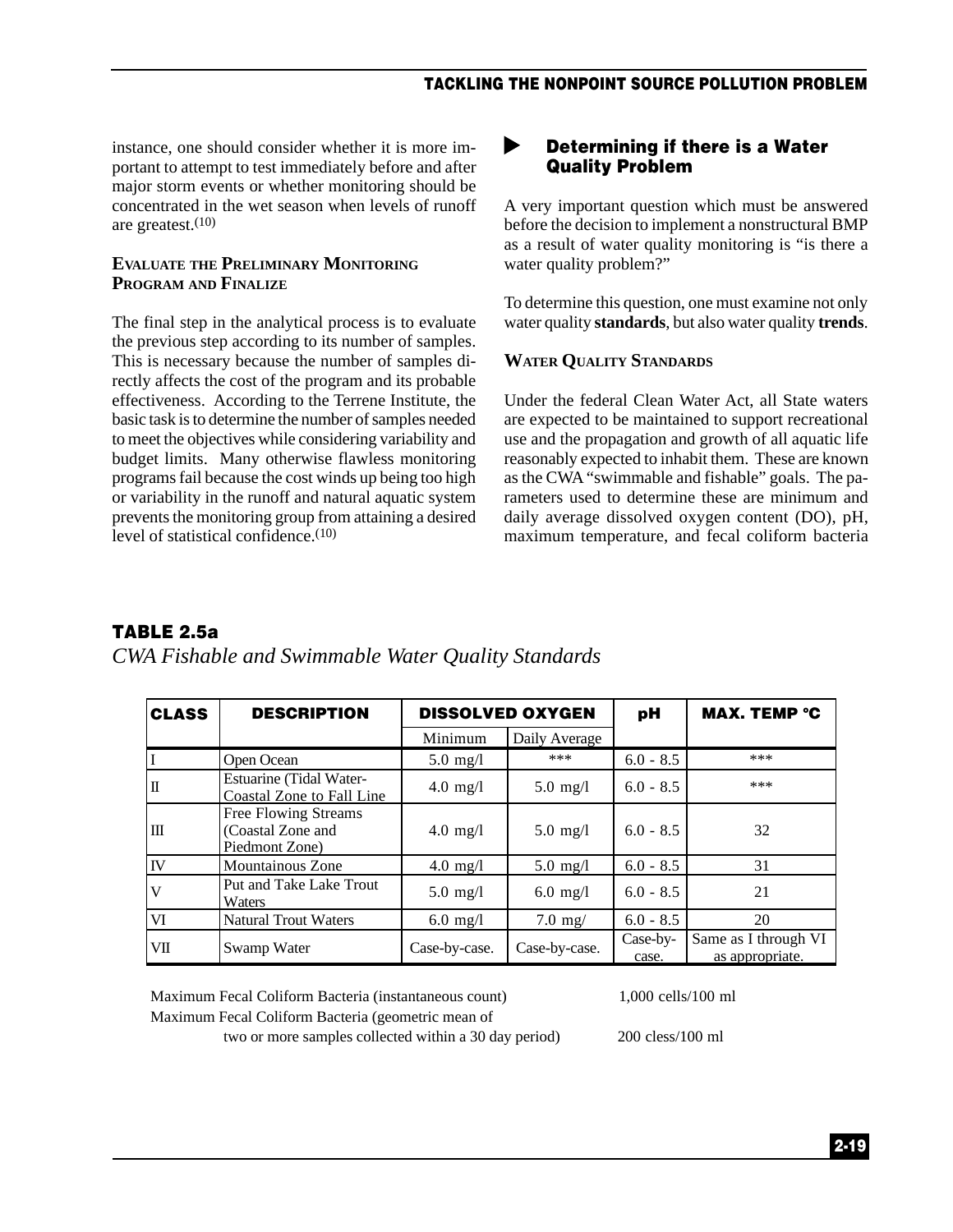#### **TABLE 2.5b**

*Selected Water Quality Standard Criteria*

| <b>POLLUTANT</b>    | STANDARD             |  |  |  |
|---------------------|----------------------|--|--|--|
|                     | Seldom exceeds       |  |  |  |
| Nitrate Nitrogen    | $10 \text{ mg/l}$ in |  |  |  |
|                     | nonpolluted water    |  |  |  |
|                     | No established       |  |  |  |
|                     | limit. Increase      |  |  |  |
| Phosphorus (Total)  | over time may        |  |  |  |
|                     | indidate             |  |  |  |
|                     | contamination        |  |  |  |
|                     | U.S. EPA             |  |  |  |
|                     | Preliminary          |  |  |  |
| <b>Heavy Metals</b> | Maximum              |  |  |  |
|                     | Contaminant          |  |  |  |
|                     | Level (PMCL)         |  |  |  |
| Arsenic             | $0.05$ mg/l          |  |  |  |
| Barium              | $1.00 \text{ mg}/l$  |  |  |  |
| Cadmium             | $0.01$ mg/l          |  |  |  |
| Chromium            | $0.05$ mg/l          |  |  |  |
| Lead                | $0.05$ mg/l          |  |  |  |
| Mercury             | $0.02$ mg/l          |  |  |  |
| Selenium            | $0.01$ mg/l          |  |  |  |
| <b>Silver</b>       | $0.05$ mg/l          |  |  |  |

Fairfax County Health Department, 1996.

level. Fecal coliform levels are the most important from a human health standpoint. These indicator organisms, while not necessarily harmful in themselves, are found in the intestinal tracts of warm-blooded animals, and therefore can be indicative of fecal contamination and the possible presence of pathogenic organisms. Temperature, DO, and pH are the primary indicators of the health of the aquatic system. The presence of DO in the water is essential for aquatic life and the type of aquatic community is dependent to a large extent on the concentration of DO in the water. Strongly related to pH are biological productivity, stream diversity, metal solubility, and the toxicity of certain chemicals, as well as important chemical and biological activities. Temperature affects feeding, reproduction, and the metabolism of aquatic animals.

Average annual figures can be misleading; for example, a week or two of high temperatures each year may make a stream unsuitable for sensitive aquatic organisms, even though temperatures are within tolerable limits throughout the rest of the year.

The waters of the Commonwealth are divided into seven classes. CWA standards for each class are presented in Table 2.5a. Non-CWA surface water quality recommendations for selected pollutants are presented in Table 2.5b. General water quality recommendations for certain pollutants as they relate to aquatic health are presented in Table 2.1.

#### **WATER QUALITY TRENDS**

In addition to water quality standards, trends in local water quality are also important measures of a potential problem.

Trends may be measured over the short term or the long term. In either instance it is important that sea-

## **FIGURE 2.7**

*Example Trend Analysis for Fecal Coliforms*



Fairfax County Health Department, 1996.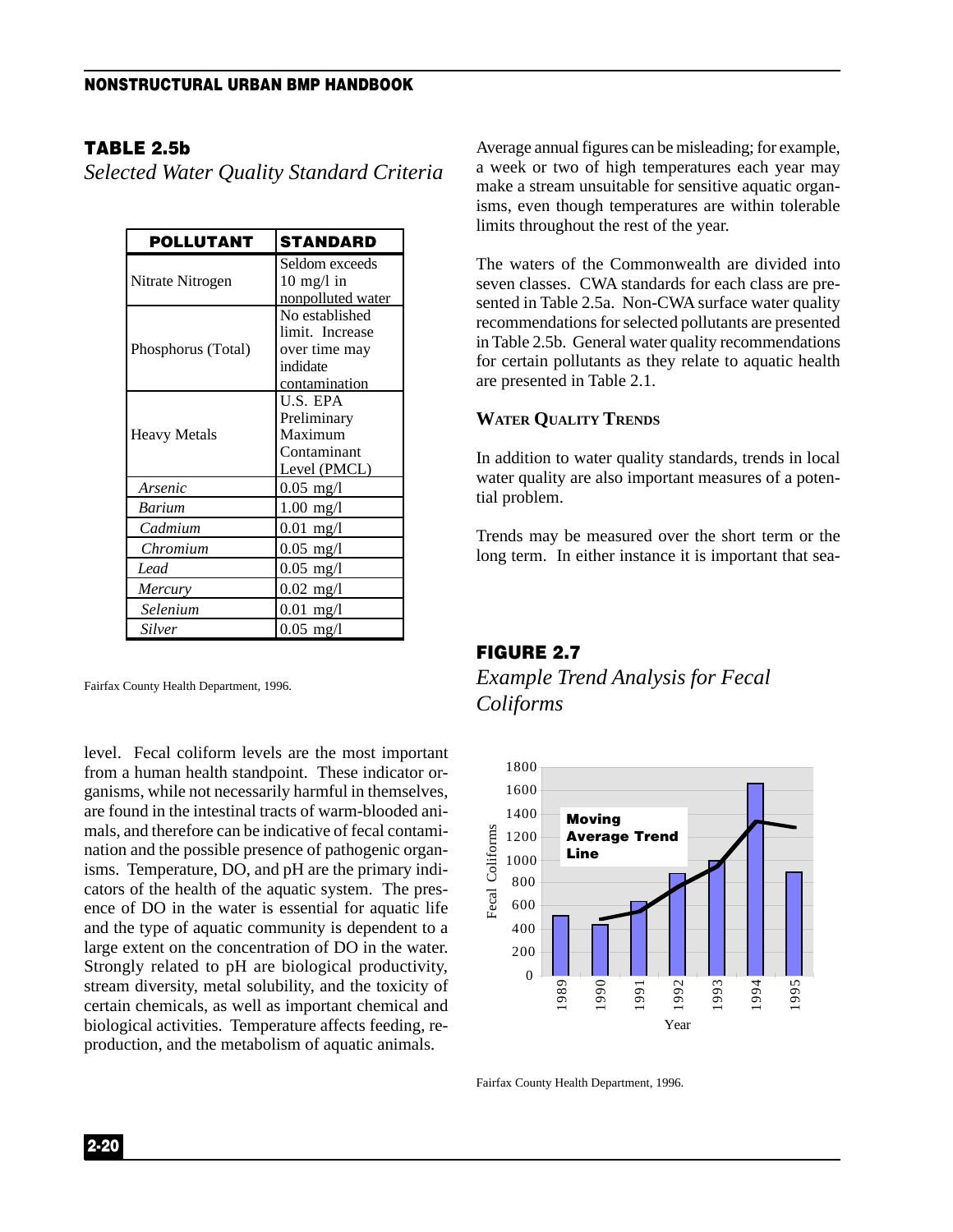sonal variations are recognized and taken into consideration. Measures of trends include:

- **Simple histogram** A histogram is simply a bar graph which spans over the course of a number of years. The watershed manager may visually determine the general trend.
- **Time series analysis** Time series analysis represents a broad range of analytical methodologies for not only assessing trends, but for predicting future trends within some range of accuracy. More complicated time series analysis allows the watershed manager to account for seasonal variations in making forecasts.

These are only two of the more common ways to assess water quality trends. Others may be more appropriate in particular instances. Trends analysis may be performed on almost any commercially available spread sheet software. In addition, there are several commercially available statistical packages which can perform a broad range of statistical analysis on water quality data. Figure 2.7 provides an example of an analysis of trends in fecal coliform counts in the Accotink watershed of Fairfax County.(11)

#### ▶ **Biological Community Assessment**

The biological well being of a stream system is the ultimate goal of any water quality program. A multi-

## **FIGURE 2.8**

*Factors that Influence Aquatic Biological Community Performance*



Adapted by NVPDC from Terrene Institute, *Fundamentals of Urban Runoff Management*: 1994.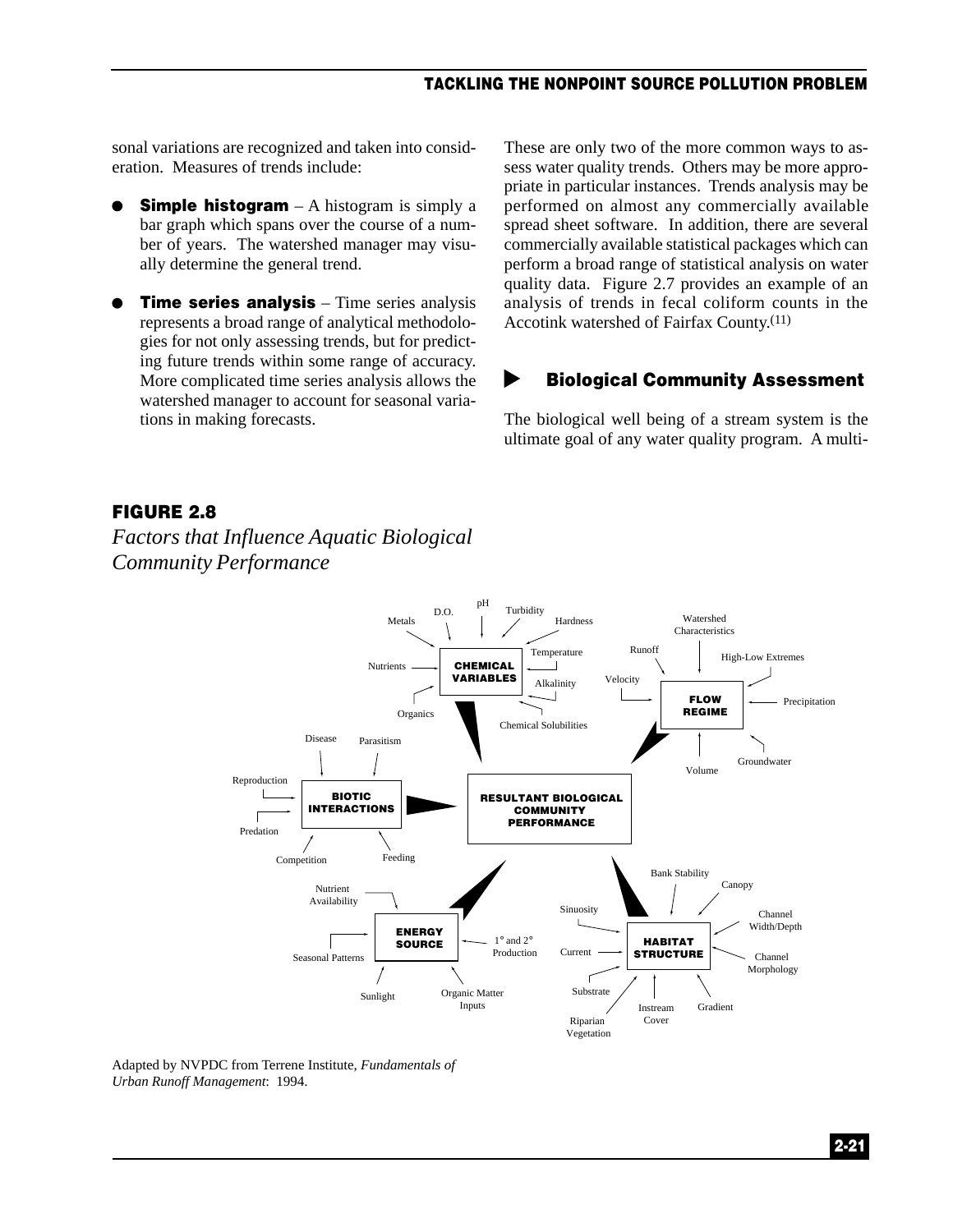tude of factors affect biological well being, many of which are, of course, influenced by human activities. (See Figure 2.8) Performing a "biological community assessment," or "biological monitoring," on a watershed is recognized as a reliable indicator of water quality and the general health of a stream. Biological monitoring is also a particularly good screening tool when deciding where to target resources. If the biological community assessment indicates good stream health, or the presence of endangered or threatened species, the watershed planner may wish to implement more prevention style nonstructural BMPs. (See sidebar for more information on how to locate critical

habitat or endangered species.) Likewise, evidence that the watershed is highly impaired may warrant further investigation to the root cause or that resources be diverted to a different watershed altogether.

The general health of a stream can be measured by evaluating the biological populations and diversity of species. Insects and fish, because they represent a wide array of species, are particularly good for conducting a biological assessment. For example, the presence of Mayfly nymph in a stream generally indicates good water quality (See Figure  $(2.9)$ .<sup>(11)</sup>



**FIGURE 2.9** *Mayfly Nymph*

A major benefit of biological monitoring is that it can be easily performed by individuals, communities, environmental groups, and school groups without the need for expensive equipment. Because monitoring requires that someone physically go out to a stream site, individual monitors can play an important role in alerting officials to problems in local streams and yet unidentified pollution sources (See Appendix 2.2 for an example of a volunteer monitoring form).

Some other advantages to biological monitoring cited by the Terrene Institute include:

## **Obtaining Biological Data from Virginia's Fish and Wildlife Information Service**

The Virginia Department of Game and Inland Fisheries (VDGIF) maintains several biological databases which may be useful in identifying sensitive watersheds or stream reaches or the presence of endangered or threatened species. Databases include:

**Breeding Bird Atlas** – A cooperative project between VDGIF and the Virginia Society of Ornithology that evaluated the status and distribution of breeding birds in the Commonwealth.

**Breeding Bird Survey** – An ongoing cooperative program with the main goal of estimating population trends of birds that nest in North America north of Mexico and that migrate across international boundaries.

**Biota of Virginia** – Species Information System – A Virginiaspecific information system that contains a variety of information on over 1,300 faunal species.

**Collections** – A database originally developed in 1991 for storing and reporting information provided by researchers under the Scientific Collection Permit program and expanded to include specific location data from miscellaneous reports, staff field activities, follow-up of the Breeding Bird Atlas project, and data from VDGIF's warmwater stream survey, JFISH (Jenkins Fish) database, and HERPS database.

**Waterbirds** – Colonial Waterbird Database – Contains information on the distribution, abundance, and habitats of Virginia's breeding water bird species.

**Coldwater Stream Survey** – A trout stream survey containing biological and physiochemical data about each classified stream reach or specific collection location.

Databases may be queried by geographic region, locality, by point and radius, or by stream reach. VDGIF maintains theses filed in Richmond. They are also available via the Department's Fish and Wildlife Information On-Line Service.

#### **Requests for information should be directed to:**

FWIS Coordinator Virginia Department of Game and Inland Fisheries 4010 West Broad Street Richmond, Virginia 23230 (804) 367-1000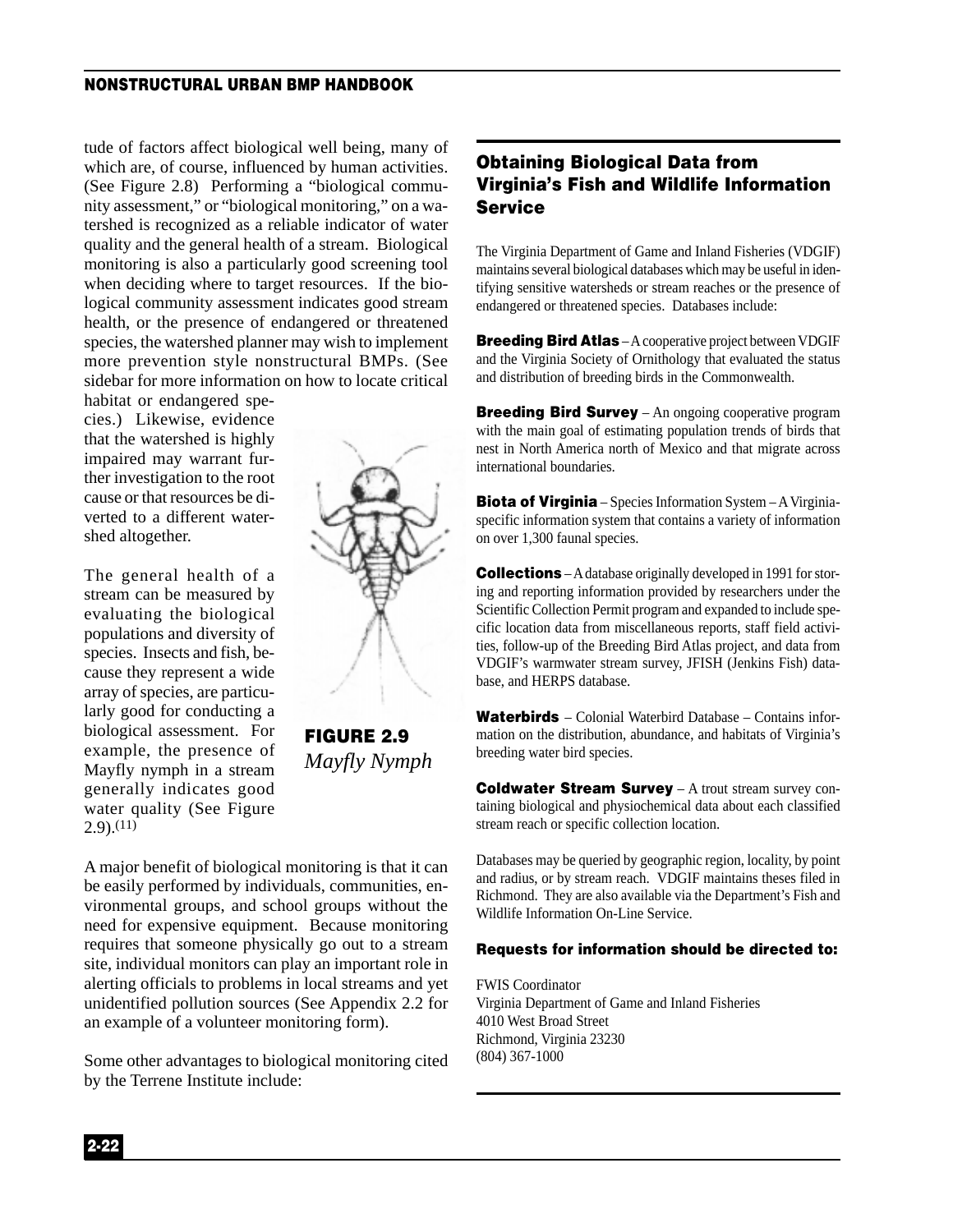- Biological communities reflect overall ecological integrity.
- Over time, biological communities integrate the effects of different stressors, providing a measure of fluctuating environmental conditions.
- By assessing the integrated response to highly variable pollutant inputs, biological communities provide a practical approach for monitoring runoff source impacts and the effect of BMPs.
- The public is generally interested in the status of biological communities as measures of environmental health.
- Biological communities offer a practical way to evaluate habitat degradation typically associated with urban runoff discharges.<sup>(10)</sup>

Biological monitoring can be relatively simple or fairly complex depending on the overall purpose of the assessment. The U.S. EPA has developed a series of protocols which may be used as the basis for the collection of biological communities and comparison. In general, a more simple assessment is known as a "stream quality survey" (see Appendix 2.2). A more detailed assessment (which examines a broader, and more detailed range of indicator species and subspecies) is known as a "rapid bioassessment." More stringent training of volunteer water quality monitors is usually required to conduct a rapid bioassessment.

#### **DETERMINING IF THERE IS A WATER QUALITY PROBLEM**

The basis for determining the extent to which a watershed has been compromised as a result of human activity is based largely on comparison. This comparison is dependent on selecting an ecoregion "reference site" that allows one to approximate attainable quality by measuring the physical, chemical, and biological quality of uninfluenced streams draining the reference watershed.

According to the U.S. EPA, reference sites should be selected according to the following criteria.

- Specify environmental characteristics affecting water quality.
- Map areas that share similar characteristics.
- Identify watersheds from within those areas.
- Eliminate watersheds where access is prohibited.
- Eliminate watersheds affected by human influences. Since this will likely leave an insufficient number of watersheds, add those subject to the least human influences.
- Verify the site's suitability to ensure the accuracy of mapped information. Make use of a local expert.
- Collect physical, chemical, and biological data to generate reference data that define the range of regionally achievable quality.

Biological community monitoring will fail if proper training is not provided. Additionally, it is important, from a comparative standpoint, that data is collected in a similar manner. The U.S. EPA has developed a set of protocols, known as the "rapid bioassessment protocols," as common guidance for collecting biological data. *Rapid Bioassessment Protocols for Use in Streams and Rivers* (U.S. EPA, 1989)<sup>(12)</sup> contains more comprehensive discussion of this topic.

In Virginia, biological monitoring training, coordination, and information can be obtained from the Izaak Walton League's U.S. EPA approved Save Our Streams (SOS) program at:

**Izaak Walton League 707 Conservation Lane Gaithersburg, Maryland 20878 (301) 548-0150**

The Izaak Walton League has State and regional coordinators in Virginia for the Save Our Streams Program.

## **Potential Pollution Assessment**

Different pollutant types, sources, and levels are associated with different urban land types and human ac-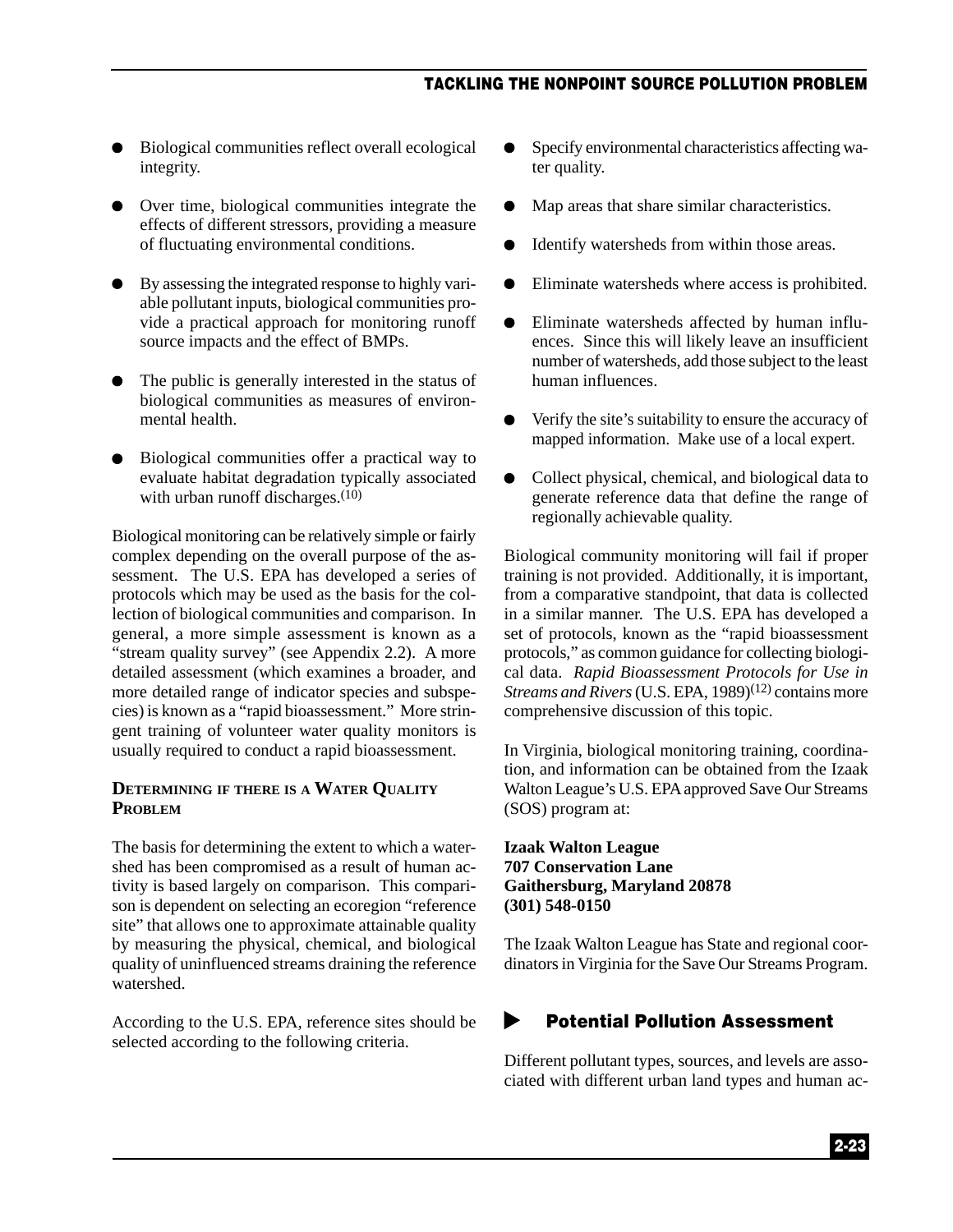| State                                              |                                      | Percent with      |                                   |                   |                                |                      |              |               |  |
|----------------------------------------------------|--------------------------------------|-------------------|-----------------------------------|-------------------|--------------------------------|----------------------|--------------|---------------|--|
| County<br><b>County Subdivision</b>                |                                      |                   | Vehicles ovaliable                |                   |                                |                      |              |               |  |
| Place                                              | All accusing<br><b>Peacemp units</b> | <b>Unity cost</b> | <b>Berthed Innis</b><br>or UP can | <b>Bectricity</b> | Fuel oil, lapro-<br>sens, etc. | <b>Other or none</b> | None:        |               |  |
|                                                    |                                      |                   |                                   |                   |                                |                      |              |               |  |
| Cheriotte Court House town (pt.)                   | 200                                  | <b>ISS</b>        |                                   | 12.9              | 403.40                         | 38.4                 | 41.1         | 32.7          |  |
|                                                    | $\frac{58}{113}$                     | in 1              | 1.7<br>7.1                        | 32.8              | 43.1                           | 22.4                 | 5.2          | 59 A          |  |
| Wednes district                                    | 672                                  | m.                | 通復                                | 設1                | 50.4<br>43.3                   | 添え                   | 4A           | 28.3          |  |
| Charlotte Court House town (pt.)                   | 69                                   | <b>DECK</b><br>m. |                                   | 23.7<br>11.6      | 线.                             | 28.1<br>33.3         | 11.2<br>13 A | 38.6          |  |
|                                                    | 349                                  | in 1              | $\sim$<br>4.5                     | 22.4              | \$4.3                          | 18.81                | 13.9         | 34.6<br>35.5  |  |
|                                                    |                                      |                   |                                   |                   |                                |                      |              |               |  |
|                                                    | 73 441                               | 17.2              | Lat.                              | 建立                | 17.3                           | 4.7                  | 空盘           | 34.0          |  |
| Bermudo district                                   | 12.<br>331                           | 18.8              | 影響                                | 44.81             | 28.8                           | 49                   | 表演           | 32.8          |  |
| Bellevied CDP<br>and the company of the company of | 1991<br>$-450.6$                     | 37.5              | 花手                                | St 2              | 81.3                           | 7.4                  | 12.4         | $-0.03 - 0.1$ |  |
| Bensley CDF (pt.)<br>Olester CDF (pt.)             | 796                                  | 提升                | 1.2                               | 불                 | 温度                             | 13                   | B.I          | 47.2          |  |
|                                                    | 423                                  | 14.7              | 製品                                |                   | 28.5                           | 3.7                  | 4.7          | 34.0          |  |
|                                                    | 18 831                               | 12.6              |                                   | 22.9              | 11.1                           | ŽB                   | 1.2          | 20.6          |  |
| Daily district<br>------------------------         | 12 965                               | 19.2              |                                   |                   | itg                            | 3.0                  | 2.3          | 36.5          |  |
|                                                    | 368                                  | 21.2              | 在表                                | 48.8              | 30.2                           | $^{13}$              | <b>COL</b>   | 42.9          |  |
| Motosco district announcements and a               | 14 GPS                               | $\frac{83}{126}$  |                                   | 65.4              | 14.9                           | 推理                   | 3.7          | 33.1          |  |
|                                                    | 882                                  |                   |                                   | 71.1              | BL I                           | 5.2                  | 1.9          | 30.7          |  |
| lines OF<br>-----------------------                | 1 455                                | $\frac{10}{27}$   |                                   | 建身                | 24.7                           | 4.1                  | 表示           | 38.6          |  |
|                                                    | 15 489                               |                   |                                   | 51.1              | III a                          | 复道                   | 1.7          | 19.8          |  |
| line Air CDF processes assessments to the          | <b>各 事業者</b>                         | 140 B             |                                   | 42.6              | 23.7                           | 2.0                  | 空型           | 28.2          |  |

#### **FIGURE 2.10**

*Sample Datasheet for 1990 U.S. Census Data*

**Census data, such as that shown above, can be used to link what types of uses within a watershed may cause a particular pollution problem.**

tivities. An analysis of population characteristics and land uses can aid in locating or preventing actual or potential sources of pollution in the urban environment.

Readily available tools which can be used to aid in this type of analysis include the following.

**U.S. Census data** – U.S. Census data contains a vast array of information which can provide clues to potential sources of pollution. For instance, Census data provides information on the age of housing and the type of heating used for housing. A Census Block with a preponderance of older housing fueled by oil indicates that aging fuel tanks may pose a threat to local water quality (see Figure 2.10).

Census data is also important in a number of other ways including the identification of potential language and cultural barriers. For instance, if a particular area is identified as having a high concentration of Spanish-speaking residents, the program manager should consider the use Spanish in any public education initiative.

 $\bullet$ **Local land use maps** – Different land uses are known to produce different levels of pollutants in runoff. (See Appendix 2.3 for examples.) Much of this has to do with the level of imperviousness associated with the land use, but it also has to do with the type and level of human activities associated with the use.

Because many nonstructural BMP techniques involve changing human behavior, it is important to take into account who is likely to live where. Additionally, many nonstructural BMP techniques require space for implementation. Local land use maps provide a good indication of the density of urban development and therefore the appropriateness of a particular BMP technique.

**Department of Environmental Quality, Water Division, underground storage tank databases** – DEQ underground storage tank (UST) files, including leaking underground stor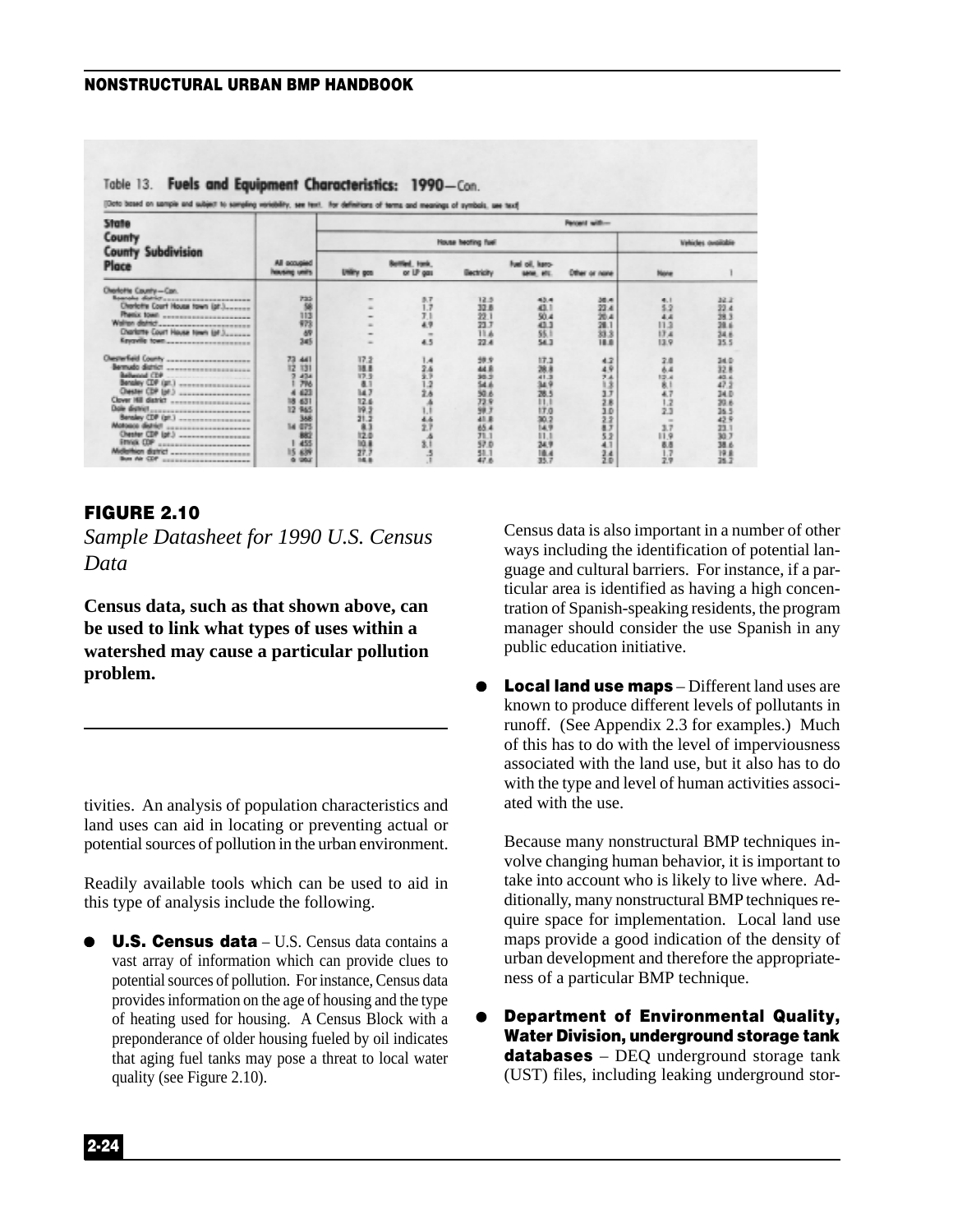age tank (LUST) files, provide a wealth of information on potential "hot spots" for leakage into the environment. These files should be analyzed to see where aging USTs are concentrated and where LUSTs have already been identified.

**County/city health department records on failing septic systems** – County and city health departments keep records on the location and age of septic systems. Again, an analysis of these files allows the watershed manager to detect "hot spots" where there is the potential for leakage into the environment. Property owners in these areas may be targeted for public education efforts aimed at preventing septic failure.

## **TABLE 2.6**

*Sample Potential Pollution Sources Identification Matrix for use in a Directory Search*

| POLLUTANT        | <b>POTENTIAL</b>         | <b>CATEGORY SUBSETS</b>           |  |  |  |
|------------------|--------------------------|-----------------------------------|--|--|--|
| <b>OF CONERN</b> | <b>SOURCE</b>            |                                   |  |  |  |
|                  | <b>CATEGORY</b>          |                                   |  |  |  |
| SOCs             | <b>Arborists</b>         | <b>Tree Service</b>               |  |  |  |
|                  | Distribution (Agr.)      | <b>Agricultural Chemicals</b>     |  |  |  |
|                  |                          | <b>Agricultural Supply Stores</b> |  |  |  |
|                  |                          | <b>Garden Centers</b>             |  |  |  |
|                  | <b>Distribution</b>      | <b>Hardware Stores</b>            |  |  |  |
|                  | (Commercial/Home)        |                                   |  |  |  |
|                  |                          | <b>Insecticides</b>               |  |  |  |
|                  |                          | Lawn and Garden Supplies          |  |  |  |
|                  |                          | Seeds and Bulbs                   |  |  |  |
|                  |                          | Plants (Retail and                |  |  |  |
|                  |                          | Wholesale)                        |  |  |  |
|                  | Exterminators            | Pest Control                      |  |  |  |
|                  |                          | Pest Control Equipment and        |  |  |  |
|                  |                          | Supplies                          |  |  |  |
|                  | Institutional            | <b>Government Facilities</b>      |  |  |  |
|                  |                          | Hospitals                         |  |  |  |
|                  |                          | Schools                           |  |  |  |
|                  | Landscape/Lawn           | <b>Landscape Contractors</b>      |  |  |  |
|                  | Maintenance              |                                   |  |  |  |
|                  |                          | Lawn Maintenance                  |  |  |  |
|                  |                          | Companies                         |  |  |  |
|                  |                          | <b>Weed Control Services</b>      |  |  |  |
|                  | <b>Wood Preservation</b> | Lumber Yards                      |  |  |  |
|                  | Marinas                  | Marinas                           |  |  |  |
|                  | <b>Nurseries</b>         | Nursery                           |  |  |  |
|                  | Parks and Recreation     | Golf Courses (Public and          |  |  |  |
|                  |                          | Private)                          |  |  |  |
|                  | Pool Maintenance         | Pool Maintenance                  |  |  |  |
|                  |                          | Pool Supplies                     |  |  |  |
|                  | Sod                      | Sod Farms                         |  |  |  |
|                  |                          | <b>Sodding Services</b>           |  |  |  |

(In Northern Virginia, NVPDC has conducted two systematic septic studies; within the Occoquan watershed and in the Coastal Plain. Refer to the Chapter 2 bibliography for more information.)

**Local and State directories and data-** $\bullet$ **bases** – Many businesses, industries, and institutions are associated with particular NPS pollutants. Identifying these businesses and industries according to their potential NPS pollution hazard through State and local directories allows the stormwater manager to cost-effectively target business/industry-specific NPS pollution through public education, etc.

An example of this type of potential pollution assessment was conducted for the Occoquan Reservoir watershed (Northern Virginia) in 1992.(5) The pollutants of concern in this instance were SOC's. A search of businesses, industries, and institutions that were potentially responsible for the application, storage, or manufacture of SOCs (see Table 2.6) revealed the presence of 210 confirmed and 102 potential sources of SOCs within the watershed.

Databases used for the search included (1) Office of Pesticide Management Business License Lists, (2) Cooperative Extension Office Business Lists, and (3) the Telephone Yellow Pages. Once potential sources were identified, their locations were mapped and a pollution prevention brochure was sent to each.

These tools, among others, can be used to predict where pollution may already exist or has the potential to exist in the future. (Many sites using toxics are required to have separate nonpoint source NPDES permits.) This provides the watershed manager with the opportunity to prevent the pollution through nonstructural BMP techniques.

Many of the tools cited above are used to screen the appropriateness of using one nonstructural technique over another. To this extent, these tools are discussed in more detail in Chapter 3.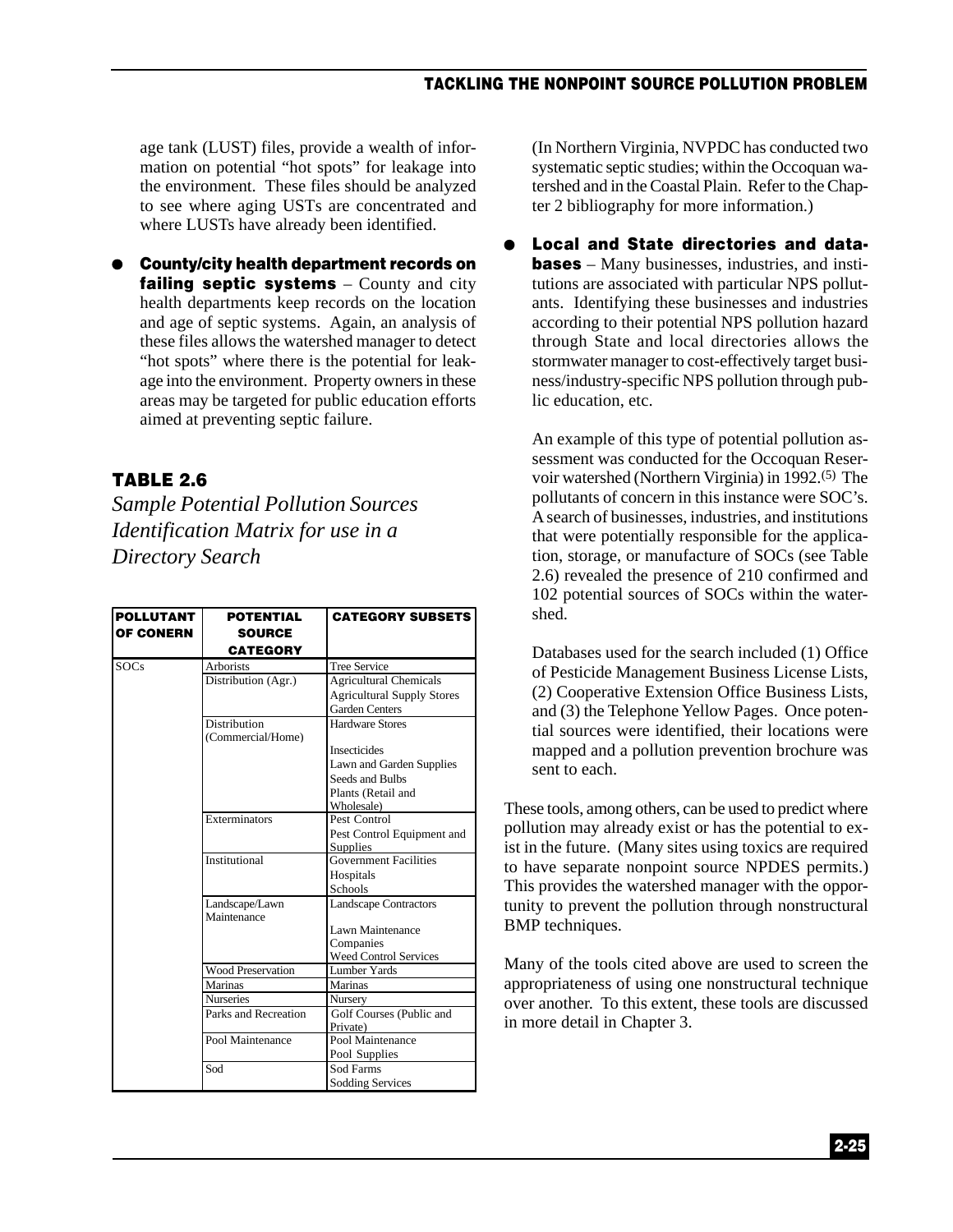## **SECTION 2.4**

*Controlling NPS Pollution through Regulation*

In many instances, the need to control particular pollutants under specific circumstances has been well established. To account for this, federal, State, and local governments have implemented a wide network of programs and regulations to address rising public concern about the affects of NPS pollution on the environment.

A brief overview of these programs is useful since not all programs are implemented or required State-wide. In addition, programs differ their degrees of flexibility in implementation. Some regulations and programs address only certain types of NPS pollution. The Chesapeake Bay Preservation Act, for instance, applies specifically to the control of nutrients. Other regulations, such as the federal National Pollutant Discharge Elimination System (NPDES) Stormwater Permit Program, address a wider breadth of nonpoint source pollutants.

## **Federal NPS Pollution Regulations**

At the federal level, NPS pollution is regulated by the U.S. EPA under the National Pollutant Discharge Elimination System (NPDES) Stormwater Permit Program. In Virginia, this program is administered by Department of Environmental Quality, Water Division, under the Virginia Pollutant Discharge Elimination System (VPDES) Stormwater Permit Program.

The 1972 amendments to the federal Water Pollution Control Act prohibit the discharge of pollutants into the waters of the United States unless the discharge is authorized under a NPDES permit. The initial thrust of this program was to reduce point source discharges of pollution from industrial processing plants and municipal wastewater treatment plants. However, recognizing the need to comprehensively address the control of nonpoint source pollutants in addition to point source pollutants, Congress amended the Clean Water Act in 1987 to require phased NPDES requirements for municipal stormwater discharges.

Under the Act, an NPDES permit may be issued to a municipal government or a jurisdiction on a systemwide basis if:

- (1) the municipality implements enforceable measures to prohibit non-stormwater discharges to the stormsewer; and,
- (2) the municipality demonstrates that it has implemented stormwater management controls to reduce the discharge of pollutants to the *maximum extent practicable* (MAP).

The NPDES regulations require a two-part application process for discharges from systems serving large (500,000 or more people) or medium (100,000 to 500,000 people) municipalities. In general, Part I of the application requires identification of pollutant sources, compilation of existing precipitation and water quality data, and a field screening analysis for illicit connections and illegal dumping.

The core component of Part II of the application is the municipality's proposed stormwater management program. The program, in order to satisfy NPDES requirements, must include:

- a description of structural and source control  $\bullet$ measures, including maintenance activities and schedule;
- a description of planning procedures including a  $\bullet$ comprehensive master plan;
- a description of practices for maintaining public roadways (e.g., deicing practices) that discharge to storm sewers;
- a description of procedures that assure that flood  $\bullet$ management projects assess the impact on water quality and are retrofitted if necessary;
- a description of a monitoring program for runoff from operating or closed landfills; and,
- a description of programs, including public  $\bullet$ education, that will reduce the runoff of pesticides and fertilizers.

Also required under Part II are proposed programs to detect illicit discharges into the municipal stormsewer system as well as a proposed system to administer municipal stormwater permits for the discharge of stormwater from industrial facilities to the municipal

**2-26**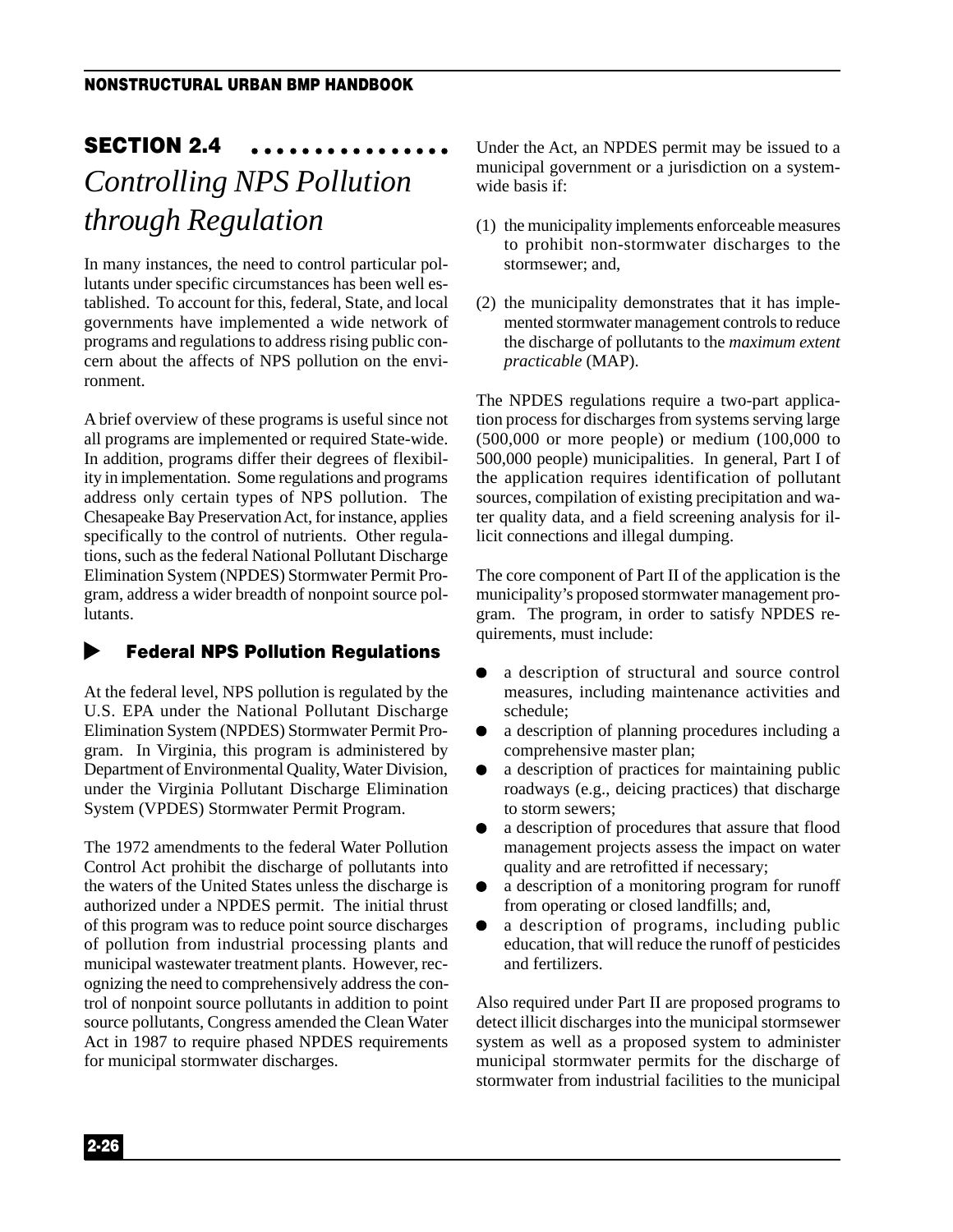## **FIGURE 2.11**



separate stormwater system. Finally, the applicant must describe plans to implement and maintain structural and nonstructural best management practices to control pollutants throughout the storm drainage area.

## **The 1983 Chesapeake Bay Agreement**

The 1983 Chesapeake Bay Agreement, fostered through the U.S. Environmental Protection Agency, established a cooperative effort among Virginia, Maryland, Pennsylvania, and the District of Columbia to improve conditions in the Chesapeake Bay. The most widely known result of this agreement in Virginia is the Chesapeake Bay Preservation Act. Enacted in 1987, the Act is implemented and enforced through local ordinances. For a number of reasons, phosphorus removal was chosen as the keystone pollutant from which performance criteria are measured.

Also in 1987, the agreement was amended to include a goal of reducing the flow of nutrients into the Bay by 40 percent between the base year of 1985 and 2000. This initiative, known as Tributary Strategies, focuses on both nitrogen and phosphorus reduction. Figure

2.11 shows areas of Virginia subject to the Chesapeake Bay Preservation Act and the Tributary Strategies.

#### **CHESAPEAKE BAY PRESERVATION ACT**

The Virginia Chesapeake Bay Preservation Act specifically addresses NPS pollution contributed to the Bay from the Tidewater portion of its Virginia watershed. The Act is administered through the Chesapeake Bay Local Assistance Department (CBLAD) and is implemented through 84 affected local governments.

The Regulations specify eleven performance criteria that apply to proposed development activities within sensitive lands designated by local governments as Chesapeake Bay Preservation Areas (or CBPAs). Local governments must designate two components of the CBPAs: Resource Protection Areas (RPAs) and Resource Management Areas (RMAs). RPAs include tidal shores, tidal wetlands, nontidal wetlands contiguous to tidal wetlands, other lands deemed to be significant in the protection of State waters, and a 100 foot buffer landward of these features, as well as along tributary streams. Development in the RPA is limited to water dependent facilities or the redevelopment of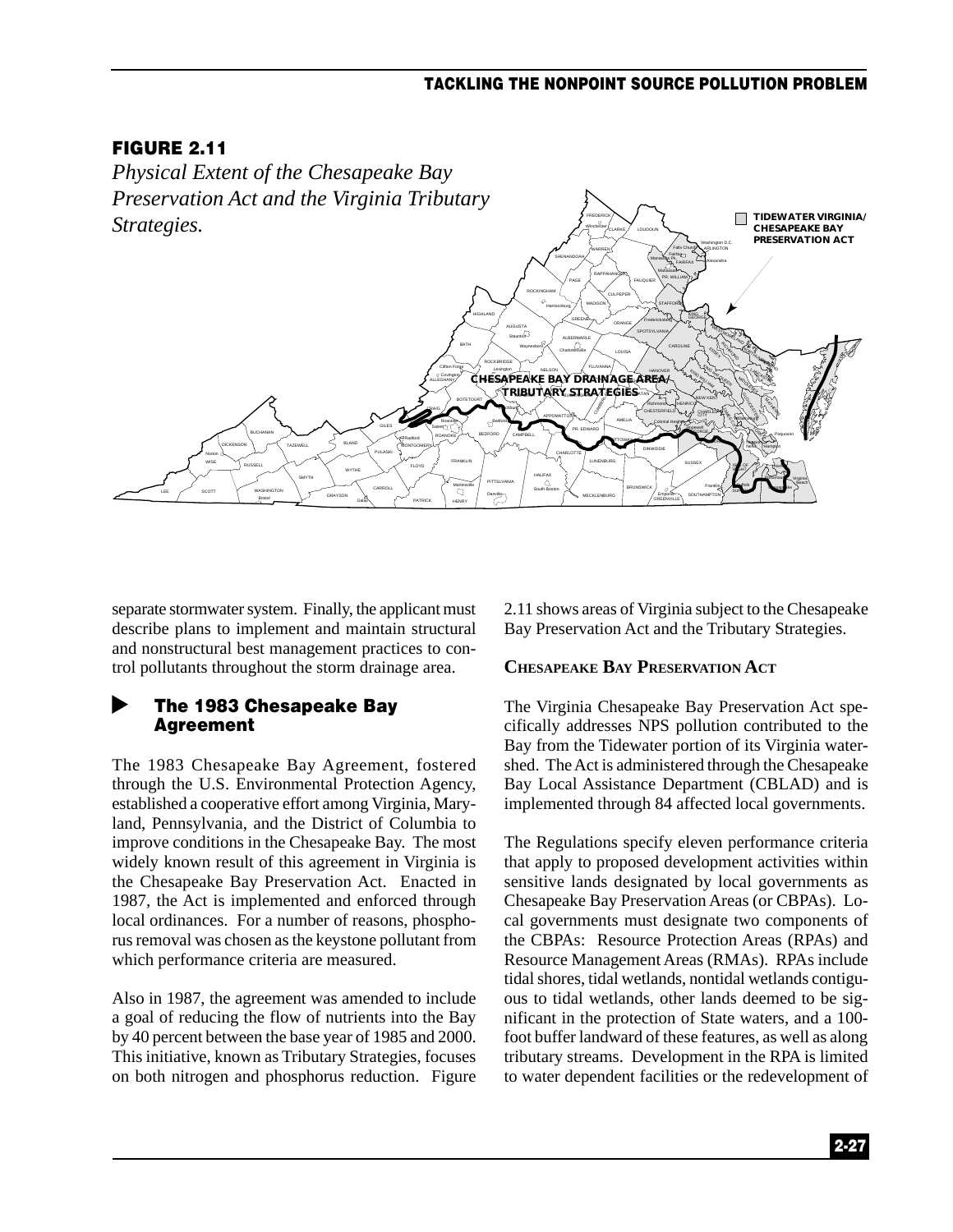## **FIGURE 2.12**

*Major NPS Pollution-Related Regulations*





**2-28**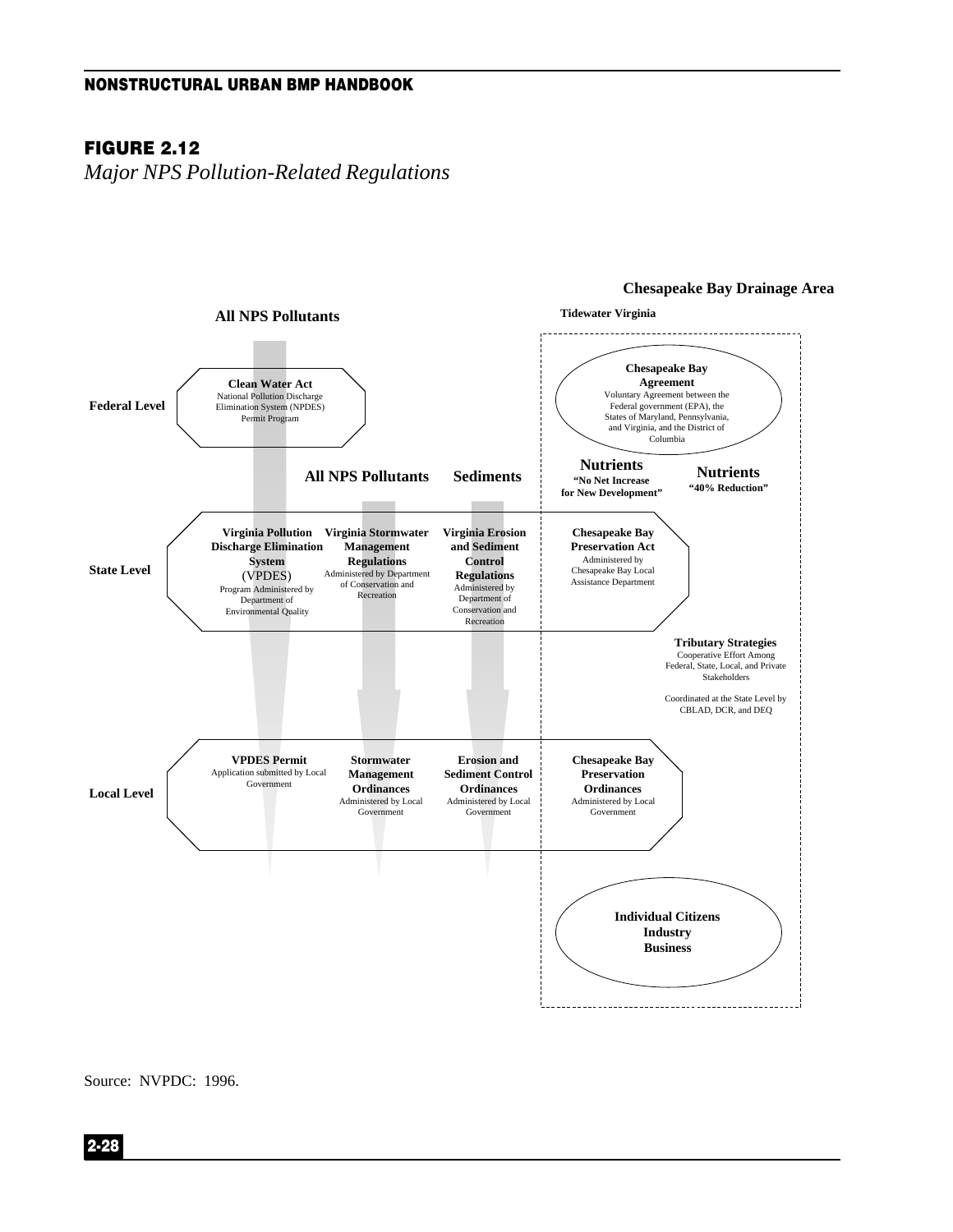existing facilities, provided these activities adhere to the performance criteria specified in the Regulations.

RMAs are land types that, if improperly used or developed, have a potential for causing significant water quality degradation or diminishing the functional value of the RPA. The following categories must be considered by a locality for inclusion in the RMA: floodplains; highly erodible soils, including steep slopes; highly permeable soils; nontidal wetlands not included in the RPA; and other lands necessary to protect the quality of State waters.

The performance criteria have several objectives, two of which are the prevention of a net increase (based on average land cover conditions) in NPS pollution from new development, and the achievement of a 10 percent reduction in NPS pollution from redevelopment. General performance criteria for all development includes minimizing impervious cover, maximizing indigenous vegetative cover, and minimizing the construction footprint (area of land disturbance), among others.

Localities implement and enforce the program through their land use management tools such as the comprehensive plan, zoning ordinance, and subdivision ordinance.

#### **VIRGINIA TRIBUTARY STRATEGIES**

The Chesapeake Bay Agreement was amended in 1987 to include a goal of reducing the flow of controllable nutrients (phosphorus and nitrogen) to the Bay by the year 2000 from a 1985 baseline. Meeting this goal requires addressing both point source and nonpoint sources of nutrients from agricultural, forestal, and urban land uses.

The idea behind Tributary Strategies is to address water quality problems on a watershed basis as opposed to individual development sites. While individual jurisdictions are expected to play a major role in its implementation, the purpose of Tributary Strategies is to recognize that the protection of water resources requires a comprehensive, and flexible, approach and that some areas are controlled more cost-effectively than others.

On the State level, coordination of Tributary Strategies is a cooperative effort among the Department of Conservation and Recreation (DCR), the Department of Environmental Quality (DEQ), and the Chesapeake Bay Local Assistance Department (CBLAD). The DCR is the lead agency in the State regarding NPS pollution while the DEQ is the lead agency regarding point source pollution control. While they overlap, the Tributary Strategies covers a more extensive geographic area than the existing Chesapeake Bay Act boundaries.

Achieving a reduction in existing NPS pollution is a much greater challenge than controlling runoff from new development. The concept of controlling existing development is referred to as "retrofit." Retrofit may be accomplished either structurally (through the establishment of regional BMPs or by modifying existing flood control facilities) or nonstructurally (through the implementation of source reduction programs such as public education, or through the implementation of vegetative BMPs such as buffer strips along stream banks).

## **Other State Regulations**

Two other major State regulations address the control of NPS pollution. The Virginia Stormwater Management Act of 1989 addresses primarily post-development stormwater volume control concerns although recently revised Regulations also incorporate the need for comprehensive water quality control. The Erosion and Sediment Control Law addresses the control of a particular type of NPS pollution – sediments – during development.

Additionally, a number of more specific, and lesser known, regulations and programs (outlined in Table 2.7) address various aspects of NPS pollution control.

## **STORMWATER MANAGEMENT ACT**

In 1989, the General Assembly adopted the Stormwater Management Act enabling the establishment of comprehensive stormwater management programs. The Department of Conservation and Recreation adopted the Virginia Stormwater Management Regulations in 1990. The State stormwater management program addresses the permanent changes in storm-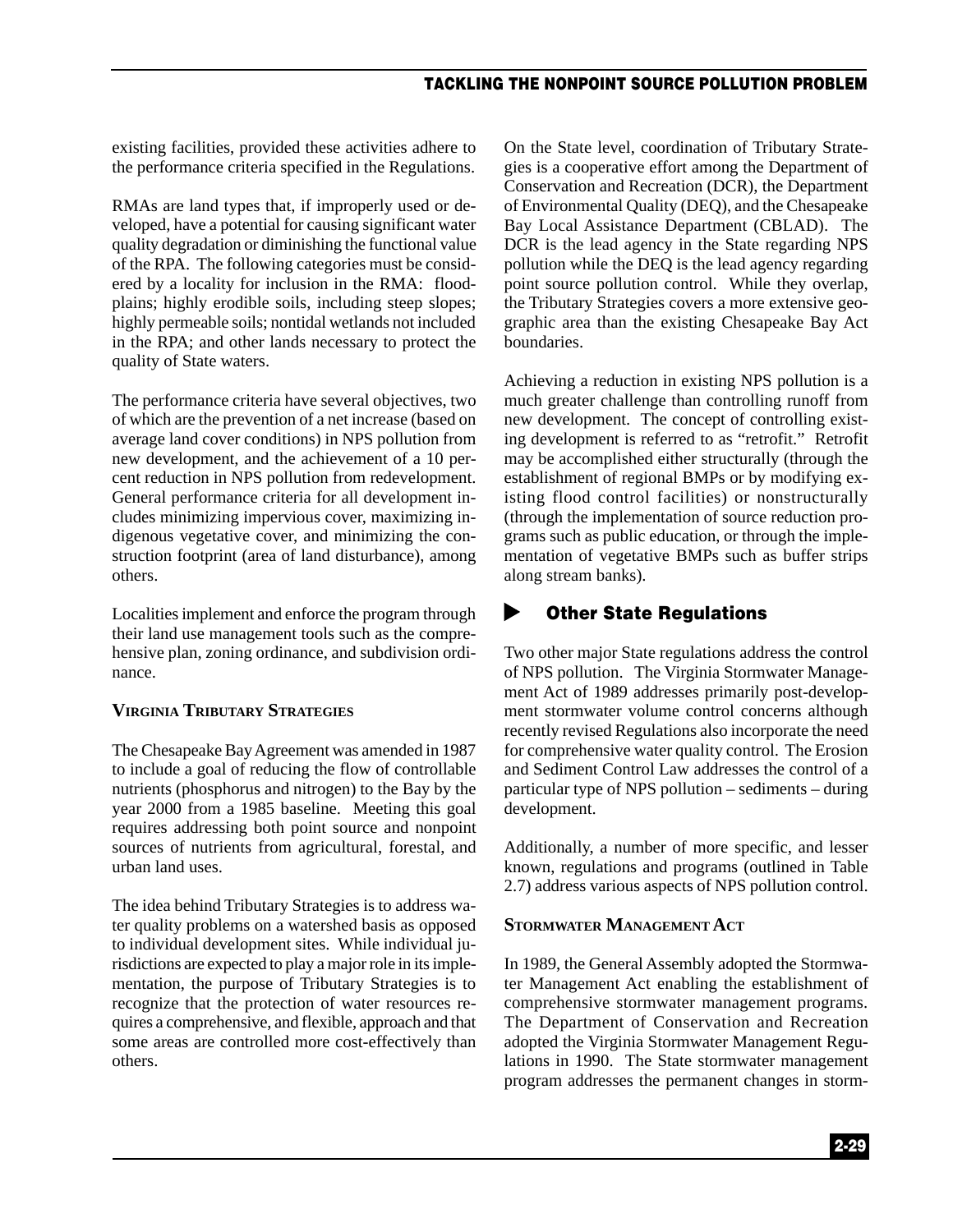## **TABLE 2.7**

*Virginia Urban NPS Pollution Management Measures*

| <b>VIRGINIA REGULATION/</b><br><b>PROGRAM</b>                |               | New Development | Watershed<br>Protection | Site Development | Construction Site<br>E&S Control | Construction Site<br>Chemical Control | Existing<br>Development | New Onsite<br>Disposal Systems | Operating Onsite<br>Disposal Systems | Pollution<br>Prevention | Developing Roads<br>and Highways | Bridges | Construction<br>Projects | Operation and<br>Maintenance | Runoff Systems |
|--------------------------------------------------------------|---------------|-----------------|-------------------------|------------------|----------------------------------|---------------------------------------|-------------------------|--------------------------------|--------------------------------------|-------------------------|----------------------------------|---------|--------------------------|------------------------------|----------------|
| Stormwater Management<br>Act                                 | $DCR$         | ш               | ■                       |                  |                                  |                                       |                         |                                |                                      |                         | ■                                | a s     |                          | ■                            | $\blacksquare$ |
| Erosion and Sediment<br>Control Law                          | <b>DCR</b>    |                 |                         | ■                | ■                                | ■                                     |                         |                                |                                      |                         | ■                                | ▅       | ▅                        |                              |                |
| Chesapeake Bay<br>Preservation Act                           | <b>CBLAD</b>  | ■               | ■                       |                  | ٠                                |                                       | ■                       | ▅                              |                                      |                         |                                  |         |                          |                              |                |
| Sewage Handling &<br>Disposal Regulations                    | <b>VDH</b>    |                 |                         |                  |                                  |                                       |                         |                                |                                      | ▅                       |                                  |         |                          |                              |                |
| Virginia Department of<br>Transportation                     | <b>VDOT</b>   |                 |                         |                  |                                  |                                       |                         |                                |                                      |                         |                                  |         |                          |                              |                |
| Nutrient Management<br>Program                               | Various       |                 |                         |                  |                                  |                                       |                         |                                |                                      | ■                       |                                  |         |                          |                              |                |
| Pesticide Regulations                                        | <b>VDACS</b>  |                 |                         |                  |                                  | ■                                     |                         |                                |                                      |                         |                                  |         |                          |                              |                |
| Solid Waste Management<br>Regulations                        | DEQ-<br>Waste |                 |                         |                  |                                  |                                       |                         |                                |                                      |                         |                                  |         |                          |                              |                |
| Recycling Programs                                           | DEO-<br>Waste |                 |                         |                  |                                  | ш                                     |                         |                                |                                      |                         |                                  |         |                          |                              |                |
| Pollution Prevention &<br><b>Waste Reduction</b><br>Programs | <b>DEQ</b>    |                 |                         |                  |                                  |                                       |                         |                                |                                      | ■                       |                                  |         |                          |                              |                |
| <b>Water Protection Permit</b><br>Regulations                | DEQ-<br>Water |                 |                         | ш                |                                  |                                       |                         |                                |                                      |                         |                                  |         |                          |                              |                |
| Oil Spill Contingency<br>Plans                               | DEQ-<br>Water |                 |                         |                  |                                  |                                       |                         |                                |                                      |                         |                                  |         |                          |                              |                |
| <b>UST</b> Regulations                                       | DEQ-<br>Water |                 |                         |                  |                                  | ■                                     |                         |                                |                                      |                         |                                  |         |                          |                              |                |
| Virginia Marine<br>Resources Commission                      | <b>VMRC</b>   |                 |                         |                  |                                  |                                       |                         |                                |                                      |                         |                                  |         |                          |                              |                |

Adapted by NVPDC from Virginia Department of Conservation and Recreation, *Virginia Threshold Review Report – Review of Programs Applicable to Section 6217 of the Coastal Zone Act Reauthorization Amendments of 1990*: May, 1994.

DCR = Department of Conservation and Recreation; DEQ = Department of Environmental Quality (Water or Waste Divisions); CBLAD = Chesapeake Bay Local Assistance Department; VDH = Virginia Department of Health; VMRC = Virginia Marine Resources Commission; VDACS = Virginia Department of Agriculture and Consumer Affairs.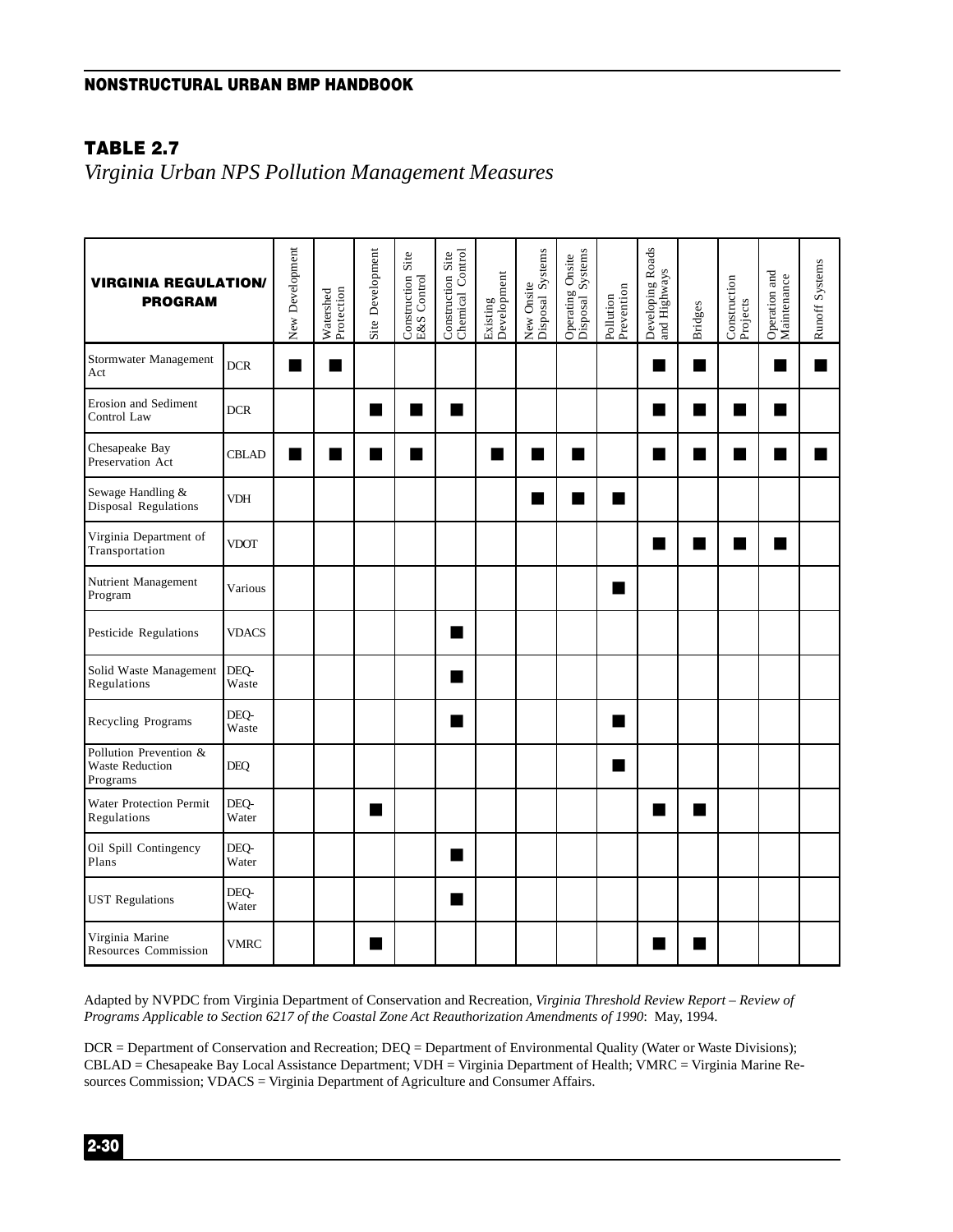water runoff that occur as a result of land development. The Regulations specify minimum technical and administrative requirements for local programs and State agency projects and are applicable to development projects that disturb one acre of land or more. The technical requirements include water quality and water quantity control criteria.

These Regulations require that local stormwater management ordinances include specific elements, including maintenance of post-development peak runoff rates at or below pre-development runoff rates for regulated development activities, and minimum technical criteria to control NPS pollution and localized flooding. Localities may reduce the one-acre threshold and may adopt criteria more stringent than the minimum requirements contained in the Regulations. Localities implement the program through the adoption of local ordinances.

#### **EROSION AND SEDIMENT CONTROL LAW**

The Erosion and Sediment Control Law of 1988 deals primarily with the control of erosion and sediment during the development process. However, many of the techniques required, such as the preservation of buffer strips along adjacent properties, may be applied as post-construction vegetative BMPs if proper care and maintenance techniques are followed to ensure that these buffers are not irreversibly degraded during the construction process.

The Virginia Erosion and Sediment Control Law is codified as Title 10, Chapter 5, Article 4 of the Code of Virginia. Section 10.1-562 addresses local erosion and sediment control program requirements which are to be consistent throughout the Commonwealth. The Regulatory program is implemented State-wide through 171 local erosion and sediment control programs and the Department of Conservation and Recreation. Minimum criteria, standards and guidelines are established in the *Virginia Erosion and Sediment Control Handbook*. The Regulations are applicable to land development projects disturbing 10,000 square feet or more, except in locally designated Chesapeake Bay Preservation Areas, where the Regulations are applicable at 2,500 square feet of disturbance.

As part of local program, each person engaging in landdisturbing activities must submit an erosion and sediment control plan prior to undertaking these activities. The local authority then must provide periodic inspections of the land-disturbing activity and may require monitoring and reports from responsible persons. General criteria for controlling erosion and sediment under this legislation includes measures for the stabilization of soil stockpiles and graded areas, as well as requirements for the establishment of permanent vegetation, for the preservation of buffer strips along adjacent properties, and for the installation of sediment traps, basins, diversion, and terraces. The general criteria also include stormwater management criteria for controlling off-site erosion.

## **Local NPS Pollution Control Programs**

Most federal and State nonpoint source pollution control programs are implemented at the local level. This is true for the federal NPDES program, the Chesapeake Bay Preservation Act, the Erosion and Sediment Control Law, and the Stormwater Management Act.

However, many localities have gone above and beyond federal and State initiatives and have implemented their own NPS pollution control programs, primarily in the form of source reduction and pollution prevention programs. Local nonstructural BMP programs include public education campaigns, tree ordinances, implementation of integrated pest management programs, proffers to maintain vegetative buffers along stream corridors, riparian reforestation, and various site plan requirements. Most of these programs are discussed further in this Handbook.

## *Sources Used in Chapter Two*

## **Cited Sources**

(1) HRPDC. *Vegetative Practices Guide for Nonpoint Source Pollution Management*. Chesapeake, Virginia: December, 1992.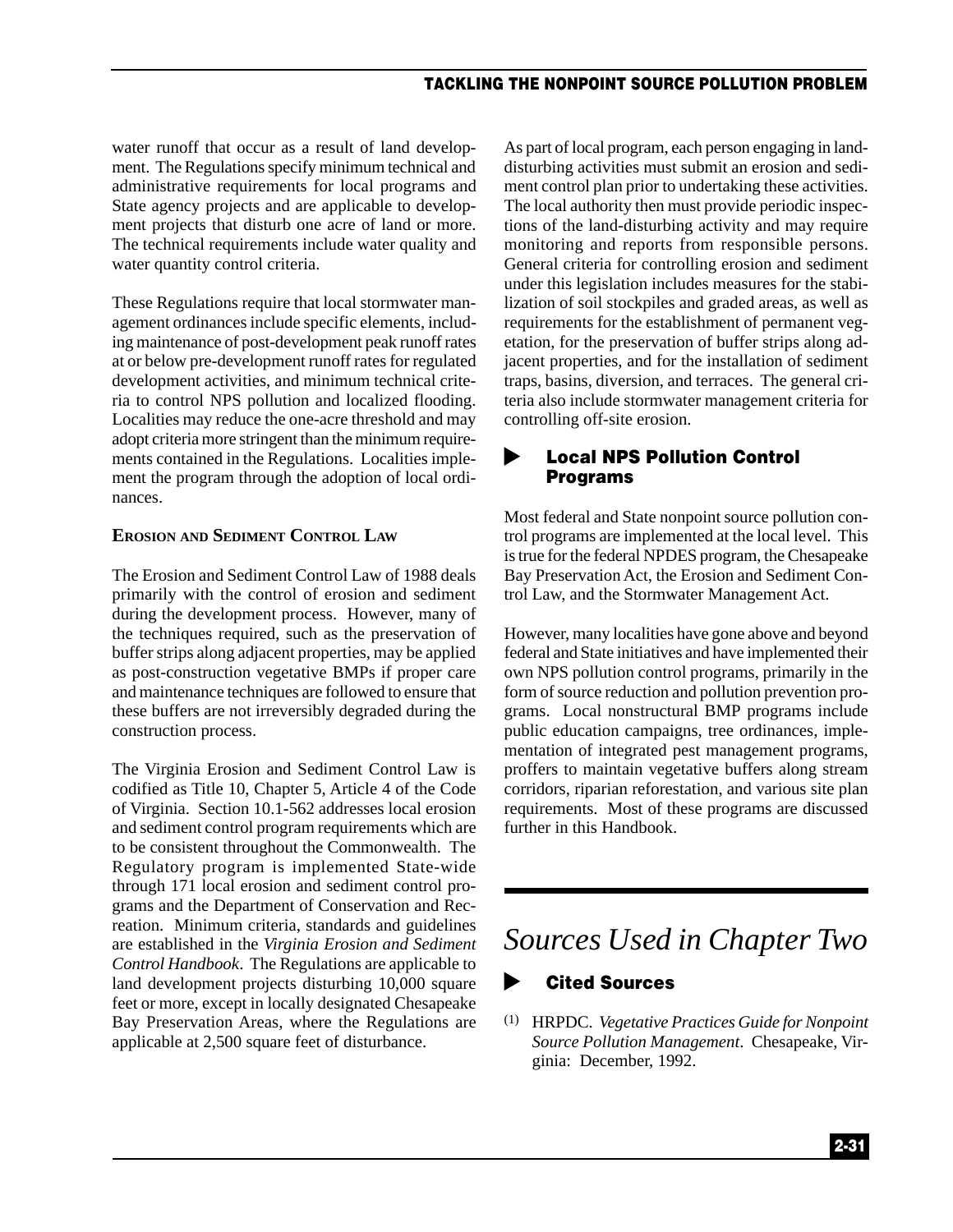- (2) U.S. Department of Agriculture. *Agriculture and the Environment*. Washington, D.C.: 1991.
- (3) CBLAD. *Chesapeake Bay Local Assistance Manual*. Richmond, Virginia: November, 1989.
- (4) Schueler, T.R. *Controlling Urban Runoff*. MWCOG, Washington, D.C.: July, 1987.
- (5) NVPDC. *Occoquan Watershed Toxic Materials Management Program*. Volume I. Annandale, Virginia: March, 1992.
- (6) U.S. Geological Survey (in cooperation with Virginia Department of Environmental Quality). *Water Resources Data – Virginia Water Year 1995*. Volume I. Report VA-95-1. Richmond, Virginia: 1996.
- (7) Virginia Department of Environmental Quality. *Virginia Water Quality Assessment*. Information Bulletin 588. Richmond, Virginia: 1992.
- (8) Fairfax County Health Department. *Fairfax County 1995 Stream Water Quality Report*. Fairfax, Virginia: 1996.
- (9) NVPDC and Occoquan Watershed Monitoring Lab. *Occoquan Watershed Toxic Materials Management Program*. Volume II. Annandale, Virginia: March, 1992.
- (10) Terrene Institute. *Fundamentals of Urban Runoff Management: Technical and Institutional Issues*. Washington, D.C.: August, 1994.
- (11) Northern Virginia Soil and Water Conservation District. Conservation Currents. Fairfax, Virginia: 1996.
- (12) U.S. EPA. *Rapid Bioassessment Protocols for Use in Streams and Rivers*. EPA/444/4-89-001. Washington, D.C.: 1989.



#### **Other Sources**

- DCR. *Virginia Threshold Review Report, Review of Programs Applicable to Section 6217 of the Coastal Zone Act Reauthorization Amendments of 1990*. Richmond, Virginia: May, 1994.
- DCR, CBLAD, DEQ. *Draft Virginia's Potomac Basin Tributary Nutrient Reduction Strategy*. Richmond, Virginia: August, 1995.
- East Coast Atmospheric Resource Alliance. *Airsheds and Watershed – the Role of Atmospheric Nitrogen Deposition*. Shared resources workshop organized by the Alliance for the Chesapeake Bay and the Chesapeake Bay Program Air Quality Coordination Group. Copies available through Chesapeake Bay Program Office, 410 Severn Ave., Suite 109, Annapolis, Maryland 21403: 1995.
- Novotny, V. and G. Chesters. *Handbook of Nonpoint Pollution Sources and Management*. Van Nostrand Reinhold Company, New York, New York.: 1981.
- NVPDC. *Northern Virginia BMP Handbook*. Annandale, Virginia: November 1992.
- NVPDC. *Septic System Impacts in Northern Virginia – An Assessment of Two Study Areas*. Annandale, Virginia: May, 1992.
- NVPDC. *Occoquan Watershed Septic System Assessment*. Prepared for Virginia State Water Control Board. Annandale, Virginia: November, 1990.
- SVPDC. *Regional Stormwater Management Strategy for Southeastern Virginia*. Chesapeake, Virginia: May, 1989.

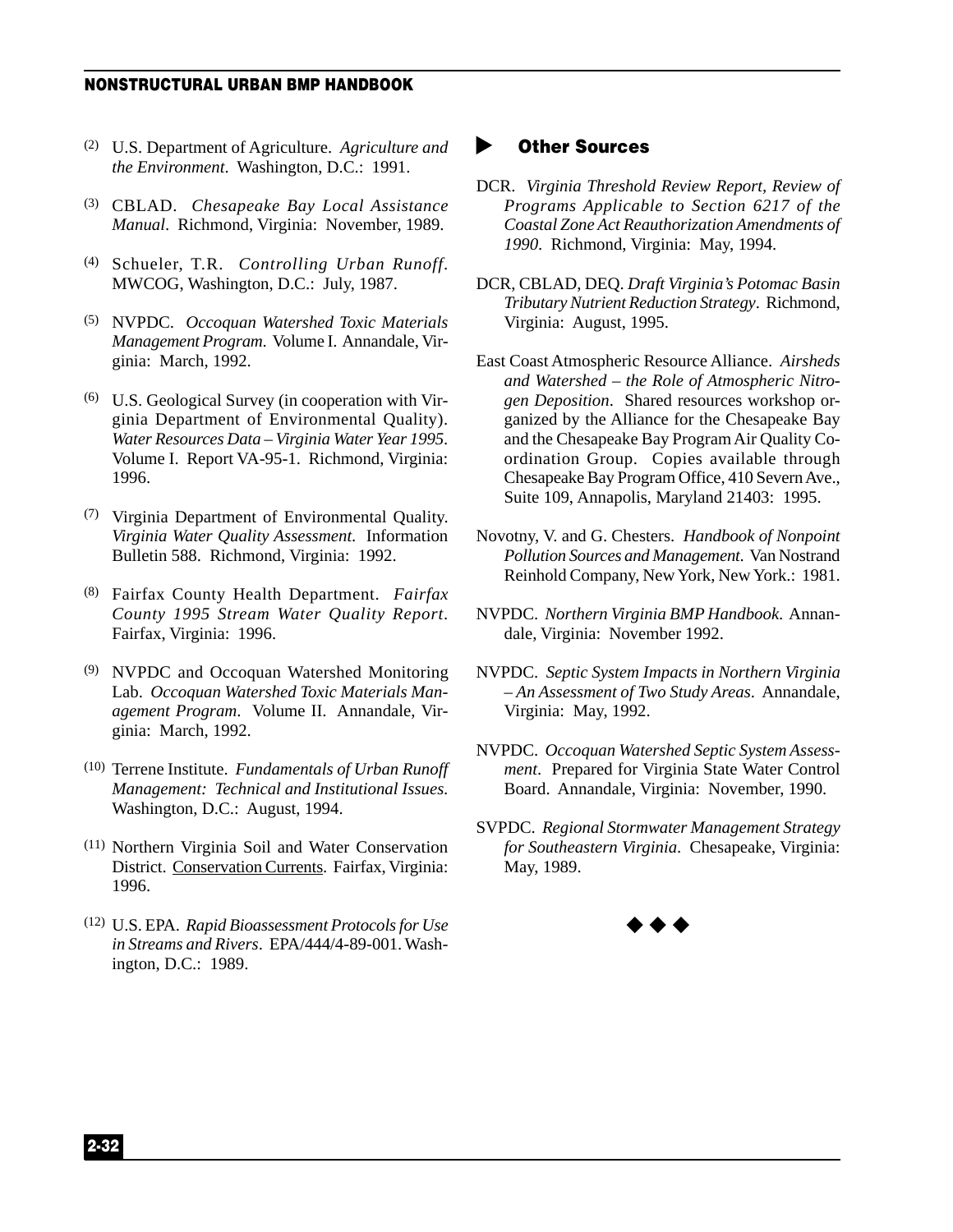## **1-10**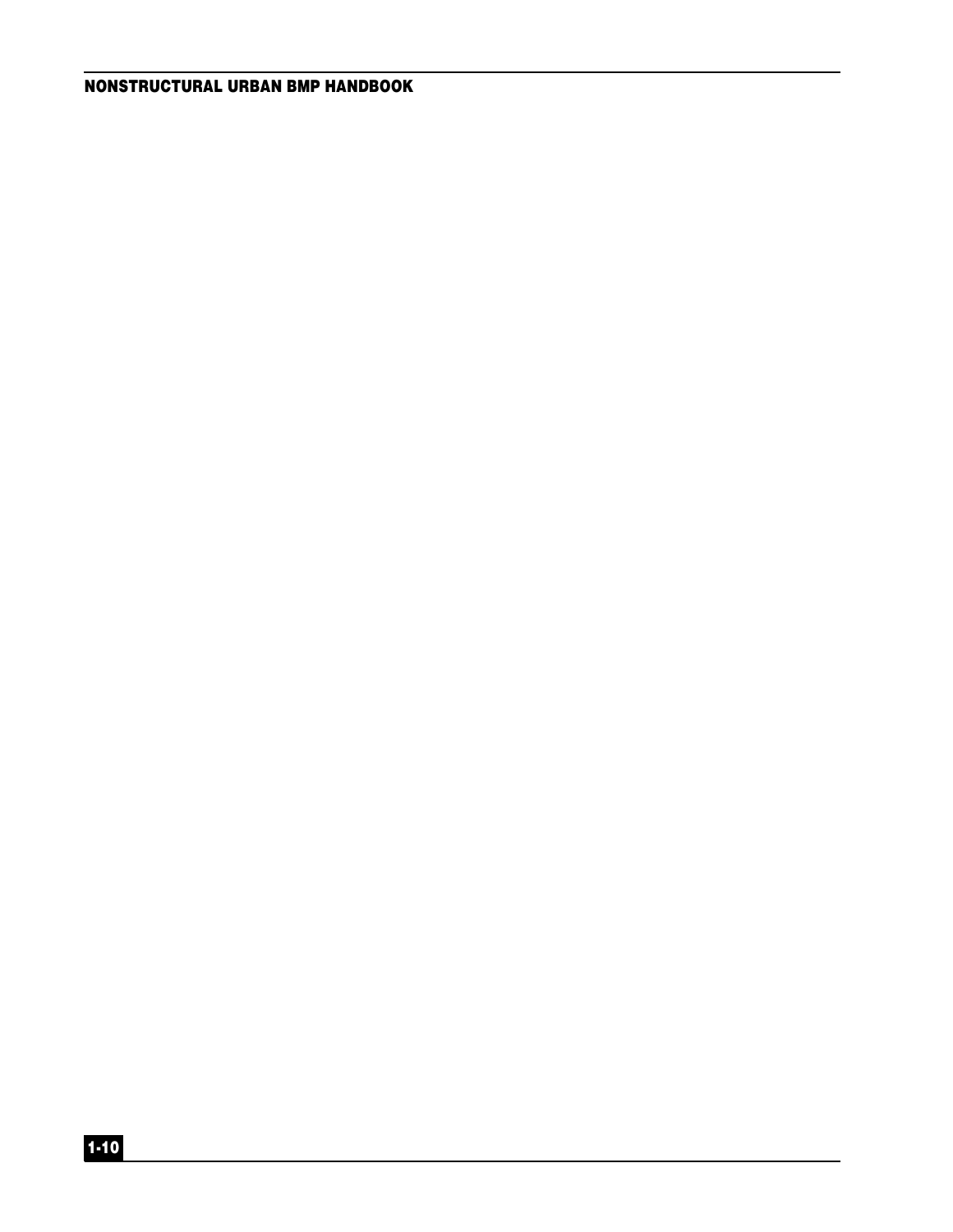# **PREPARING AN INTEGRATED WATERSHED MANAGEMENT PLAN USING STRUCTURAL AND NONSTRUCTURAL TECHNIQUES**

Chapters 2 through 5 provide information on how to implement nonstructural BMPs to reduce NPS pollution. It is easy to become focused on a particular site, source of pollution, or BMP technique. However, a prerequisite to planning and implementing a successful integrated watershed management plan using structural and nonstructural techniques is to develop a program outline through a watershed assessment. Each chapter and section in this Handbook, in order for it to serve as an effective tool, should be viewed as a piece of a larger puzzle and not as an ends in themselves.

A watershed assessment enables the planner to determine the pollutants of greatest concern, visualize their pathways and sources, estimate each source's relative contribution, and make reasonable assumptions regarding the effectiveness of potential BMP techniques or combinations of BMP techniques. From this information, it is possible for the planner to map out alternative NPS pollution prevention and control scenarios, using combinations of structural and nonstructural techniques, to arrive at a cost effective and environmentally sound watershed management plan.

The graphic on the following page illustrates the importance of a watershed assessment. Because NPS pollution enters the water by countless means, it is necessary to constantly, and systematically evaluate and reevaluate a watershed for the types of nonstructural and structural BMPs that will most effectively address different sources of NPS pollution.

While each watershed is unique, the following provides some guidance for how to prepare an integrated watershed management plan.

## **1. DETERMINE:**

- A. The pollutant(s) of concern (nitrogen, phosphorus, pathogens, toxics, heavy metals, petroleum, etc.) affecting water quality.
- B. The regulatory standard or target by pollutant.
- C. The total jurisdictional/watershed/site pollutant load and the controllable/non-controllable fraction of that load.
- D. The pollutant budget (expressed as controllable load minus the target reduction).

## **2. ASSESS/ESTIMATE POLLUTANTS BY SOURCE**

Assess spatially and temporally the sources of pollutants within the jurisdiction. Estimate the extent or level of pollution (for example, lbs/acre/year) from each of these sources. Make a planning scale map of the watershed showing areas of concern, whether pollutants are as a result of land use or are from point sources, etc.

## **3. FIELD SCREEN FOR POLLUTANT SOURCES BASED ON KNOWN POLLUTANTS OF CONCERN**

Based on data gathered on sources of pollutants or pollutant "hot spots," field screen the area for sources of pollution. If appropriate, previously nonpoint sources of pollution may be treated as point sources and responsibility for pollution prevention or reduction may be assigned.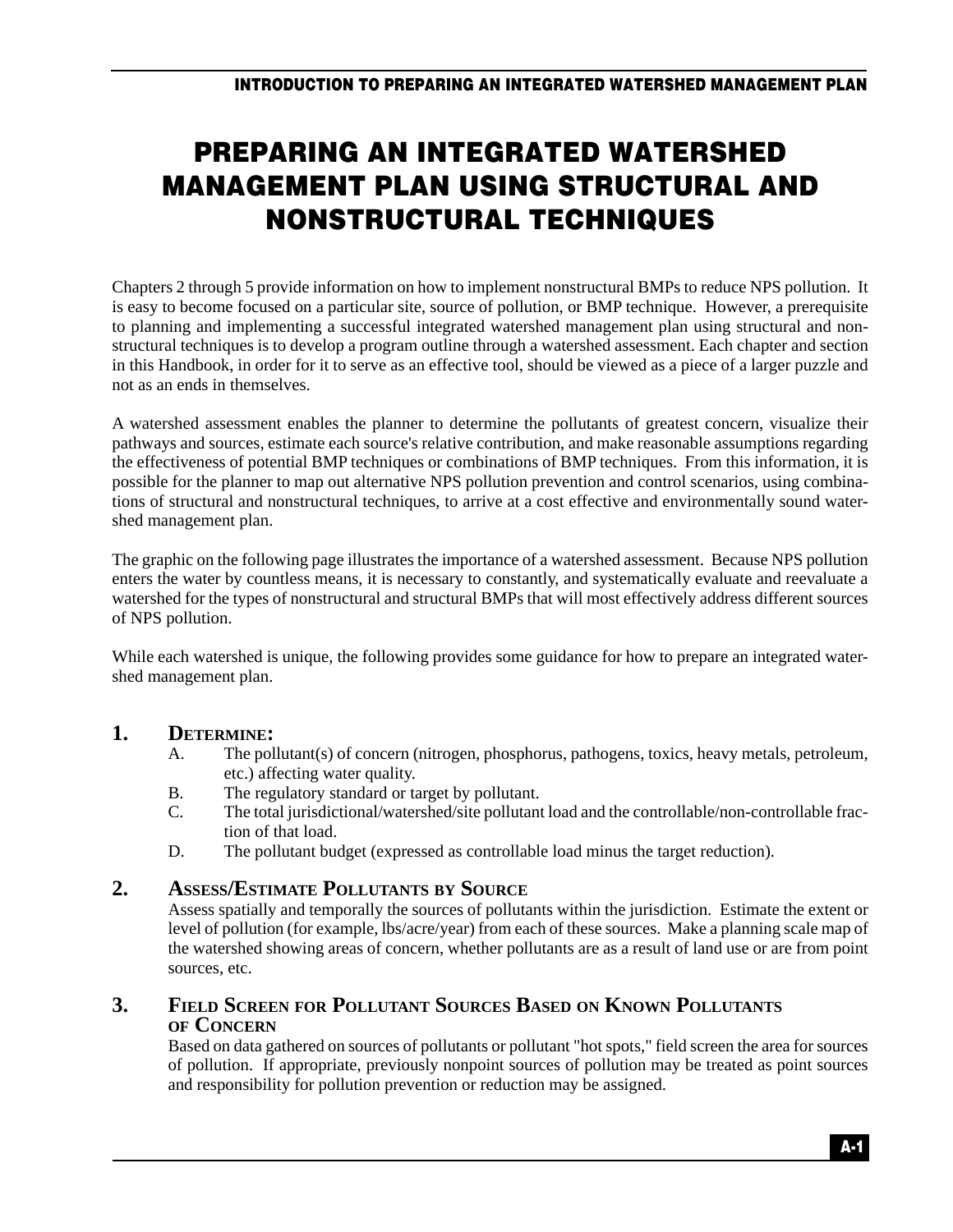## **4. SCREEN EACH WATERSHED FOR APPLICABLE BMP TECHNOLOGIES**

Use the criteria outlined in Chapter 3 and elsewhere to determine which techniques are applicable to the watershed of concern. Criteria may include: developed versus developing land; public versus private funding; site, watershed, or jurisdiction oriented; physical constraints; and others.

## **5. RANK AVAILABLE TECHNOLOGIES**

Rank technologies by presumed efficiencies and by the level to which the total controllable pollutant load is covered by each technique.

#### **6. CONDUCT SKETCH-PLANNING LEVEL SCENARIOS**

Conduct sketch-planning level scenarios using combinations of feasible techniques to determine maximum reduction and maximum cost-effectiveness.

#### **7. REVIEW SCREENING OUTCOMES**

Review screening outcomes to determine if changed conditions (e.g., strong marketing for public education techniques) would improve pollutant reduction.



**Systematically reassess what techniques will address the remaining sources and to what degree. Combine structural and nonstructural techniques as appropriate to achieve NPS pollution reduction goals.**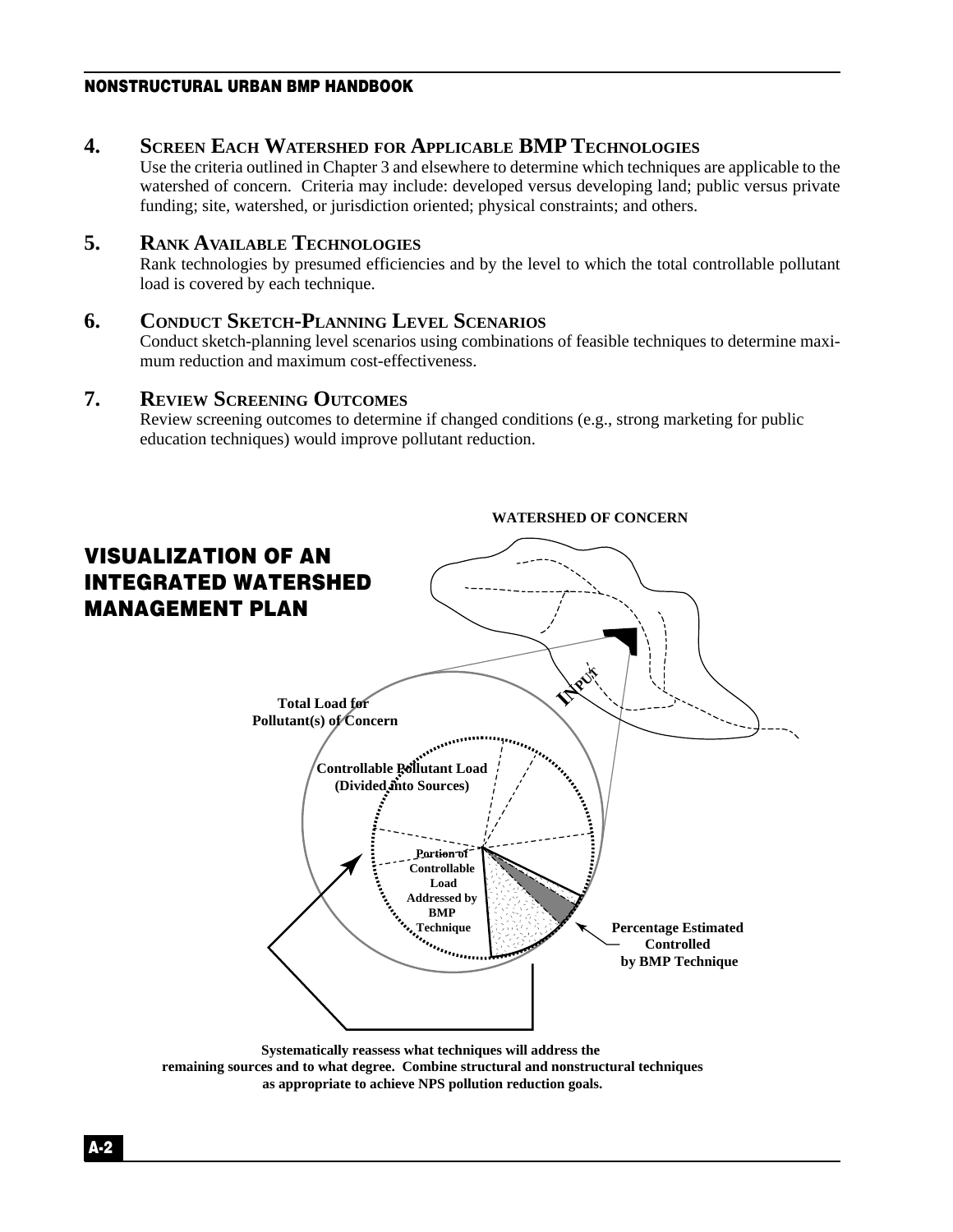## **INTRODUCTION TO PREPARING AN INTEGRATED WATERSHED MANAGEMENT PLAN**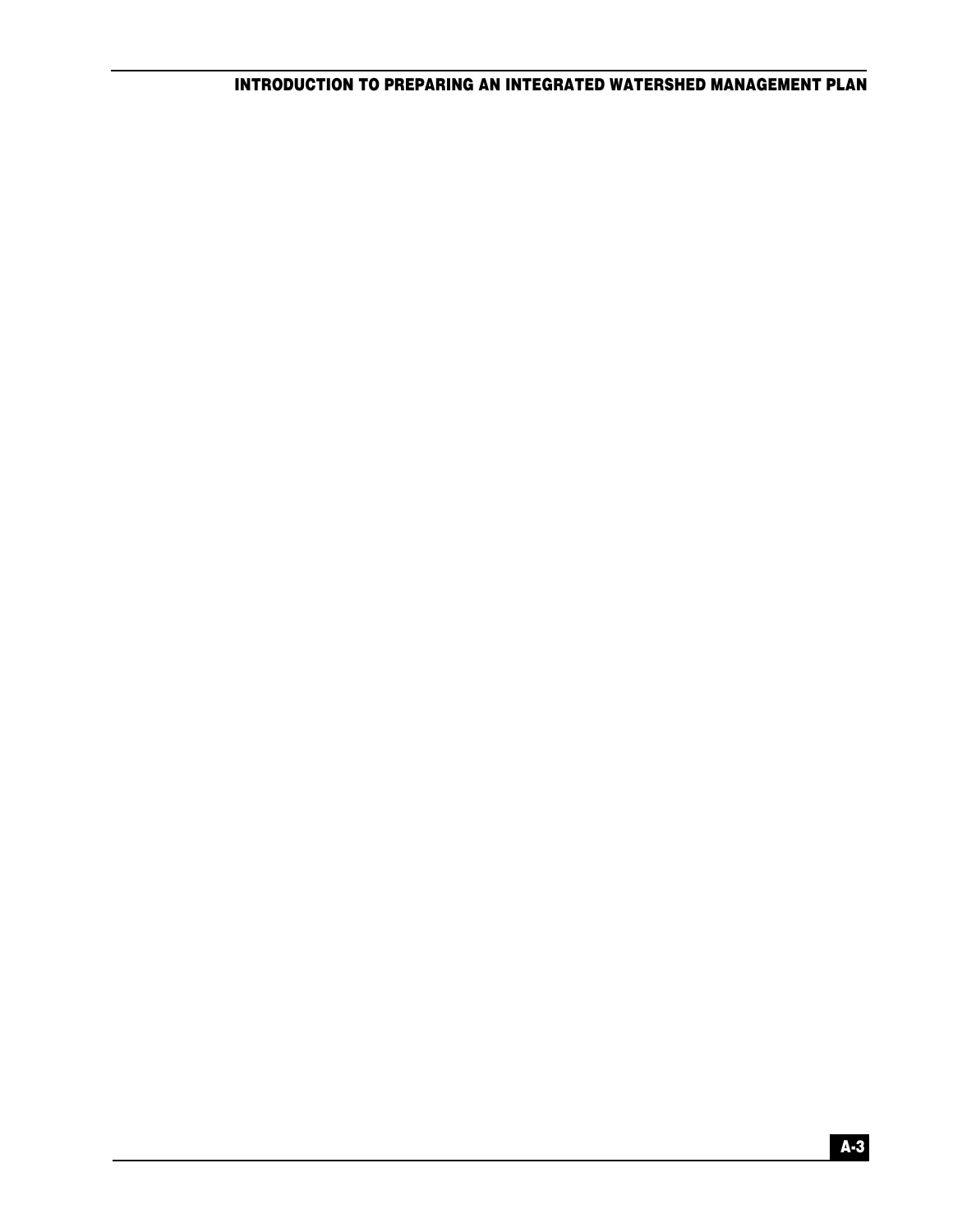# **3. CHOOSING APPROPRIATE NONSTRUCTURAL PRACTICES**

Criteria for selecting nonstructural BMPs will be similar to, but have distinct variation from, structural, site-specific BMPs. Typically, criteria for selecting structural BMPs include assessing a site for physical constraints (space, soil suitability, etc.), watershed area to be served, maintenance and cost considerations, and required pollutant removal efficiency.

"**Screening**" a site for these considerations is still important in assessing the appropriateness of many nonstructural practices. However, implementing a nonstructural BMP program more often involves "**targeting**," rather than screening. Under many water quality regulations, a developer need only to consider pollution (and usually phosphorus and sediments) generated from that site. This approach is essential to maintaining overall water quality during watershed development, and certain nonstructural measures can be an important part of this strategy.

However, the highly flexible nature of nonstructural BMP techniques allows the watershed planner to holistically review a watershed for the presence of NPS pollution "hot spots" and for opportunities to control NPS pollution from older development that can not as efficiently be controlled through structural measures. Then, depending on the types of pollutants needing to be controlled, and their probable sources, a nonstructural BMP program can be organized.

Choosing an appropriate set of nonstructural BMPs, in compliment with a structural program, can be an involved, and ongoing process. However, the potential rewards for successful implementation can be far reaching and significant.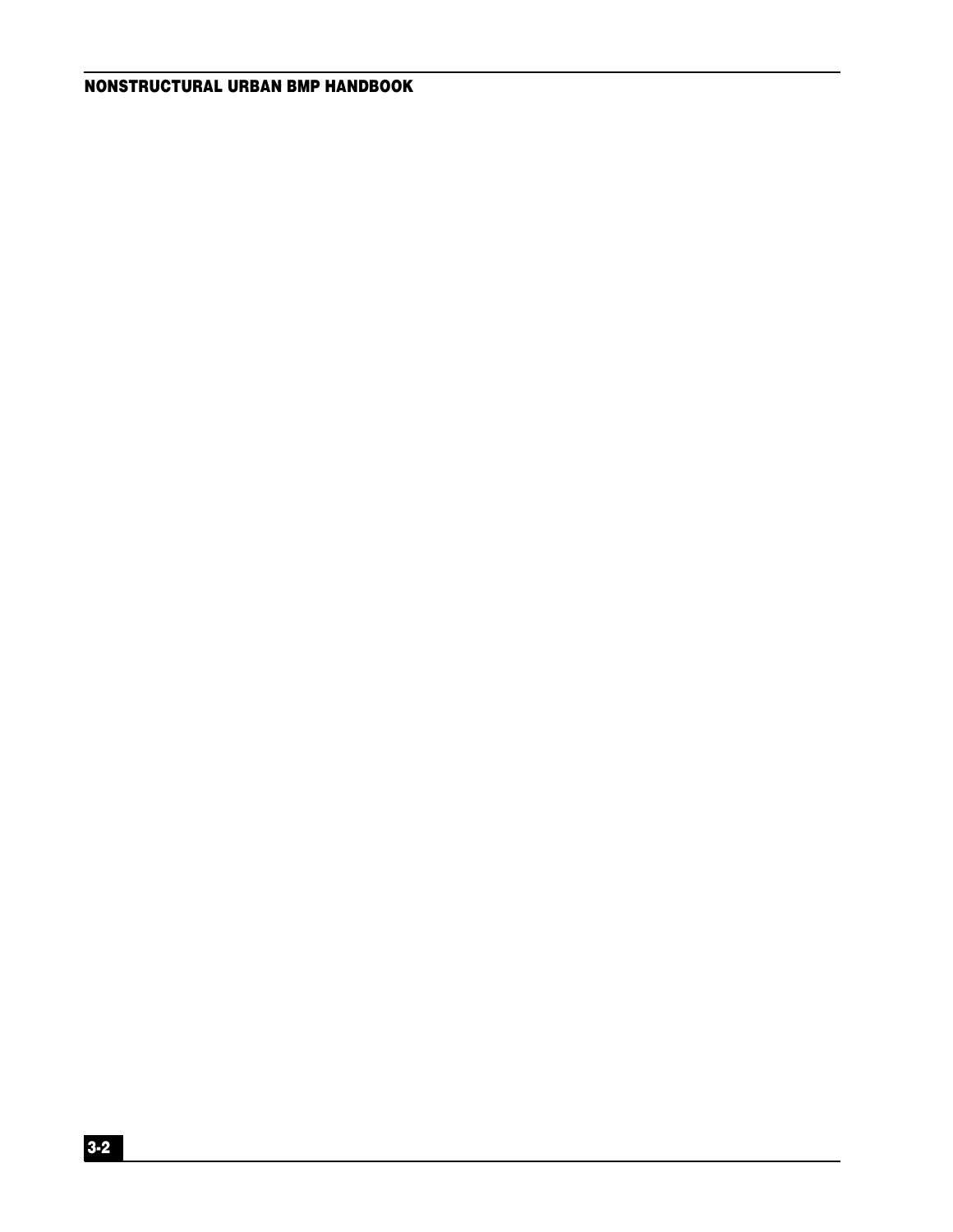# **3. CHOOSING APPROPRIATE NON-STRUCTURAL APPROACHES**

Once nonpoint source pollution problems are identified using the tools in Chapter 2, it is time to screen the universe of available tools for a technique, or combination of techniques, that will effectively and efficiently mitigate the problems. Applicable tools discussed in this Handbook include:

- **Vegetated Buffer Areas**
- **Vegetative Filter Strips**
- **Grassed Swales**
- **Bioretention**
- **Stormwater Wetlands**
- **Street Sweeping**
- **Land Use Controls**
- **Watershed Protection During Site Design**
- **Urban Reforestation and Riparian Buffer Restoration**
- **Water-Wise Landscaping Strategies**
- **Public Education**
- **Storm Drain Stenciling**
- **Animal Waste Controls**
- **Lawn and Garden Care Education**
- **Reducing the Generation of Automotive Pollutants**

*Site developers* may find that they only need to implement one or two of these techniques to meet applicable water quality and NPS pollution regulations. On the other hand, a *watershed manager* will find that a combination of techniques often serves to most effec-

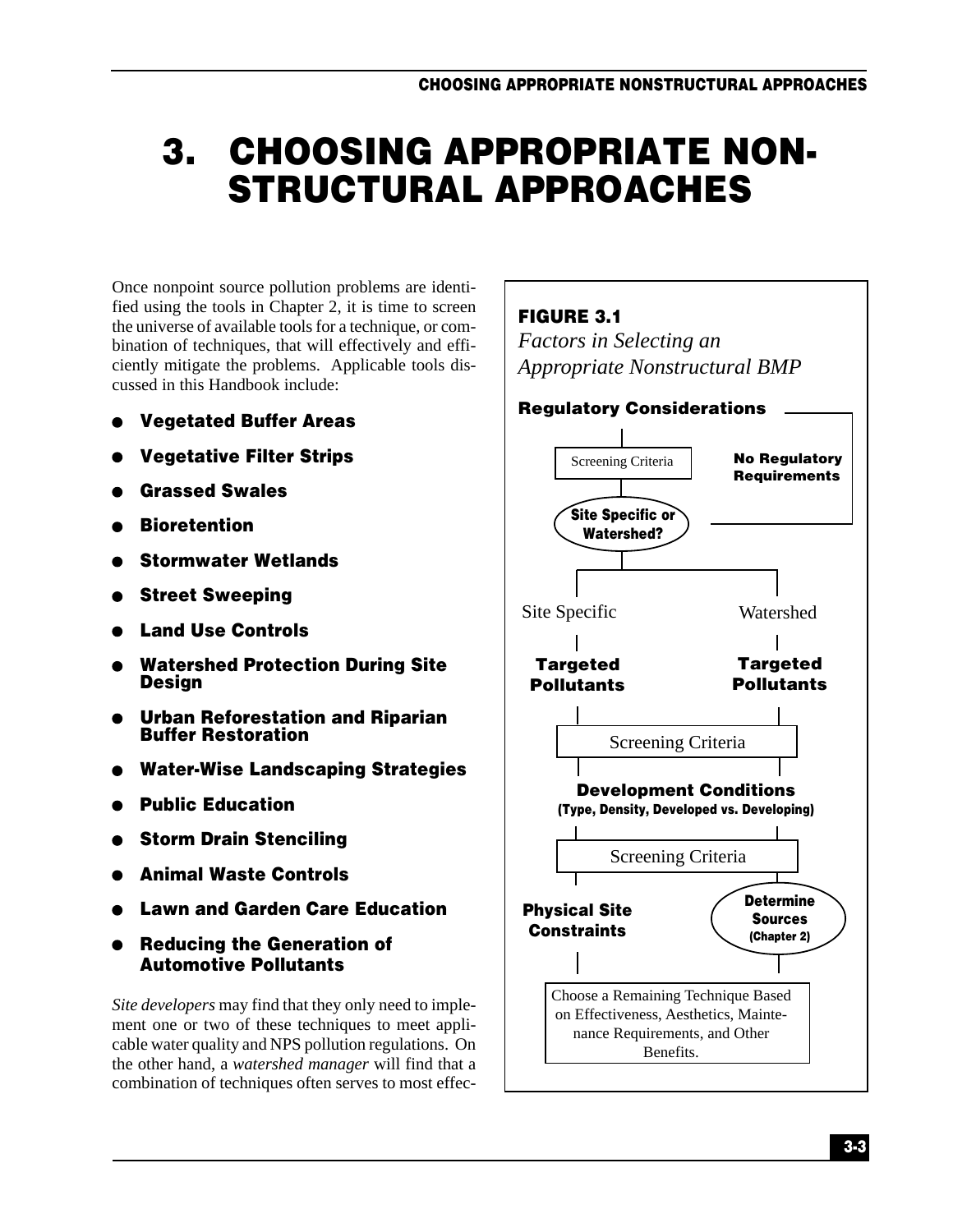## tively reduce the impacts of NPS pollution on the environment. Are the proposed BMPs effective enough? How much are the responsible parties likely to resist adopting the recommended BMPs? How likely is it that the BMP facility/pro-**TABLE 3.1** *Four General Questions to Ask When Considering Nonstructural BMPs* **FIGURE 3.2** *Screening versus Targeting BMP Techniques* **A Screening Approach – Onsite Control of Nutrients and Sediments** New Development **Extended Detention Dry Pond** New Development **Extended Detention Dry Pond** Redevelopment **Sand Filtration System** New Development **Extended Detention Dry Pond** New Development **Wet Pond**

gram will be properly maintained once it is adopted?

What other environmental costs or benefits may result from the adoption of the BMPs?

Source: The Conservation Foundation and National Audubon Society. *Controlling Nonpoint Source Water Pollution – A Citizen's Handbook*: 1988.

Selecting an appropriate nonstructural technique need not be a complicated process. However, some investigatory work is required for them to be defended in a plan and to assure that NPS pollution reduction goals and requirements are met. It is important to determine in advance whether the goal is to meet the requirements of a regulation, attack an overall watershed water quality problem, or address a particularly acute pollution problem of local concern.

A good general framework for selecting appropriate nonstructural techniques has been developed by the Conservation Foundation and National Audubon So-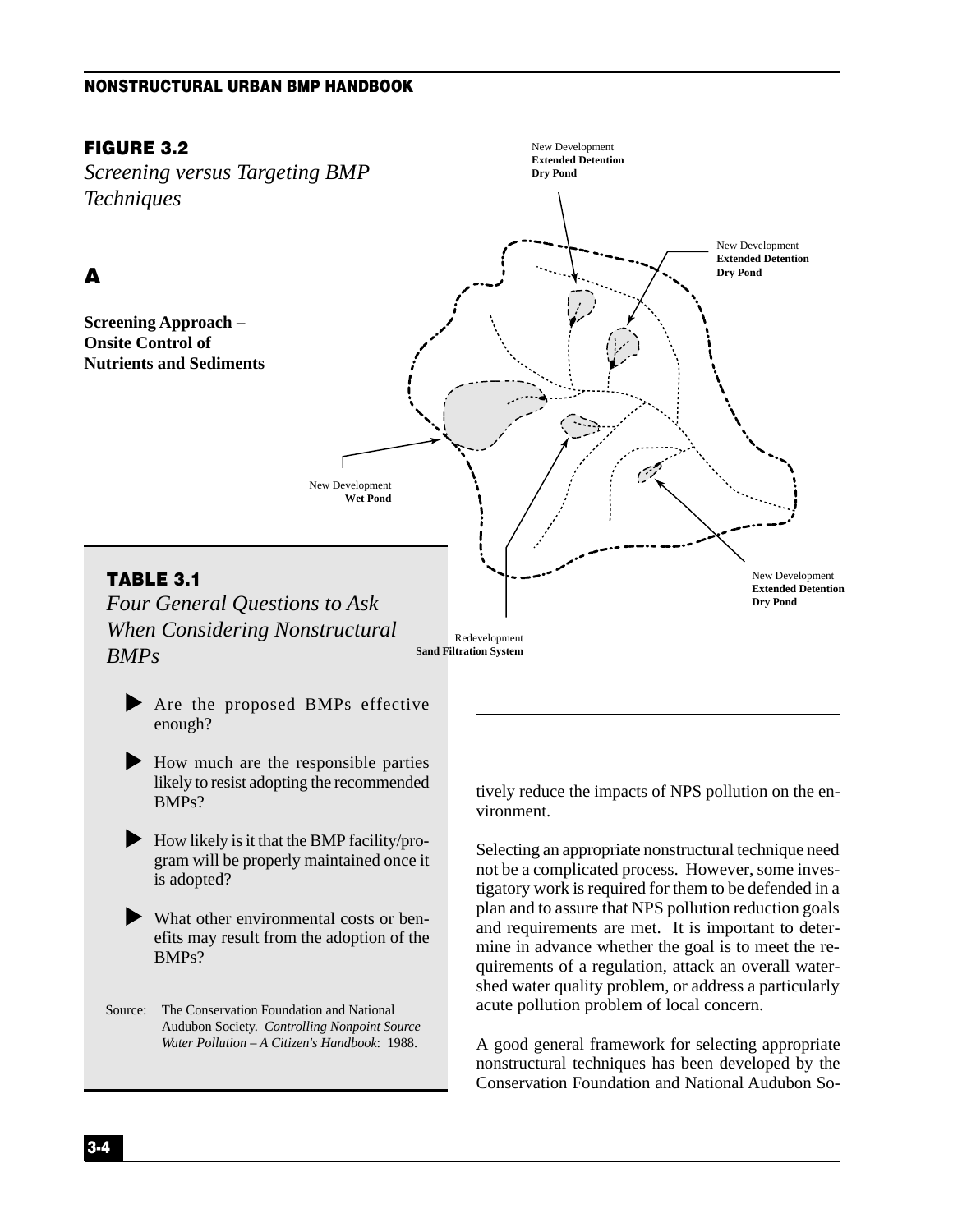#### **CHOOSING APPROPRIATE NONSTRUCTURAL APPROACHES**

**B The Targeting Approach to an Integrated NPS Management Plan – Watershed-Wide and Onsite Control of Pollutants of Priority Concern**

**Key:**



Source: NVPDC, 1996.

ciety and is outlined in Table 3.1. The watershed planner or site developer should be able to answer each of these questions during the BMP selection process.

Chapter 3 is organized in the following manner.

- **Regulatory Requirements and their Effect on Choosing BMP Techniques**
- **Selecting Techniques Based on Targeted Pollutants**
- **Selecting Techniques to Suit Density and Development Conditions**
- **Screening for Environmental Benefits and Public Concerns**
- **Summary of Targeting Criteria**
- **General Criteria for Selecting an Appropriate Public Education Program**
- **Screening Site-Specific BMPs Based on Physical Suitability**

The first question that needs to be asked is: "For what purpose is this nonstructural BMP technique being established." The immediate answer is to improve wa-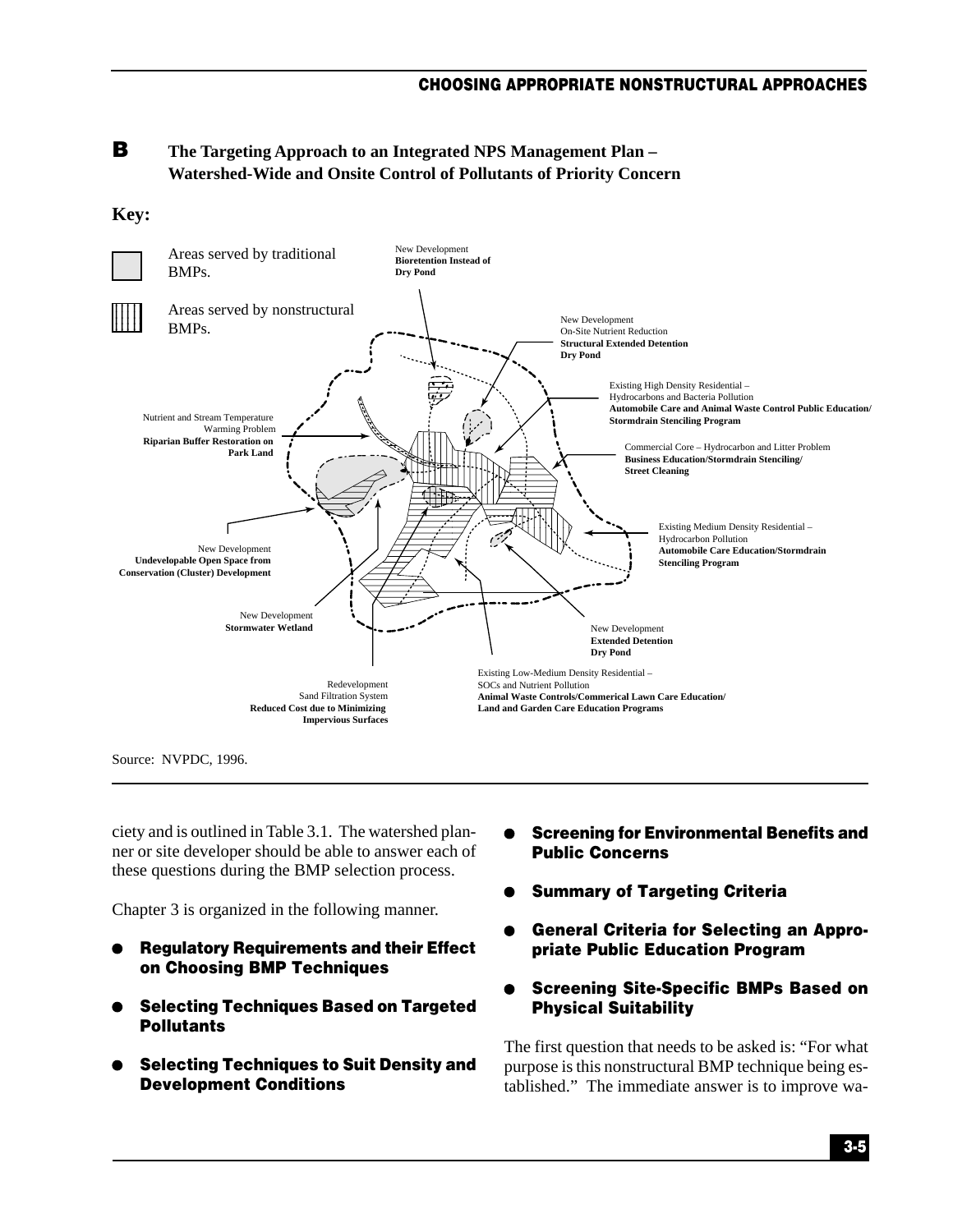ter quality; however, at this point in the screening process, **the more relevant answer relates to whether the BMP is being established to meet the requirements of an NPS pollution law, regulation, or ordinance, etc**. This subject is discussed in Section 3.1.

## **SECTION 3.1**

*Regulatory Requirements and their Effect on Choosing BMP Techniques*

If a nonstructural BMP is being considered to meet the requirements of a regulation, it is important to determine the degree of flexibility that is allowed in carrying out its mandate. Important considerations that will have a direct bearing on an appropriate nonstructural technique include:

- does the regulation require the **quantification** of pollution reduction;
- does the regulation require **site-specific compliance** from a developer or **jurisdiction-wide compliance** by the government; and,
- does the regulation focus on a **specific pollutant** or NPS pollution in general.

#### **Screening for Quantifiable Results**

While some nonstructural techniques have established efficiencies (primarily vegetative controls), most pollution prevention techniques do not. This distinction does not necessarily reflect the effectiveness of a program; however, because some regulations require removal quantification, it may impact the applicability of certain techniques to meet regulatory requirements.

In order to receive credit for some nonstructural techniques, assumptions regarding their effectiveness would need to be made and defended. An effective pre- and post-project monitoring program could be useful in this regard.

#### $\blacktriangleright$ **Site versus Watershed Compliance and Pollutants Targeted**

It is important to recognize whether the regulation in question is aimed at site-specific compliance or jurisdiction-wide compliance and whether the regulation addresses a specific NPS pollutant or a broad range of NPS pollutants.

Some nonstructural techniques are more suited to sitespecific applications (including vegetative controls, stormwater wetlands, watershed protection during site planning, and landscaping strategies), while others are more effective when implemented watershed-wide (including general land use controls, riparian reforestation, public education, animal waste controls, storm drain stenciling, reducing automotive generated pollutants, and street sweeping).

#### ▶ **The Impact of Chesapeake Bay Act and VPDES Requirements on BMP Screening**

For the purpose of this Handbook, there are two State regulations/programs that have a direct bearing on screening nonstructural BMP techniques – the Chesapeake Bay Preservation Area Designation and Management Regulations (Chesapeake Bay Act regulations) and the Virginia Pollution Discharge Elimination System Permit Program (VPDES) under the federal Clean Water Act.

Figure 3.2 shows how regulatory requirements may affect the appropriateness of utilizing the nonstructural BMPs outlined in this Handbook.

#### **CHESAPEAKE BAY ACT REGULATIONS**

In general, meeting the Chesapeake Bay Act regulations require that a developer implement onsite NPS pollution controls. This is not always the case. Arlington County maintains a jurisdiction-wide NPS pollution prevention program as a means of meeting the requirements of the Act. Compliance with a State or locally implemented stormwater discharge permit (40 C.F.R. Parts 122, 123, 124, and 504, December 7, 1988) is also an acceptable alternative (see Section 4.2.8 of the Chesapeake Bay Preservation Area Designation and Management Regulations for additional details).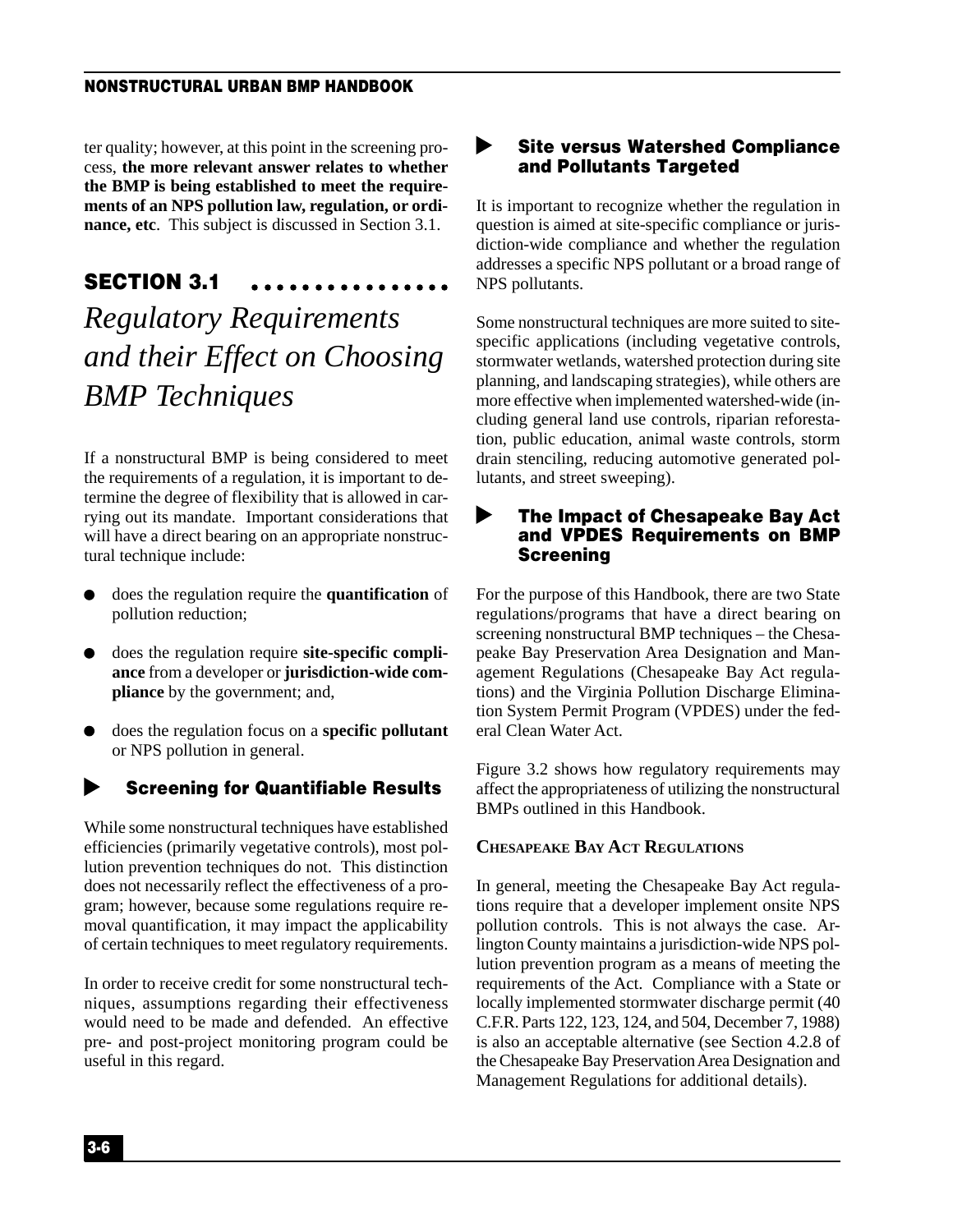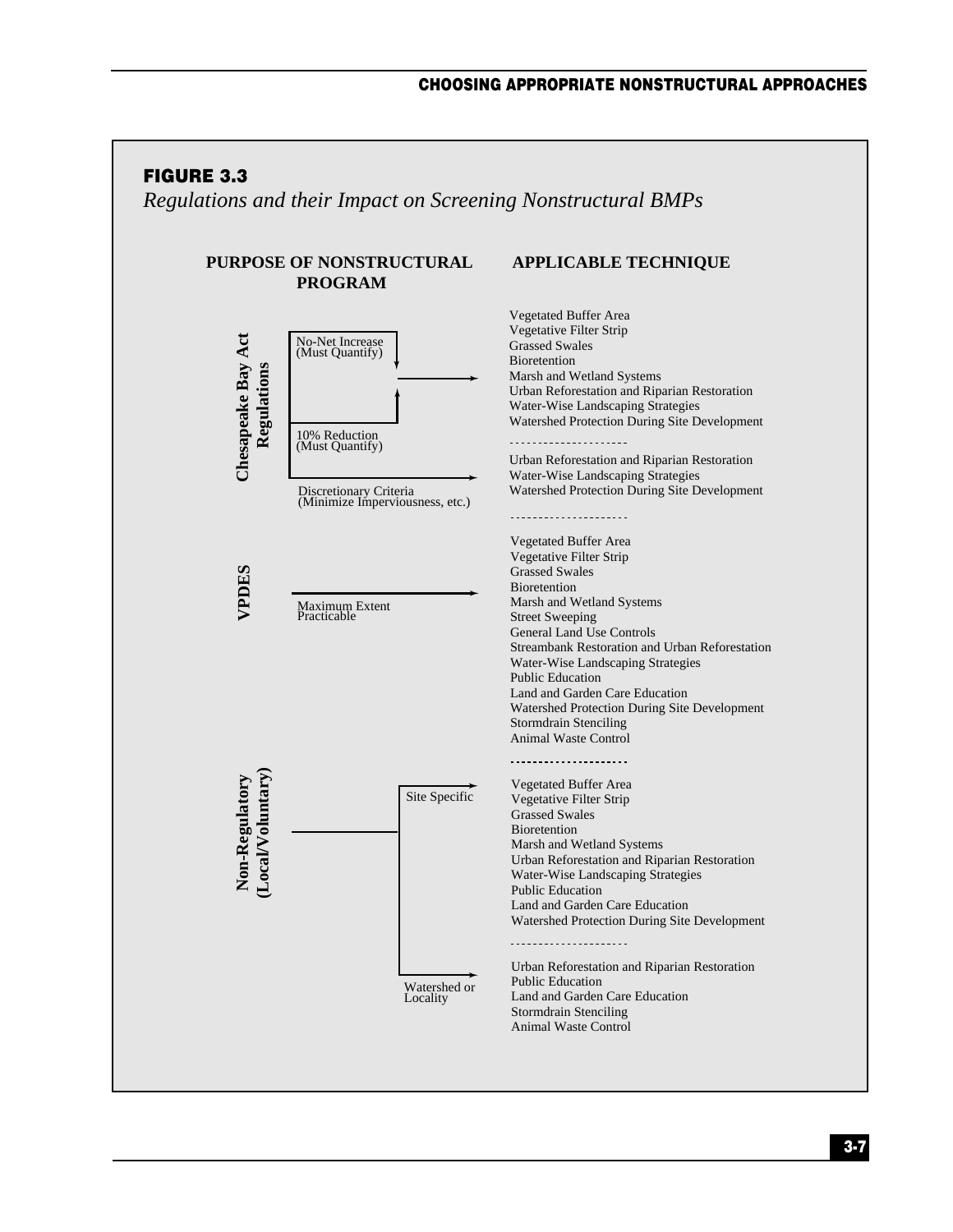A similarly important screening criteria concerns *what* part of the Chesapeake Bay Act regulations are intended to be satisfied by the nonstructural technique. Under the regulations, nonstructural BMPs may be established to satisfy:

- the no-net-increase criteria for phosphorus from average land cover conditions as a result of new development;
- the 10% decrease criteria for phosphorus from a site as a result of redevelopment; and,
- the "discretionary" criteria of maximize vegetative cover, minimize impervious surfaces, and minimize building footprint.

While the first two criteria require nutrient removal calculations to demonstrate compliance, criteria three does not require removal quantification.

#### **TECHNIQUES THAT ADDRESS PHOSPHORUS REDUCTION AS THE "KEYSTONE" POLLUTANT**

The Chesapeake Bay Act regulations have designated phosphorus as the "keystone" pollutant. Therefore, any nonstructural measures selected to comply with the regulations must address phosphorus pollution.

Because phosphorus loadings from a site are calculated from the imperviousness of a site, any nonstructural BMP technique that effectively reduces impervious surface area (see Section 4.1) can be used to help meet the phosphorus reduction requirements of the Chesapeake Bay Act regulations.

Similarly, since most vegetative controls (Section 5.1) and stormwater wetlands (Section 5.2) are designed to filter and treat stormwater runoff from impervious surfaces, some localities may allow them to be proposed and utilized to meet the reduction requirements of the Chesapeake Bay Act regulations.

Some nonstructural techniques, for instance storm drain stenciling, control for the broad range of NPS pollutants that are washed into creeks and streams via the storm drain – including nutrients. This technique also controls for used oil, antifreeze, paints, plastics, paper, and pesticides. Other techniques which address phosphorus (as well as nitrogen) reduction include animal waste controls (Section 4.2.2) and lawn and garden care education programs (Section 4.2.3).

However, these latter nonstructural techniques, which rely on changes in human behavior for their effectiveness, do not presently have accepted nutrient reduction efficiencies, nor do they serve to reduce urban imperviousness. Therefore, while their implementation may reduce nonpoint sources of nutrients in a watershed, which may be demonstrated through long-term water quality monitoring, they are not generally applicable to meet *site specific* water quality goals.

## **VPDES Requirements**

The VPDES municipal stormwater permit program requires a comprehensive, jurisdiction-wide approach to NPS pollution and does not necessarily pertain to any single development site. Therefore, the implementing agency is given broad discretion in determining how to most effectively and efficiently place or implement nonstructural techniques throughout a watershed. Any combination of site-specific and watershed-wide measures may be implemented.

Furthermore, VPDES, for nonpoint source pollution, *uses a maximum extent practicable test* for compliance. In other words, it is not necessarily required that efforts be quantified. It is only necessary to document and demonstrate that the locality is controlling municipal stormwater discharges effectively and at a maximum level of effort to protect local water quality.

### **Non-Regulatory/Local Programs**

Localities that implement nonpoint source programs because they are "the right thing to do" are not beholden to quantifying results nor are they limited to a site or a particular watershed. Rather, a broad range of techniques may be used to protect water quality and to address identified pollution problems.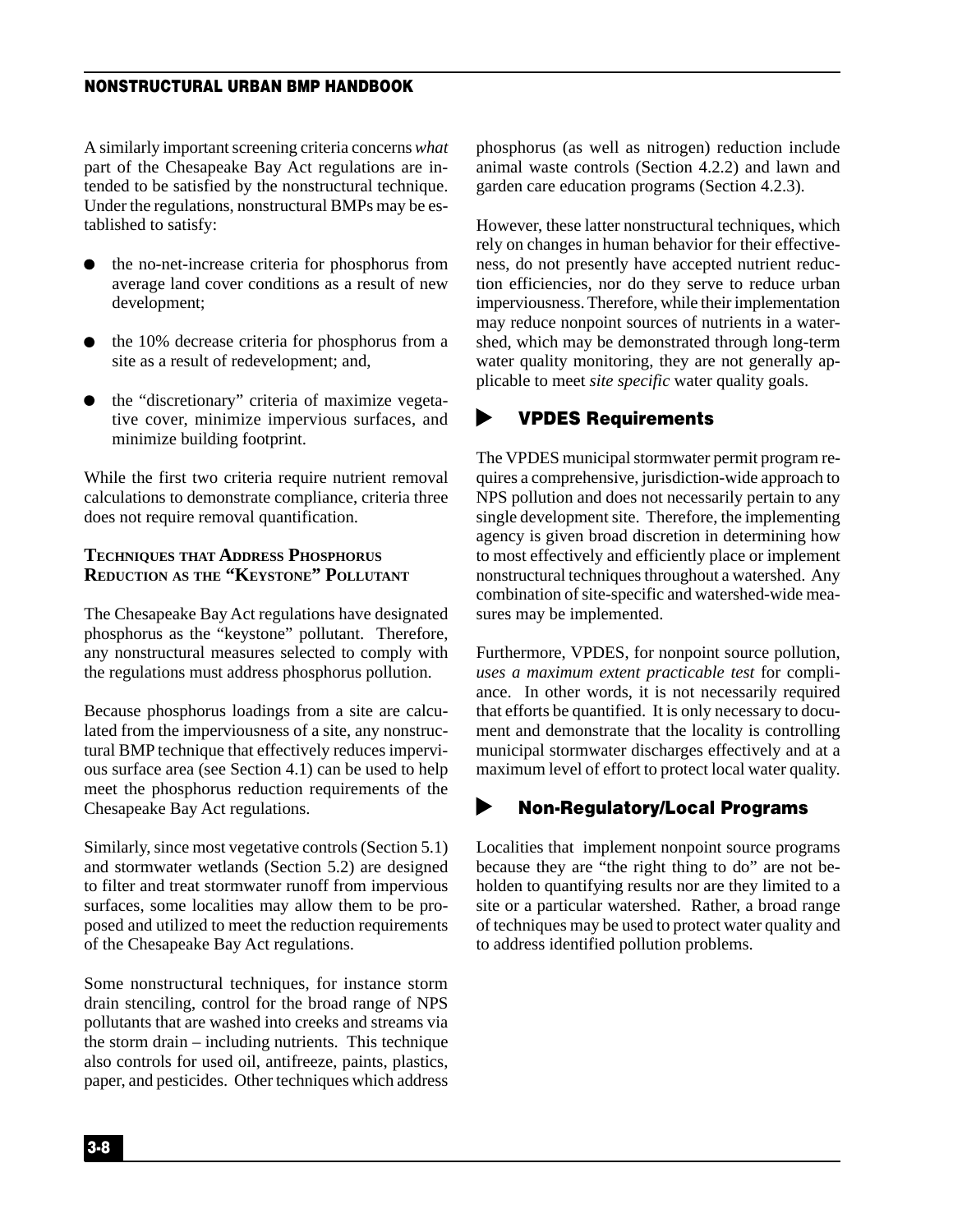# **SECTION 3.2** *Selecting a Technique Based on Targeted Pollutants*

Determining what pollutants need to be controlled – either through a review of regulatory requirements (Section 2.4) or through the assessment process outlined in Section 2.3 – is an essential component of the screening process. Likewise, selecting nonstructural BMP techniques which are effective at controlling the identified pollutants is equally essential.

Traditional structural BMPs implemented to satisfy the requirements of the Chesapeake Bay Act regulations are generally designed to control for nutrients (and more specifically phosphorus) in the runoff. While it is assumed that other pollutants are also being removed, phosphorus is considered the "keystone" pollutant under the Chesapeake Bay Act regulations.

Many nonstructural techniques can be specifically designed to reduce nutrient pollution and some will effectively control the introduction of nutrient and/or non-nutrient nonpoint source pollutants. Still other techniques are designed to control NPS pollutants other than nutrients and may be ineffective at reducing nutrient NPS pollution

Major pollutant categories include nutrients, sediments, SOCs, bacteria, heavy metals, petroleum hydrocarbons, and solid waste (such as cigarette butts, plastic and glass bottles, paper waste, etc.). Table 3.2 provides a matrix that identifies nonstructural BMP practices according to the sources of pollutants controlled by each technique.

# **SECTION 3.3** *Selecting a Technique to Suit Density and Development Conditions*

Almost every watershed contains a mix of development density and type which will in turn affect the applicability of nonstructural BMPs. Similarly, most watershed areas have both developed and developing areas which contribute to NPS pollution. Therefore, it is important to screen techniques:

- In terms of whether the focus of the NPS pollution program is an **already developed** area or whether it is a **newly developing** area; and,
- In terms of the of **density** and type (residential, commercial, or industrial) of the targeted land use or uses.

The proactive converse to this approach is to look at different densities and stages of development within a watershed, identify potential pollutants, and implement practices to address them.

## **DEVELOPING VERSUS ALREADY DEVELOPED AREAS**

Developing areas provide considerably more opportunities to incorporate quantifiable land use-based and control-based structural and nonstructural BMPs into the landscape. Once a landscape is firmly established, room may not exist to implement these techniques, or public reaction to change may prevent their implementation. Fewer such constraints exist in newly developing areas where space can be set aside for the implementation of NPS pollution reduction measures.

In general, public education-style pollution prevention measures (Section 4.2) are the most applicable for "retrofitting" existing urban areas since they require no physical change in the landscape.

Street sweeping, as a control technique, is also highly applicable to existing urban areas and is often desir-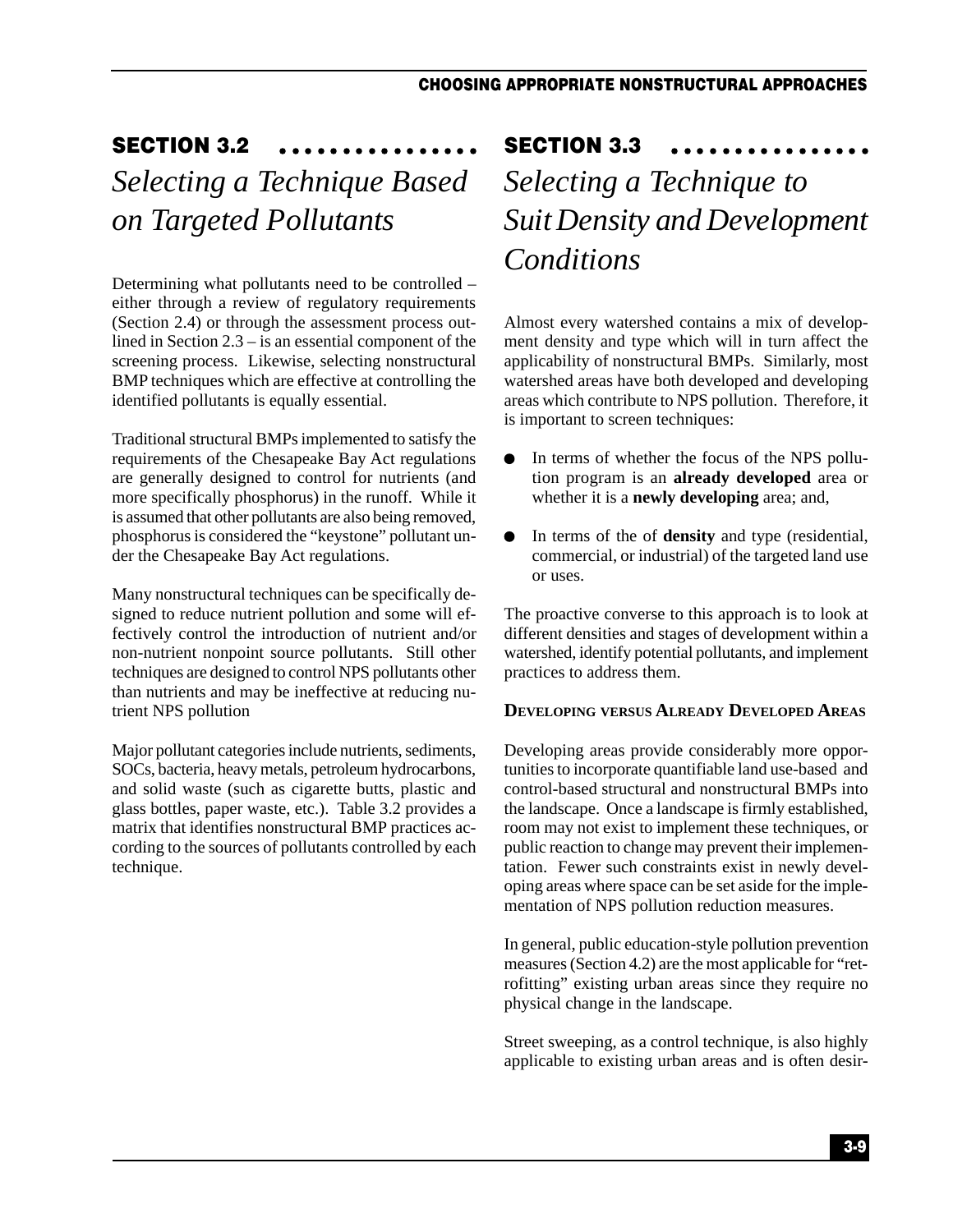## **TABLE 3.2**

*Pollutants Controlled by Nonstructural BMP Techniques in this Handbook*

| <b>Pollutants</b>                     | <b>Sources</b>                                                                            | <b>Nonstructural BMP Techniques</b>                                                                                                                                           |
|---------------------------------------|-------------------------------------------------------------------------------------------|-------------------------------------------------------------------------------------------------------------------------------------------------------------------------------|
| <b>Nutrients</b>                      | Soil particles from erosion                                                               | Landscaping strategies and/irginia Erosion and<br>Sediment Control Handbook                                                                                                   |
|                                       | Overapplication or<br>misapplication of fertilizers                                       | Public education (lawn and garden care)                                                                                                                                       |
|                                       | Fecal matter from pets                                                                    | Public education (animal waste controls)                                                                                                                                      |
|                                       | Vegetative matter                                                                         | Public education (lawn and garden care, stormdra<br>stenciling)                                                                                                               |
|                                       | Power plant emissions                                                                     | Not addressed in this Handbook                                                                                                                                                |
| From<br>Impervious<br><b>Surfaces</b> | Human activities, atmospheric<br>deposition, etc. All pollutants.                         | Landscaping strategies, watershed protection durin<br>site development, land use controls, landscaping<br>strategies                                                          |
| <b>Sediments</b>                      | Construction activities                                                                   | See Virginia Erosion and Sediment Control<br>Handbook                                                                                                                         |
|                                       | Urban streambank erosion                                                                  | Urban reforestation and riparian restoration                                                                                                                                  |
| <b>Bacteria</b>                       | Antiquated sewer lines                                                                    | Not addressed in this Handbook                                                                                                                                                |
|                                       | Fecal matter from domestic<br>animals                                                     | Public education (animal waste controls)                                                                                                                                      |
|                                       |                                                                                           | Malfunctioning septic systems Not addressed in this Handbook                                                                                                                  |
| <b>Trace Metals</b>                   | Soil particles from erosion                                                               | Landscaping strategies and/irginia Erosion and<br>Sediment Control Handbook                                                                                                   |
|                                       | brake, clutch, and tires                                                                  | Wear of vehicle parts including Public education (automotive maintenance)                                                                                                     |
|                                       |                                                                                           | Leakage from vehicular fluids Public education (automotive maintenance)                                                                                                       |
|                                       | Atmospheric deposition from<br>automobile emissions                                       | Public education (automotive maintenance)                                                                                                                                     |
| <b>SOCs</b>                           | Spray drift, groundwater<br>contamination, and stormwater   pest management)<br>chemicals | Public education (lawn and garden care, integrated<br>Dumping household/industrial Public education (stormdrain stenciling), dumping<br>alternatives (drop-off centers, etc.) |
| Petroleum<br>Hydrocarbons             | cases on impervious surfaces                                                              | Leakage from automobile cran Public education (automotive maintenance)<br>Illegal dumping of used oil by Public education (stormdrain stenciling), educatio                   |
|                                       | home car maintenance<br>Underground and above groui<br>storage take malfunction           | on dumping alternatives<br>Not addressed in this Handbook                                                                                                                     |
| Litter                                | Dumping and littering                                                                     | Public education, stormdrain stenciling                                                                                                                                       |
| <b>Chlorides</b>                      | Roadway deicing chemicals<br>▶                                                            | Not addressed in this Handbook                                                                                                                                                |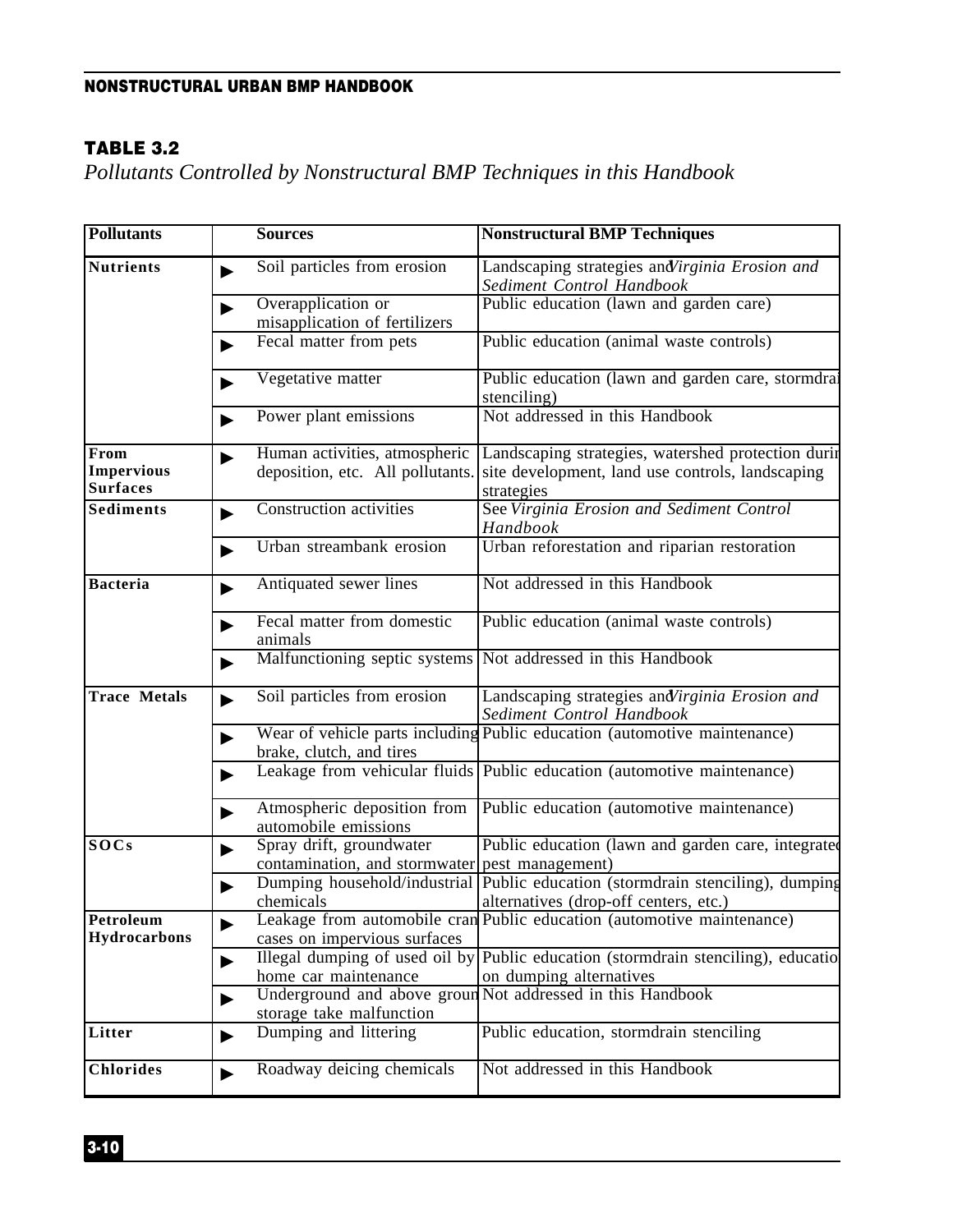#### **CHOOSING APPROPRIATE NONSTRUCTURAL APPROACHES**

able for its positive aesthetic impact on the urban environment.

Less easily implemented than educational BMPs and street sweeping, but still applicable to already urbanized areas, are: land use controls including transferable development rights and redevelopment and infill (Section 4.1.1); impaired riparian buffer restoration (Section 4.1.3); and, home and business landscaping strategies (Section 4.1.4).

Restoring impaired riparian buffer areas is often difficult to accomplish in an already urbanized area. In some instances, reforestation would require demolishing existing structures or decreasing developable lot size. As a general rule, riparian buffer restoration is more easily accomplished during the development process; however, this should not be construed to imply that restoring buffers in existing urbanized areas when possible is not a worthwhile endeavor.

Vegetative controls and stormwater wetlands are most suited for incorporation into newly developing areas due to the space required for their implementation. However, there are often times that these controls may be retrofitted into the landscape where adequate space and conditions allow.

Finding suitable sites in an already built landscape to place NPS pollution control measures can be challenging. It requires that the watershed planner scan the environment for often hidden, underutilized land. Potential sites must:

- be large enough to accommodate a vegetative control or stormwater wetland facility (general not less than one acre);
- have a large enough drainage area to make control cost-effective; and,
- not be utilized for some other public purpose, the loss of which would create undue hardship or public opposition (for instance, an urban baseball field, etc.).

Other potential sites include:

- urban wetlands that have been degraded to the point where they no longer have significant habitat value; and,
- culvert area drainage depressions near street and road crossings.

A survey of the Four Mile Run watershed in Northern Virginia (1994) located 24 potential retrofit sites, providing coverage for 58% of the watershed. Retrofit locations were based on an inventory of underused or under-utilized parcels greater than one acre minus sites with insufficient drainage, wetlands, or public recreation areas (such as ball parks, etc.).

Some control measures, of course, are more aesthetically pleasing than others. Because of the sometimes dense nature of urban land use patterns, a more aesthetic retrofit option will increase the likelihood of public acceptance.

#### **DENSITY AND TYPE OF LAND USE**

The density of a land use, in conjunction with the type of land use (i.e. commercial, residential, or industrial) will have an affect on potential nonstructural BMPs as well. Arlington County, for instance, has developed a useful design standards matrix for use with its sitespecific nonstructural BMP program (see Table 3.3).

Many vegetative controls and stormwater wetlands are particularly susceptible to damage from the high quantities of runoff from highly impervious surfaces. Therefore, their implementation should only be considered for low to mid density range development. Other techniques, such as street sweeping, require a certain level of density to be a cost-effective control technique.

In regard to the type of land use, most techniques discussed in this Handbook are more applicable to residential uses (and the various subsets of residential uses) and institutional uses. However, some, including landscaping and lawn care education programs, may be applied to businesses and industries as well.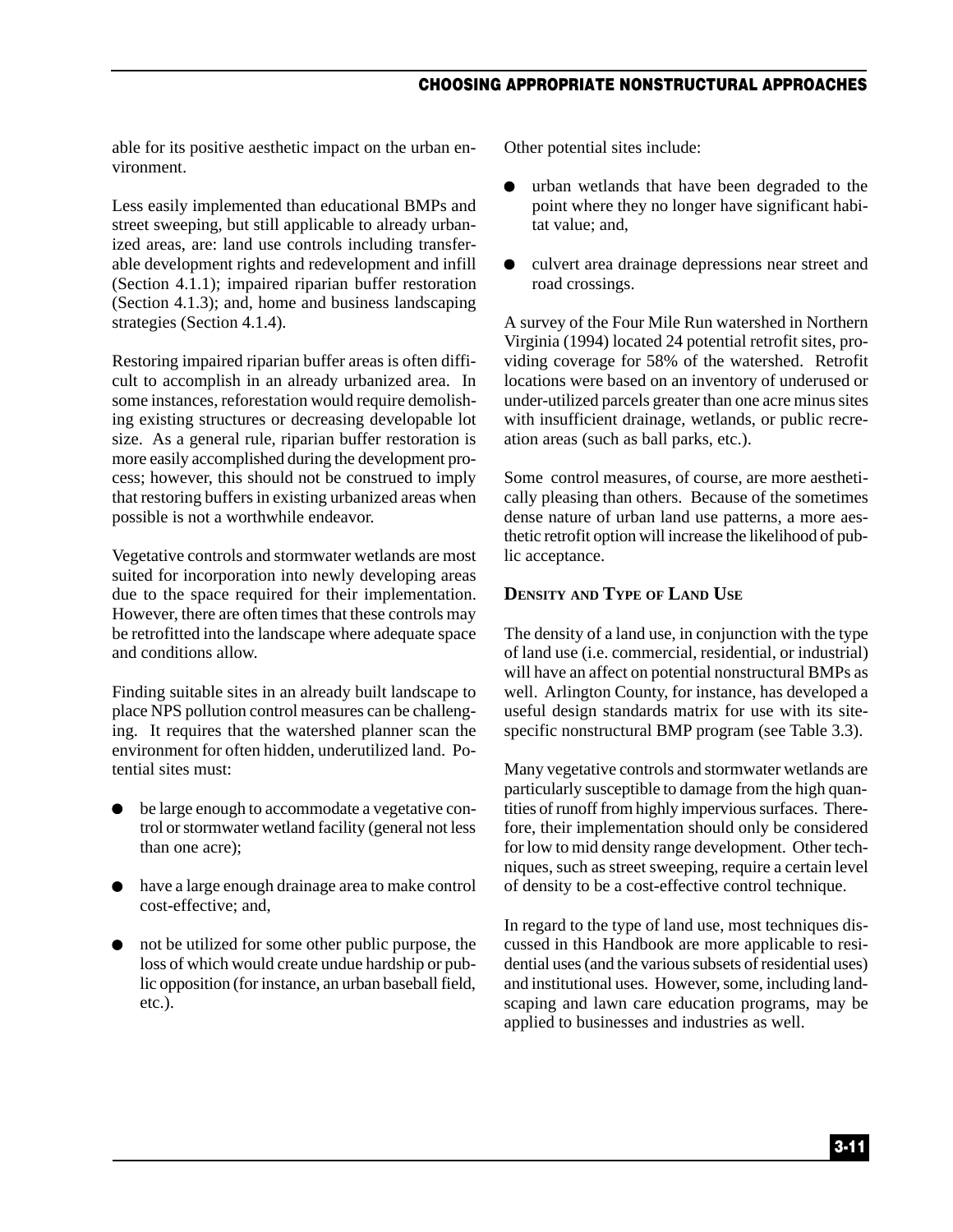Common sense will dictate that not all public education programs or landscaping measures are applicable to all residential uses. For instance, money spent on educating condominium dwellers on the benefits of integrated pest management (IPM) will most likely not be well spent.

An example of how consideration of density and land use type interact is in the use of animal waste controls for NPS pollution reduction. Animal waste control programs are primarily geared towards residential land uses (where pets are kept and walked). However, they are also aimed at those living in denser residential areas. This is because there is a greater chance that animal waste will be deposited on an impervious surface, where it may be flushed directly into the storm drain.

A storm drain stenciling program, on the other hand, may be applicable to any density and any land use where people have the opportunity to dump pollution onto impervious surfaces near a storm drain.

## **SECTION 3.4**

# *Screening for Environmental Benefits and Public Concerns*

Many nonstructural BMPs provide other benefits apart from water quality – including environmental benefits and aesthetic and recreational value. Likewise, many nonstructural BMPs are associated with public concerns – such as appearance or the creation of an attractive nuisance. While screening criteria must include whether the nonstructural technique will meet water quality goals, screening for environmental benefits and public concerns cannot be overlooked. This is particularly the case regarding potential public concerns since a negative public reaction to a misplaced (yet effective) technique may result in its discontinuation altogether.

## **TABLE 3.3**

*Arlington County Design Standards Matrix*

Source: Arlington County. *A Citizen's Guide to the Arlington County Chesapeake Bay Preservation Ordinance*: 1992.

| <b>CONTROL</b><br><b>TECHNIQUE</b>      | LOW<br><b>DENSITY</b><br>$(0-40%$ | <b>MEDIUM</b><br><b>DENSITY</b><br>$(40-70%$ | <b>HIGH</b><br><b>DENSITY</b><br>$(70-100\%$ |  |  |
|-----------------------------------------|-----------------------------------|----------------------------------------------|----------------------------------------------|--|--|
|                                         | <u>impervious)</u>                | <u>impervious)</u>                           | <i>impervious)</i>                           |  |  |
| Vegetated                               | Usually                           | Usually                                      | Occasionally                                 |  |  |
| <b>Buffers</b>                          | Appropriate                       | Appropriate                                  | Appropriate                                  |  |  |
| Flow                                    | Usually                           | Often                                        | Seldom                                       |  |  |
| <b>Dispersion</b>                       | Appropriate                       | Appropriate                                  | Appropriate                                  |  |  |
| Parking                                 | Seldom                            | Occasionally                                 | Usually                                      |  |  |
| Management                              | Appropriate                       | Appropriate                                  | Appropriate                                  |  |  |
| <b>Multiple</b>                         | Seldom                            | Usually                                      | Usually                                      |  |  |
| <b>Stories</b>                          | Appropriate                       | Appropriate                                  | Appropriate                                  |  |  |
| <b>Porous</b>                           | Occasionally                      | Occasionally                                 | Occasionally                                 |  |  |
| <b>Alternatives</b>                     | Appropriate                       | Appropriate                                  | Appropriate                                  |  |  |
| <b>Alternative</b>                      | Usually                           | Usually                                      | Usually                                      |  |  |
| Landscaping                             | Appropriate                       | Appropriate                                  | Appropriate                                  |  |  |
| <b>Pavement</b><br>Cleaning<br>Programs | Occasionally<br>Appropriate       | Usually<br>Appropriate                       | Usually<br>Appropriate                       |  |  |
| Sensitivi Always                        | Appropriate                       | Always                                       | Always                                       |  |  |
| Site                                    |                                   | Appropriate                                  | Appropriate                                  |  |  |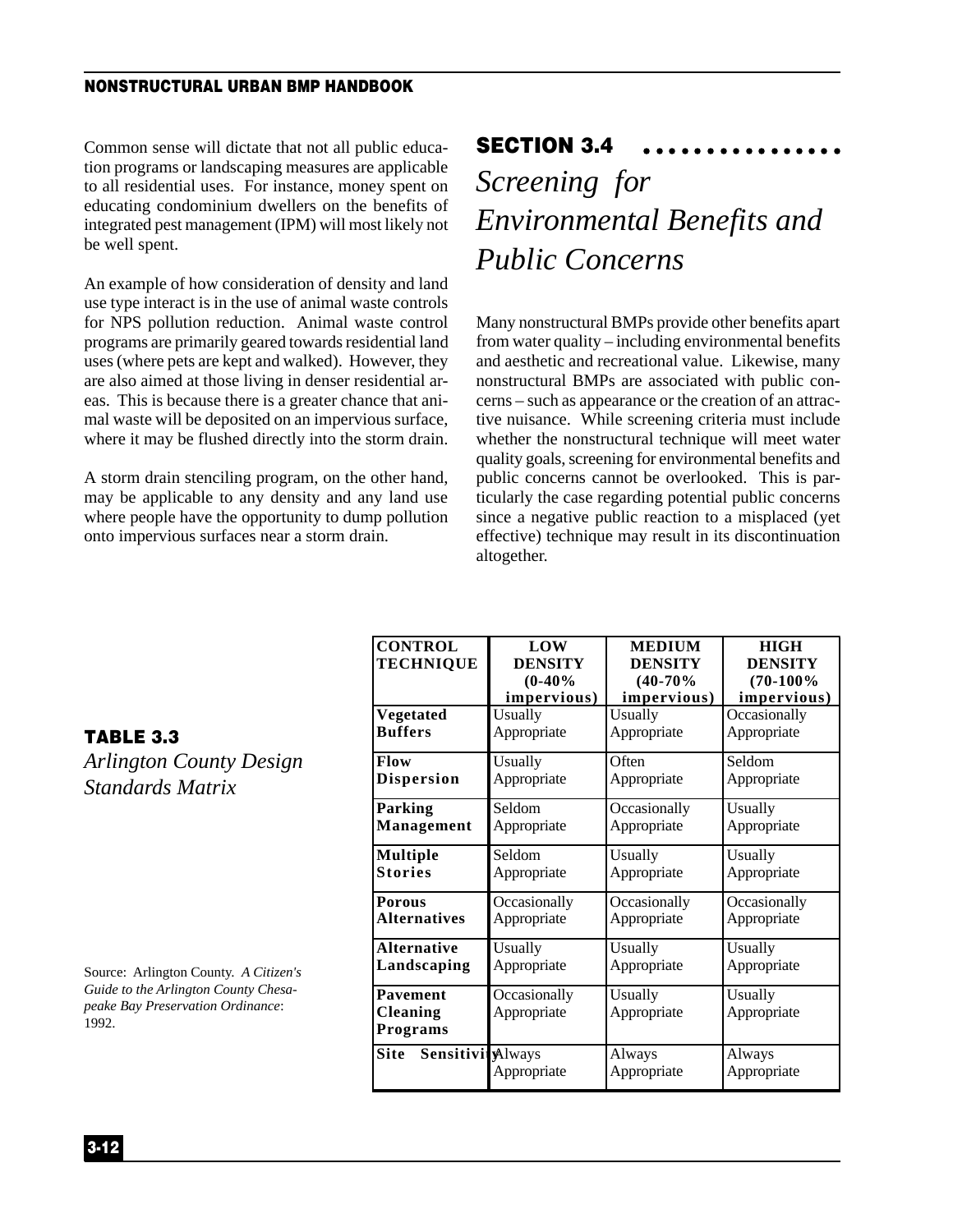#### **CHOOSING APPROPRIATE NONSTRUCTURAL APPROACHES**

Screening criteria discussed here include wildlife habitat creation, stream temperature stabilization, landscape enhancement and aesthetic value, recreational benefits, potential hazards, and public acceptance.

## **WILDLIFE HABITAT CREATION**

Nonstructural techniques that rely on the use of vegetation for water quality often result in the creation of additional wildlife habitat. This is especially the case for techniques which rely on the establishment of trees, shrubs, and meadows.

Stormwater wetland creation and the establishment of riparian buffer areas are particularly effective at creating a diverse wildlife habitat. So too is the establishment of a more diverse, less yard intensive home landscape. Other vegetative controls, however, such as grassed swales and vegetative filter strips, provide considerably less valuable wildlife habitat.

#### **STREAM TEMPERATURE STABILIZATION/ DESTABILIZATION**

Some nonstructural BMPs that rely on trapping stormwater runoff for pollutant removal have the side effect of potentially increasing stream water temperature immediately downstream of the practice. This is a particular concern for unshaded stormwater wetlands due to their shallow nature.

Other techniques, specifically those related to riparian buffers, have the ability to stabilize stream temperatures through shading in the summer and allowing sunlight to pass in the winter.

## **LANDSCAPE ENHANCEMENT AND AESTHETIC VALUE**

Landscape enhancement and aesthetic value are purely subjective, yet important criteria to consider when choosing a BMP technique. While some may consider the semi-wild look of a bioretention facility in a parking lot to enhance the landscape, others may consider it to be an eyesore.

Well maintained vegetative BMPs typically have a positive aesthetic effect on the landscape. Stormwater wetlands, if properly designed, will also create an attractive community amenity. However, these techniques can become eyesores if proper maintenance does not take place regularly.

Street sweeping almost always has a positive affect on the landscape by removing trash, litter, and debris from roadways. Storm drain stencilling programs have a similar positive affect on the landscape; however, some people react negatively to the stenciling itself as unattractive. This is especially true if the project is not preceded by a vigorous public education campaign explaining the benefits of the measure.

Because these landscape enhancement and aesthetic value are subjective, it is important that the potential consequences of any particular technique on the landscape be shared with the affected community before implementation.

#### **RECREATIONAL BENEFITS**

Very few nonstructural techniques provide recreational benefits. However, the implementation of a riparian forest buffer system may be coupled with the implementation of hiking or biking trails, so long as their presence does not result in harm to the buffer itself.

## **POTENTIAL HAZARDS**

Again, very few nonstructural techniques may be considered as potential hazards to surrounding communities. A key exception may be the use of stormwater wetlands. Stormwater wetlands may be considered an attractive nuisance and precautions to keep curious children away from the pool must be taken.

#### **PUBLIC ACCEPTANCE**

Nonstructural BMP techniques which have the potential to elicit a negative public reaction must be accompanied by public education as well as a commitment on the part of the local government to properly maintain the technique.

In so far as vegetative controls are concerned, and particularly stormwater wetlands, studies have revealed that they are generally accepted if regular maintenance is performed. Primary concerns often revolve around perceived nuisance conditions (such as odors, mos-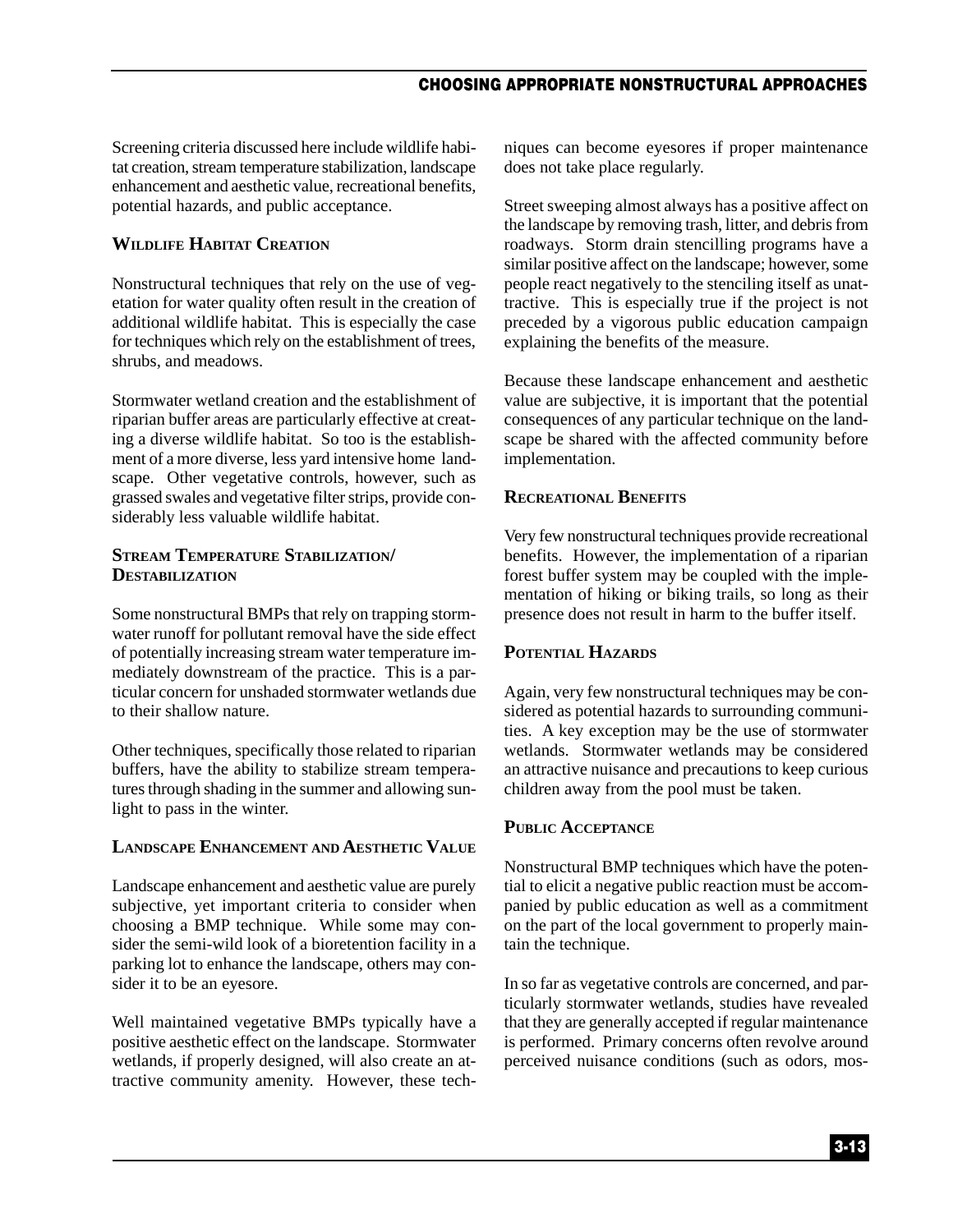#### **NONSTRUCTURAL URBAN BMP HANDBOOK**

quitos, weeds, trash, etc.) most of which should not occur if the technique is properly maintained.

Three nonstructural BMPs for which public acceptance is generally an issue are storm drain stenciling, the use of density transfer techniques, and the use of cluster development.

Density transfer techniques may become controversial because it is often perceived that neighborhoods adjacent to density receiving areas will be negatively impacted. Cluster development, similarly, is often (and mistakenly so) associated with less attractive, and cheaper housing. Adequate public education about the nature and purpose of these two programs, as well as outreach and solicitation of comments from the community, will go a long way towards changing these public perceptions.

## **SECTION 3.5**

# *Summary of Screening Criteria*

Table 3.4 presents an array of nonstructural BMP screening criteria based on the information provided in Sections 3.1 through 3.4.

## **SECTION 3.6**

# *General Criteria for Selecting an Appropriate Public Education Program*

Public education has the potential to be among the most effective of all nonstructural BMP techniques for that component of NPS pollution that is affected by human behavior. Screening public education programs for applicability is an important consideration given the potentially enormous number of subjects that may be addressed.

Too often, public education as a BMP fails because the messages generated by well meaning organizations do not reach those whose pollution-generating behavior must be redirected.

The following guidelines, taken in part from The Global Cities Project's (Study of Law and Politics, San Francisco, California) resource entitled *Building Sustainable Communities – An Environmental Guide for Local Government*, should be used when selecting a public education program.

- **Who should the program be geared towards, and what should the program accomplish?** Local government officials may know that they want to gear their program towards the residential sector in their communities, but who makes up this sector? Should school children be included? Many people feel that fostering an awareness and respect for nature (in this case, water quality) while children are young will help create life-long environmentally sound habits. Is there a group of water skiers, fishermen, and boaters who should be addressed? They may use the local lake, but are they careless about dumping power boat oil, garbage, picnic food wrappers into the lake? What about men between the ages of 16 and 40 that drive and often do their own automotive work? Where are they disposing their used oil?
- $\bullet$ **What programs are available to address the pollution problem and how will they reach the targeted audience?** Using many of the screening criteria found in this chapter, a range of potential public education measures should be identified for potential implementation.
- $\bullet$ **What resources are available to operate the program(s)?** Local governments should determine if staff has the time to operate each program. Another question that should be asked is whether staff members have the expertise to design and implement an education program or if template brochures for modification are available. (See Inset 3.1 for a list of public education and pollution prevention brochures that are available through various State agencies.)

**3-14**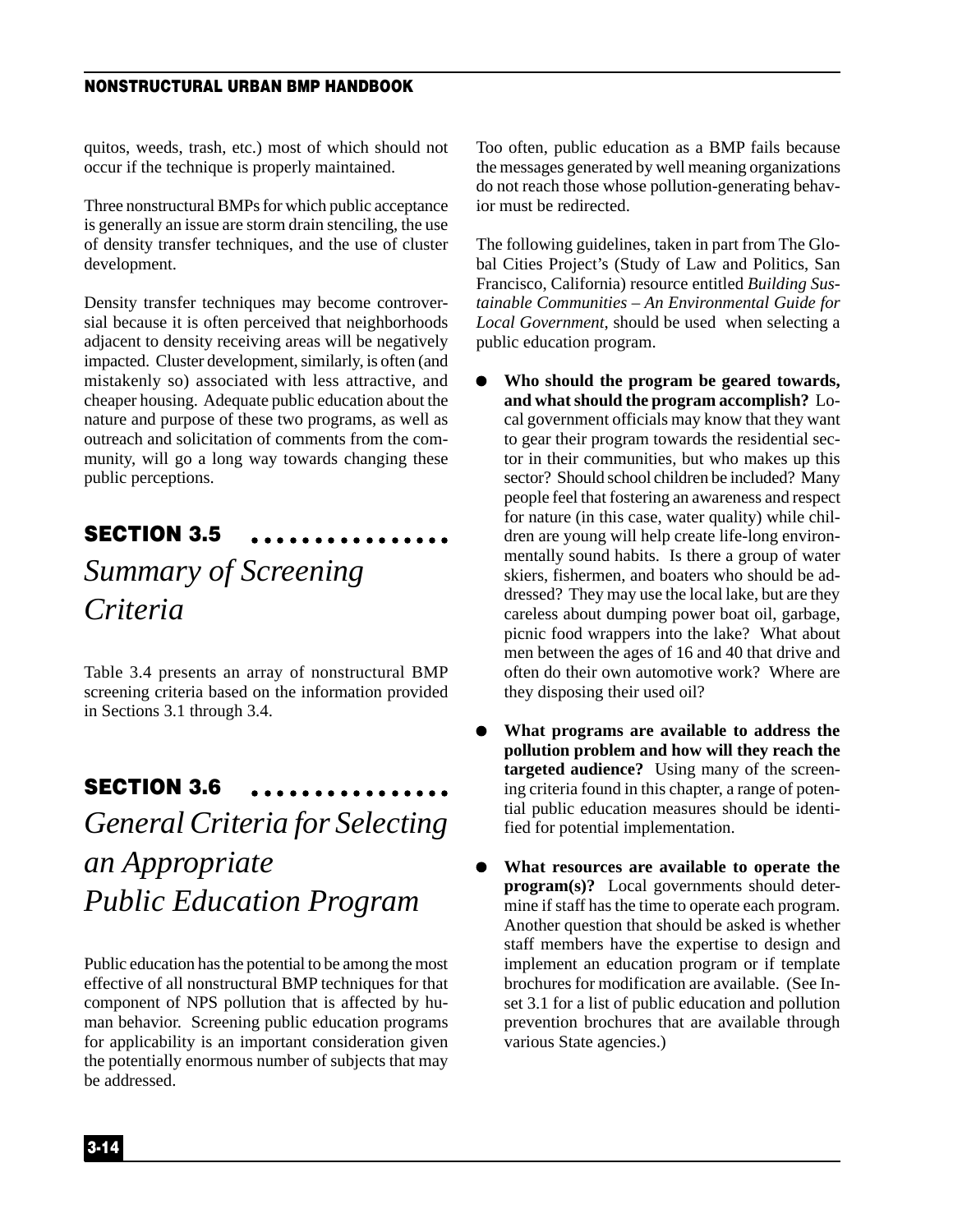## **TABLE 3.4**

*Array of Nonstructural BMP Alternatives for Water Quality*

| Letter Key:                                                                                                                                                                                                                                                                 |                                 |                           |                      | <b>APPLICABILITY</b> |                                 |                                      |                                              |                             |                               | <b>CONSTRAINTS</b>                           |                                         | <b>AND</b>                                      |                     |    | <b>CONSIDERATIONS</b> |           |
|-----------------------------------------------------------------------------------------------------------------------------------------------------------------------------------------------------------------------------------------------------------------------------|---------------------------------|---------------------------|----------------------|----------------------|---------------------------------|--------------------------------------|----------------------------------------------|-----------------------------|-------------------------------|----------------------------------------------|-----------------------------------------|-------------------------------------------------|---------------------|----|-----------------------|-----------|
| H=Highly Appropriate/Yes<br>O=Occasionally Appropriate/Sometimes<br><b>BMP</b><br>Superscript numbers refer to explanatory<br>Ŀ<br>NONSTRUCTURA<br>MEASURE<br>S=Seldomly Appropriate/No<br>NA=Not Applicable<br>notes on following page.<br>V=Variably Appropriate<br>Note: | Newly Developing Area           | Existing Development      | Low-Moderate Density | High Density         | Site Specific Application       | Application<br>notisalidad abiW-sanA | Quantification Method<br>Pollutant Reduction | Viunicipal Responsibility   | Property Owner Responsibility | Preservation<br>Wildlife Habitat Creation or | <i>fiberition</i><br>Stream Temperature | Aesthetic $V$ alue<br>Landscape Enhancement and | Perroational Render |    |                       |           |
| POLLUTION PREVENTION                                                                                                                                                                                                                                                        |                                 |                           |                      |                      |                                 |                                      |                                              |                             |                               |                                              |                                         |                                                 |                     |    |                       |           |
| General Land Use Controls<br>Purchase of Development Rights                                                                                                                                                                                                                 | $\hat{\mathbf{t}}_{\mathbf{r}}$ | n                         | I                    | I                    | $\mathbf{e}^{(3)}$              | I                                    | $ A-B^{(8)} $                                | I                           | n                             | ۰                                            | n                                       | ۰                                               | ۰                   | n  | $o^{(12)}$            | n         |
| Transfer of Development Rights                                                                                                                                                                                                                                              | ္                               | <u>୍</u> ଥ                | I                    | I                    | $\mathbf{e}^{(3)}$              | I                                    | $A - B + C^{(9)}$                            | I                           | n                             | ۰                                            | n                                       | ۰                                               | ۰                   | n  | $O^{(12)}$            | $\bullet$ |
| Down Zoning                                                                                                                                                                                                                                                                 | ع<br>∓                          | n                         | ۰                    | I                    | $\mathbf{e}_{\mathbf{0}}^{(3)}$ | I                                    | $A - B$                                      | I                           | n                             | ۰                                            | n                                       | ۰                                               | ۰                   | n  | $6^{(13)}$            | n         |
| Redevelopment and Infill                                                                                                                                                                                                                                                    | n                               | I                         | I                    | I                    | I                               | ۰                                    | $\overline{4}$                               | I                           | n                             | $\overline{\mathbf{e}}^{(1)}$                | n                                       | ۰                                               | n                   | n  | $o^{(12)}$            | ۰         |
| Site<br>ring<br>Watershed Protection Du                                                                                                                                                                                                                                     | Development                     |                           |                      |                      |                                 |                                      |                                              |                             |                               |                                              |                                         |                                                 |                     |    |                       |           |
| Minimizing Impervious Areas                                                                                                                                                                                                                                                 | I                               | n                         | I                    | ۰                    | I                               | I                                    | $\overline{a}$                               | $H^{(4)}$                   | I                             | U)                                           | ۰                                       | ۰                                               | ۰                   | n  | I                     | $\bullet$ |
| Maximizing Vegetated Areas                                                                                                                                                                                                                                                  | I                               | n                         | I                    | ۰                    | I                               | I                                    | $\overline{4}$                               | $\mathbf{H}^{(4)}$          | I                             | ۰                                            | ۰                                       | I                                               | ۰                   | n  | I                     | $\bullet$ |
| Conservation Development                                                                                                                                                                                                                                                    | I                               | n                         | I                    | ۰                    | I                               | I                                    | $\mathbf{A}$ -B                              | $\frac{6}{5}$               | I                             | I                                            | Ŧ.                                      | ۰                                               | I                   | U) | $o^{(12)}$            | $\bullet$ |
| Riparian Buffer Restoration<br>Urban Reforestation and                                                                                                                                                                                                                      |                                 |                           |                      |                      |                                 |                                      |                                              |                             |                               |                                              |                                         |                                                 |                     |    |                       |           |
| Riparian Buffer Restoration                                                                                                                                                                                                                                                 | I                               | $\mathbf{e}^{\mathbf{e}}$ | I                    | $\mathbf{e}^{(4)}$   | I                               | I                                    | $\overline{4}$                               | $H^{(1,4)}$                 | I                             | I                                            | I                                       | I                                               | I                   | n  | I                     | ته<br>ه   |
| Landscaping Strategies                                                                                                                                                                                                                                                      |                                 |                           |                      |                      |                                 |                                      |                                              |                             |                               |                                              |                                         |                                                 |                     |    |                       |           |
| Preserve Soil Permeability                                                                                                                                                                                                                                                  | I                               | n                         | I                    | ۰                    | I                               | ۰                                    | $A-B$                                        | $\frac{1}{2}$               | I                             | n                                            | n                                       | n                                               | n                   | n  | I                     | ۰         |
| the Water<br>Design the Landscape to Keep<br>Onsite                                                                                                                                                                                                                         | I                               | n                         | I                    | I                    | I                               | I                                    | $\overline{a}$                               | $H^{(1,4)}$                 | I                             | n                                            | ۰                                       | n                                               | n                   | n  | I                     | ۰         |
| Minimize the Use of Turf Grass in the<br>Landscape                                                                                                                                                                                                                          | I                               | ۰                         | I                    | n                    | I                               | $\bullet$                            | $A - B$                                      | $\tilde{f}$                 | I                             | $\bullet$                                    | ۰                                       | ۰                                               | n                   | n  | <sup>ဖွေ</sup>        | $\bullet$ |
| Utilize<br>Implement Planting Zones and<br>Native Vegetation                                                                                                                                                                                                                | I                               | ۰                         | I                    | I                    | I                               | $\bullet$                            | $A - B$                                      | $\tilde{f}^{\dagger}_{\nu}$ | I                             | ۰                                            | U)                                      | ۰                                               | n                   | U) | $\ddot{\mathbf{0}}$   | $\bullet$ |

Continued on next page. Continued on next page.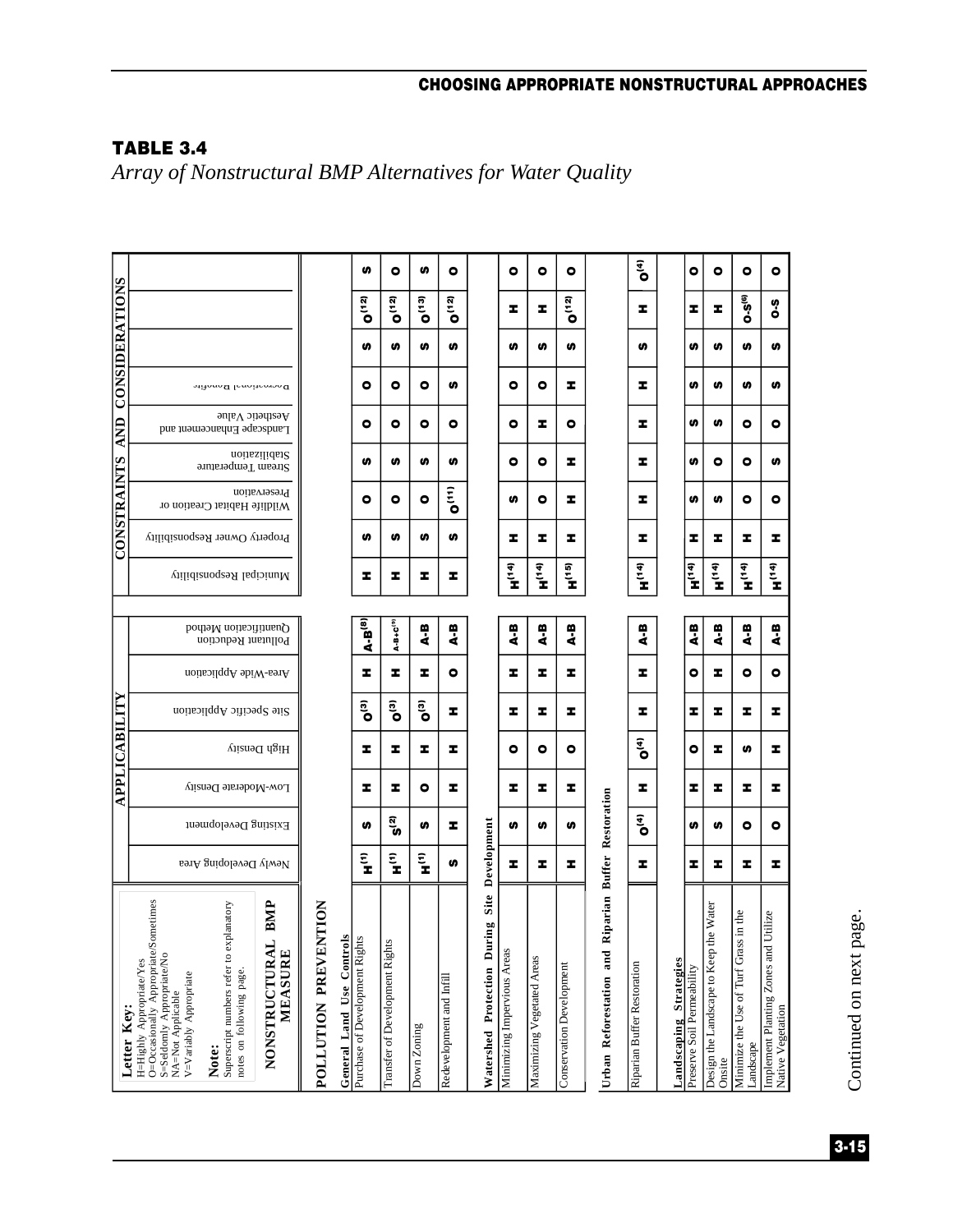## **TABLE 3.4 (continued)**

*Array of Nonstructural BMP Alternatives for Water Quality*

| Letter Key:                                                                         |                       |                             |                      |                     | APPLICABILITY             |                       |                                                            |                          |                               | <b>CONSTRAINTS</b>           |              |                                            | $\mathbf{d}\mathbf{N}$                       |                       |   | <b>ONSIDERATIONS</b> |           |
|-------------------------------------------------------------------------------------|-----------------------|-----------------------------|----------------------|---------------------|---------------------------|-----------------------|------------------------------------------------------------|--------------------------|-------------------------------|------------------------------|--------------|--------------------------------------------|----------------------------------------------|-----------------------|---|----------------------|-----------|
| H=Highly Appropriate/Yes                                                            |                       |                             |                      |                     |                           |                       |                                                            |                          |                               |                              |              |                                            |                                              |                       |   |                      |           |
| S=Seldomly Appropriate/No NA=Not Applicable<br>O=Occasionally Appropriate/Sometimes |                       |                             |                      |                     |                           |                       |                                                            |                          |                               |                              |              |                                            |                                              |                       |   |                      |           |
| V=Variably Appropriate                                                              |                       |                             |                      |                     |                           |                       |                                                            |                          |                               |                              |              |                                            |                                              |                       |   |                      |           |
| Note:                                                                               |                       |                             |                      |                     |                           |                       |                                                            |                          |                               |                              |              |                                            |                                              |                       |   |                      |           |
| Superscript numbers refer to explanatory<br>notes on following page                 |                       |                             |                      |                     |                           |                       |                                                            |                          |                               |                              |              |                                            |                                              |                       |   |                      |           |
| <b>NONSTRUCTURAL</b><br>MEASURE<br>BMP                                              | Newly Developing Area | <b>Existing Development</b> | Low-Moderate Density | <b>High Density</b> | Site Specific Application | Area-Wide Application | <b>Pollutant Reduction</b><br><b>Quantification Method</b> | Municipal Responsibility | Property Owner Responsibility | Wildlife Habitat Creation or | Preservation | <b>Stream Temperature</b><br>Stabilization | Landscape Enhancement and<br>Aesthetic Value | Recreational Renefits |   |                      |           |
| Public Education                                                                    |                       |                             |                      |                     |                           |                       |                                                            |                          |                               |                              |              |                                            |                                              |                       |   |                      |           |
| <b>Public Education</b>                                                             | I                     | I                           | <                    | $\sum_{(s)}$        | $ e^{i\Theta} $           | z                     | γ-                                                         | z                        | I                             |                              | n            | <b>S</b>                                   | $\mathbf{o}^{(17)}$                          | n                     | n | $O^{(18)}$           | n         |
| Stormdrain Stenciling                                                               | I                     | I                           | ۰                    | I                   | ۰                         | I                     | ५<br>ज                                                     | I                        | U)                            |                              | U)           | U)                                         | $\mathbf{o}^{(17)}$                          | n                     | n | $O^{(19)}$           | n         |
| Animal Waste Controls                                                               | I                     | I                           | ۰                    | z                   | U)                        | z                     | <<br>ज                                                     | I                        | I                             |                              | U)           | U)                                         | $O^{(17)}$                                   | n                     | n | $O^{(18)}$           | n         |
| Programs<br>and and Garden Care Education                                           | z                     | I                           | I                    | ۰                   | ۰                         | I                     | a-a                                                        | I                        | I                             |                              | ۰            | <b>S</b>                                   | $\mathbf{o}^{(17)}$                          | n                     | n | $O^{(18)}$           | n         |
| CONTROL MEASURES                                                                    |                       |                             |                      |                     |                           |                       |                                                            |                          |                               |                              |              |                                            |                                              |                       |   |                      |           |
| <b>Buffer Areas</b><br>Vegetated Buffer Areas and Riparian                          | I                     | ဝှ                          | I                    | ဝှ                  | Ŧ.                        | z                     | <b>A-961101</b>                                            | x                        | I                             |                              | z            | I                                          | I                                            | I                     | n | I                    | 0         |
| Vegetative Filter Strips                                                            | I                     | ဝှ                          | I                    | ပို့                | I                         | ۰                     | $A-9$                                                      | I                        | I                             |                              | ۰            | ۰                                          | 0                                            | n                     | n | z                    | $\bullet$ |
| Grassed Swales                                                                      | I                     | ဝှ                          | I                    | <b>S</b>            | I                         | I                     | $A - \infty$                                               | I                        | I                             |                              | <b>S</b>     | n                                          | ۰                                            | n                     | w | $\bullet$            | $\bullet$ |
| Bioretention                                                                        | I                     | ۰                           | I                    | I                   | I                         | I                     | A-%                                                        | I                        | I                             |                              | ۰            | 0                                          | I                                            | n                     | n | ま                    | ۰         |
| Marsh and Wetland Systems                                                           | I                     | n                           | I                    | n                   | I                         | I                     | <b>A-%</b>                                                 | I                        | I                             |                              | 0            | n                                          | I                                            | o                     | 舌 | $\bullet$            | z         |
| Street Sweeping                                                                     | 0                     | I                           | ပို့                 | I                   | o<br>G                    | I                     | <b>A-%</b>                                                 | I                        | o <sup>(7)</sup>              |                              | n            | n                                          | I                                            | n                     | n | z                    | n         |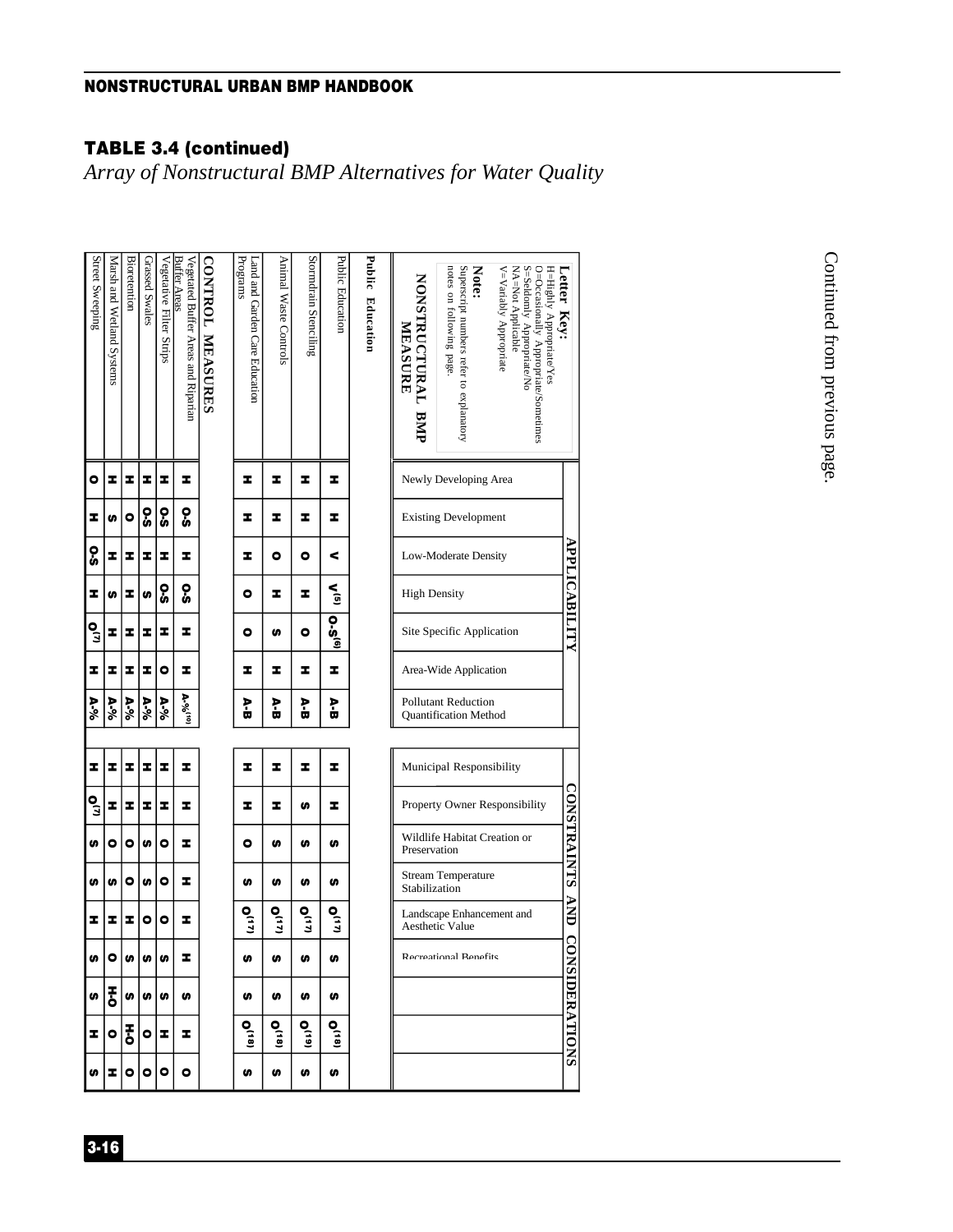#### **CHOOSING APPROPRIATE NONSTRUCTURAL APPROACHES**

### **TABLE 3.4 (continued)**

*Notes*

- (1) Applicable as a means of phasing or limiting the impacts of new growth.
- (2) Technique requires both a sending area and a receiving area. However, the technique does not serve to reduce NPS pollution in the receiving area.
- (3) Site specific application is possible, but much less effective and open to legal challenge.
- (4) Riparian reforestation may be hindered in existing and high density development as a result of existing land use patterns and structures.
- (5) Appropriateness depends on the demographic factors involved in the pollution problem.
- (6) Site specific education is possible (and necessary in many instances) but is limited in its capacity to control NPS pollution.
- (7) Site-specific applications may include parking areas, etc.
- (8) "A-B" refers to "projected conditions prior to program implementation projected conditions after program implementation." The difference is the amount of NPS pollution prevented.
- (9) "A-B+C" is the same as superscript (8) but indicates the need to add the potential negative effects of redistributed density on other watersheds.
- (10) "A-%" indicates that the pollutant removal efficiency can be expressed in terms of a percentage amount removed.
- (11) Redevelopment and infill creates or preserves wildlife habitat only if it occurs in place of new development.
- (12) Public acceptance may be affected by negative perceptions of increased densities.
- (14) These practices require that the local government actively supports this program.
- (15) The local government must provide for conservation development in its subdivision or zoning ordinances.
- (16) This practice may contradict local home owner association covenants.
- (17) Aesthetic value enhanced through decreased visible litter, waste, etc.
- (18) These programs rely on the willingness of the citizenry to participate, which often requires significant changes in behaviors and perceptions.
- (19) Some neighbors equate stenciling to be a form of graffiti and thus negatively react to it.

The potential for other groups to run certain programs should also be investigated. Other professionals may be willing to help educate the community. University extension professionals, local news reporters, environmentalists, school teachers, and Girl and Boy Scout leaders can all help "get the message out" in one form or another.

Similarly, where will the programs be run from? Will officials need to rent a meeting hall, or can the programs take place in schools, 4-H clubs, civic meeting halls, churches, or even outdoors.

**Find sources of funding.** Public education can require additional permanent or part-time staff and the production of brochures, news releases, posters, etc. If the local government is not able to afford the program, it should scan the environment for potential sources of funding including local

business sponsors, environmental groups, and State and federal grants.

**Choose a BMP program.** It is now appropriate  $\bullet$ to select a technique or techniques to address the NPS pollution problem.

# **SECTION 3.7** *Screening Site-Specific BMPs Based on Physical Suitability*

Most *pollution prevention* techniques that are applicable to site-specific development (conservation development, landscaping strategies, etc.) *are not constrained by the physical suitability of a site*. However,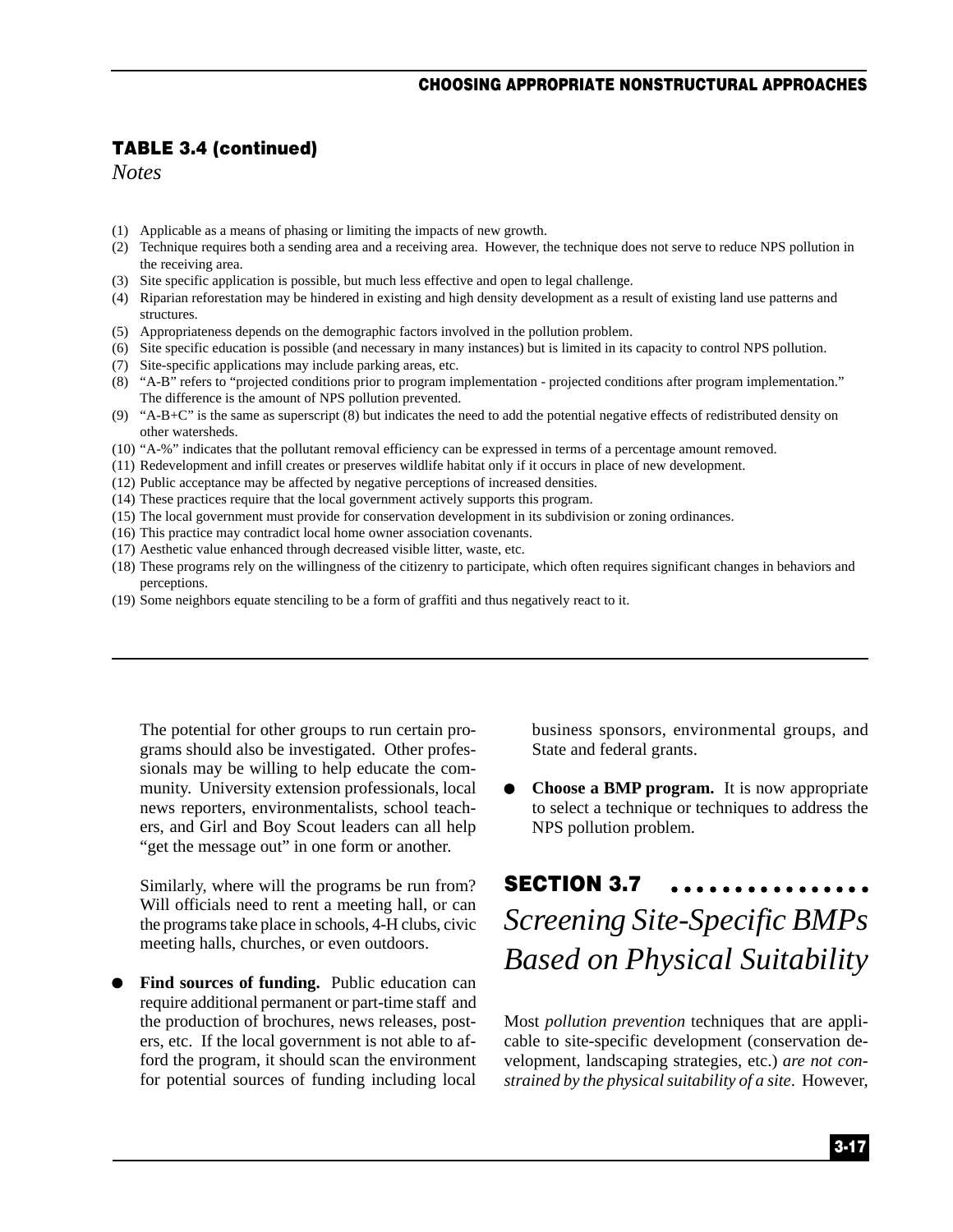### **INSET 3.1**

*Public Education and Pollution Prevention Materials Available through State Agencies*

#### **Department of Conservation and Recreation**

- Tips on Keeping Your Lawn green...And the Chesapeake Bay Clean
- We Would Like to Clear a Few Things Related to Lawn Care…Like Virginia's Rivers, Lakes, and Streams
- Treasure of Abundance or Pandora's Box?
- The Virginia Gardener Year Round Guide to Nutrient Management.
- Ecological Turf Tips...To Protect the Chesapeake Bay
- Classic Agronomic Principles Can Reduce Pesticide Need
- Nutrient Management for Golf Course Managers
- Nutrient Management for Lawn Care Services.
- Lawn Fertilization in Virginia
- Turfgrass Nutrient and Pesticide Management for Public Lands
- Save Our Streams Program, Izaak Walton League of America

#### **Department of Environmental Quality**

- **BayScapes**
- 25 Ways to Help Virginia's Environment
- Nonpoint Source Pollution...Be Part of the Solution

#### **Virginia Cooperative Extension Service**

- Guide to Water-Wise Landscaping
- It's Your Bay Protect It!
- Landscape Tips to Improve Water Quality
- Water Quality in Virginia
- Compost 'Em Leaf it Alone!
- BayScaping: A Ways to Benefit Lawns, Gardens…and the Bay!
- EASY Program
- Lawn Care Calendar
- Turf Tips Calibrating your Lawn Spreader
- Master Gardener Program
- Field Day and Workshop Flyers

#### **Virginia Department of Agriculture and Consumer Services**

- Pesticide Disposal Program
- Pesticide Container Recycling Program
- Virginia Department of Health
- Alternative Septic Systems for Virginia
- Groundwater Contamination and Your Septic System
- The Facts and Folklore of Septic System Maintenance
- Take the Mystery Out of Your Site Evaluation

#### **Virginia Department of Transportation**

- Adopt-a-Highway Program
- Storm Drain Stenciling Program

**See Appendix 4.2 for agency contacts for more information on available publications and Appendix 4.3 for a listing of educational materials on environmental and NPS pollution related topics.**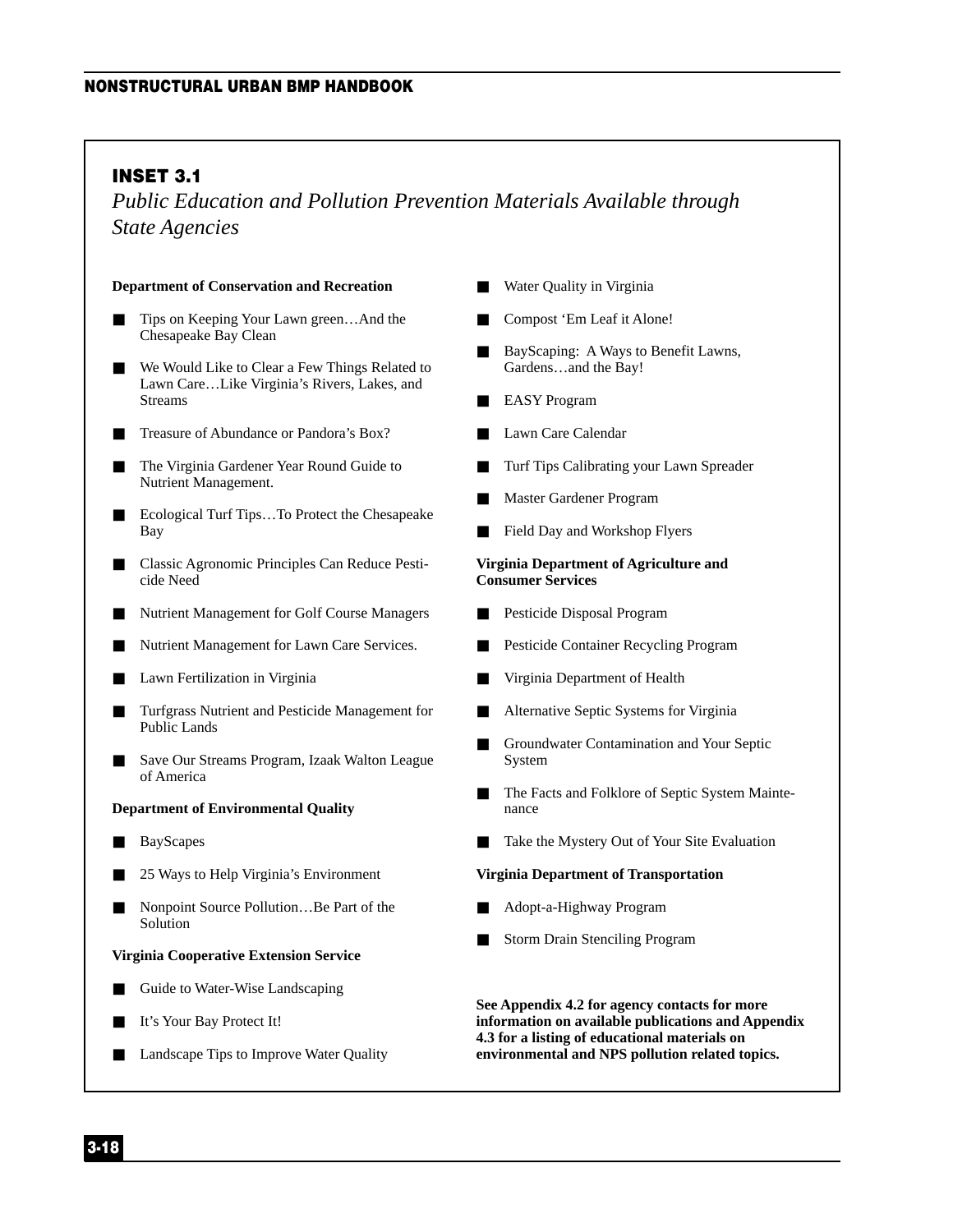#### **CHOOSING APPROPRIATE NONSTRUCTURAL APPROACHES**

the site-specific use of vegetative controls or stormwater wetlands (because they rely primarily upon trapping or filtering stormwater, and/or soil infiltration for their water quality benefits) requires that the site be screened for any constraining physical properties, and may be rejected because they impinge on the zoning designation of the site.

Typical physical factors which must be considered include the watershed area to be served, soil type, slope, land consumption, and proximity to foundations, wells, bedrock, and water table. Some of these factors may eliminate the use of a technique altogether, while others will require that the design of the technique is modified.

Control techniques considered in this section include vegetative filter strips, grassed swales, bioretention, and stormwater wetlands.

#### **WATERSHED AREA TO BE SERVED**

The size of the watershed area being served is an important consideration for nonstructural control techniques which serve to treat runoff collected from other areas of a site.

In general, vegetative filter strips should not be used in drainage areas of greater than 5 acres. Similarly, the contributing watershed area to a grassed swale system must be kept small, although the exact size of the contributing area will depend on the length and general slope of the swale system and whether or not check dams are used to impound stormwater runoff.

Based on information on other infiltration techniques, bioretention facilities should not be used for drainage areas greater than 10 acres, and are probably most effective for drainage areas less than 5 acres. Generally, bioretention has been applied to drainage areas of one (1) acre or less. The City of Alexandria indicates that bioretention is the preferred BMP for residential development projects with over two acres of impervious surface.

Stormwater wetlands may be designed to handle almost any sized watershed and are generally most appropriate as a multi-site BMP. However, it is recommended that a *minimum* watershed size of 5 acres be observed.

#### **SOIL TYPE**

Many vegetative controls rely on infiltration into the soil horizon as their primary pollutant removal mechanism and therefore the permeability of the underlying soil will control BMP effectiveness. While the permeability of the soil may be increased through tilling or the addition of humus, there are limits to overcoming deficient soil permeability. In addition, other overriding factors, such as depth to bedrock, depth to water table, and the presence of fragipan, may make it impossible to make a soil suitable for infiltration measures.

For vegetative filter strips, grassed swales, and bioretention, a minimum permeability rate of 0.27 inches per hour is desirable.

Stormwater wetlands, on the other hand, rely on quite the opposite principle. It is difficult to establish wetlands on sites with sandy soils or soils with high infiltration rates.

#### **SLOPE**

The slope of a site will greatly limit the type of control-style nonstructural BMP facility which may be used for a particular site. Grassed swales and vegetative filter strips, in order to be effective, must not be situated on a slope of greater than 5%. Grading to a bioretention facility should not exceed a 3:1 ratio.

#### **LAND CONSUMPTION**

Vegetative filter strips and grassed swales can often be incorporated into underutilized areas of the landscape where their spatial requirements can be minimized. Grassed swales, in particular, can be placed along the edges of roads, or along property lines, with little or no impact on usable space.

Bioretention, while occupying more space than vegetative filter strips or grassed swales, can often be effectively incorporated into the landscape as part of a jurisdiction's open space requirements.